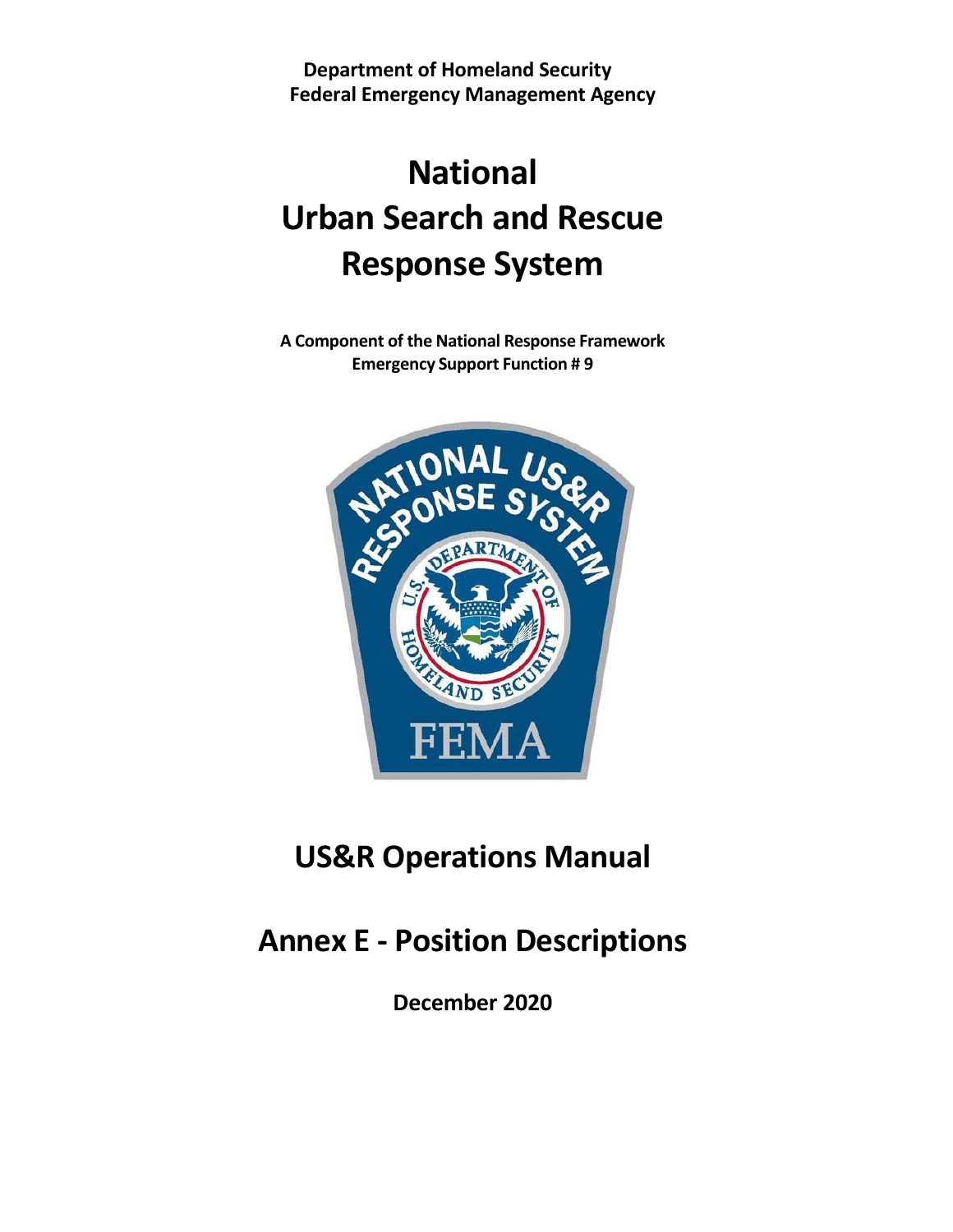The content and update of this document is the responsibility of the National US&R Response System's Training Subgroup (TSG) in coordination Advisory Organization Subgroups and the IST. This document is revised on a regular basis as required or at a minimum of every three years. The TSG is delegated this responsibility under the auspices of the Advisory Organization (AO) as outlined in the System's Administration Manual.

**Document Name:** US&R Operations Manual Annex E - Position Descriptions **FEMA US&R Document Number:** 300-01E **Revision Cycle:** As required, at a minimum every 3 years **Next Revision:** January 2023 **Issued to FEMA US&R System:** Program Directive 2020-017 on December 1, 2020

All recommendations and questions related to the content of this document should be submitted:

By email to: [fema-usr@fema.dhs.gov](mailto:fema-usr@fema.dhs.gov)

Or by mail to:

Federal Emergency Management Agency Response Directorate Operations Division Urban Search and Rescue Branch 500 C Street SW Washington, DC 20472

c/o Planning Functional Group Project Officer

This document supersedes previous versions and incorporates all other applicable FEMA US&R documents, policies and procedures.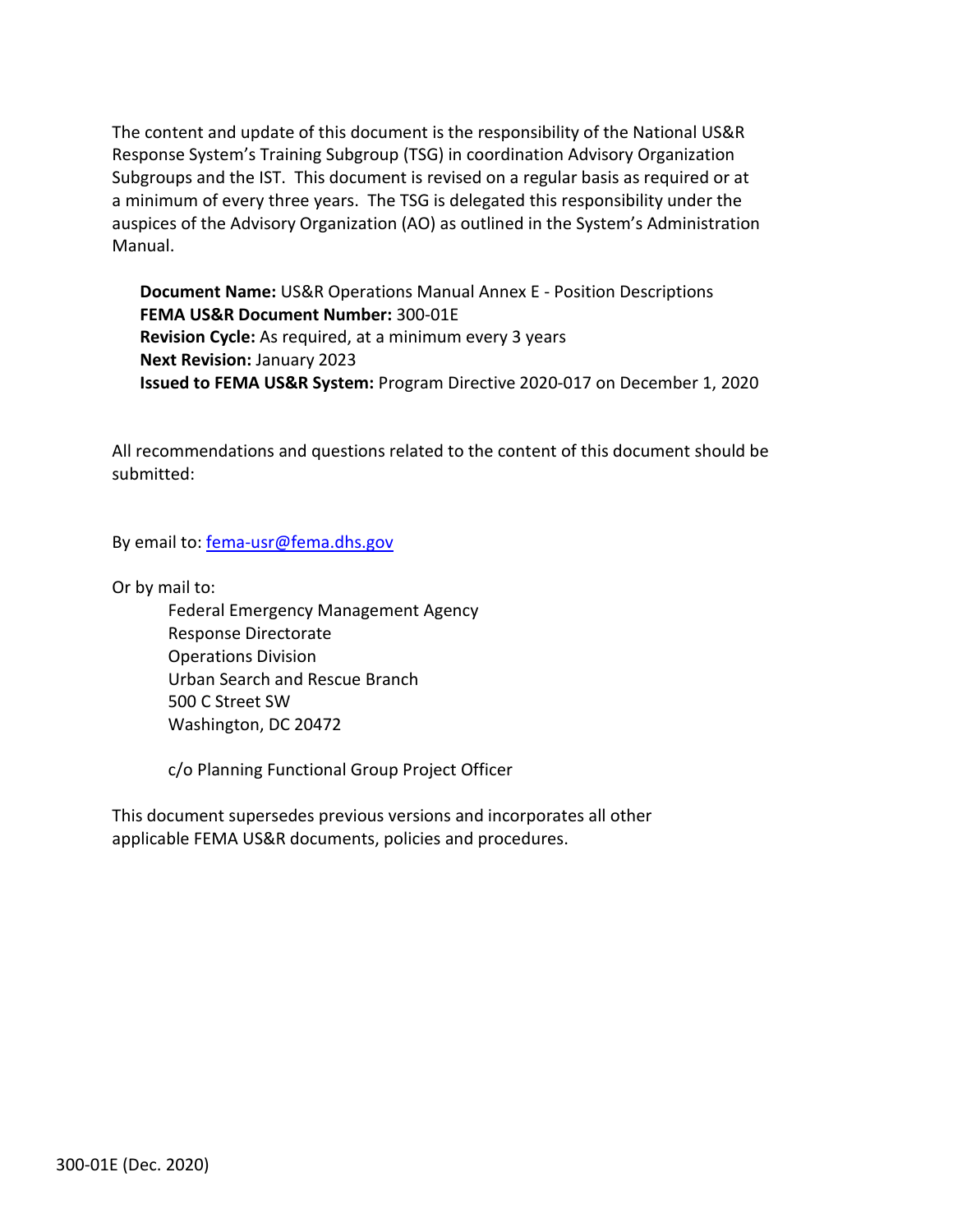### **Record of Revisions**

| Date       | <b>Description of Revision</b>                                                                                                                                                                                                                                                                                                                                                                                                                                                                    |
|------------|---------------------------------------------------------------------------------------------------------------------------------------------------------------------------------------------------------------------------------------------------------------------------------------------------------------------------------------------------------------------------------------------------------------------------------------------------------------------------------------------------|
| 11/19/2015 | Added the Aviation Branch Director Position Description.                                                                                                                                                                                                                                                                                                                                                                                                                                          |
| 08/18/2017 | Revisions to Title Page, Demobilization Unit Leader, Division/Group<br>Supervisor, Doctor of Veterinary Medicine, Facilities Unit Leader, Field<br>Observer, Ground Support, Hazardous Materials Specialist, Information<br>Officer, IST Leader, Logistics chief, Operations Section Chief, Planning<br>Section Chief, POA/MOB Specialist, Resource Unit Leader, Safety Officer,<br>Senior US&R Specialist, Situation Unit Leader, Structures Specialist,<br>Supply Unit Leader, US&R Specialist. |
| 12/20/2017 | Revision to IST Leader, Liaison Officer, US&R Specialist, and Medical<br>Officer.                                                                                                                                                                                                                                                                                                                                                                                                                 |
| 01/2/2018  | Addition of the IST Medical Unit Leader Position Description.                                                                                                                                                                                                                                                                                                                                                                                                                                     |
| 01/15/2020 | Consolidated all Position Descriptions into this document to include the<br>Task Force Position Descriptions removed from the Training Program<br>Administration Manual. This document also now includes the Water<br>Rescue Specialist and US&R Boat Operator, Task Force (TF) Security and<br>Protective Services Specialist, and the IST Security and Protective Services<br>Specialist.                                                                                                       |
| 12/01/2020 | Revisions to General Training Requirements, Technical Search Specialist,<br>Water Rescue Specialist, IST Leader, the addition of IST Liaison Officer -<br>Type 1, IST Liaison Officer - Type 2, and the removal of IST US&R<br><b>Technical Specialist.</b>                                                                                                                                                                                                                                       |
|            |                                                                                                                                                                                                                                                                                                                                                                                                                                                                                                   |
|            |                                                                                                                                                                                                                                                                                                                                                                                                                                                                                                   |
|            |                                                                                                                                                                                                                                                                                                                                                                                                                                                                                                   |
|            |                                                                                                                                                                                                                                                                                                                                                                                                                                                                                                   |
|            |                                                                                                                                                                                                                                                                                                                                                                                                                                                                                                   |
|            |                                                                                                                                                                                                                                                                                                                                                                                                                                                                                                   |
|            |                                                                                                                                                                                                                                                                                                                                                                                                                                                                                                   |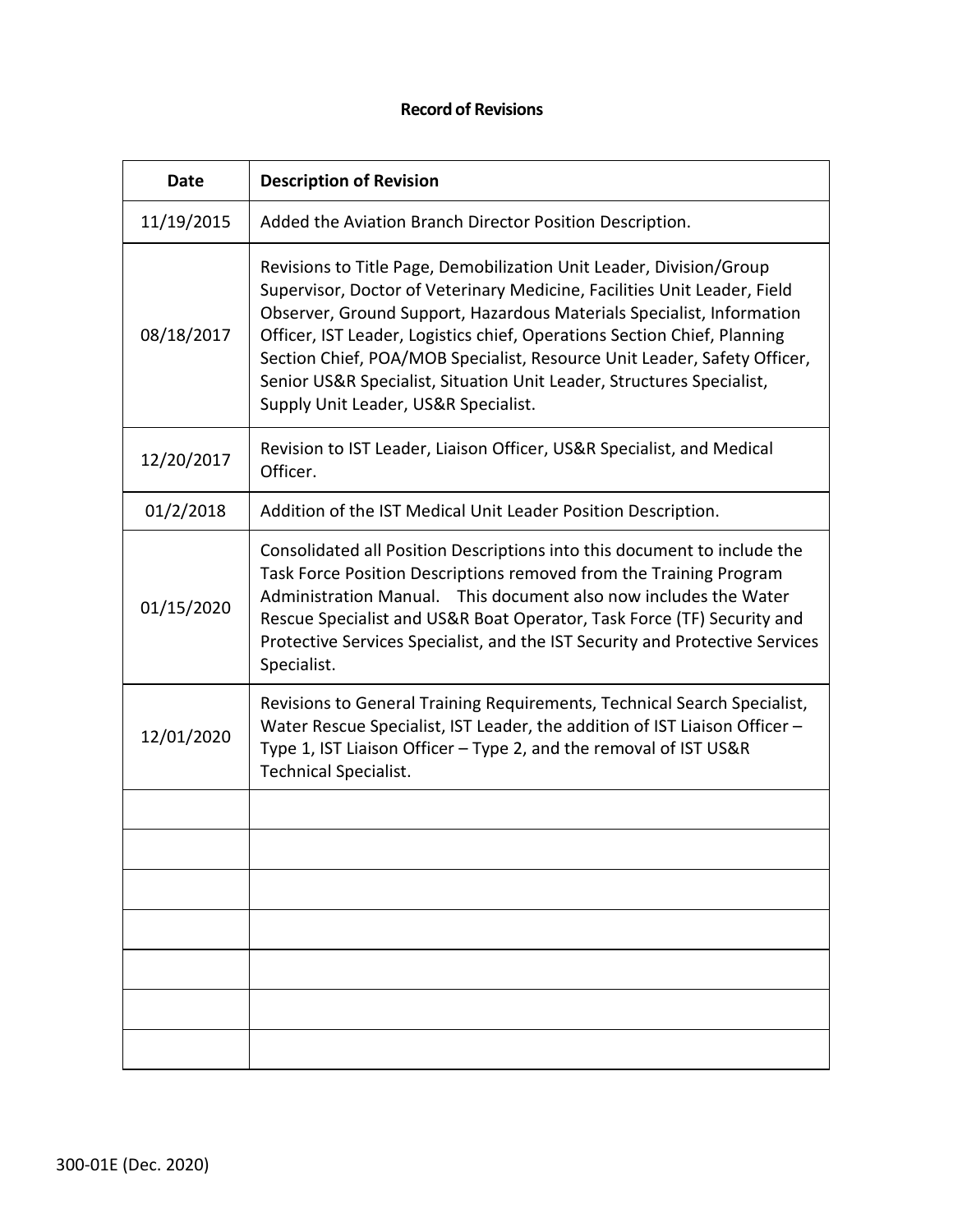### **Table of Contents**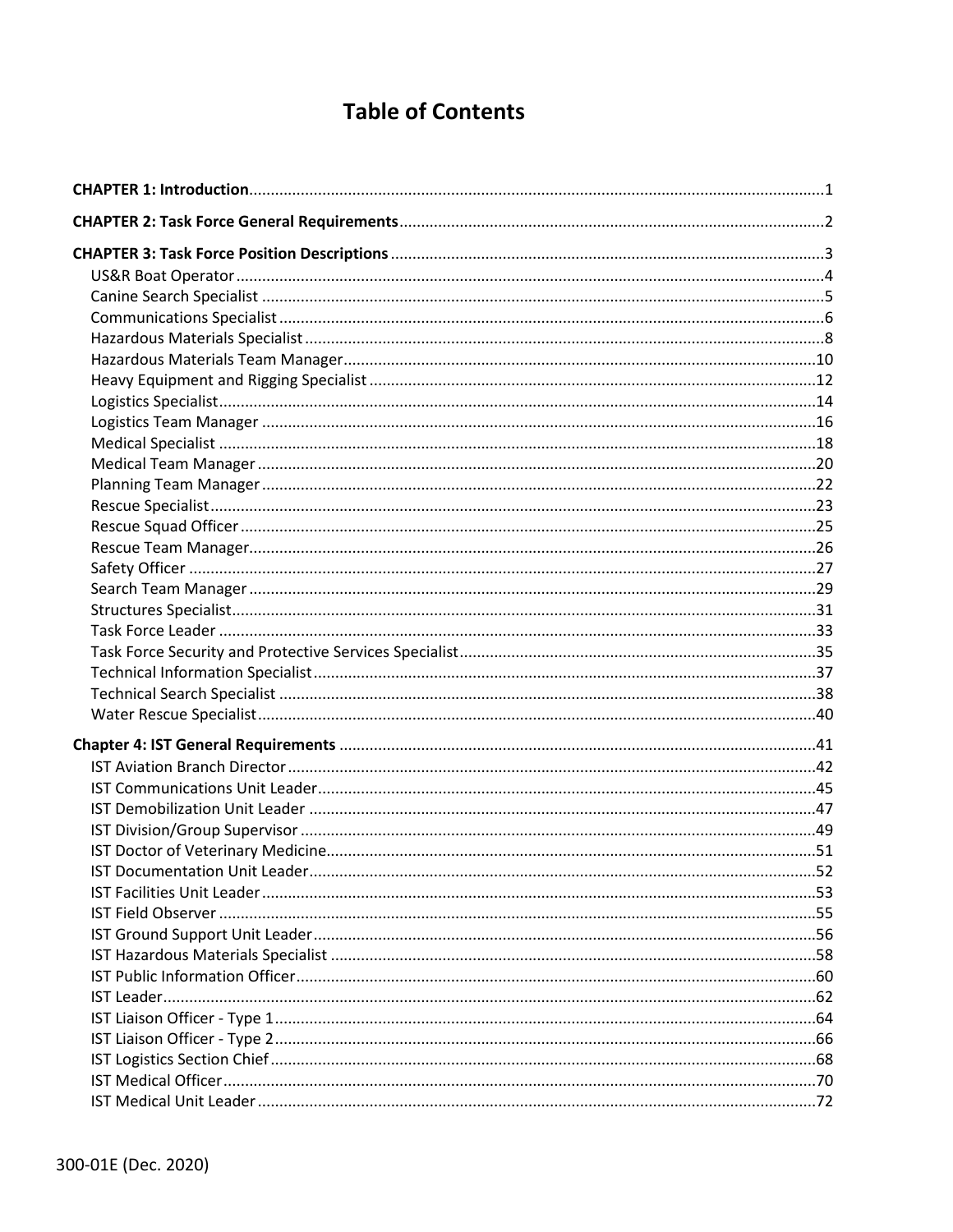### **Table of Contents**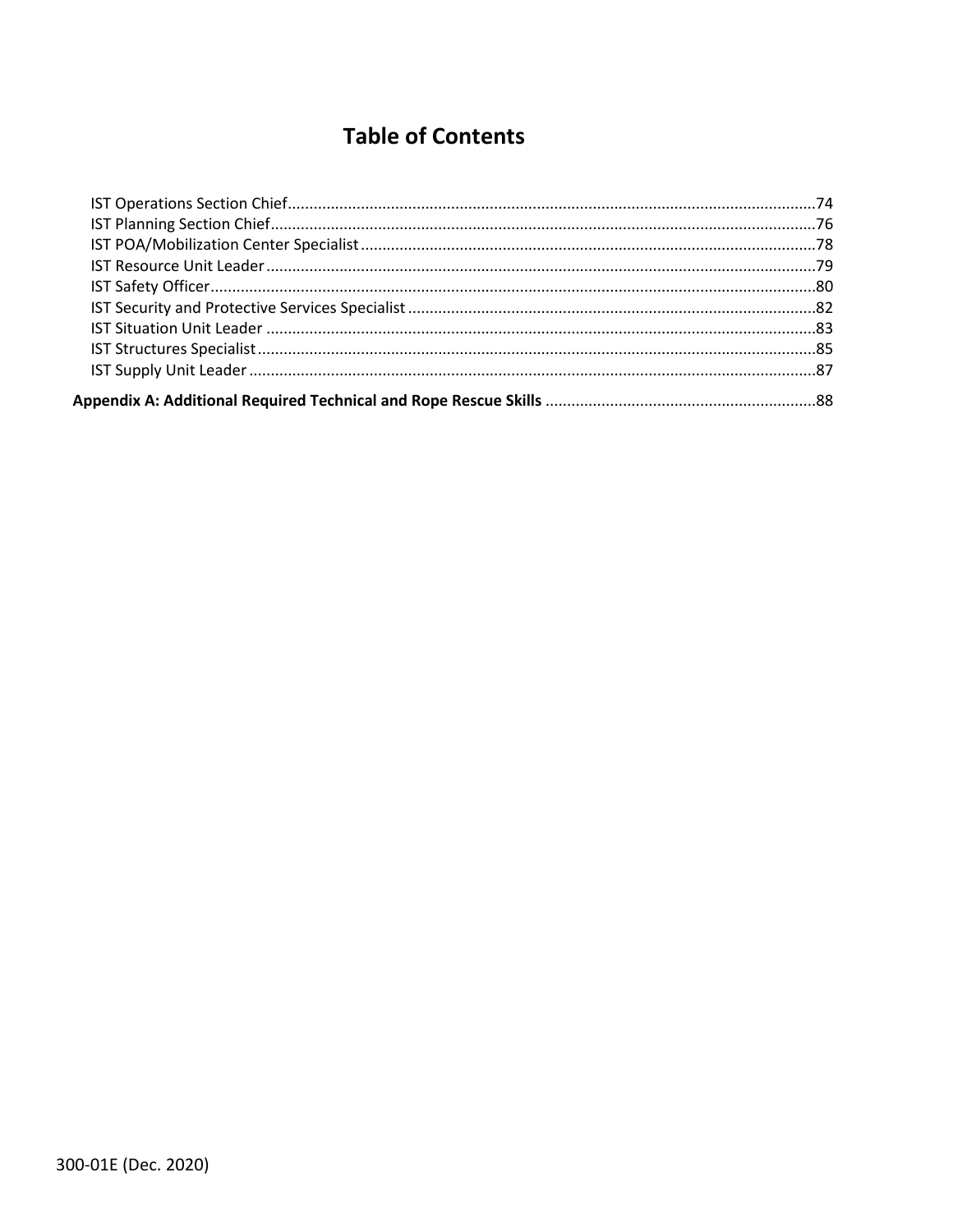### **CHAPTER 1: Introduction**

### <span id="page-5-0"></span>**1-A Purpose**

The primary mission of the National Urban Search and Rescue (US&R) Response System (the System) is the coordination, development, and maintenance of the Federal effort to provide resources to locate, extricate, and provide immediate medical treatment to victims trapped in collapsed structures, as well as to conduct other life-saving operations.

The Task Force Program Manager of each task force is responsible for the selection, training, equipping, mobilization, and deployment of the task force to respond to those situations as outlined in the National Response Framework. Those selected to become members of the System must be cognizant of the fact that the work performed requires the member to meet all physical requirements as determined by the Sponsoring Agency, to be available to mobilize on short notice, and to be capable of functioning for long hours in a physically challenging and austere environment often under adverse and arduous conditions.

### **1-B Scope**

The position descriptions contained in this annex are applicable to all System task force members assigned to fulfill the position on a US&R deployment. It is the intent that this annex be referenced and utilized by Task Force Representatives, Task Force Program Managers, Task Force Training Managers, the FEMA US&R Branch, and others involved with the administration, management, and coordination of a task force.

To assist the Program Manager and Task Force Training Manager, the System has developed the position descriptions and general requirements (Training and Administrative) contained in this document that apply to each member. The Program Manager and Training Manager will ensure this document and the US&R Training Program Administration Manual (TPAM) is used to maintain the operational capability of the task force members.

### **1-C FEMA US&R Advisory Organization**

The FEMA US&R Advisory Organization has the responsibility to periodically review the relevant position descriptions and assign Advisory Organization Subgroups with the tasking to review and provide recommendations to update position descriptions within their functional area. The position descriptions in this annex also form the basis of the applicable position specific training courses developed by the System.

### **1-D Administrative Information**

This annex contains references to required and recommended training courses that are not managed or the responsibility of the System. Every effort will be made to stay informed of changes and updates to all courses listed within the position descriptions.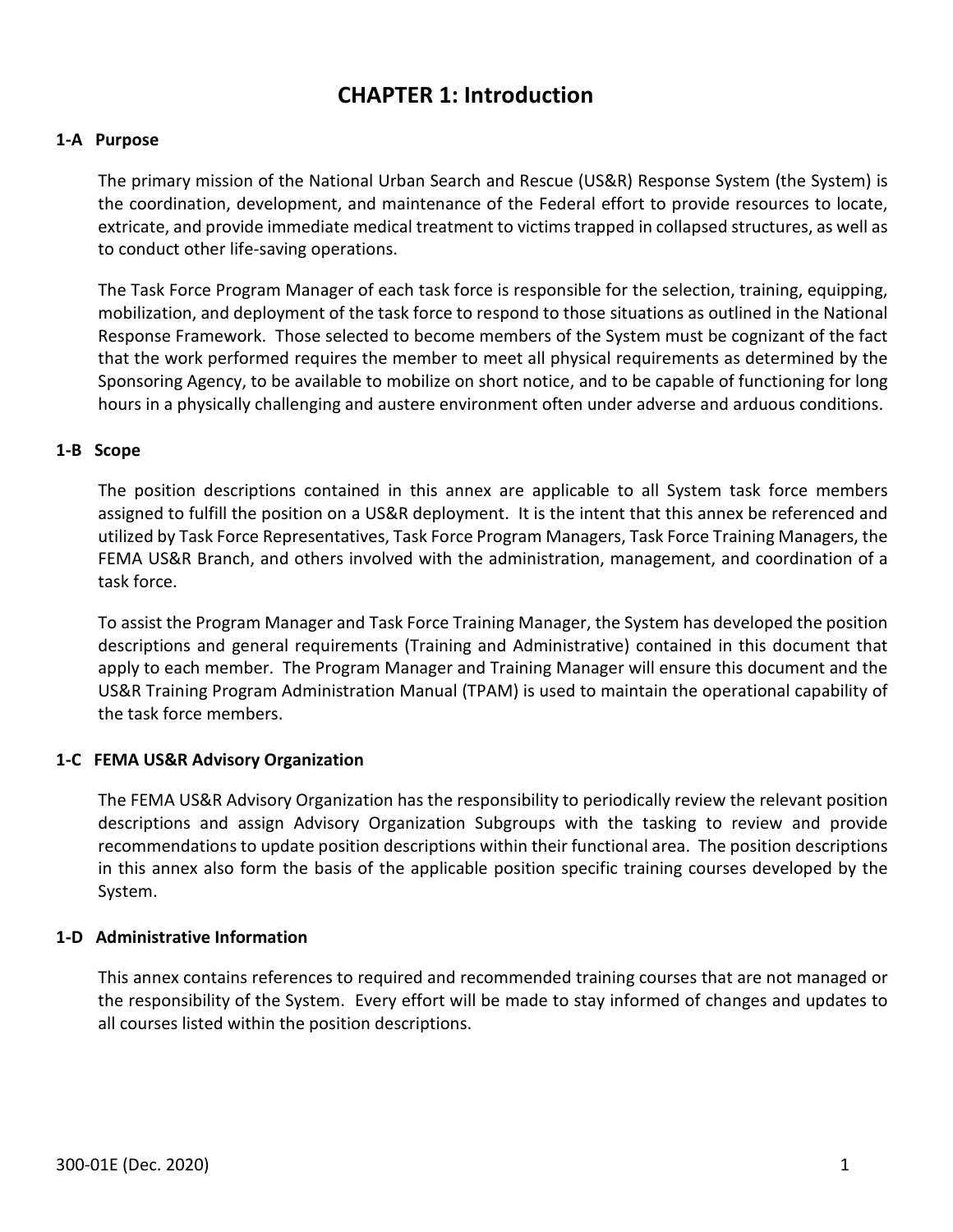### **CHAPTER 2: Task Force General Requirements**

#### <span id="page-6-0"></span>**2-A General Administrative Requirements**

The task force will do the following for each member:

- 1. Maintain a current memorandum of agreement with DHS/FEMA, as well as participating agency agreements, and/or affiliated personnel agreements, as applicable
- 2. Maintain a file for each rostered member that includes the following completed forms:
	- a. Application for Federal Employment; Optional Form 612 or a standard FEMA US&R resume
	- b. Appointment Affidavits; Standard Form 61
- 3. Document each member's successful completion of a quantitative respiratory protection fit test required per 29 CFR 1910.134, as defined in Program Directive 2005-008
- 4. Ensure that each member maintains current inoculations, as defined in Program Directive 2005-008, unless medically contraindicated or refusal is documented
- 5. Document that each member has a current Physician Clearance for Deployment document as defined in Program Directive 2005-008
- 6. Document each member has signed a Code of Conduct as defined in Program Directive 2018-006

#### **2-B General Training Requirements**

Each member will do the following:

- 1. Complete critical incident stress awareness training
- 2. Complete ICS-100, ICS-200, ICS-700, and the ICS-800.B course or newer version
- 3. Complete the *FEMA National US&R Response System Orientation* course (Course Code: 9G6100) or equivalent
- 4. Complete initial and annual refresher training at the first responder operations level for hazardous materials in accordance with OSHA 29 CFR, 1910.120
- 5. Maintain certification in cardiopulmonary resuscitation. Task force members currently licensed or certified as EMT (all levels) or licensed board-certified emergency physicians inherently meet this requirement
- 6. Complete initial and annual refresher respiratory protection training in accordance with OSHA 29 CFR 1910.134 (k)
- 7. Complete an initial blood-borne pathogen training in accordance with OSHA 29 CFR 1910.1030
- 8. Complete the *FEMA US&R Enhanced Operations in the Contaminated Environment - Instructor-Led Training* (Course Code: 9G5420)
- <span id="page-6-1"></span>9. Complete NFPA 1670 awareness level training for the following:
	- a. Confined Space Search and Rescue
	- b. Water Rescue
	- c. Structural Collapse Search and Rescue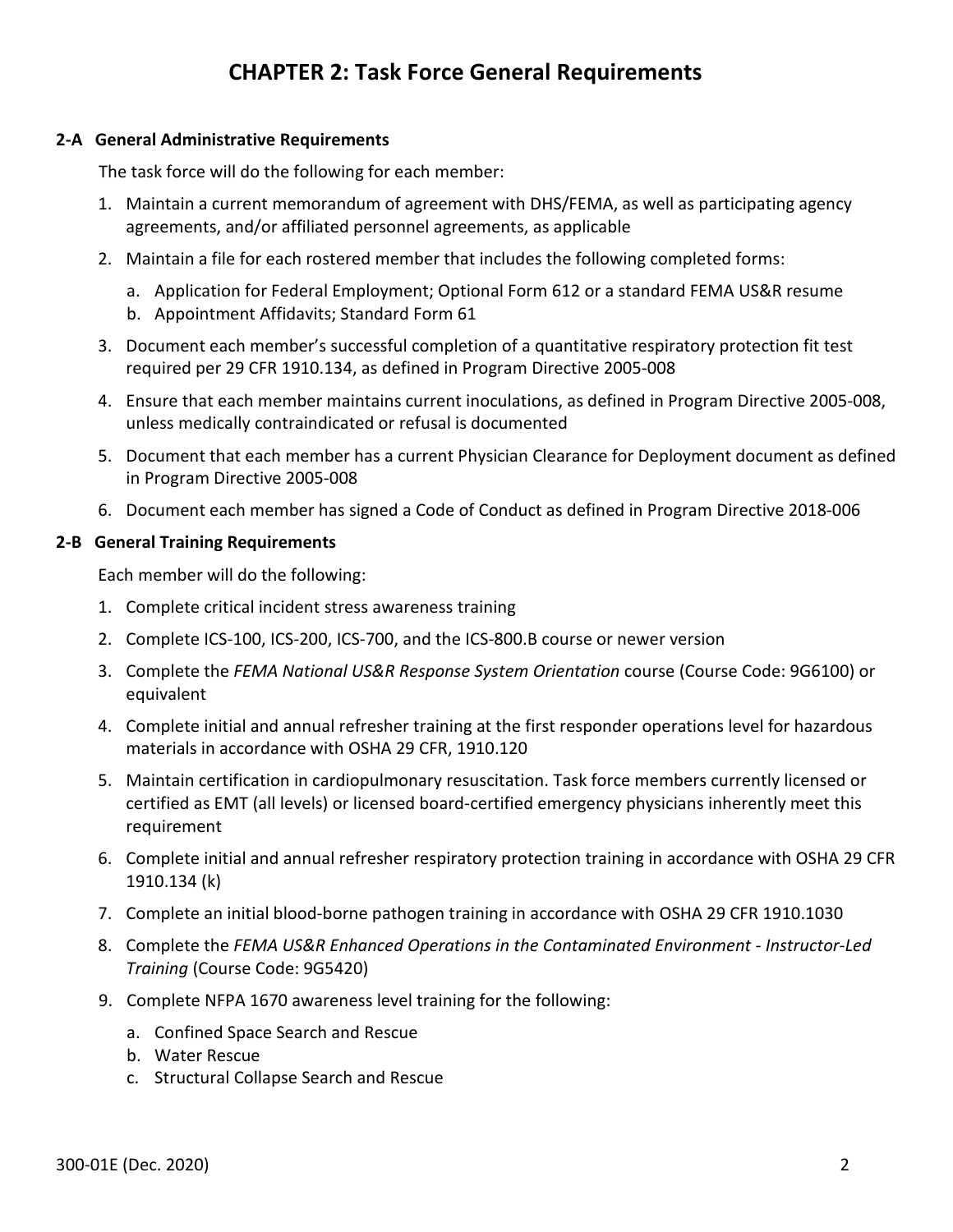### **CHAPTER 3: Task Force Position Descriptions**

#### **3-A Functional Description**

The functional description describes the overall responsibilities of a US&R member when deployed and serving in that position. The functional description will summarize how the position fits within the organizational structure of the task force, whom the position reports to, and identify any subordinates.

#### **3-B Description of Duties**

The description of duties is a bulleted list of ongoing duties the position is required to accomplish during a deployment. Training curriculum, handbooks, position task books, workshops, drills, and exercises are designed to ensure that members can successfully perform the duties described in their position description during a deployment.

#### **3-C Position Requirements and Criteria**

The position requirements and criteria describe the intent of the requirements listed in the position description and lists the selection criteria that should be considered for personnel to fill the position for a US&R deployment.

#### **3-D Required Training**

The required training provides a list of all mandatory training and administrative requirements a member must complete before they are considered fully deployable in their assigned position. US&R members are not to deploy until they have documentation on file with their task force demonstrating they have met all the required training of their assigned position description. Some of the position specific course names have changed slightly over the years and the importance is that a member has documented proof of having completed a Sponsored, Sanctioned, or Equivalent course that used the official curriculum at the time the course was delivered. When appropriate and listed in the course prerequisites, the Computer-Based Training must be completed prior to attending the associated Instructor-Led Training and both certificates must be kept on file in the member's training record.

#### **3-E Recommended Training**

The recommended training provides a list of optional training that will enhance a member's ability to serve in their assigned position. The recommended training has been identified as providing additional knowledge, skills and abilities that complement the position specific Instructor-Led Training course. Not all position descriptions have recommended training.

#### **3-F Required Experience**

The required experience describes what operational knowledge a member will need to possess prior to serving in their assigned position. The required experience will be gained from previous US&R deployments or having operational knowledge gained while working in specialized areas for their sponsoring agency or as part of a different emergency response organization. Required experience is not gained by attending training courses, it is obtained by performing the functions under real or realistic conditions such as a fullscale US&R exercise. Not all position descriptions have required experience.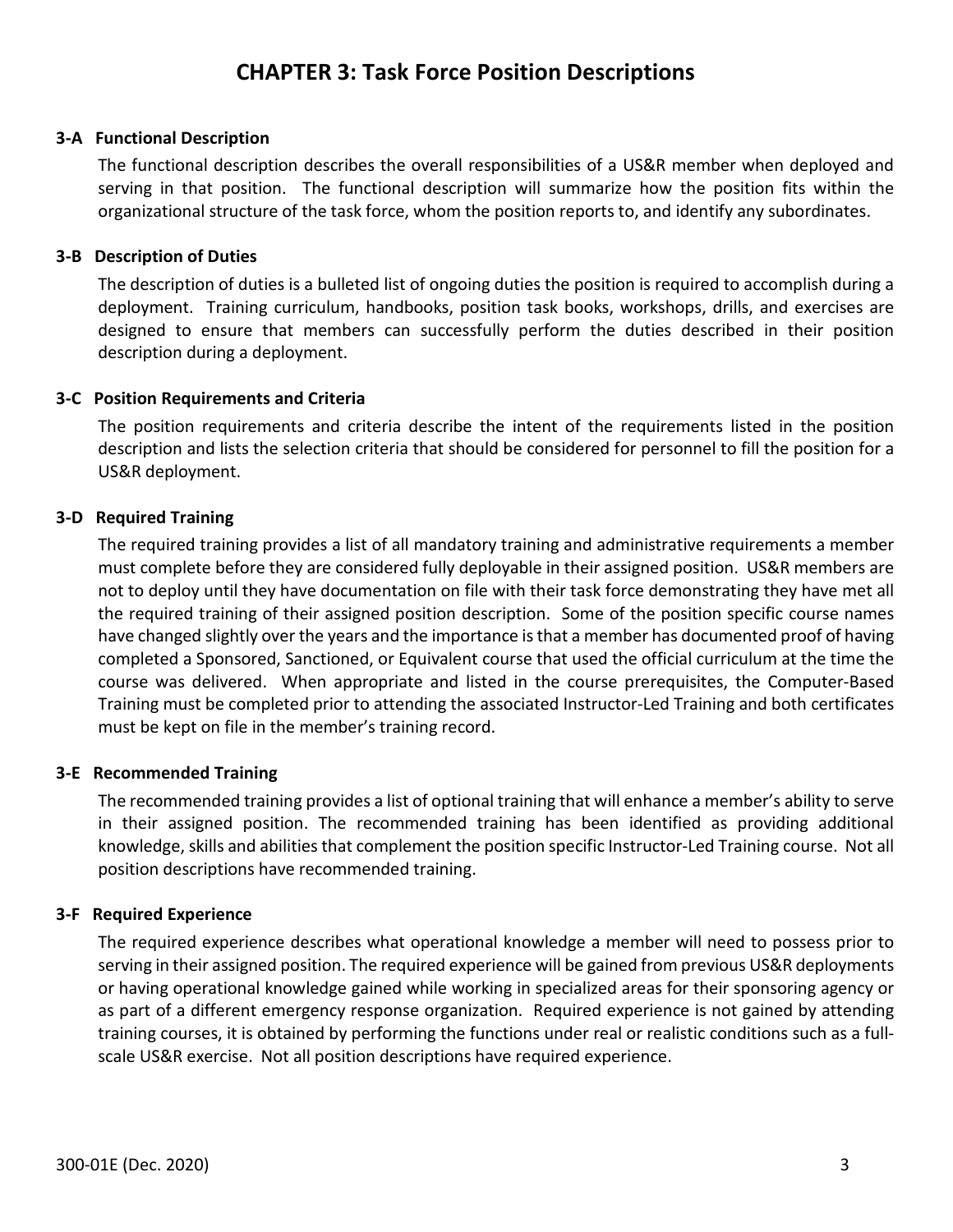### US&R Boat Operator Task Force Position Description

### <span id="page-8-0"></span>**A. Functional Description**

The US&R Boat Operator is responsible for performing the water rescue operations of the Task Force. The US&R Boat Operator reports directly to a Water Squad Officer.

### **B. Description of Duties**

The US&R Boat Operator is responsible for the following:

- 1. The safe operation of all marine vessels in possession of the US&R Task Force
- 2. Routine field maintenance of watercraft and equipment
- 3. Implementing technical skills and operating equipment necessary for completing the water rescue portion of the action plan in a safe manner
- 4. Performing supervised water operations and providing periodic progress reports as needed
- 5. Ensuring accountability and maintenance for all issued equipment
- 6. Performing additional tasks or duties as assigned
- 7. Evaluating and modifying water operational tactics as needed

### **C. Position Requirements and Criteria**

Individuals who meet the following requirements and criteria will be eligible to become a US&R Boat Operator in the National Urban Search and Rescue (US&R) Response System. The intent of these requirements is to select personnel fully capable of providing the water operational tactics and techniques required in a disaster environment.

### **D. Required Training**

The US&R Boat Operator shall adhere to the following:

- 1. Complete all Administrative and General Training requirements
- 2. Complete a *FEMA US&R GPS Awareness Level Course* (Course Code: 9G6200)
- 3. Meet all requirements of a US&R Water Rescue Specialist
- 4. Obtain a safe boating certificate by the National Safe Boating Council website or equivalent
- 5. Meet the requirements in the *US&R Boat Operator Position Task Book*. All objectives are to be completed while operating in each type of vessel in possession of the US&R Task Force.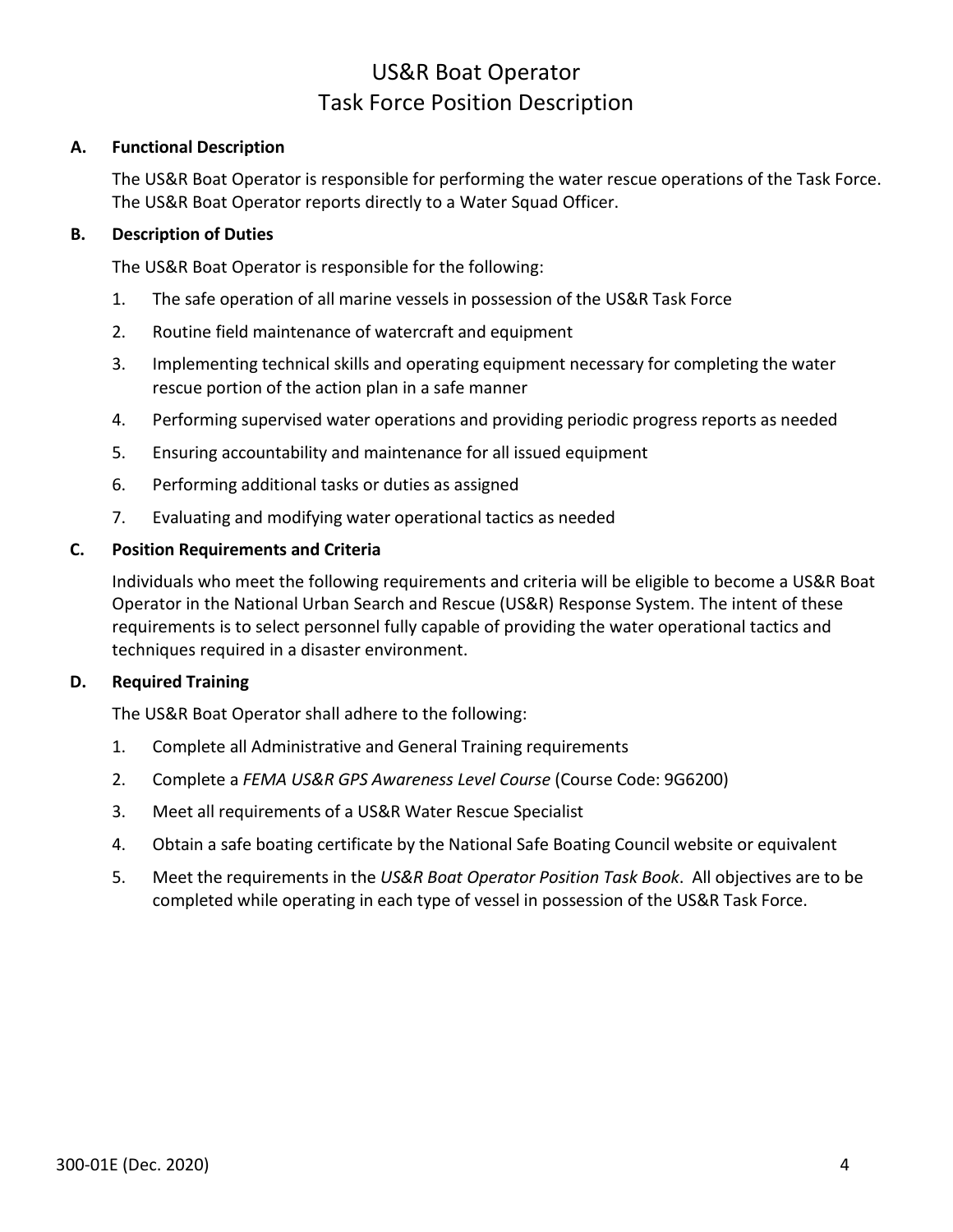### Canine Search Specialist Task Force Position Description

### <span id="page-9-0"></span>**A. Functional Description**

The Canine Search Specialist (CSS) is primarily responsible for supporting the search function with the canine resource. They are also responsible for the care and welfare of the canine during mission deployment. The Canine Search Specialist reports to the Search Team Manager.

### **B. Description of Duties**

The Canine Search Specialist is responsible for the following:

- 1. Searching disaster environments and locations indicated in the mission assignment using appropriate canine search equipment and techniques
- 2. Documenting results of the canine search, including locations of alerts and routing them appropriately
- 3. Understanding and accurately interpreting canine behavior, including knowledge of the capabilities and limitations of search canines
- 4. Care and welfare of his/her canine including assisting the medical team with the canine's medical care
- 5. Performing additional tasks or duties as assigned

### **C. Position Requirements and Criteria**

Individuals who meet the following requirements and criteria will be eligible to become Canine Search Specialists in the National US&R Response System. The intent of these requirements is to provide canine teams capable of using the search techniques and tactics required to support the search function with the canine resource in various disaster environments.

### **D. Required Training**

The Canine Search Specialist shall adhere to the following:

- 1. Complete all Administrative and General Training requirements
- 2. Have current certification as a National US&R Canine Search Specialist Team member
- 3. Complete the *FEMA US&R Canine Search Specialist – Instructor-Led Training* (Course Code: 9P1331)
- 4. Complete the *FEMA US&R GPS Awareness Level Course* (Course Code: 9G6200)
- 5. Complete the required technical rescue skill sets and additional required rope rescue skills as defined in Appendix A of this Annex

### **E. Recommended Training**

The Canine Search Specialist should complete the following:

- 1. The *FEMA US&R Technical Search Specialist - Instructor-Led Training* (Course Code: 9P1231)
- 2. The *FEMA US&R GPS Operations Level Course* (Course Code: 9G6210)
- 3. A canine emergency field care course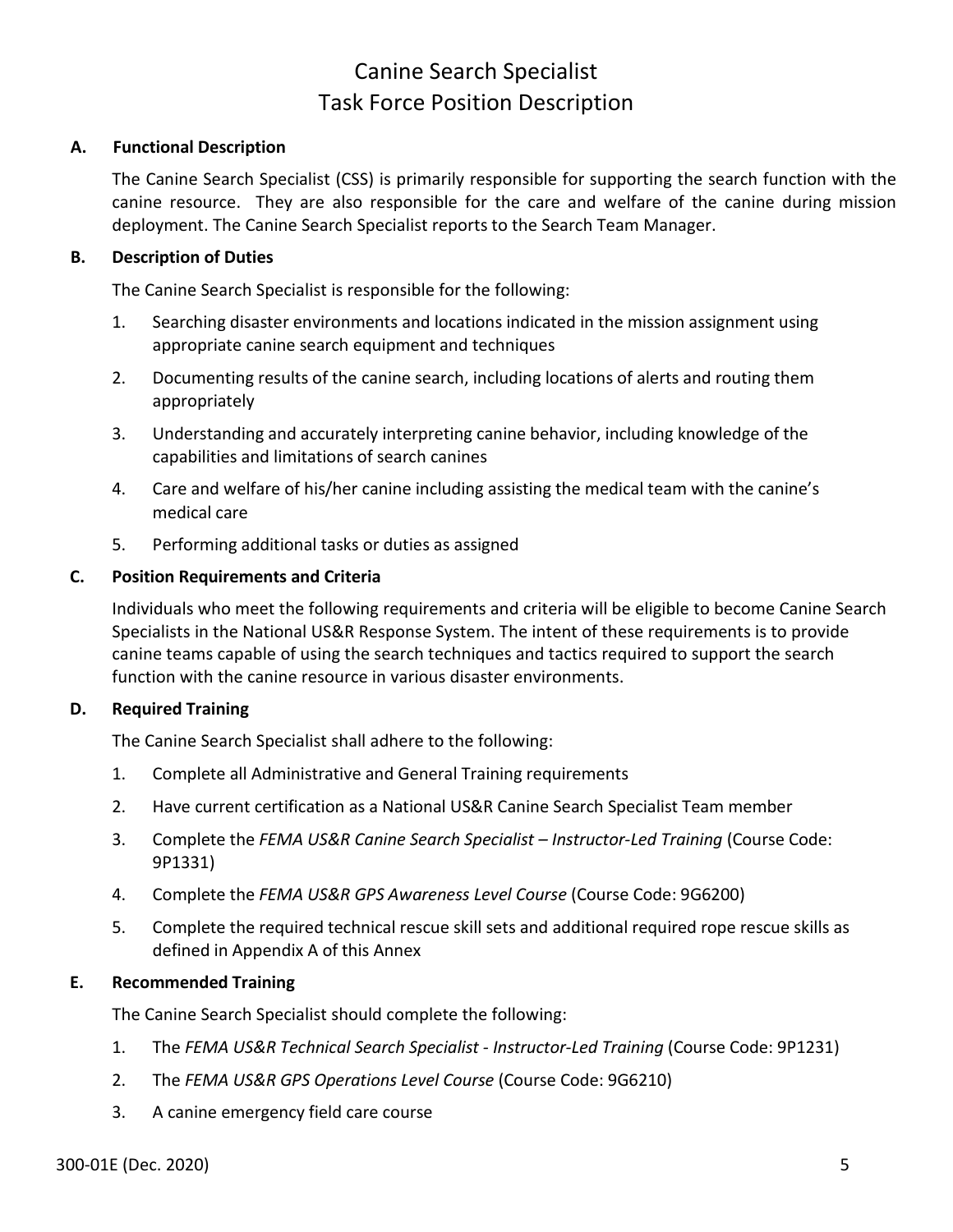### Communications Specialist Task Force Position Description

### <span id="page-10-0"></span>**A. Functional Description**

The Communications Specialist (CS) is responsible for managing and maintaining all communications and communications systems for their task force. The Communications Specialist reports directly to the Logistics Team Manager.

### **B. Description of Duties**

The Communications Specialist is responsible for the following:

- 1. Keeping the Task Force Leader and Logistics Manager informed of the capabilities and/or limitations of incident communications
- 2. Assessing overall communications needs, obtaining frequencies, and developing the task force incident communications plan
- 3. The installation, operation, and maintenance of the task force communications systems including radio, satellite, telephone, internet, GPS and networks during incidents
- 4. Coordinating communications with other entities, task forces and the Incident Support Team (IST) Communications Unit Leader
- 5. Adhering to all safety procedures
- 6. Accountability, preventive maintenance, and minor repairs of communications equipment
- 7. Maintaining appropriate records and reports
- 8. Maintaining the communications cache in an operational state at all times
- 9. Developing requests for replacement or repair for consumable, inoperative, lost, damaged, or destroyed items
- 10. Developing a task force communications plan (ICS 205) as part of the tactical action plan
- 11. Operating as an IST communications center dispatcher

### **C. Position Requirements and Criteria**

Individuals who meet the following requirements and criteria will be eligible to become Communications Specialists in the National US&R Response System. The intent of these requirements is to select personnel capable of managing the communications needs of the task force in the disaster environment.

### **D. Required Training**

The Communications Specialist shall adhere to the following:

- 1. Complete all Administrative and General Training requirements
- 2. Complete the *FEMA US&R GPS Awareness Level Course* (Course Code: 9G6200)
- 3. Complete the *FEMA US&R Communications Specialist - Instructor-Led Training* (Course Code: 9P4531)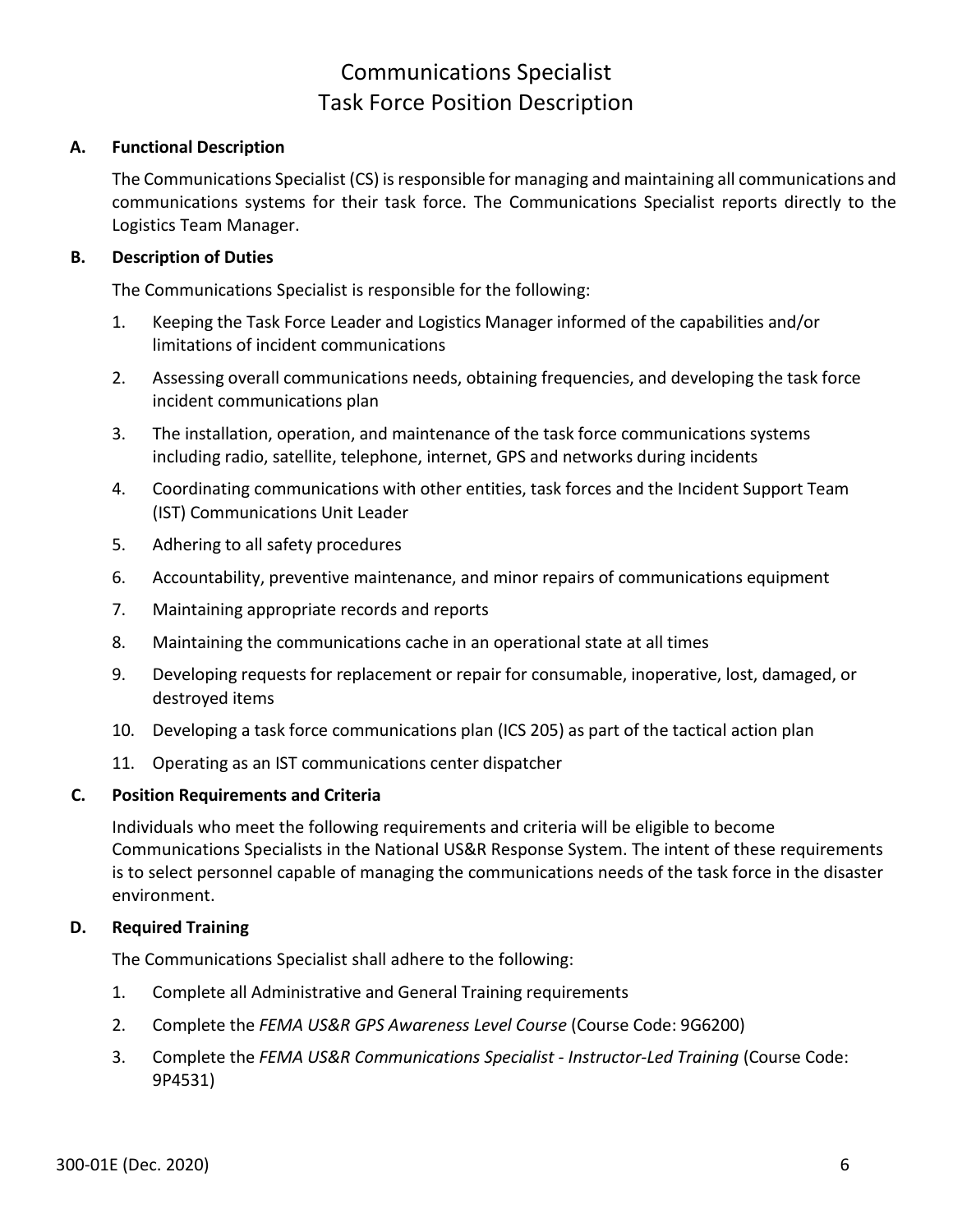### Communications Specialist Task Force Position Description (continued)

### **E. Recommended Training**

The Communications Specialist should complete the following:

- 1. *FEMA US&R Communications Specialist - Networking Workshop* (Course Code: 9P4540)
- 2. *Incident Communications Technician* (COMT) course (Course Code: NWCG S-258)
- 3. *Communications Unit Leader* course (Course Code: NWCG S-358) and/or *NIMS ICS All-Hazards Position Specific Communications Unit Leader* course (Course Code: E/L-969), which is currently required for IST Communications Unit Leader position
- 4. *Advanced Communications Specialist Qualification* course (Course Code: ACOM US&R), which is a MERS qualification process
- 5. The 2005 or later version of the *FEMA US&R Response System Communications Specialist Course* including the Non-Disclosure of Sensitive Information Training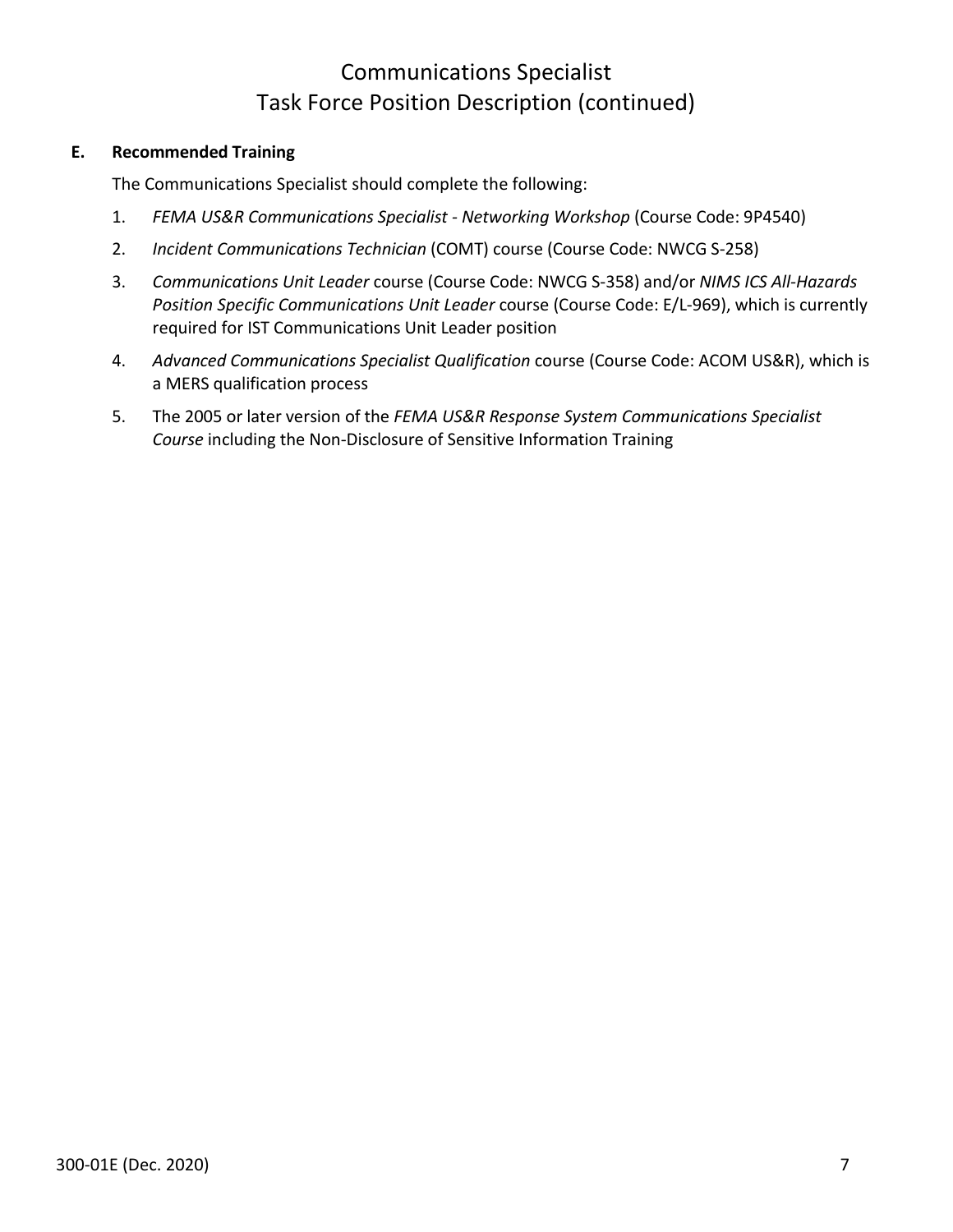### Hazardous Materials Specialist Task Force Position Description

### <span id="page-12-0"></span>**A. Functional Description**

The Hazardous Materials Specialist (HMS) is responsible for performing the various hazardous materials functions for the task force during incident operations. The Hazardous Materials Specialist reports directly to the Hazardous Materials Team Manager.

### **B. Description of Duties**

The Hazardous Materials Specialist is responsible for the following:

- 1. Providing an initial and ongoing survey (detection, monitoring and sampling) for, and identification of, the presence of hazardous materials at search and rescue sites
- 2. Proficiency with the set up and use of the decontamination system in the US&R cache
- 3. Directing decontamination procedures for any task force member victim, canine, or equipment
- 4. Performing minor mitigation operations within the scope of the *US&R Operations Manual Annex B: US&R Operations in a Contaminated Environment Concept of Operations (ConOps)*
- 5. Assisting team managers in providing information to personnel regarding chemical data and Personal Protective Equipment (PPE) compatibility and capability for tactical operations
- 6. Documenting all related information regarding the incident
- 7. Adhering to all safety procedures
- 8. Properly utilizing the detection monitors and devices in the US&R cache
- 9. Demonstrating proficiency in donning and doffing all personal protective equipment in the US&R cache
- 10. Demonstrating proficiency in building triage and US&R marking systems
- 11. Working with Logistics Team personnel to establish and maintain a regular maintenance schedule for HazMat cache items as required, including calibration, battery charging, function tests and field repair
- 12. Performing regular assessments of the Base Camp
- 13. Performing regular assessments of the base of operations for hazardous conditions, such as carbon monoxide from generators, or any other contaminants
- 14. Establishing and maintaining a liaison with HazMat personnel from the Incident Support Team (IST) and other task forces
- 15. Performing additional tasks or duties as assigned during a mission

### **C. Position Requirements and Criteria**

Individuals who meet the following requirements and criteria will be eligible to become Hazardous Materials Specialists in the National US&R Response System. The intent of these requirements is to select personnel fully capable of providing competent hazardous materials assessments and advice to task force personnel in the urban disaster environment.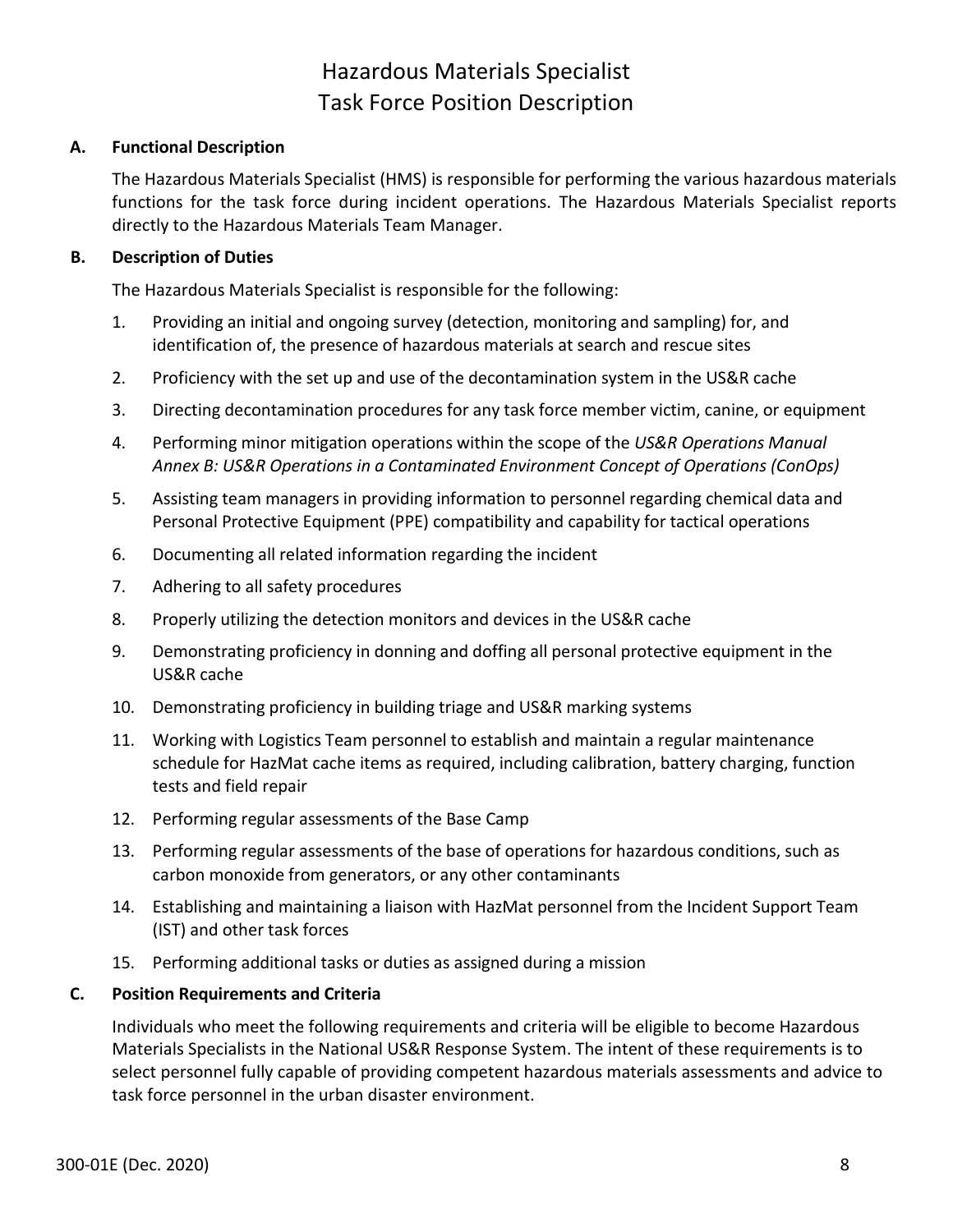### Hazardous Materials Specialist Task Force Position Description (continued)

### **D. Required Training**

The Hazardous Materials Specialist shall adhere to the following:

- 1. Complete all Administrative and General Training requirements
- 2. Meet and maintain the requirements as a certified Hazardous Materials Technician as per OSHA Standard 29 CFR 1910.120 Hazardous Waste Operations and Emergency Response
- 3. Meet and maintain the AHJ competencies in accordance with National Fire Protection Association (NFPA) Standard 472 Standard for Competence of Responders to Hazardous Materials/Weapons of Mass Destruction Incidents to the level of Hazardous Materials **Technician**
- 4. Complete the *FEMA US&R Hazardous Materials Specialist - Instructor-Led Training* (Course Code: 9P5531)
- 5. Complete the required technical rescue skill sets and additional required rope rescue skills as defined in Appendix A of this Annex

### **E. Recommended Training**

The Hazardous Materials Specialist should complete the following:

1. *Response to Radiological/Nuclear WMD Incident Course* (Course Code: PER-354) offered by the U.S. Department of Energy Nevada National Security Site, Center for Radiological/Nuclear Training (CTOS)

> NOTE: An older version of this course was titled: *Weapons of Mass Destruction Radiological/Nuclear for Hazardous Materials Technician for Hazardous Materials Technician* course (Course Code: PER-241)

2. *Hazardous Materials Technologies: Sampling, Monitoring, and Detection* course (Course Code: HT PER-261) offered by the Center for Domestic Preparedness (CDP)

> NOTE: An older version of this course was titled: *WMD Hazardous Materials Technician Training (HT) Course* (Course Code: PER-261)

- 3. Conduct training with the task force water purification system in the US&R Equipment cache
- 4. Familiarize themselves with the *US&R Operations Manual Annex B: US&R Operations in Contaminated Environment Concept of Operations (ConOps)*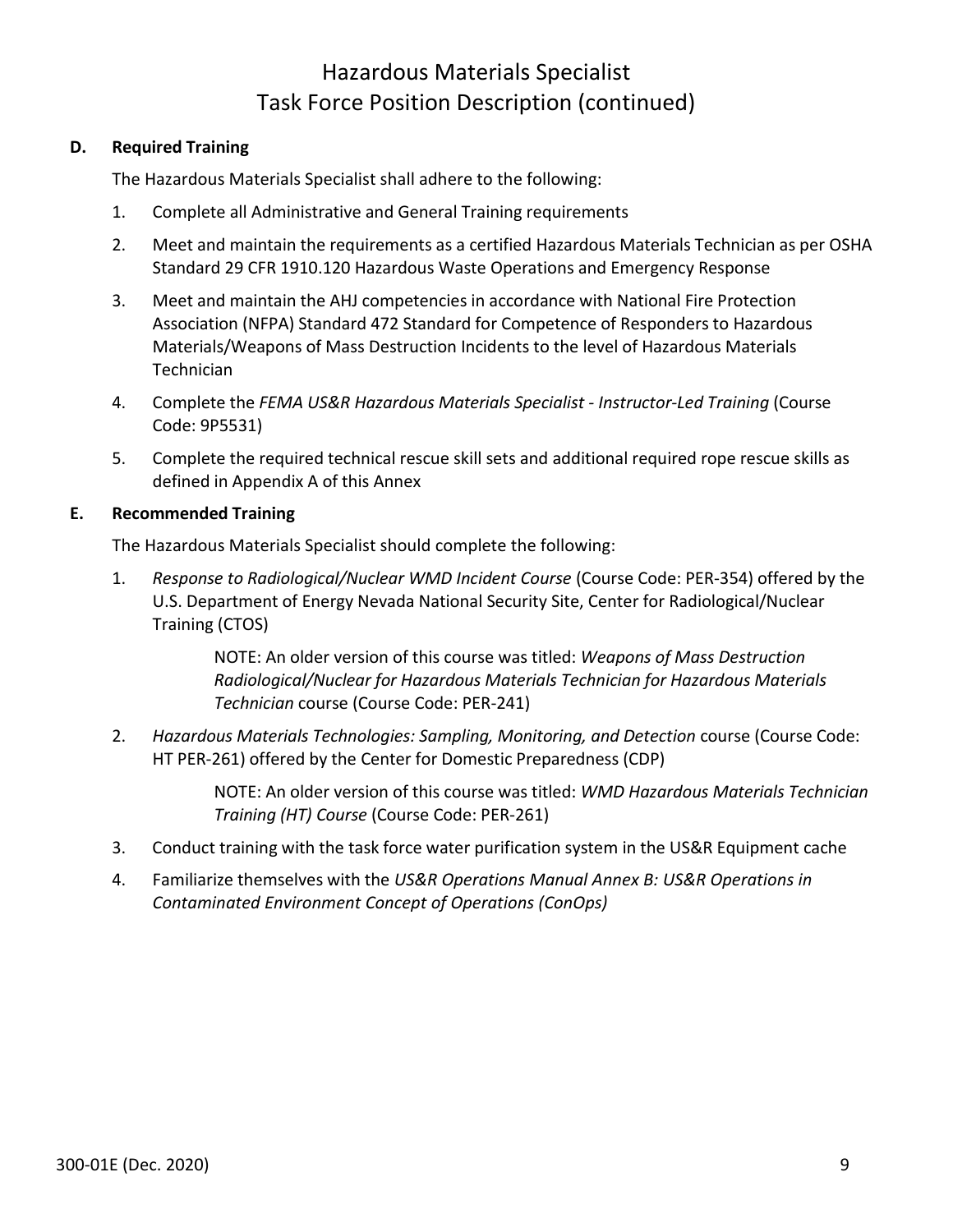### Hazardous Materials Team Manager Task Force Position Description

### <span id="page-14-0"></span>**A. Functional Description**

The Hazardous Materials (HazMat) Team Manager (HTM) is responsible for managing the Hazmat functions of the task force and supervising the Hazardous Materials Specialists of the task force. The Hazardous Materials Team Manager reports directly to the Task Force Leader.

### **B. Description of Duties**

The Hazardous Materials Team Manager is responsible for the following:

- 1. Developing and implementing the HazMat component of the task force tactical plan
- 2. Coordinating, managing, and supervising all HazMat activities
- 3. Providing input in the development of the safety plan in cooperation with Medical Team Manager and Safety Officers while adhering to all safety procedures
- 4. Determining HazMat organizational and logistical needs
- 5. Receiving briefings and situation reports and ensuring that all HazMat personnel are kept informed of mission objectives and status changes
- 6. Providing situation updates and maintaining records and reports
- 7. Preparing deployment performance evaluations for assigned personnel
- 8. Providing accountability, maintenance, and minor repairs for all issued equipment
- 9. Possessing knowledge of the practical application of available (detection, PPE, and decontamination) technology used to support *US&R Operations Manual Annex B: US&R Operations in a Contaminated Environment Concept of Operations (ConOps)*

### **C. Position Requirements and Criteria**

Individuals who meet the following requirements and criteria will be eligible to become Hazardous Material Team Managers in the National US&R Response System. The intent of these requirements is to select functional managers capable of effectively managing and supervising the HazMat component in the urban disaster environment.

### **D. Required Training**

The Hazardous Materials Team Manager shall adhere to the following:

- 1. Complete all Administrative and General Training requirements
- 2. Meet all the requirements for the Hazardous Materials Specialist Position Description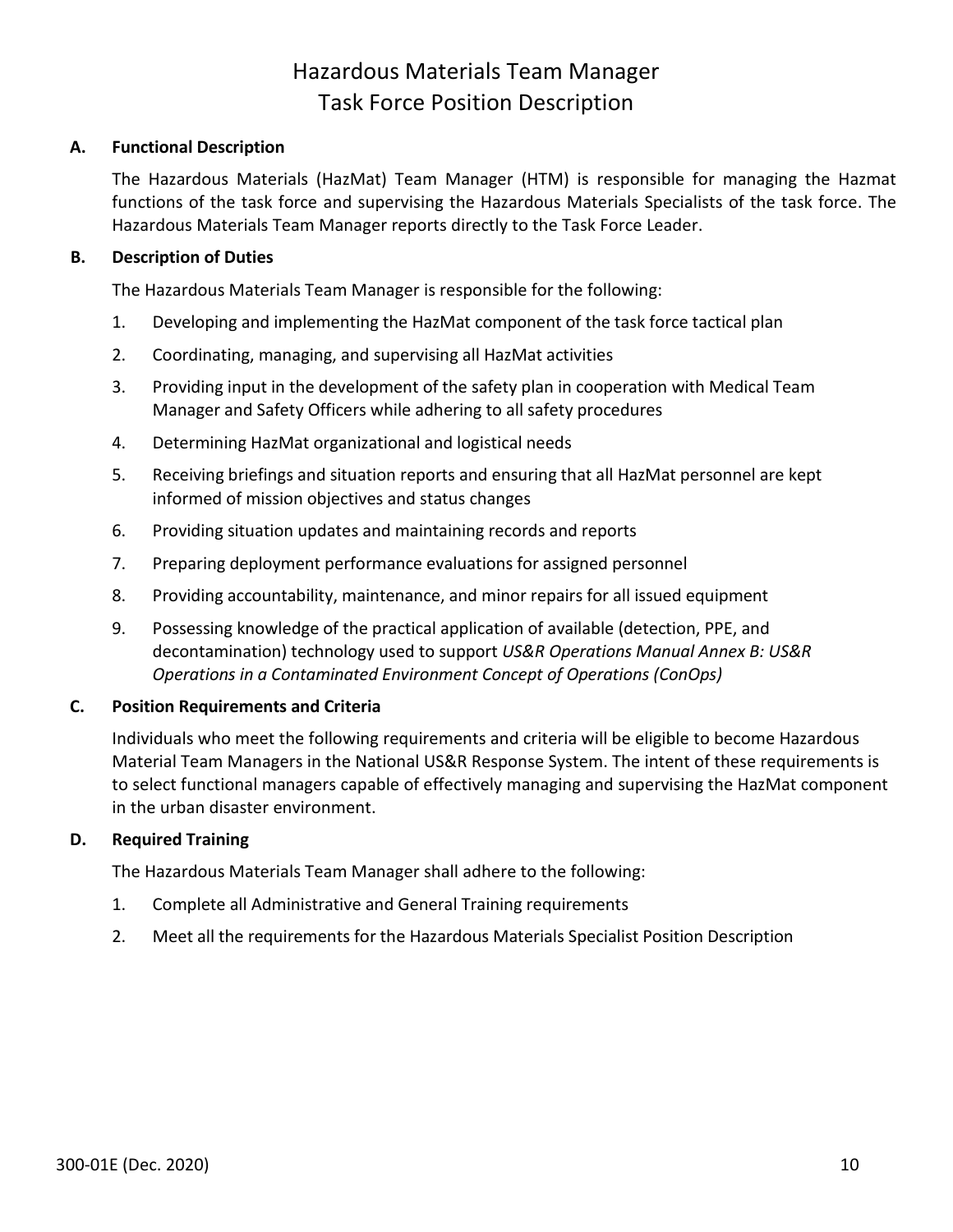### Hazardous Materials Manager Task Force Position Description (continued)

### **E. Recommended Training**

The Hazardous Materials Team Manager should complete the following:

1. *Response to Radiological/Nuclear WMD Incident Course* (Course Code: PER-354) offered by the U.S. Department of Energy Nevada National Security Site, Center for Radiological/Nuclear Training (CTOS)

> NOTE: An older version of this course was titled: *Weapons of Mass Destruction Radiological/Nuclear for Hazardous Materials Technician for Hazardous Materials Technician Course* (Course Code: PER-241)

2. *Hazardous Materials Technologies: Sampling, Monitoring, and Detection* course (Course Code: HT PER-261) offered by the Center for Domestic Preparedness (CDP)

> NOTE: An older version of this course was titled: *WMD Hazardous Materials Technician Training (HT) Course* (Course Code: PER-261)

- 3. Conduct training with the task force water purification system in the US&R Equipment cache
- 4. Familiarize themselves with *US&R Operations Manual Annex B: US&R Operations in Contaminated Environment Concept of Operations (ConOps)*
- 5. *NIMS Resource Management* course (Course Code: IS-703)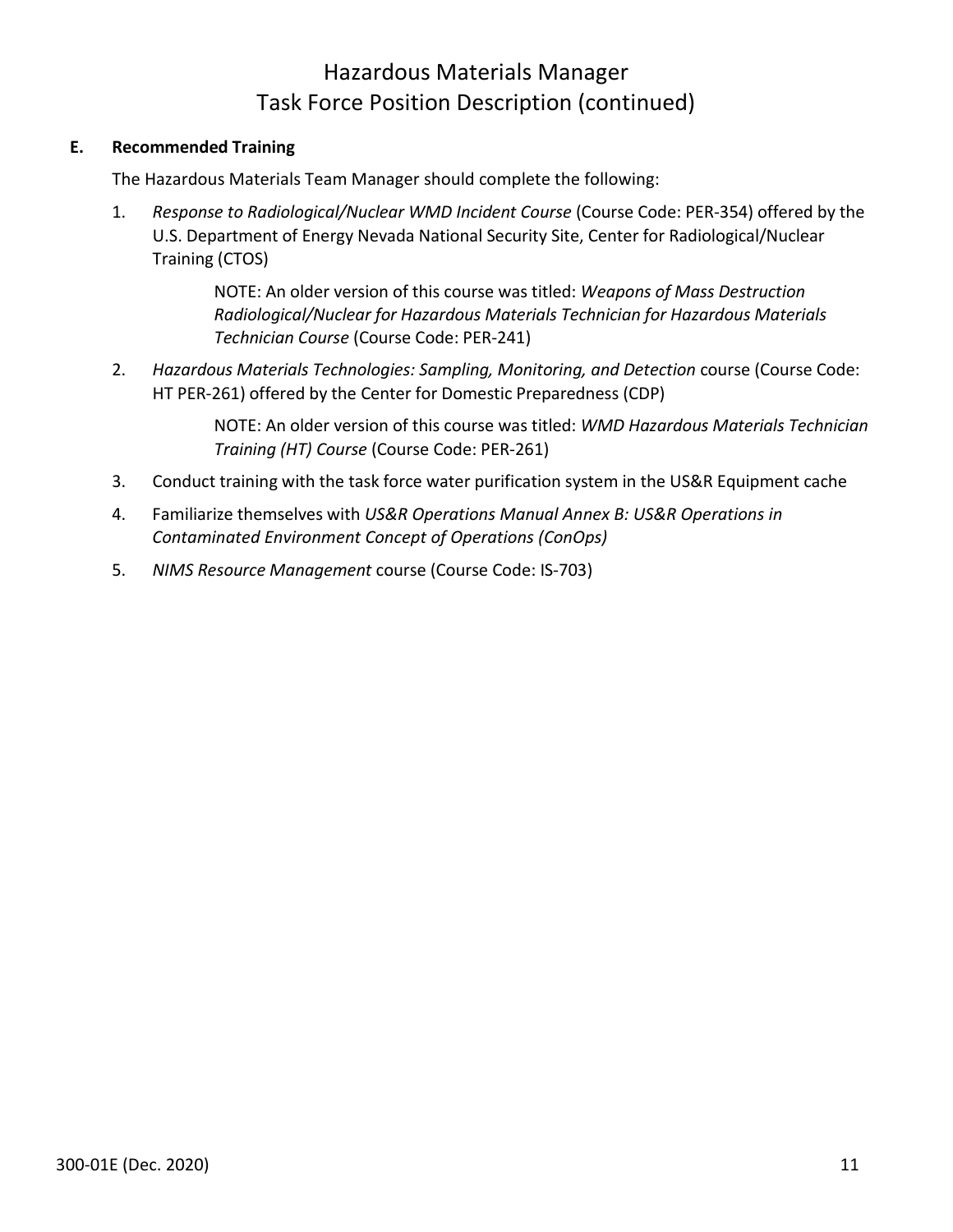### Heavy Equipment and Rigging Specialist Task Force Position Description

### <span id="page-16-0"></span>**A. Functional Description**

The Heavy Equipment and Rigging Specialist (HERS) is responsible for performing various assessments and construction-related liaison for the task force during incident operations. The Heavy Equipment and Rigging Specialist reports directly to the Rescue Team Manager.

### **B. Description of Duties**

The Heavy Equipment and Rigging Specialist is responsible for the following:

- 1. Ensuring the safety of task force members by assessing hazards at disaster sites pertaining to the operations of cranes and other heavy equipment
- 2. Assessing the need for and capabilities of various types of construction-related equipment to assist task force personnel in US&R activities
- 3. Assessing disaster site for safe and efficient location of cranes and other heavy equipment
- 4. Preparing site for and assisting with positioning and setup of cranes and other heavy equipment
- 5. Identifying various rigging techniques to assist in the rescue of victims or stabilization of collapsed buildings, including the development of rigging plans and procedures
- 6. Interacting with and coordinating efforts between the task force personnel and heavy equipment operators, contractors and organized labor
- 7. Adhering to all safety procedures
- 8. Providing documentation to assist task force in procuring cranes and other heavy equipment, as well as maintaining daily logs
- 9. Providing accountability, maintenance, and minor repairs for all issued equipment
- 10. Performing additional tasks or duties as assigned

### **C. Position Requirements and Criteria**

Individuals who meet the following requirements and criteria will be eligible to become Heavy Equipment and Rigging Specialists in the National US&R Response System. The intent of these requirements is to select personnel fully capable of providing competent assessments and advice to task force personnel in the urban disaster environment.

### **D. Required Training**

The Heavy Equipment and Rigging Specialist shall adhere to the following:

- 1. Complete all Administrative and General Training requirements
- 2. Complete the *FEMA US&R Heavy Equipment and Rigging Specialist - Instructor-Led Training* (Course Code: 9P2731)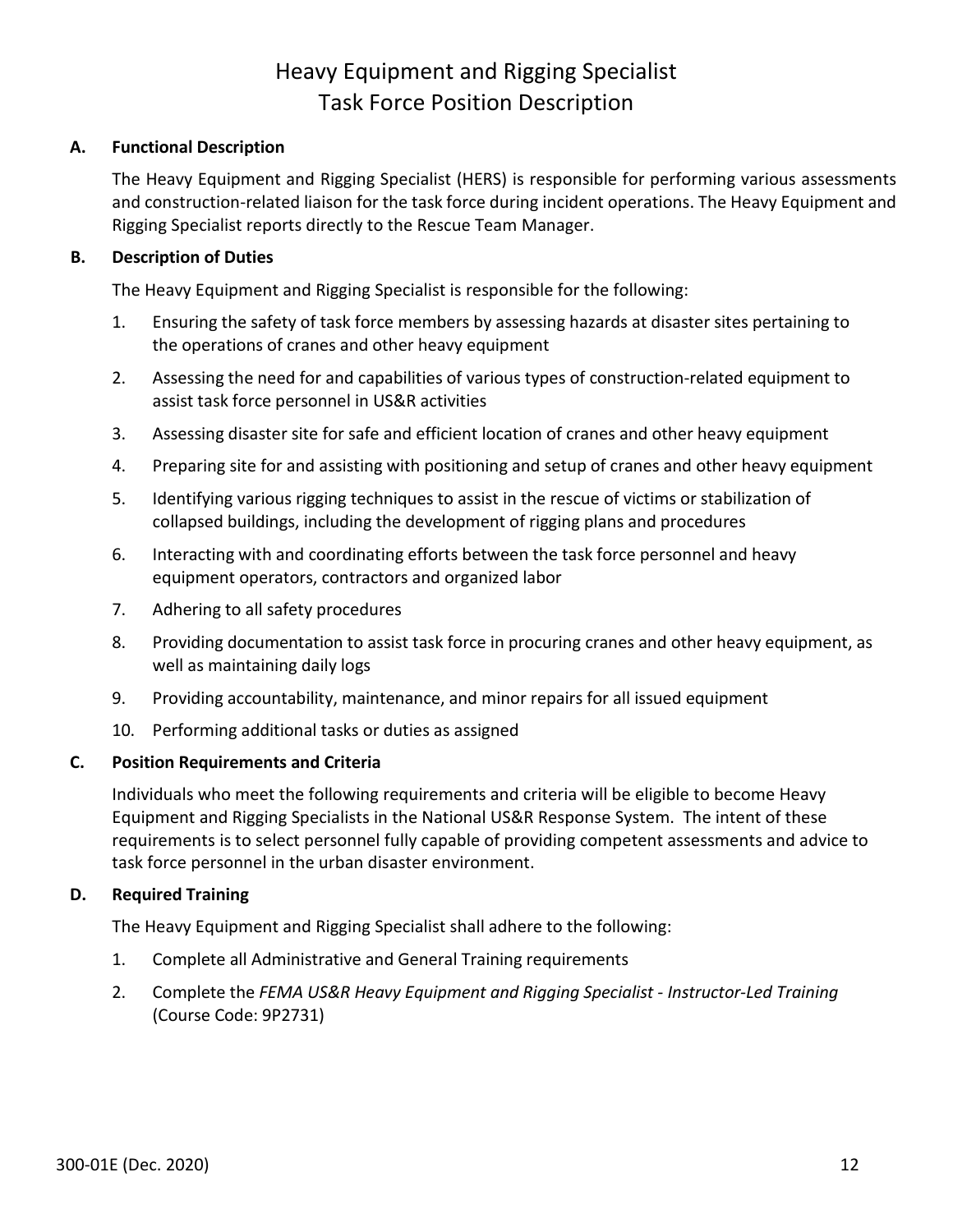### Heavy Equipment Rigging Specialist Task Force Position Description (continued)

### **E. Recommended Training**

The Heavy Equipment Rigging Specialist should complete the following:

- 1. Complete the required technical rescue skill sets and additional required rope rescue skills as defined in Appendix A of this Annex
- 2. *FEMA US&R Structural Collapse Specialist - Instructor-Led Training* (Course Code: 9P2631)

### **F. Required Experience**

The Heavy Equipment and Rigging Specialist shall be experienced in heavy construction field, such as heavy equipment operator, crane operator, iron worker, rigger, or other applicable field, or possess a minimum of three years of experience as a Rescue Specialist on a task force.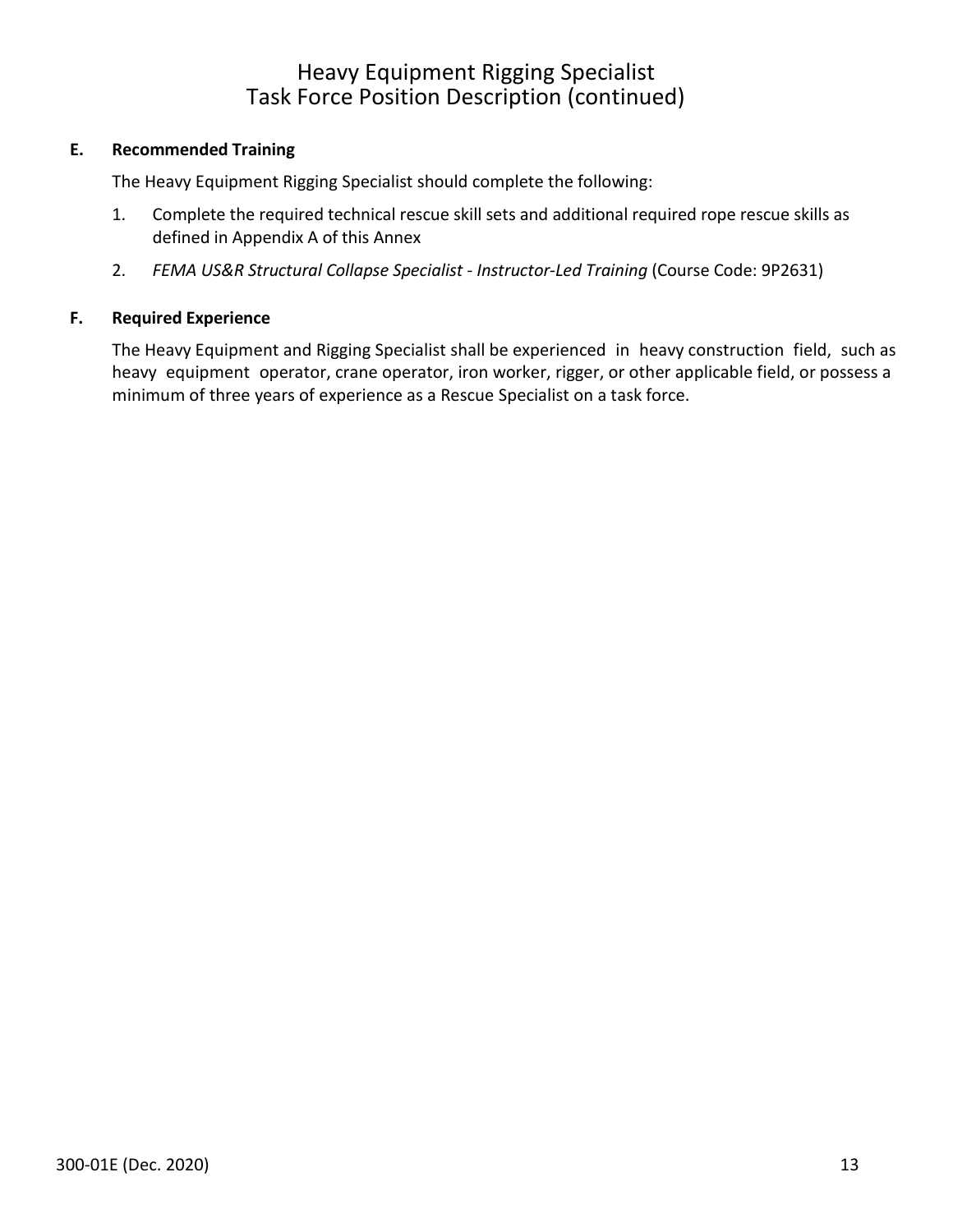### Logistics Specialist Task Force Position Description

### <span id="page-18-0"></span>**A. Functional Description**

The Logistics Specialist (LS) is responsible for ensuring the preparation and maintenance of the task force equipment cache. The Logistics Specialist reports directly to the Logistics Team Manager.

### **B. Description of Duties**

The Logistics Specialist is responsible for the following:

- 1. Coordinating the packaging, transport, distribution and maintenance of the task force equipment cache prior, during and subsequent to mission assignments
- 2. Coordinating with military and/or civilian officials for transportation needs
- 3. Procuring equipment as directed by the Logistics Team Manager
- 4. Ensuring accountability and security of the task force equipment cache
- 5. Maintaining accurate and timely records and reports
- 6. Adhering to all safety procedures
- 7. Maintaining and repairing the task force equipment cache
- 8. Assisting with over-all management of task force facilities and fleet
- 9. Coordinating and directing support specialists
- 10. Performing additional tasks or duties as assigned

### **C. Position Requirements and Criteria**

Individuals who meet the following requirements and criteria will be eligible to become Logistics Specialists in the National US&R Response System. The intent of these requirements is to select personnel capable of managing the logistics needs of the task force in the urban disaster environment.

### **D. Required Training**

The Logistics Specialist shall adhere to the following:

- 1. Complete all Administrative and General Training requirements
- 2. Complete the *FEMA US&R GPS Awareness Level Course* (Course Code: 9G6200)
- 3. Complete the *FEMA US&R Logistics Team Training - Instructor-Led Training* (Course Code: 9P4131)
- 4. Complete a forklift training course as established by OSHA 29 CFR 1910.178
- 5. Complete a *DOT Hazardous Materials Handler/Packer/Labeler* course as established by 49 CFR, Part 172.704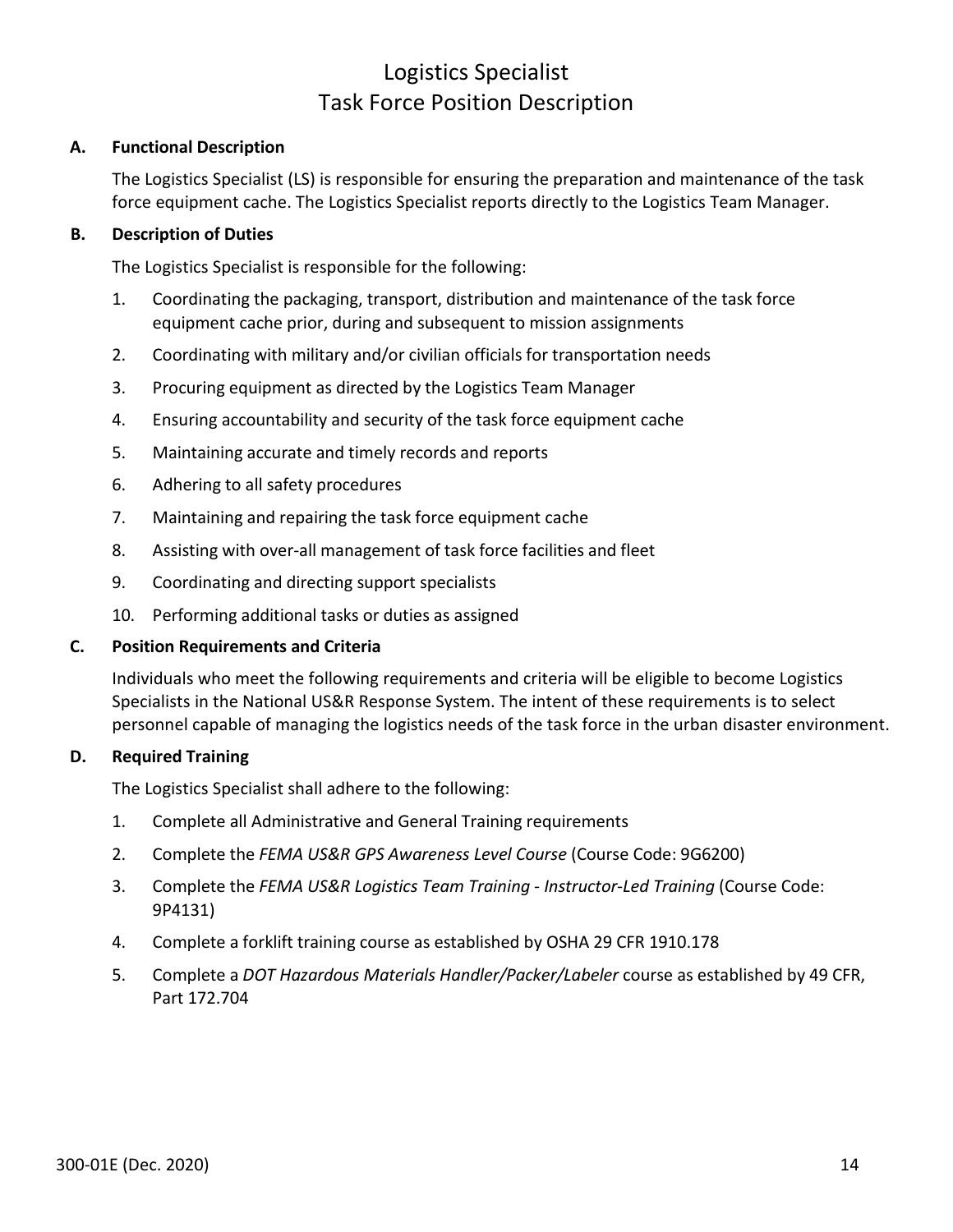### Logistics Specialist Task Force Position Description (continued)

### **E. Recommended Training**

The Logistics Specialist should complete the following:

- 1. *Ordering Manager* course (Course Code: NWCG J-252)
- 2. *Receiving and Distribution Manager* course (Course Code: NWCG J-253)
- 3. *Base Camp Manager* course (Course Code: NWCG J-254)
- 4. *Equipment Manager* course (Course Code: NWCG J-255)
- 5. *Security Manager* course (Course Code: NWCG J-259)
- 6. Complete and maintain certification as a Certifying Official for Transportation Requirements and Regulations – Air and Ground in accordance with the following documents:
	- 6-1. International Air Transport Association (IATA)
	- 6-2. Title 49 Code of Federal Regulations (CFR)
	- 6-3. Air Force Manual (AFMAN) 24-204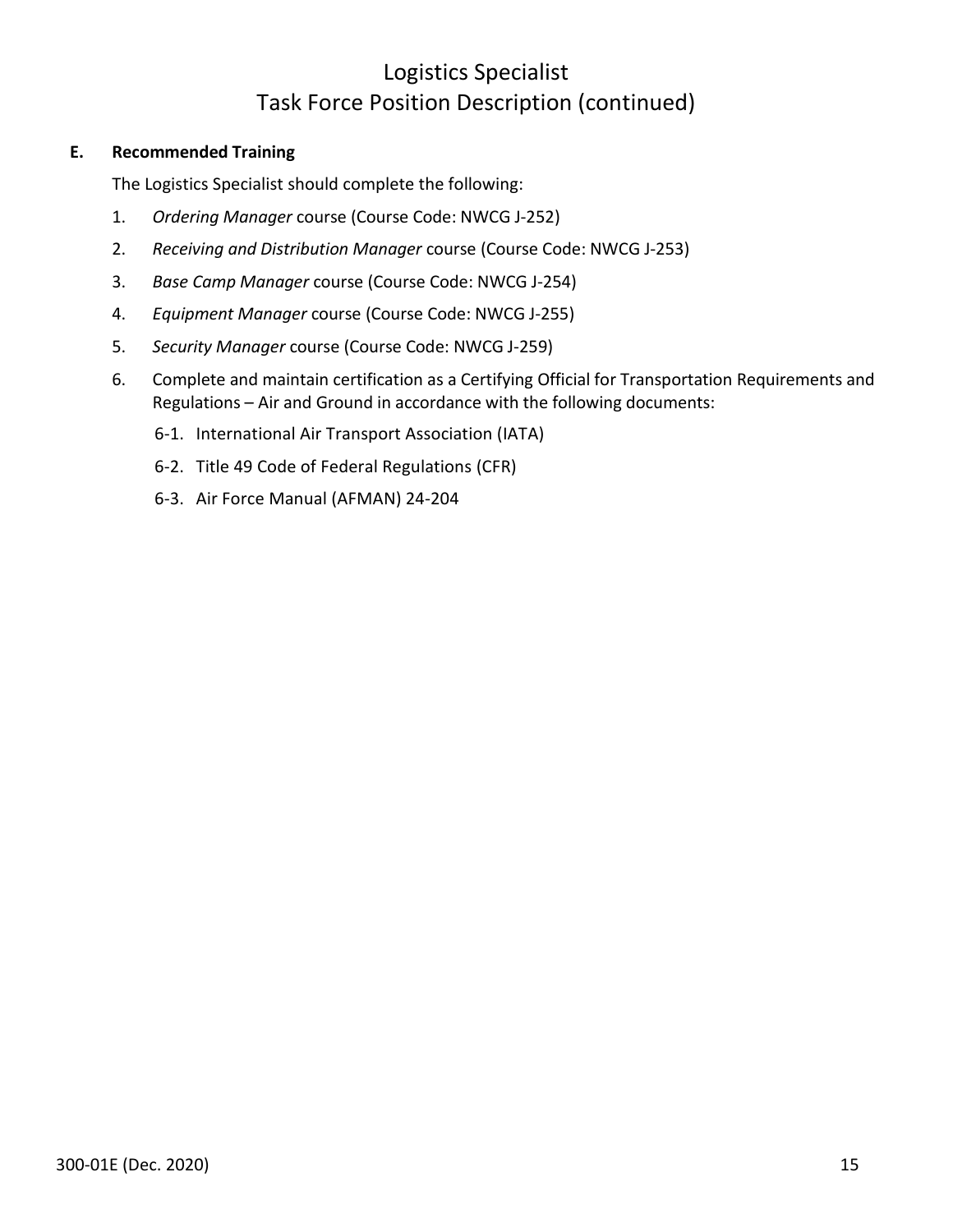### Logistics Team Manager Task Force Position Description

### <span id="page-20-0"></span>**A. Functional Description**

The Logistics Team Manager (LTM) is responsible for the logistics function of the Urban Search and Rescue Task Force and supervising the Task Force Logistics Specialist, Communications Specialist, Support Specialist, and other personnel as assigned. The Logistics Team Manager reports directly to the Task Force Leader.

### **B. Description of Duties**

The Logistics Team Manager is responsible for the following:

- 1. All duties and responsibilities of the Logistics Specialist
- 2. Completion of all task force transportation documents (cargo manifests, shipping declarations, bills of lading, etc.)
- 3. Coordinating, managing, and supervising all logistical activities
- 4. Maintaining accurate and timely records and reports
- 5. Preparing performance evaluations for assigned personnel
- 6. Ensuring accountability, maintenance, and repairs for all task force equipment
- 7. Provide for operation and maintenance for all facilities and associated equipment
- 8. Coordinate with IST Logistics Section on task force issues
- 9. Management of task force transportation fleet
- 10. Performing additional tasks or duties as assigned

### **C. Position Requirements and Criteria**

Individuals who meet the following requirements and criteria will be eligible to become Logistics Team Managers in the National US&R Response System. The intent of these requirements is to select functional managers capable of effectively managing and supervising the logistical component in the urban disaster environment.

### **D. Required Training**

The Logistics Team Manager shall adhere to the following:

- 1. Complete all Administrative and General Training requirements
- 2. Meet all the requirements for the Logistics Specialist Position Description
- 3. Complete and maintain certification as a Certifying Official for Transportation Requirements and Regulations – Air and Ground in accordance with the following documents:
	- 3-1. International Air Transport Association (IATA)
	- 3-2. Title 49 Code of Federal Regulations (CFR)
	- 3-3. Air Force Manual (AFMAN) 24-204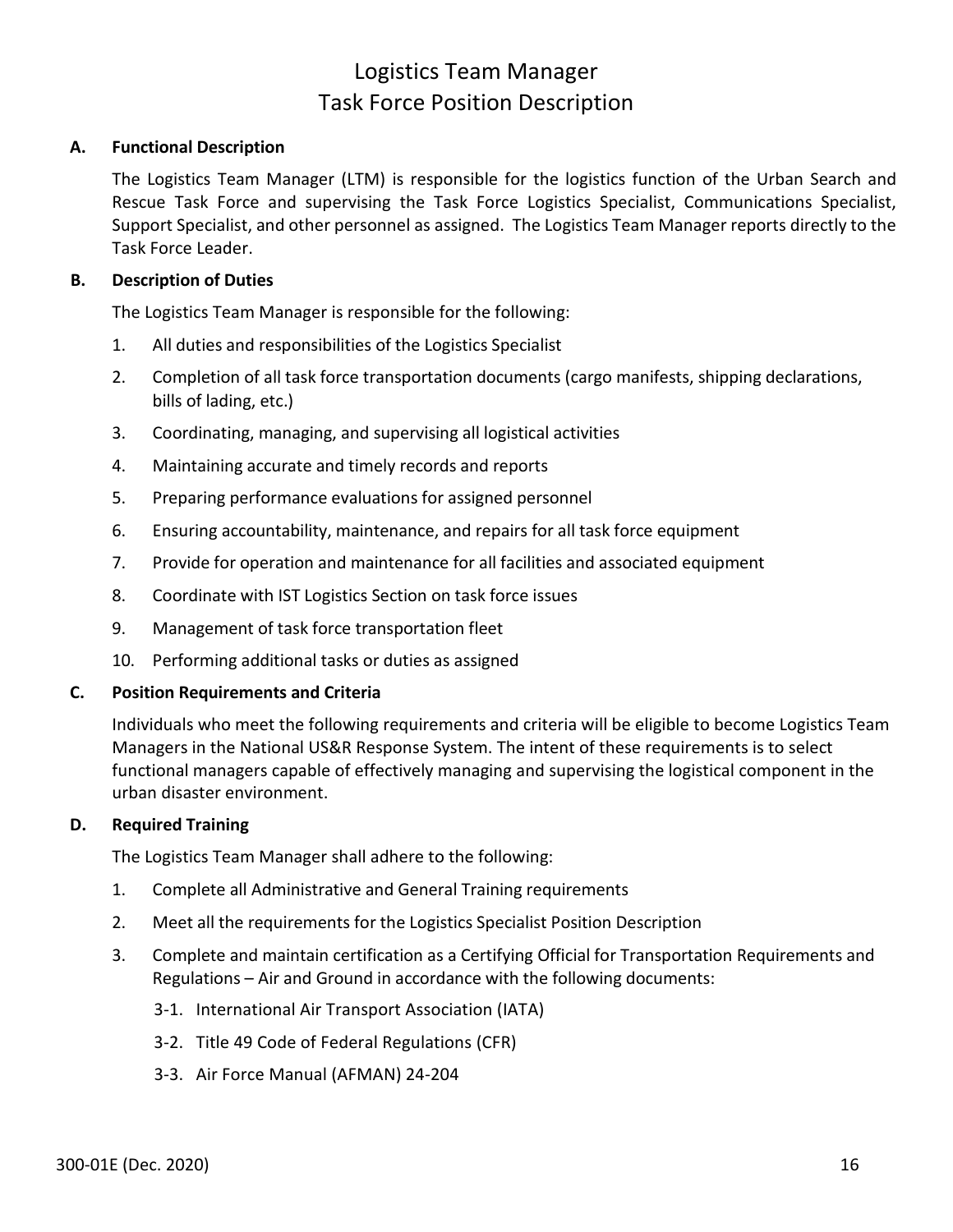### Logistics Team Manager Task Force Position Description (continued)

### **E. Recommended Training**

The Logistics Team Manager should complete the following:

- *1. ICS-300: Intermediate ICS for Expanding Incidents*
- 2. *Ordering Manager* course (Course Code: NWCG J-252)
- 3. *Receiving and Distribution Manager* course (Course Code: NWCG J-253)
- 4. *Base Camp Manager* course (Course Code: NWCG J-254)
- 5. *Equipment Manager* course (Course Code: NWCG J-255)
- 6. *Security Manager* course (Course Code: NWCG J-259)
- 7. *Facilities Unit Leader* course (Course Code: NWCG S-354) or the *NIMS ICS All-Hazards Position Specific Facilities Unit Leader* course (Course Code: E/L-971)
- 8. *Ground Support Unit Leader* course (Course Code: NWCG S-355)
- 9. *Supply Unit Leader* course (Course Code: NWCG S-356) or the *NIMS ICS All-Hazards Position Specific Supply Unit Leader* course (Course Code: E/L-970)
- 10. *Food Unit Leader* course (Course Code: NWCG S-357)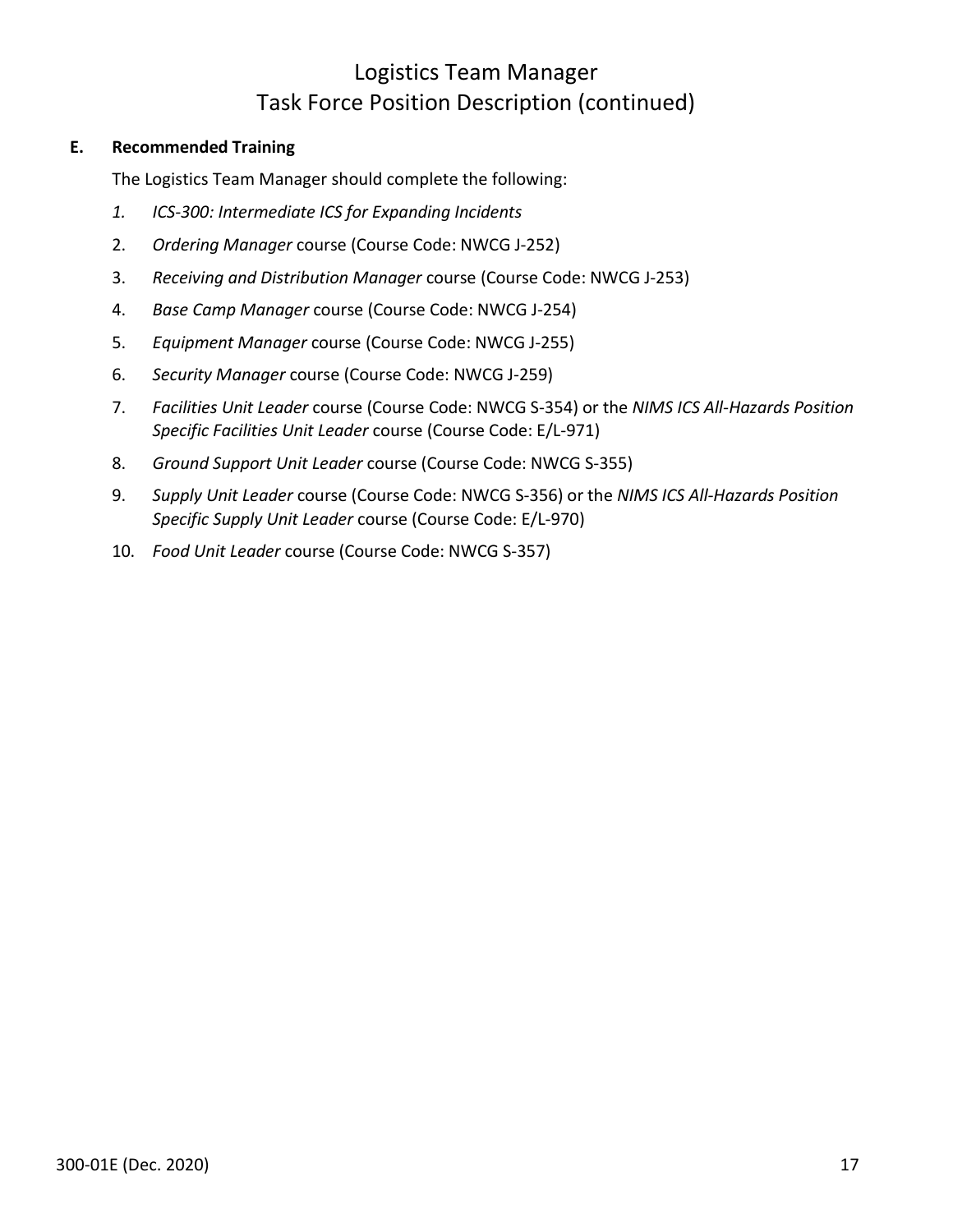### Medical Specialist Task Force Position Description

### <span id="page-22-0"></span>**A. Functional Description**

The Medical Specialist (MS) is responsible for performing the medical function of the task force incident operation. The Medical Specialist reports directly to the Medical Team Manager.

### **B. Description of Duties**

The Medical Specialist is responsible for the following:

- 1. The general health considerations of and delivery of medical care to all task force personnel, victims, and search dogs, while under the supervision of the Medical Team Manager, during disaster events
- 2. Implementing the medical action plans specified by the Medical Team Manager
- 3. Accountability, maintenance, and minor repairs for all issued equipment
- 4. Performing additional tasks or duties as assigned during a mission

### **C. Position Requirements and Criteria**

Individuals who meet the following requirements and criteria will be eligible to become Medical Specialists in the National US&R Response System. The intent of these requirements is to select personnel fully capable of providing medical care required by the task force in the urban disaster environment.

### **D. Required Training**

The Medical Specialist shall adhere to the following:

- 1. Complete all Administrative and General Training requirements
- 2. The Medical Specialist must be actively participating in pre-hospital care. They shall either be currently certified/licensed as an EMT-Paramedic and have met all the requirements in their local jurisdiction or meet the requirements listed below:
	- 2-1. Physician Assistant
	- 2-2. Registered Nurse-Practitioner
	- 2-3. Registered Nurse who is currently certified / licensed as a Physician Assistant
	- 2-4. Registered Nurse- Practitioner or Registered Nurse certified within an accredited organization or municipality and meets the National Registry of Emergency Medical Technician – Paramedic Standards or State certification requirements and actively practices advanced pre-hospital life support
	- 2-5. Must be certified and maintain the following, BTLS, ACLS, and PALS regimens (or equivalent)
- 3. Complete the *FEMA US&R Medical Team Specialist – Instructor-Led Training* (Course Code: 9P3131)
- 4. Complete the required technical rescue skill sets and additional required rope rescue skills as defined in Appendix A of this Annex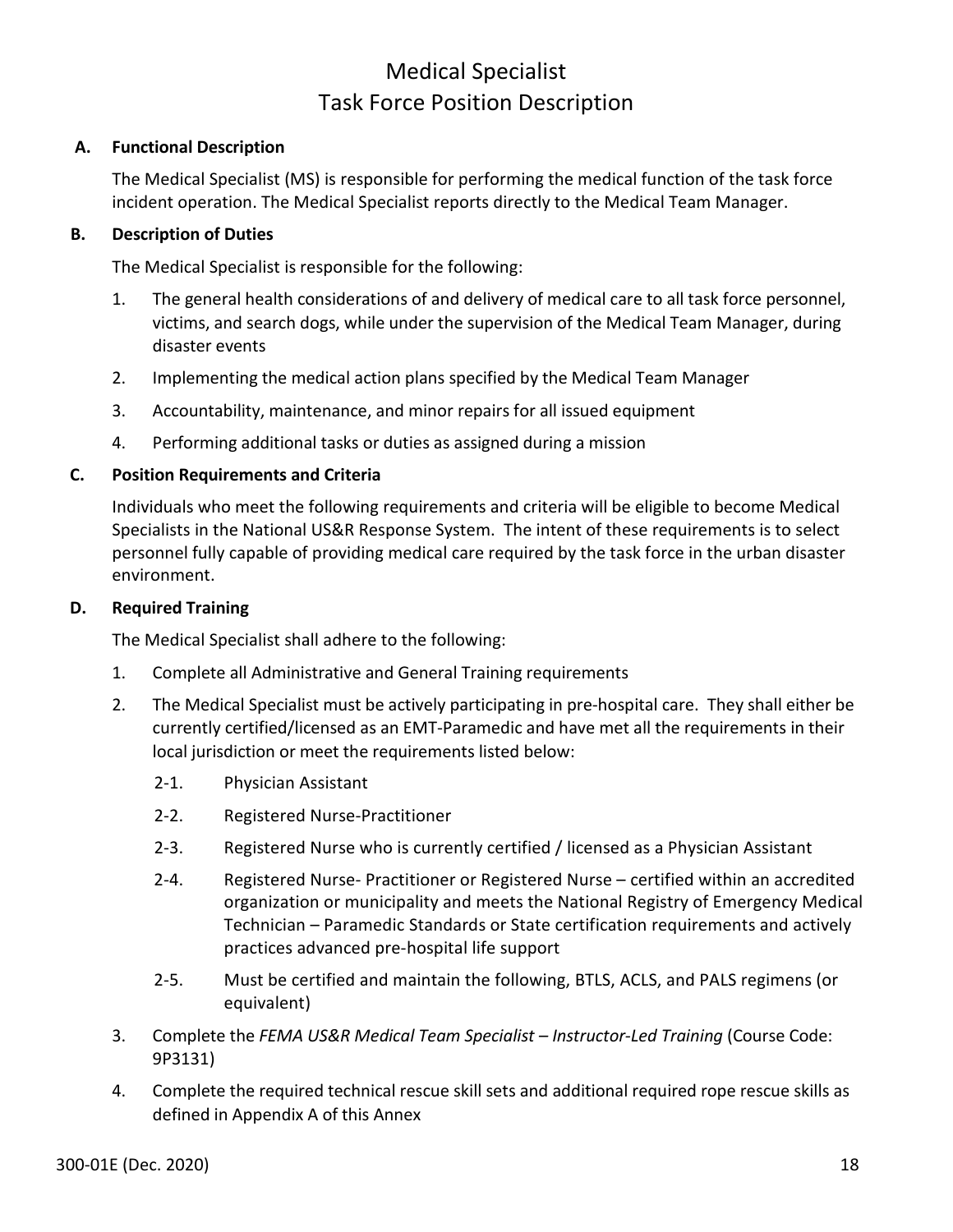### Medical Specialist Task Force Position Description (continued)

### **E. Recommended Training**

The Medical Specialist should complete the following:

1. A canine emergency medical course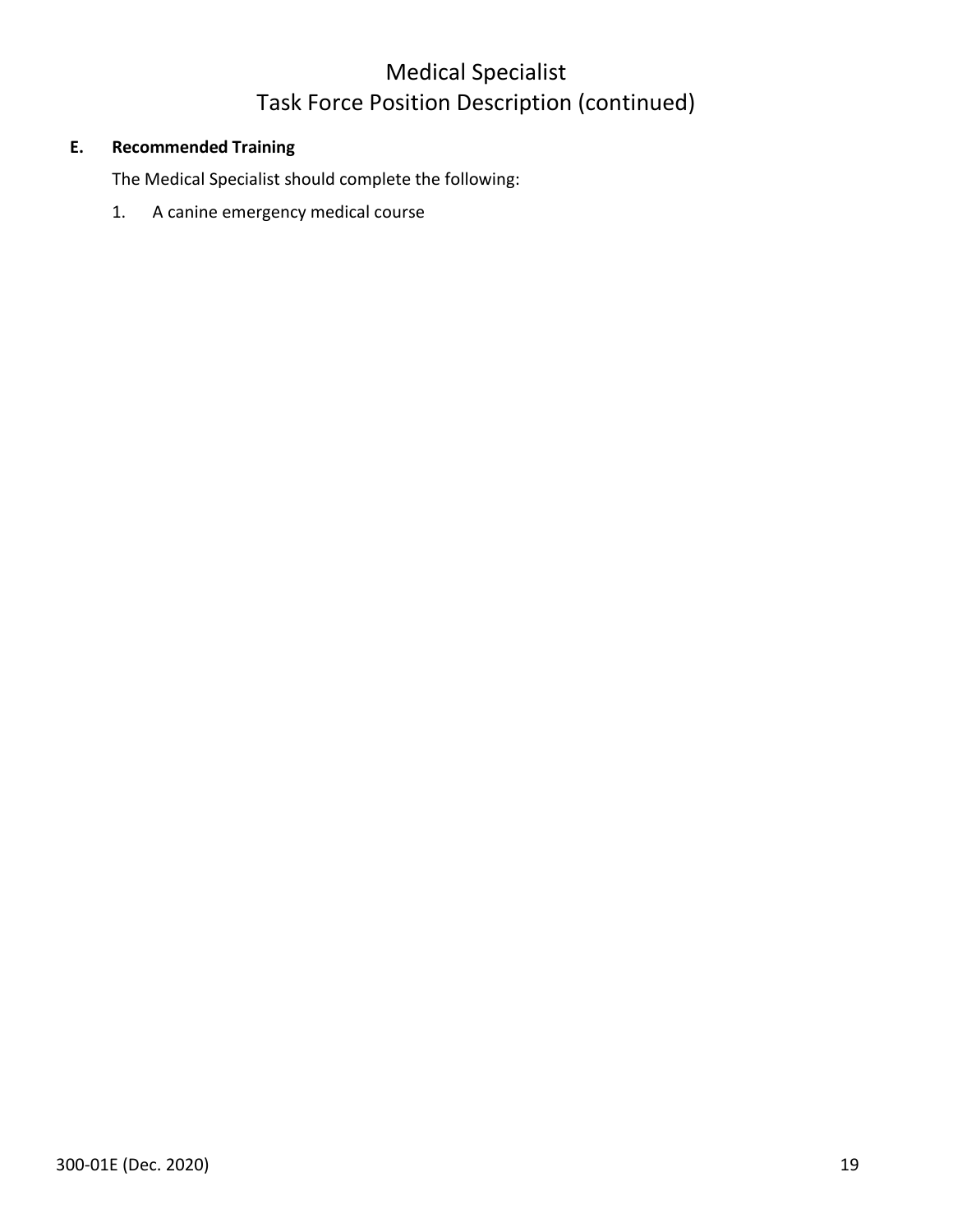### Medical Team Manager Task Force Position Description

### <span id="page-24-0"></span>**A. Functional Description**

The Medical Team Manager (MTM) has overall responsibility for the management and supervision of the medical function of the task force during incident operations. The Medical Team Manager reports directly to the Task Force Leader.

### **B. Description of Duties**

The Medical Team Manager is responsible for the following:

- 1. Developing and implementing the medical component of the task force tactical action plan
- 2. Directly supervising the medical specialists
- 3. Assisting in the development of the safety plan in coordination with the task force Safety Officer and task force HazMat Specialist
- 4. Coordinating, managing, and supervising of all medical activities
- 5. Determining the medical organizational and logistics needs
- 6. Receiving briefings and situation reports and ensuring that all medical personnel are kept informed of status change
- 7. Responsible for providing situation reports and maintaining records and reports
- 8. Preparing performance evaluations for assigned personnel
- 9. Directing medical care delivery to task force personnel, search dogs, and victims
- 10. Ensuring a continuum of medical care and coordinating interaction with all appropriate outside medical entities
- 11. Ensuring accountability, maintenance, and minor repairs for all issued equipment
- 12. Performing additional tasks or duties as assigned during a mission

### **C. Position Requirements and Criteria**

Individuals who meet the following requirements and criteria will be eligible to become Medical Team Managers in the National US&R Response System. The intent of these requirements is to select functional managers capable of effectively managing, coordinating, and supervising the medical component in the urban disaster environment.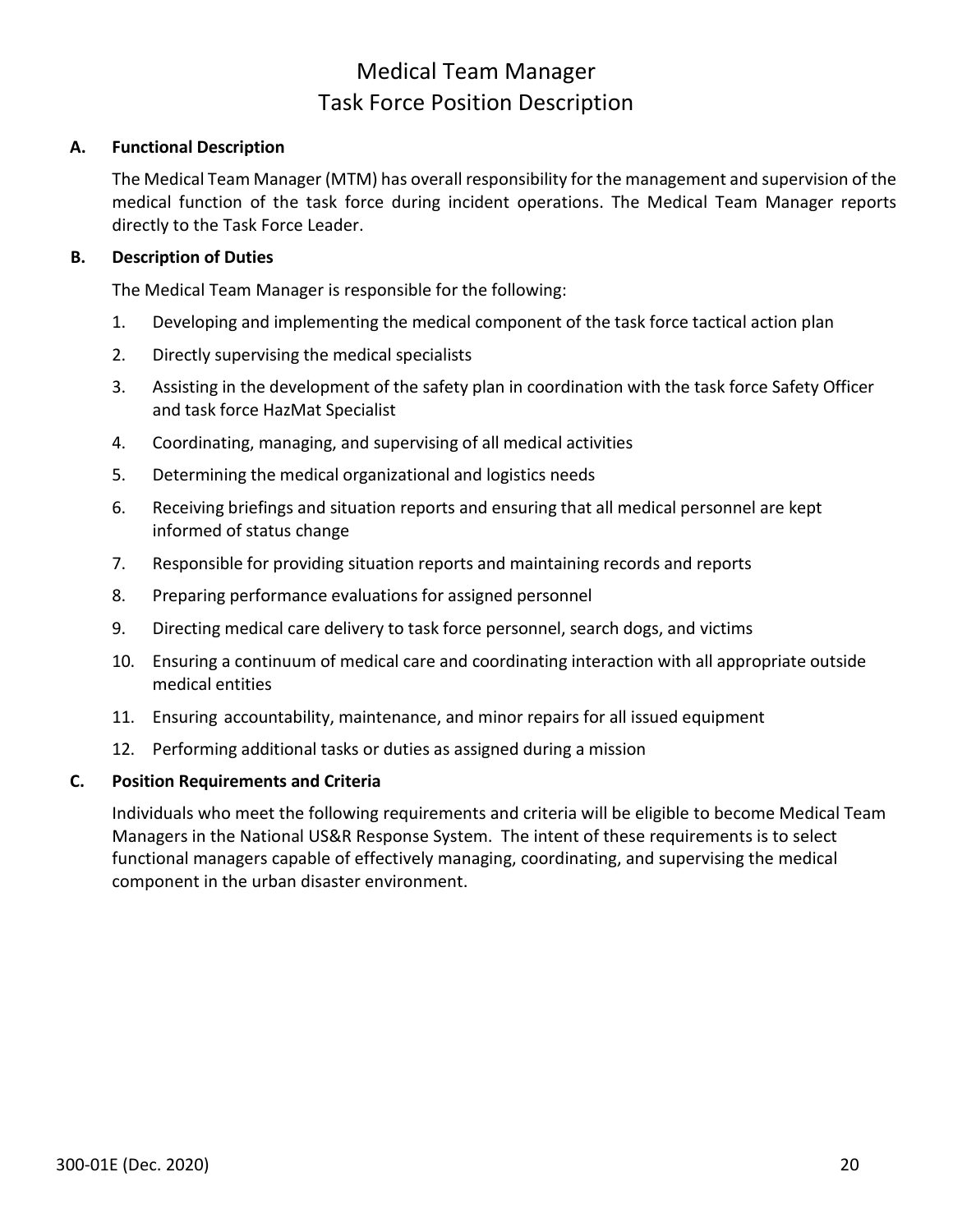### Medical Team Manager Task Force Position Description (continued)

### **D. Required Training**

The Medical Team Manager shall adhere to the following:

- 1. Meet all Administrative and General training requirements
- 2. Be a licensed physician who is emergency medicine residency-trained and/or Board-certified in emergency medicine and actively practicing clinical emergency medicine and having experience with pre-hospital medical care OR be a currently licensed physician with current ACLS, ATLS and PALS certification (or equivalent) whose medical activities include clinical medicine and or prehospital care
- 3. Complete the *FEMA US&R Medical Team Specialist – Instructor-Led Training* (Course Code: 9P3131)

### **E. Recommended Training**

The Medical Team Manager should complete the following:

- 1. *ICS-300: Intermediate ICS for Expanding Incidents*
- 2. A canine emergency medical course
- 3. Complete the required technical rescue skill sets and additional required rope rescue skills as defined in Appendix A of this Annex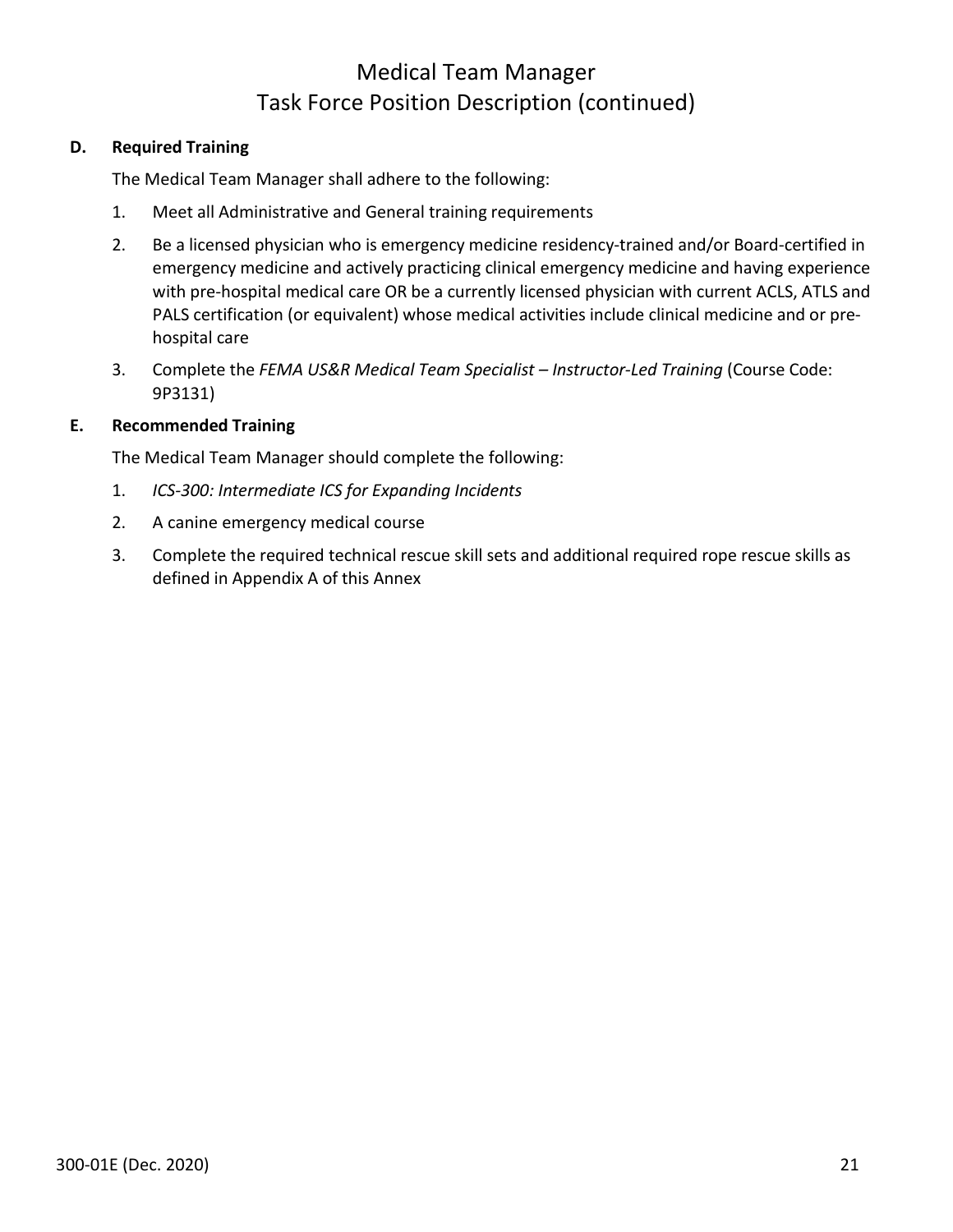### Planning Team Manager Task Force Position Description

### <span id="page-26-0"></span>**A. Functional Description**

The task force Planning Team Manager (PTM) is responsible for planning aspects of the task force during incident operations. The Planning Team Manager supervises the Structures Specialist and Technical Information Specialist. The Planning Team Manager reports directly to the Task Force Leader.

### **B. Description of Duties**

The Planning Team Manager is responsible for the following:

- 1. Developing and implementing the planning components of the task force tactical action plan
- 2. Coordinating, managing and supervising all planning component activities
- 3. Determining the planning component organizational and logistics needs
- 4. Receiving briefings and situation reports and ensuring that all planning personnel are kept informed of status changes
- 5. Providing situation reports and maintaining records and reports
- 6. Preparing performance evaluations for assigned personnel
- 7. Providing accountability, maintenance, and minor repairs for all planning team equipment
- 8. Performing additional tasks or duties assigned

### **C. Position Requirements and Criteria**

Individuals who meet the following requirements and criteria will be eligible to become Task Force Planning Team Managers in the National US&R Response System. The intent of these requirements is to select functional managers capable of effectively managing and supervising the planning component in the urban disaster environment.

### **D. Required Training**

The Planning Team Manager shall adhere to the following:

- 1. Meet all Administrative and General training requirements
- 2. Complete *ICS-300: Intermediate ICS for Expanding Incidents*
- 3. Complete the *FEMA US&R Planning Team Training - Instructor-Led Training* (Course Code: 9P6131)

### **E. Recommended Training**

The Planning Team Manager should complete the following:

1. *FEMA US&R Search Planning and Management - Instructor-Led Training* (Course Code: 9G1431)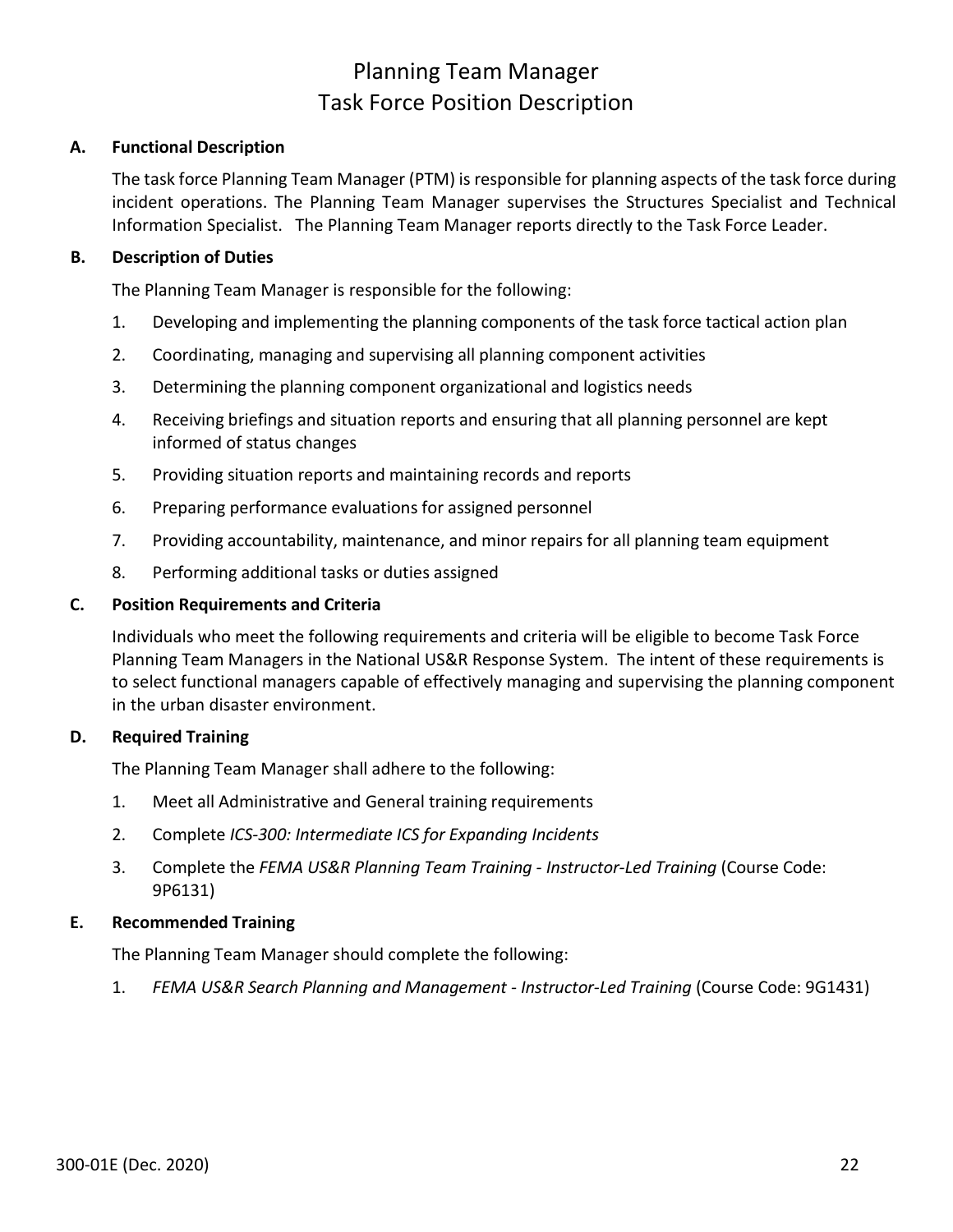### Rescue Specialist Task Force Position Description

### <span id="page-27-0"></span>**A. Functional Description**

The Rescue Specialist (RS) is responsible for performing the rescue function of the task force incident operation. The Rescue Specialist reports directly to a Rescue Squad Officer.

### **B. Description of Duties**

The Rescue Specialist is responsible for the following:

- 1. Implementing technical skills and operating equipment necessary for completing the rescue portion of the action plan
- 2. Performing rescue operations under the direct supervision of a Rescue Squad Officer and providing periodic progress reports as needed
- 3. Operating and conducting routine field maintenance of rescue tools and equipment
- 4. Ensuring accountability and maintenance for all issued equipment
- 5. Performing additional tasks or duties assigned
- 6. Evaluating and modifying rescue tactics as needed

### **C. Position Requirements and Criteria**

Individuals who meet the following requirements and criteria will be eligible to become Rescue Specialists in the National US&R Response System. The intent of these requirements is to select personnel fully capable of providing the rescue tactics and techniques required in a disaster environment.

### **D. Required Training**

The Rescue Specialist shall adhere to the following:

- 1. Meet all Administrative and General training requirements
- 2. Meet the requirements of NFPA 1006 Technical Rescuer at the Technician or Level 2 (Excluding Chapter 1 Administration: Section 1.3.3)
	- 2-1. Job Performance Requirements
	- 2-2. Rope Rescue (Technician or Level 2)
	- 2-3. Confined Space Rescue (Technician or Level 2)
	- 2-4. Trench Rescue (Technician or Level 2)
	- 2-5. Vehicle and Machinery Rescue (Technician or Level 2)
- 3. Complete the *FEMA US&R Structural Collapse Specialist – Instructor-Led Training* (Course Code: 9P2631) or a FEMA US&R approved equivalent course
- 4. Complete a *FEMA US&R GPS Awareness Level Course* (Course Code: 9G6200)
- 5. Maintain certification in basic first aid. Task force members currently licensed or certified as EMT (all levels) or licensed board-certified emergency physicians inherently meet this requirement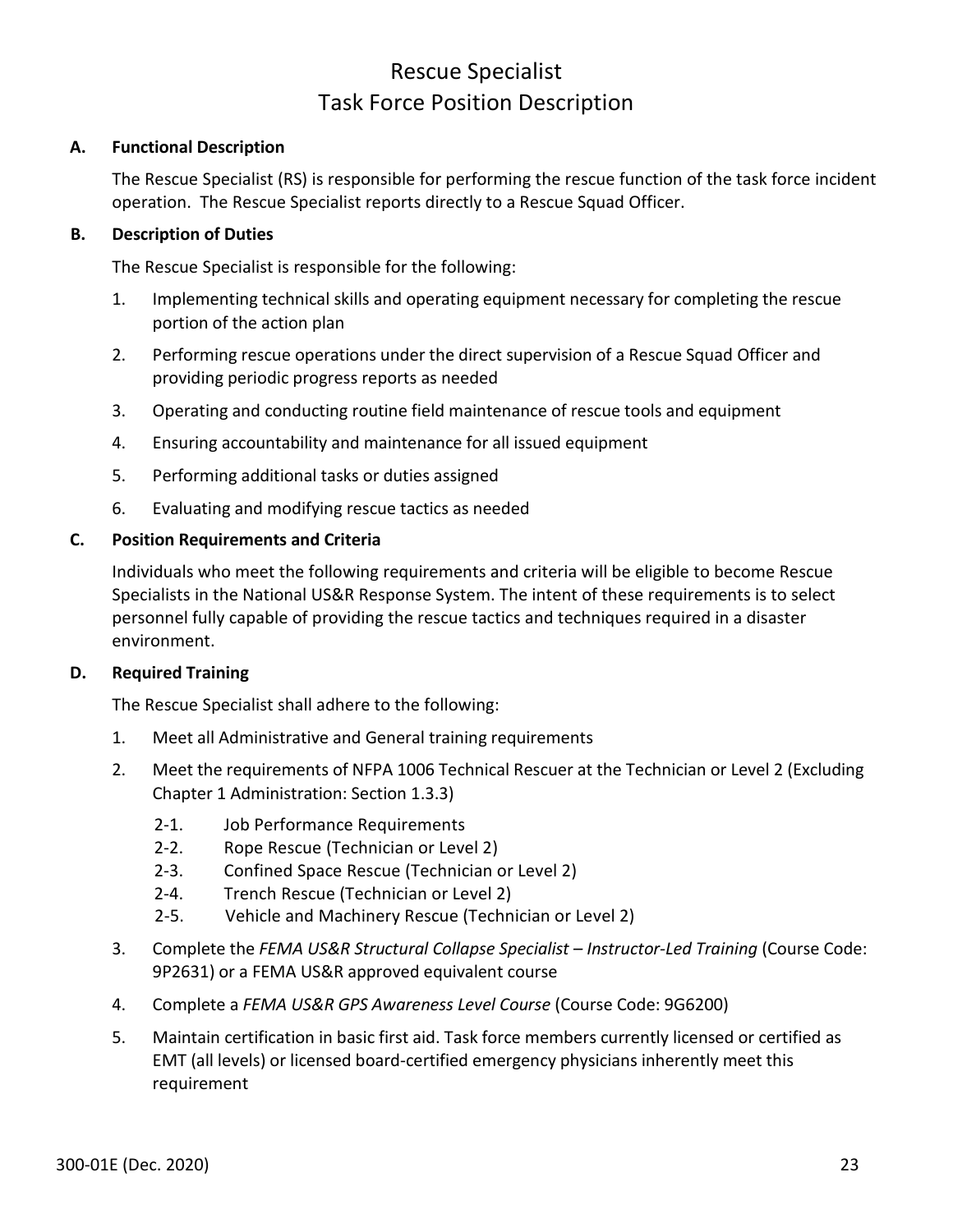### Rescue Specialist Task Force Position Description (continued)

### **E. Recommended Training**

The Rescue Specialist should complete training that meets the requirements of NFPA 1006 Surface Water Rescue (Technician or Level 2)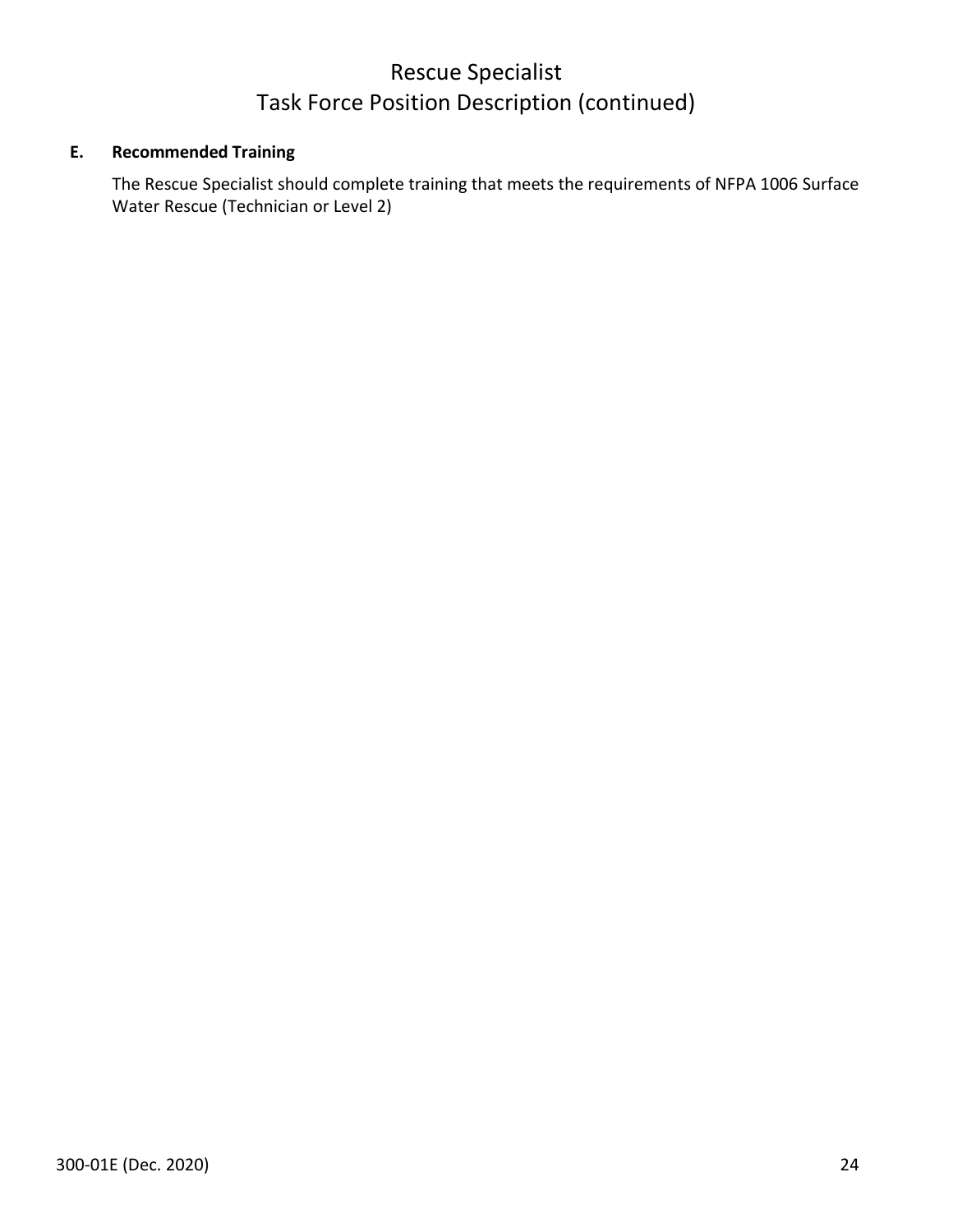### Rescue Squad Officer Task Force Position Description

### <span id="page-29-0"></span>**A. Functional Description**

The Rescue Squad Officer (RSO) is responsible for supervising one or more Task Force Rescue Squad(s). The Rescue Squad Officer reports directly to the Rescue Team Manager.

### **B. Description of Duties**

The Rescue Squad Officer is responsible for the following:

- 1. Directly supervising Rescue Squad(s) and other assigned personnel
- 2. Implementing the rescue component of the task force tactical action plan
- 3. Determining organizational and logistical needs for the rescue squad(s) and work site
- 4. Providing periodic progress reports to the Rescue Team Manager
- 5. Maintaining records and reports
- 6. Preparing performance evaluations for assigned personnel
- 7. Ensuring accountability and maintenance for all issued equipment
- 8. Performing additional tasks or duties as assigned
- 9. Evaluating and modifying rescue tactics as needed

### **C. Position Requirements and Criteria**

Individuals who meet the following requirements and criteria will be eligible to become Rescue Squad Officers in the National US&R Response System. The intent of these requirements is to select functional officers capable of effectively managing and supervising the Rescue Squad(s) and assigned personnel in the urban disaster environment.

### **D. Required Training**

The Rescue Squad Officer shall adhere to the following:

- 1. Meet all Administrative and General training requirements
- 2. Meet all requirements for the Rescue Specialist Position Description

### **E. Recommended Training**

The Rescue Squad Officer should complete the following:

- 1. *FEMA US&R GPS Operations Level Course* (Course Code: 9G6210)
- 2. *ICS-300: Intermediate ICS for Expanding Incidents*
- 3. Meet the requirements of NFPA 1006 Surface Water Rescue (Technician or Level 2)

### **F. Required Experience**

1. Have experience in structural collapse operations to include participation in field exercise(s) and/or a deployment as a Rescue Specialist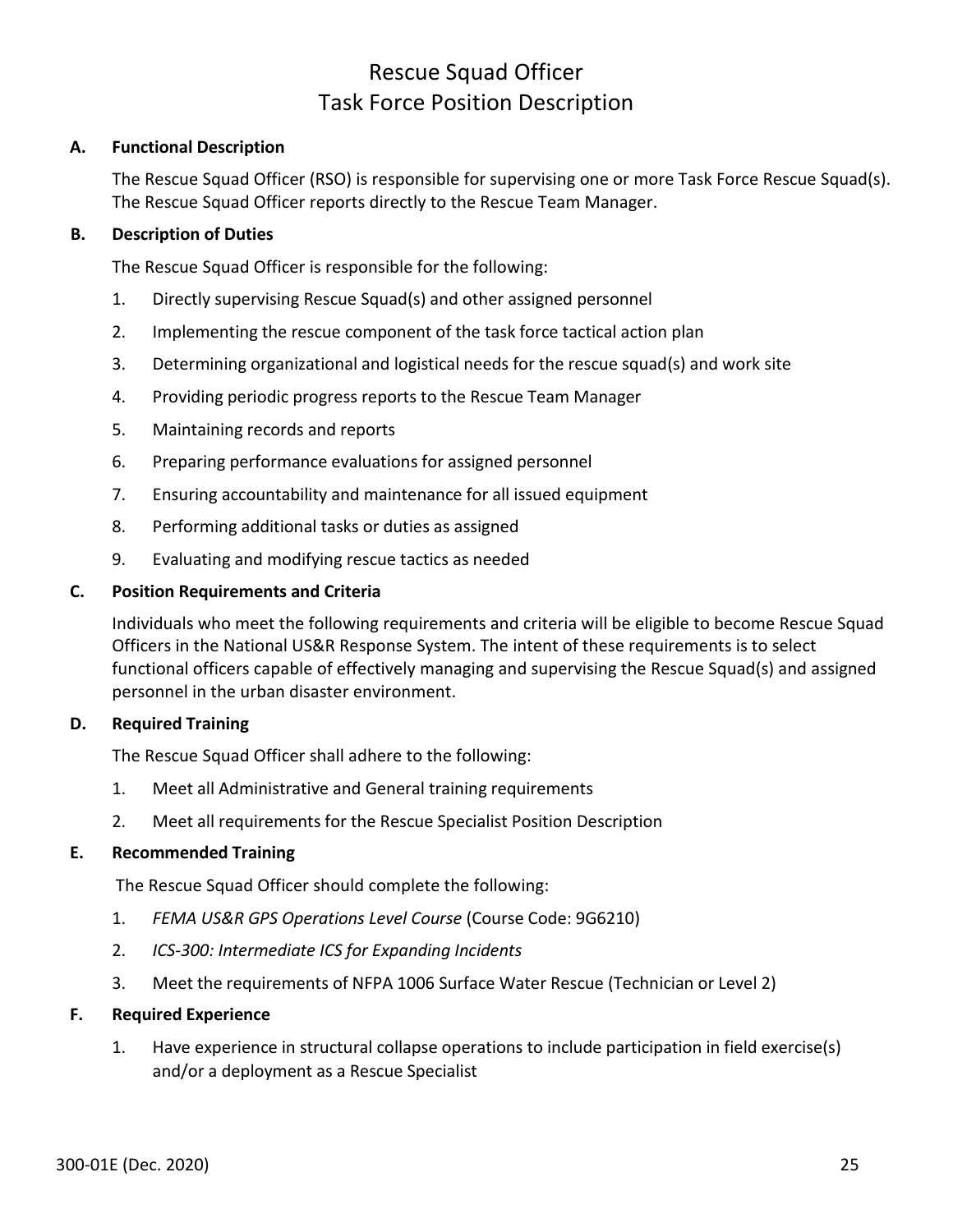### Rescue Team Manager Task Force Position Description

### <span id="page-30-0"></span>**A. Functional Description**

The Rescue Team Manager (RTM) is responsible for managing and coordinating all operational functions of the task force. The Rescue Team Manager reports directly to the Task Force Leader.

### **B. Description of Duties**

The Rescue Team Manager is responsible for the following:

- 1. Assisting in the development and implementation of the task force tactical action plan
- 2. Coordinating, managing, and supervising all functional groups involved in rescue activities
- 3. Determining rescue organizational and logistical needs
- 4. Receiving briefings and situation reports and ensuring that all rescue personnel are kept informed of mission objectives and status changes
- 5. Providing situation updates and maintaining records and reports
- 6. Preparing performance evaluations for assigned personnel
- 7. Performing additional tasks or duties as assigned
- 8. Ensuring accountability and maintenance for all issued equipment
- 9. Ensuring accountability of all assigned personnel
- 10. Providing a mission-specific rapid intervention plan that includes personnel and equipment needs

### **C. Position Requirements and Criteria**

Individuals who meet the following requirements and criteria will be eligible to become Rescue Team Managers in the National US&R Response System. The intent of these requirements is to select functional managers capable of effectively managing and supervising rescue operations in the urban disaster environment.

### **D. Required Training**

The Rescue Team Manager shall adhere to the following:

- 1. Meet all Administrative and General training requirements
- 2. Meet all the requirements for the Rescue Squad Officer Position Description
- 3. *Complete ICS-300: Intermediate ICS for Expanding Incidents*

### **E. Recommended Training**

The Rescue Team Manager should complete the following:

- 1. *ICS-400: Advanced ICS for Expanding Incidents*
- 2. *FEMA US&R Search Planning and Management - Instructor-Led Training* (Course Code: 9G1431)
- 3. *FEMA US&R GPS Operations Level Course* (Course Code: 9G6210)
- 4. Meet the requirements of NFPA 1006 Surface Water Rescue (Technician or Level 2)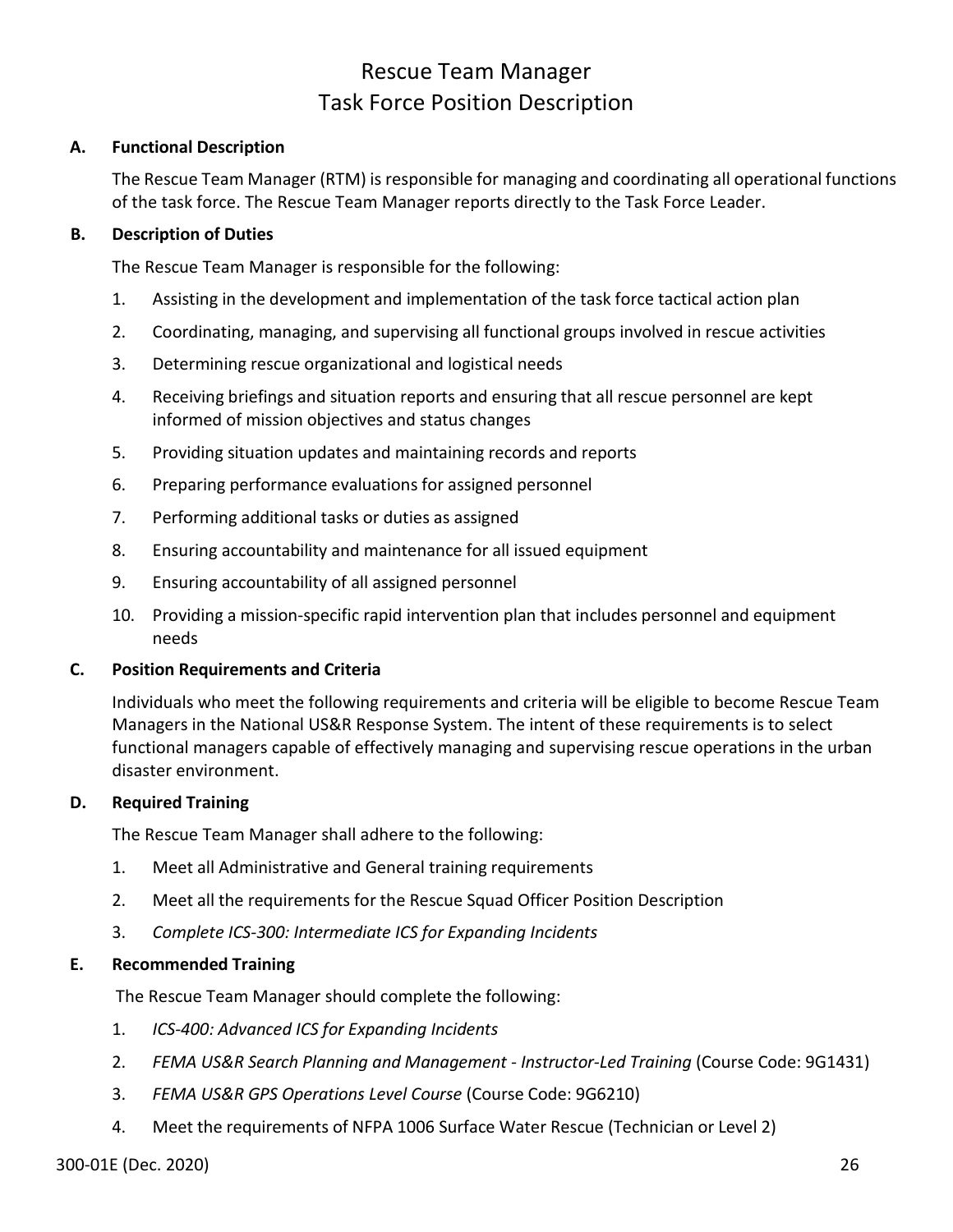### Safety Officer Task Force Position Description

### <span id="page-31-0"></span>**A. Functional Description**

The Task Force Safety Officer (SO) is responsible for monitoring and assessing the safety aspects of the task force during training, exercises and incident operations. The Safety Officer reports directly to the Task Force Leader.

### **B. Description of Duties**

The Safety Officer is responsible for the following:

- 1. Overseeing all health and safety of all task force personnel during day to day operations, training, and exercises as well as on deployment
- 2. Coordinating with task force team managers relative to the health, welfare, and safe operations of their assigned personnel
- 3. Preventing injuries and illness of task force members through appropriate administrative and engineering controls of hazards including enforcement of safety policies and procedures
- 4. Conducting site safety analysis, completing required ICS documents for IAP/TAP, developing safety messages and conducting safety briefings
- 5. Working with task force team managers to establish acceptable entry conditions and appropriate personal protective equipment to be worn by personnel entering the hazard zone
- 6. Establishing and enforcing the use of a personnel accountability system to be used during training, exercises and actual disaster deployments
- 7. Immediate intervention of activities to prevent the loss of life and prevention of injuries
- 8. Conducting incident/accident investigations with appropriate task force personnel under the direction of the Task Force Leader
- 9. Preparing post incident injury reports and submitting them to the Task Force Leader
- 10. Preparing and maintaining entry permits, records, and reports
- 11. Performing additional tasks or duties as assigned

### **C. Position Requirements and Criteria**

Individuals who meet the following requirements and criteria will be eligible to become task force safety officers in the National US&R Response System. The intent of these requirements is to select functional managers capable of effectively managing and supervising the safety function in the urban disaster environment.

### **D. Required Training**

The Safety Officer shall adhere to the following:

- 1. Meet all Administrative and General training requirements
- 2. Complete a *FEMA US&R GPS Awareness Level Course* (Course Code: 9G6200)
- 3. Complete *ICS-300: Intermediate ICS for Expanding Incidents*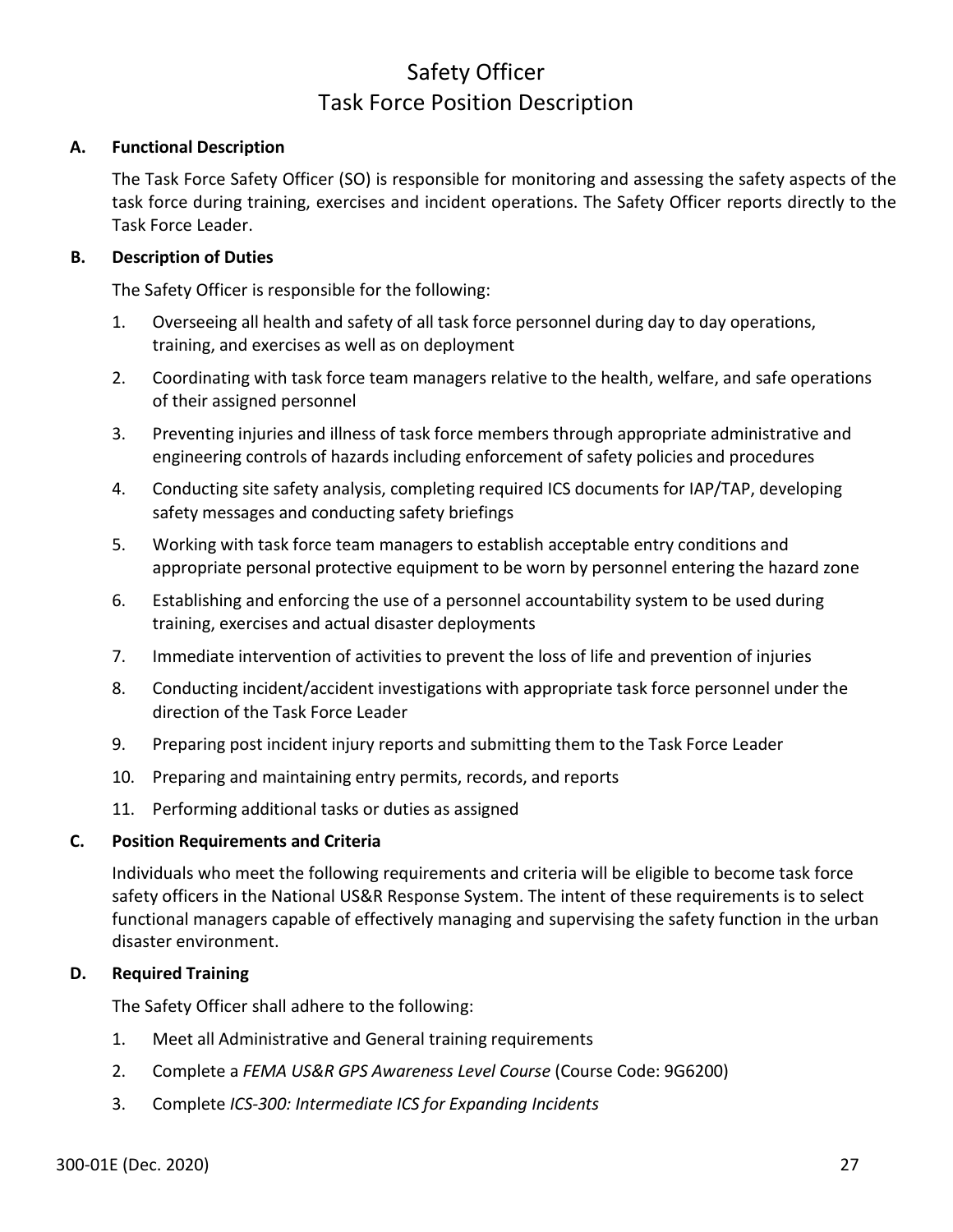### Safety Officer Task Force Position Description (continued)

### **D. Required Training (continued)**

- 4. Complete the *FEMA US&R Task Force Safety Officer – Instructor-Led Training* (Course Code: 9P7231)
- 5. Meet the requirements of NFPA 1006 Technical Rescuer at the Technician or Level 2 (Excluding Chapter 1 Administration: Section 1.3.3)
	- 5-1 Job Performance Requirements
	- 5-2 Rope Rescue (Technician or Level 2)
	- 5-3 Confined Space Rescue (Technician or Level 2)
	- 5-4 Trench Rescue (Technician or Level 2)
	- 5-5 Vehicle and Machinery Rescue (Technician or Level 2)
- 6. Complete the *FEMA US&R Structural Collapse Specialist – Instructor-Led Training* (Course Code: 9P2631) or a FEMA US&R approved equivalent course
- 7. Maintain certification in basic first aid. Task force members currently licensed or certified as EMT (all levels) or licensed board-certified emergency physicians inherently meet this requirement

### **E. Recommended Training**

The Safety Officer should complete the following:

1. Meet the requirements of NFPA 1006 Surface Water Rescue (Technician or Level 2)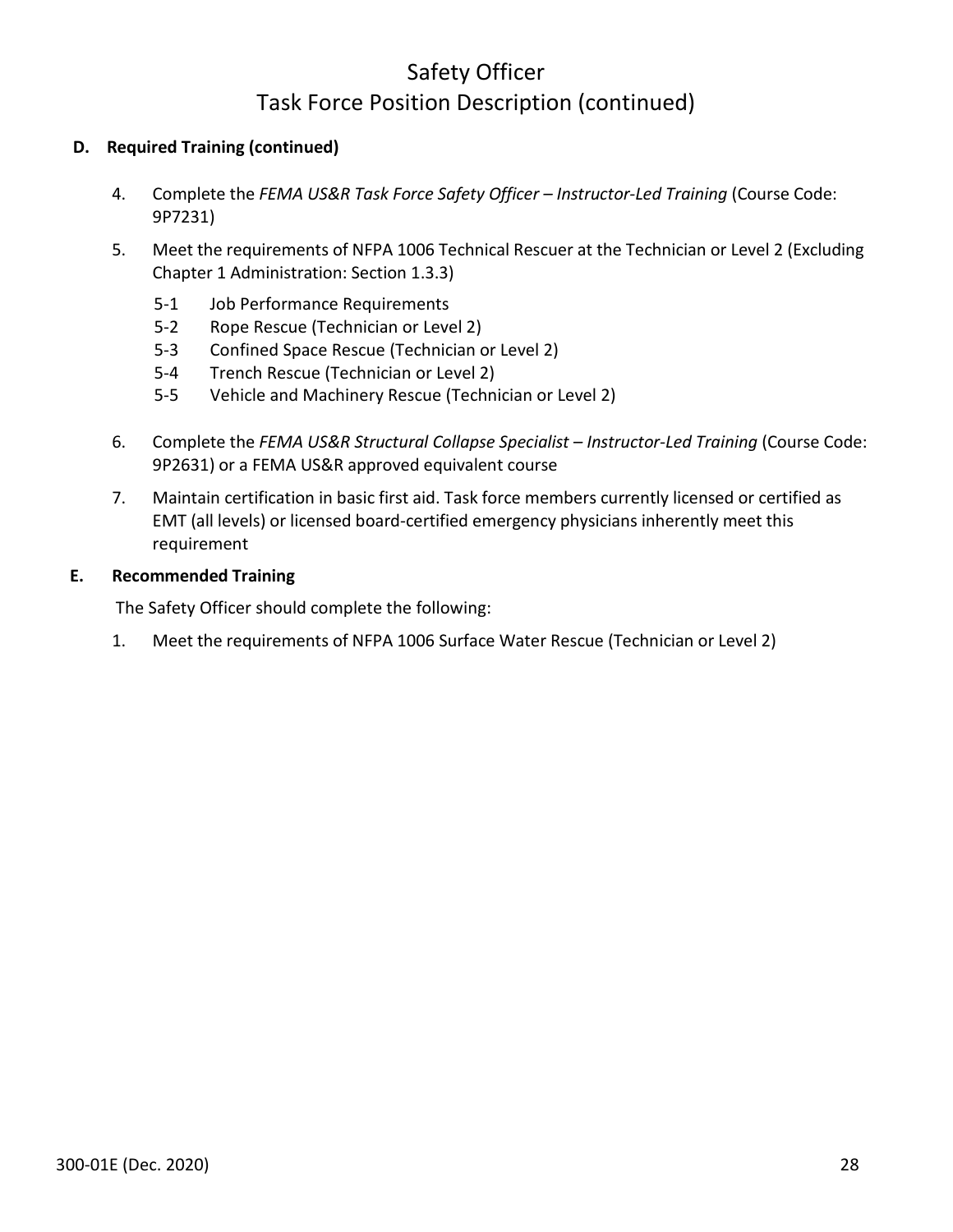### Search Team Manager Task Force Position Description

### <span id="page-33-0"></span>**A. Functional Description**

The Search Team Manager (STM) is responsible for managing the search function of the task force and supervising the Canine Search Specialists and Technical Search Specialists. The Search Team Manager reports directly to the Task Force Leader.

### **B. Description of Duties**

The Search Team Manager is responsible for the following:

- 1. Developing and implementing the search component of the task force tactical action plan
- 2. Coordinating, managing, and supervising all search and reconnaissance activities
- 3. Participating in the oversight, administrative and operational control of the development, implementation and operational aspects of search component training (Canine Search Specialists, Technical Search Specialists and Search Team Managers)
- 4. Participating in the Canine Search Specialist evaluation process at the task force level
- 5. Providing research and development input at the task force level for the implementation and evaluation of new technologies, equipment, tactics and skills as they pertain to the search component
- 6. Land navigation and site mapping
- 7. Determining search and reconnaissance operational, organizational and logistical needs
- 8. Ensuring that all assigned personnel are kept informed of mission objectives and status changes to include briefings and debriefings
- 9. Preparing performance evaluations for assigned personnel
- 10. Providing situation updates, documenting and maintaining records and reports
- 11. Providing oversight for accountability, maintenance, and minor repairs for all issued/assigned equipment
- 12. Performing additional tasks or duties as assigned

### **C. Position Requirements and Criteria**

Individuals who meet the following requirements and criteria will be eligible to become Search Team Managers in the National US&R Response System. The intent of these requirements is to select functional managers, capable of effectively managing and supervising the search component, in the urban disaster environment.

### **D. Required Training**

The Search Team Manager shall adhere to the following:

- 1. Meet all Administrative and General training requirements
- 2. Complete the *FEMA US&R Technical Search Specialist – Instructor-Led Training* (Course Code: 9P1231)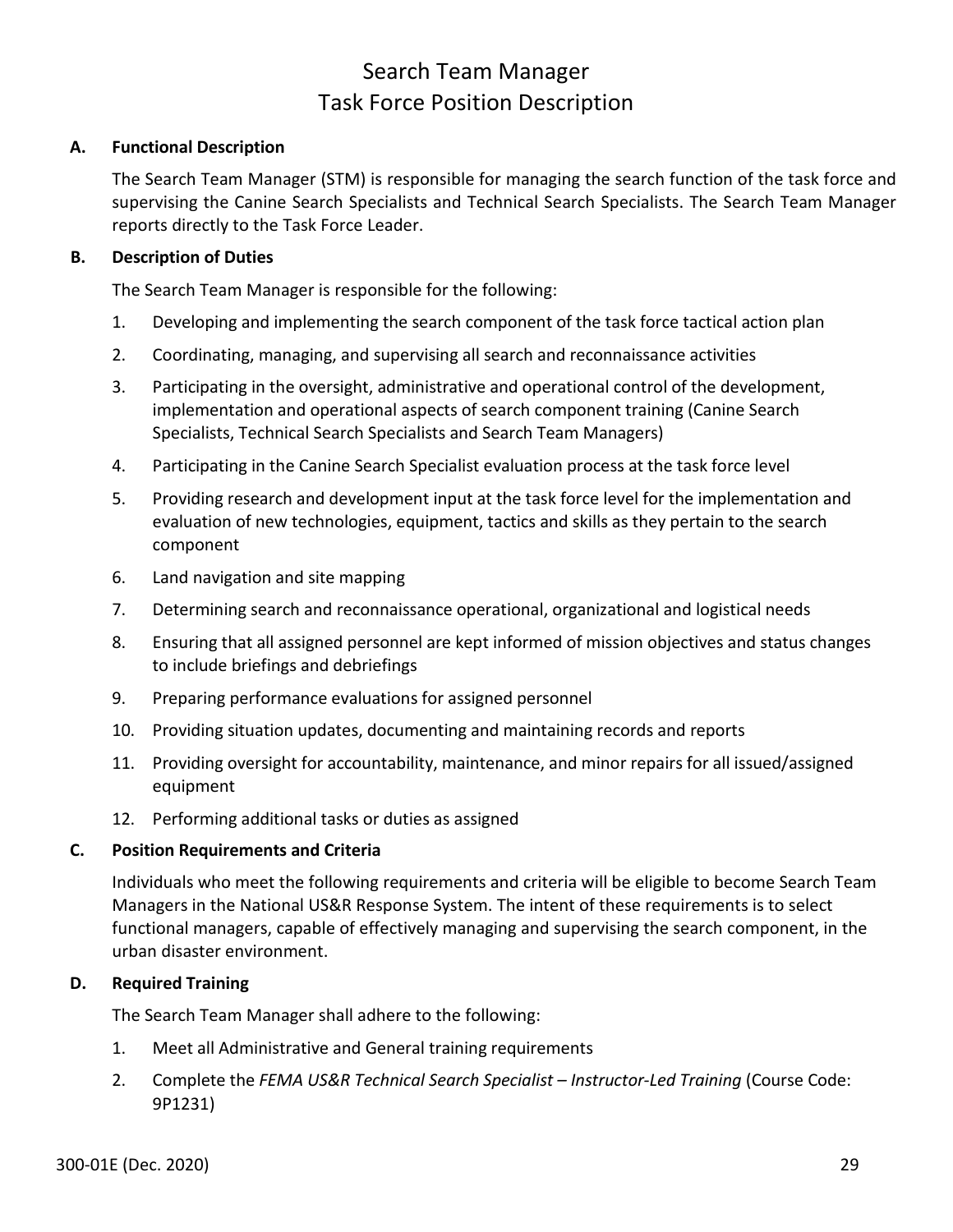### Search Team Manager Task Force Position Description (continued)

### **D. Required Training (continued)**

3. Complete the *FEMA US&R Canine Search Specialist – Instructor-Led Training* (Course Code: 9P1331)

### **E. Recommended Training**

The Search Team Manager should complete the following:

- 1. *FEMA US&R Search Planning and Management - Instructor-Led Training* (Course Code: 9G1431)
- 2. *FEMA US&R Structural Collapse Specialist – Instructor-Led Training* (Course Code: 9P2631)
- 3. *FEMA US&R Task Force Leader – Instructor-Led Training* (Course Code: 9P7131)
- 4. *FEMA US&R Planning Team Training – Instructor-Led Training* (Course Code: 9P6131)
- 5. *FEMA US&R GPS/Land Navigation Technician Level Course* (Course Code: 9G6200)
- 6. Technical rescue technician-level skill sets Appendix A of this Annex
- *7. ICS-300: Intermediate ICS for Expanding Incidents*
- 8. Meet the requirements of NFPA 1006 Technical Rescuer at the Technician or Level 2 (Excluding Chapter 1 Administration: Section 1.3.3)
	- 8-1 Job Performance Requirements
	- 8-2 Rope Rescue (Technician or Level 2)
	- 8-3 Confined Space Rescue (Technician or Level 2)
	- 8-4 Trench Rescue (Technician or Level 2)
	- 8-5 Vehicle and Machinery Rescue (Technician or Level 2)
	- 8-6 Surface Water Rescue (Technician or Level 2)
- 9. A canine emergency medical course

### **F. Required Experience**

1. Have experience in technical or canine search operations to include but not limited to participation in field exercise(s) and SAR deployments or equivalent qualification as determined by the Sponsoring Agency. NOTE: This requirement does not apply to those members rostered as Search Team Managers prior to July 1, 2008.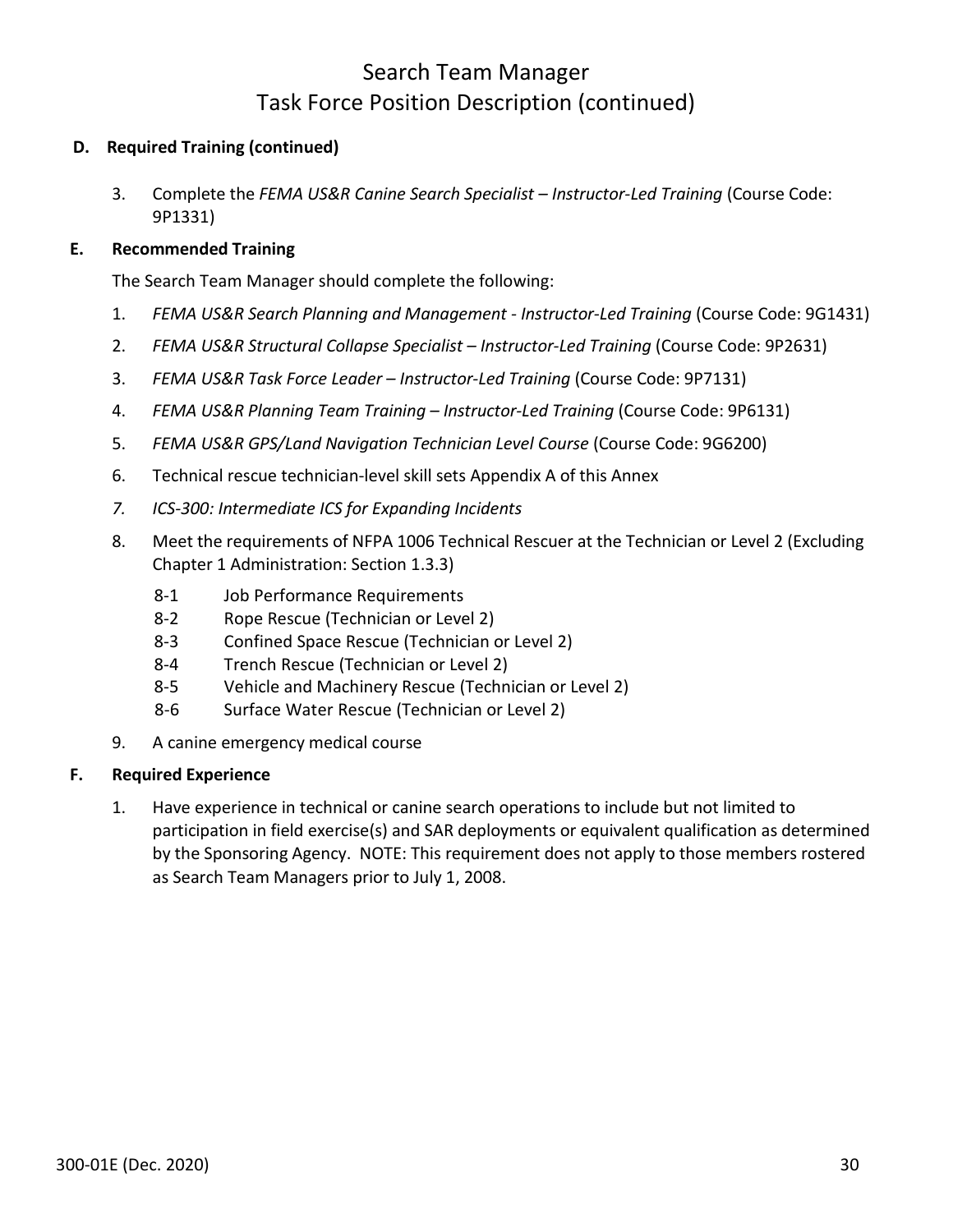### Structures Specialist Task Force Position Description

### <span id="page-35-0"></span>**A. Functional Description**

The Structures Specialist (StS) is responsible for performing the various structural assessments for the task force during incident operations. The Structures Specialist reports directly to the Planning Team Manager.

### **B. Description of Duties**

The Structures Specialist is responsible for the following:

- 1. Assessing the structural condition within the area of task force operations, which includes identifying structure types and specific damage and structural hazards
- 2. Recommending the appropriate type and amount of structural hazard mitigation in order to minimize risks to task force personnel
- 3. Provide input to task force tactical action plans as appropriate
- 4. Cooperating with and assisting other search and rescue resources
- 5. Providing accountability, maintenance, and minor repairs for all issued equipment
- 6. Performing additional tasks or duties as assigned during a mission
- 7. Monitoring assigned structure for condition changes while rescue and recovery operations are proceeding
- 8. Assuming an active role in implementing approved structural hazard mitigation as a designer, inspector, and possibly a supervisor
- 9. Coordinating and communicating the structural related hazard mitigation with US&R IST Structural Unit Leader
- 10. Performing additional tasks or duties as assigned

### **C. Position Requirements and Criteria**

Individuals who meet the following requirements and criteria will be eligible to become Structures Specialists in the National US&R Response System. The intent of these requirements is to select personnel fully capable of providing competent assessments and advice to task force personnel in the urban disaster environment.

### **D. Required Training**

The Structures Specialist shall adhere to the following:

- 1. Meet all Administrative and General training requirements
- 2. Complete the *FEMA US&R GPS Awareness Level Course* (Course Code: 9G6200)
- 3. Complete the *U.S. Army Corps of Engineers (USACE) Structures Specialist 1 Training* course (Course Code: StS-1)
- 4. Complete the required technical rescue skill sets and additional required rope rescue skills as defined in Appendix A of this Annex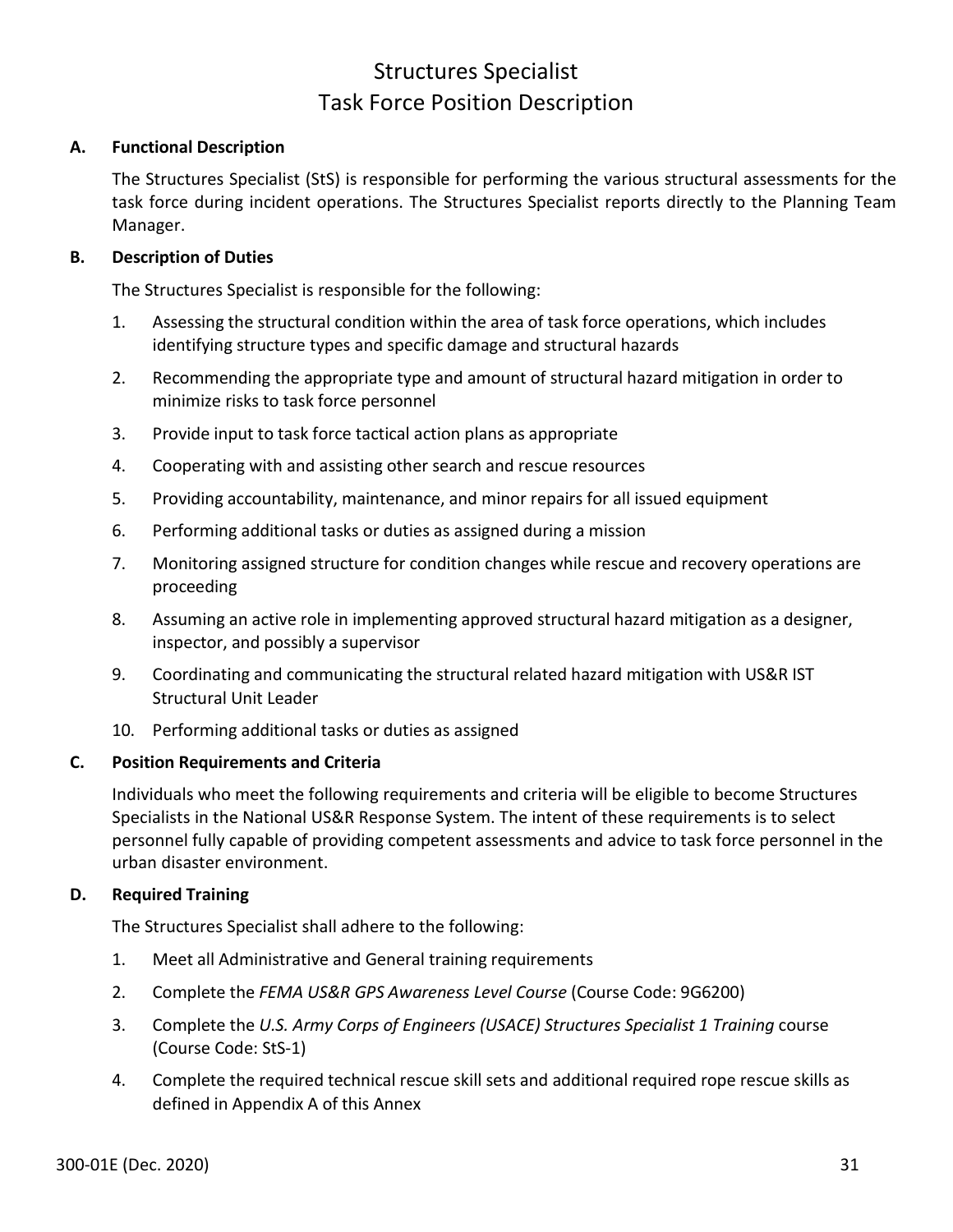# Structures Specialist Task Force Position Description (continued)

## **E. Recommended Training**

The Structures Specialist should complete the following:

- 1. *FEMA US&R Structural Collapse Specialist – Instructor-Led Training* (Course Code: 9P2631)
- 2. *FEMA US&R Planning Team Training – Instructor-Led Training* (Course Code: 9P6131)
- 3. Attend the *U.S. Army Corps of Engineers (USACE) Structures Specialist 2 Training* course (StS-2) every five years
- 4. Attend the *U.S. Army Corps of Engineers (USACE) StS Regional Training* every two years
- 5. *FEMA US&R GPS Operations Level Course* (Course Code: 9G6210)

## **F. Required Experience**

The Structures Specialist shall meet the following requirements:

- 1. Be currently licensed as a Professional Engineer (PE) specializing in structures or equivalent as sanctioned by the FEMA US&R Structures Subgroup. The criteria for qualifying as equivalent to PE are as follows:
	- 1-1 Bachelor of Science degree in civil engineering (or similar curriculum) from a college or university that is recognized by a state licensing board
	- 1-2 Five years of experience in any phase of structural engineering, including the teaching of subjects pertaining to structures, structural safety, and structural collapse
	- 1-3 A letter from the individual's FEMA US&R Task Force expressing the support of task force leadership and the task force structures specialists addressed to the FEMA US&R Structures Subgroup chair for consideration
	- 1-4 Individuals who are licensed architects by any state may be considered as having equivalent certification, based on the requirements listed above
- 2. Possess a minimum of five years of experience in structure design and analysis to include evaluation of existing structures, field investigation or construction observation experience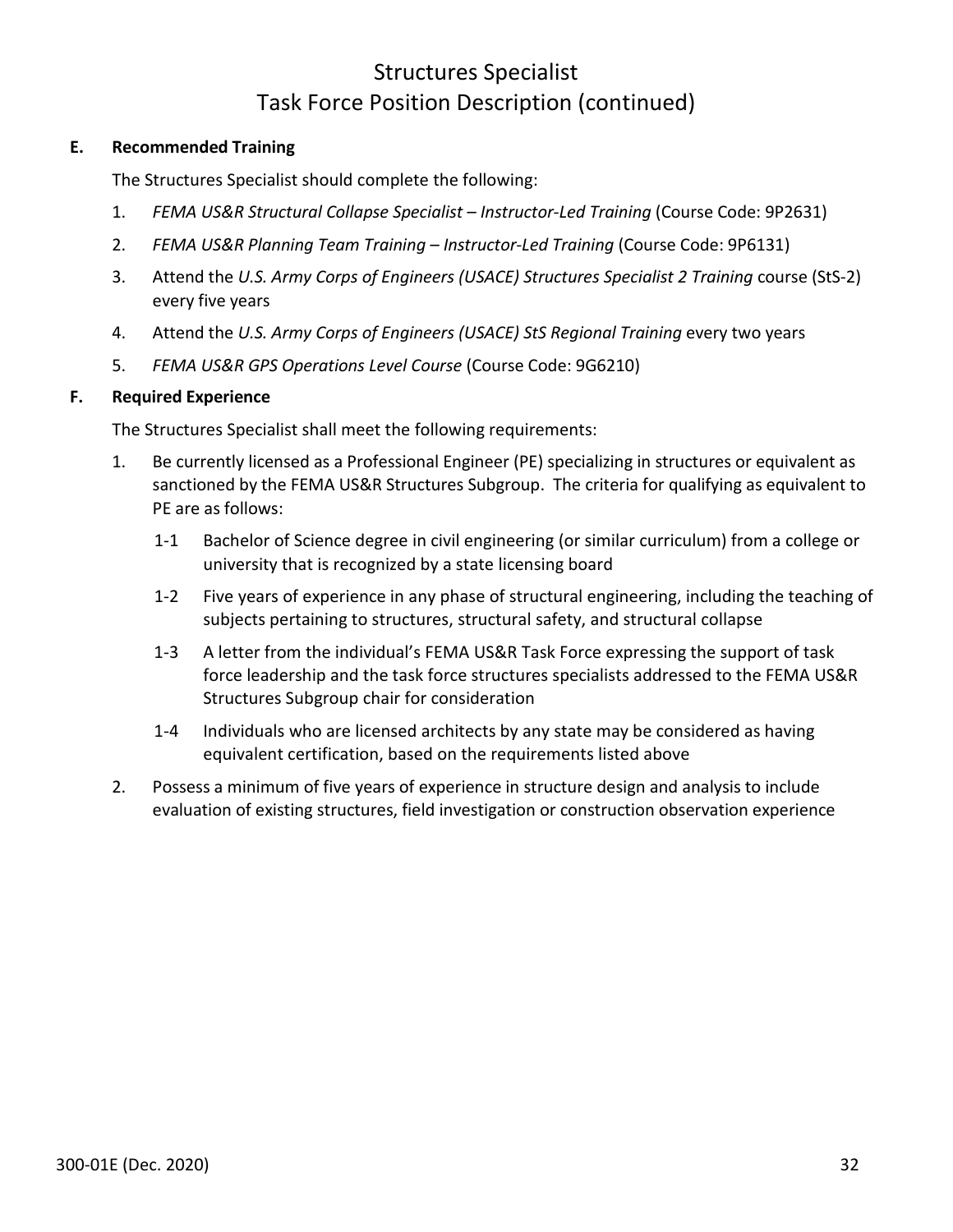## Task Force Leader Task Force Position Description

## **A. Functional Description**

The Task Force Leader (TFL) is responsible for managing all aspects of a mission including operational and administrative issues from the time of activation through the return to the home jurisdiction. This includes all personnel and equipment resources as well as overseeing and directly supervising the task force management. The TFL is responsible for the development and completion of all task force tactical objectives as well as the proper reporting, record keeping, and after-action requirements. The TFL reports directly to the DHS/FEMA NRCC during the mobilization and demobilization phases of the mission and the Incident Support Team (IST) at a mission location.

## **B. Description of Duties**

The Task Force Leader is responsible for the following:

- 1. Developing and implementing the task force tactical action plan
- 2. Addressing the coordination, management, and supervision of all task force activities
- 3. Supervising the following positions:
	- 3-1 Search Team Manager
	- 3-2 Rescue Team Manager
	- 3-3 Medical Team Manager
	- 3-4 Logistics Team Manager
	- 3-5 Planning Team Manager
	- 3-6 Hazardous Materials Team Manager
	- 3-7 Safety Officer
- 4. Ensuring the development of all task force organizational and logistical needs
- 5. Interacting with the IST Leader and/or his/her designee for coordination of all task force activities and support requirements
- 6. Receiving briefings and ensuring that all task force personnel are kept informed of mission objectives and status changes
- 7. Providing regular situation reports to the IST
- 8. Providing regular reports to the Sponsoring Agency Chief
- 9. Ensuring the completion of all the required reports and maintenance of records
- 10. Ensuring that incident stress management activities are planned and conducted
- 11. Ensuring resource acquisitions are properly processed
- 12. Preparing performance evaluations for assigned personnel
- 13. Manage all demobilization and return to readiness issues
- 14. Performing additional tasks or duties as assigned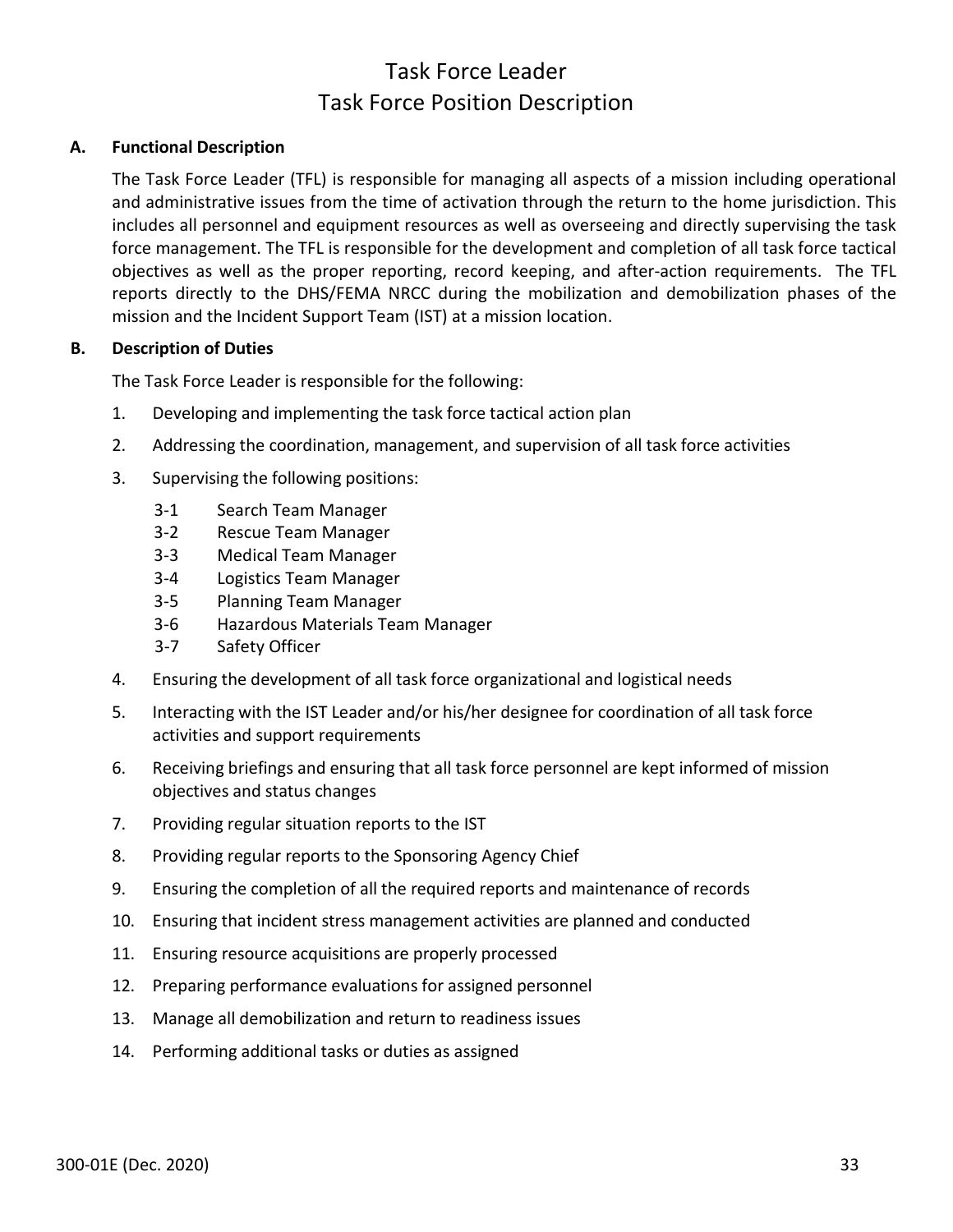# Task Force Leader Task Force Position Description (continued)

## **C. Position Requirements and Criteria**

Individuals who meet the following requirements and criteria will be eligible to become Task Force Leaders in the National US&R Response System. The intent of these requirements is to select functional managers capable of effectively managing and supervising all aspect of the task force in the urban disaster environment.

## **D. Required Training**

The Task Force Leader shall adhere to the following:

- 1. Meet all Administrative and General training requirements
- 2. Complete *ICS-400: Advanced ICS for Expanding Incidents*
- 3. Complete the *FEMA US&R Task Force Leader Instructor-Led Training* (Course Code: 9P7131)

## **E. Recommended Training**

The Task Force Leader should complete the following:

1. *FEMA US&R Search Planning and Management - Instructor-Led Training* (Course Code: 9G1431)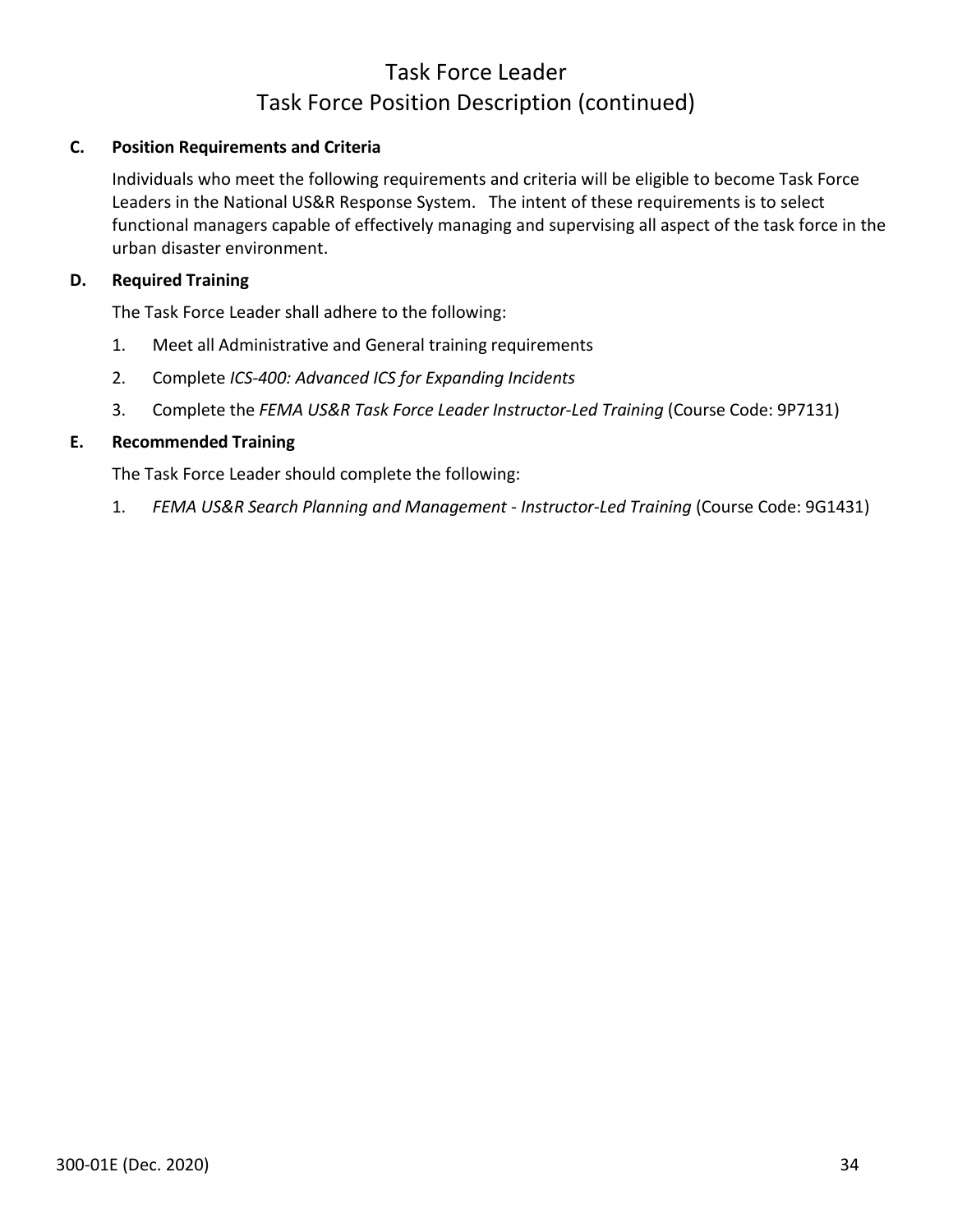## Task Force Security and Protective Services Specialist Task Force Position Description

## **A. Functional Description**

The Task Force (TF) Security and Protective Services Specialist (SPSS) is a US&R task force member. Law enforcement experience is preferred but not required. This is not an additional position; the duties may be fulfilled by another rostered position. The TF Security and Protective Services Specialist reports directly to the Logistics Manager and the Task Force Leader. The TF Security and Protective Services Specialist is responsible for coordinating with ESF #13 personnel and local and state Law Enforcement Agencies for the protection of personnel and equipment of the Task Force.

## **B. Description of Duties**

The Task Force Security and Protective Services Specialist is responsible for the following:

- 1. Briefing assigned ESF #13 personnel identifying potential hazards and setting mission expectations
- 2. Confer with the Incident Support Team (IST) Security and Protective Services Specialist
- 3. Coordinating efforts between ESF #13 personnel and local and state Law Enforcement Agencies
- 4. Coordinating with the Safety Officer and providing input to be included in the tactical work sheet
- 5. Ensuring the safety of task force members by assessing hazards at work sites pertaining to the operations of security and protective services
- 6. Assessing the need for and capabilities of security and protective services resources
- 7. Assessing the need for security and protective services for the Base Camp and/or lodging areas of the task force
- 8. Coordinating efforts between task force personnel and security and protective service resources
- 9. Providing accountability, maintenance, and minor repairs for all issued equipment
- 10. Performing additional tasks or duties as assigned

## **C. Position Requirements and Criteria**

Individuals who meet the following requirements and criteria will be eligible to become Security and Protective Services Specialists in the National US&R Response System. The intent of these requirements is to select personnel fully capable of providing competent assessments and advice to task force personnel in the US&R mission.

## **D. Required Training**

The Task Force Security and Protective Services Specialist shall adhere to the following:

- 1. Meet all Administrative and General training requirements
- 2. It is highly recommended that this position is filled by personnel with Law Enforcement experience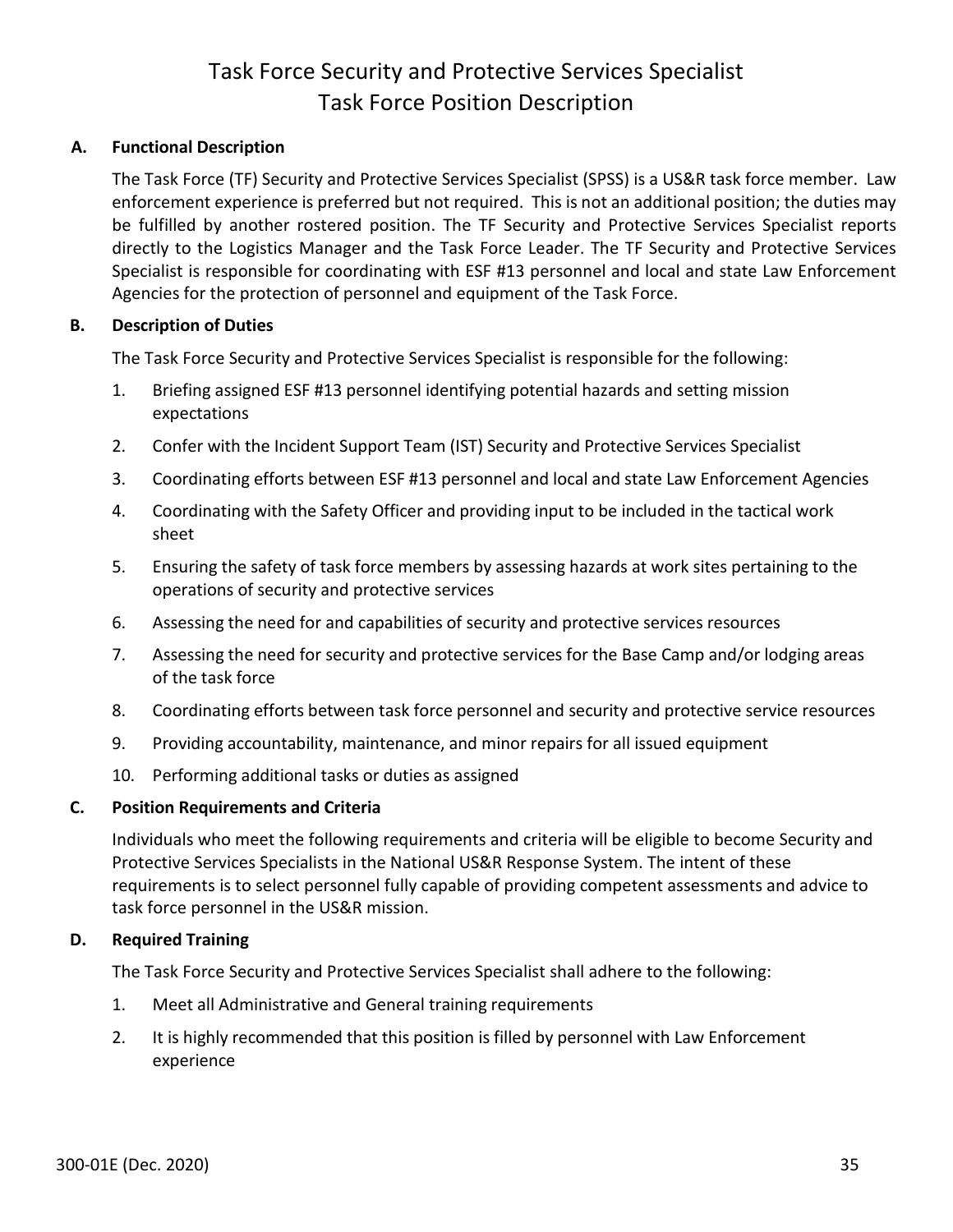# Task Force Security and Protection Services Specialist Task Force Position Description (continued)

## **E. Recommended Training**

The Task Force Security and Protective Services Specialist should complete the following:

- 1. *ICS-300: Intermediate ICS for Expanding Incidents*
- 2. *NIMS Resource Management* course (Course Code: IS-703)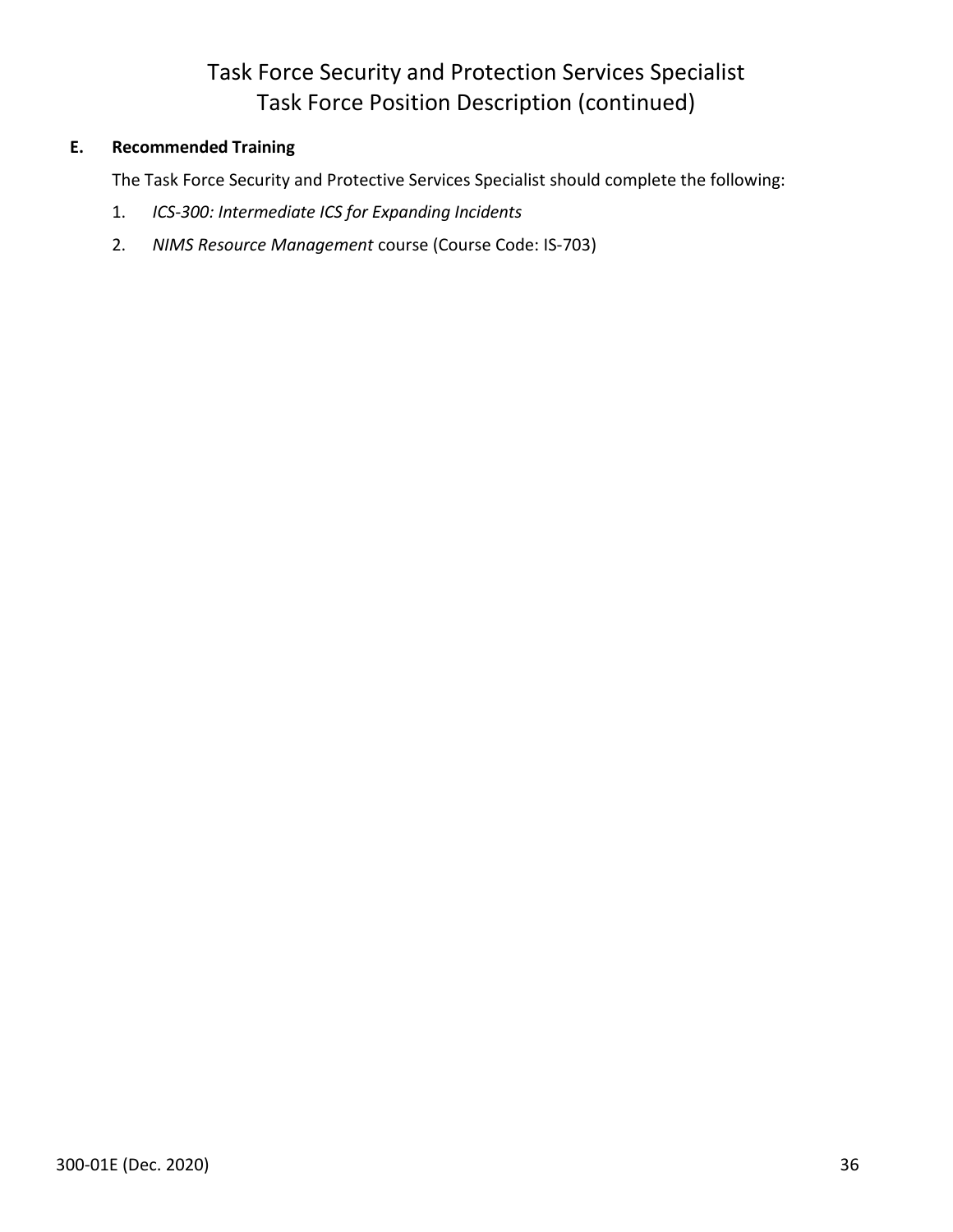## Technical Information Specialist Task Force Position Description

## **A. Functional Description**

The Technical Information Specialist (TIS) is responsible for documenting, tracking, and retrieving all pertinent information for the task force during incident operations. The Technical Information Specialist reports directly to the Planning Team Manager.

## **B. Description of Duties**

The Technical Information Specialist is responsible for the following:

- 1. Gathering requested information from all available sources and forwarding to the Planning Team Manager for incorporation in the planning function
- 2. Creating, displaying, providing and compiling documentation for all pertinent task force and incident information via written, audio, and visual media
- 3. Providing accountability, maintenance, and minor repairs for all planning team equipment
- 4. Performing additional tasks or duties as assigned

## **C. Position Requirements and Criteria**

Individuals who meet the following requirements and criteria will be eligible to become Technical Information Specialists in the National US&R Response System. The intent of these requirements is to select personnel who are fully capable of providing competent information management for the task force in the urban disaster environment.

## **D. Required Training**

The Technical Information Specialist shall adhere to the following:

- 1. Meet all Administrative and General training requirements
- 2. Complete the *FEMA US&R Planning Team Training Instructor-Led Training* (Course Code: 9P6131)

## **E. Recommended Training**

The Technical Information Specialist should complete the following:

1. *ICS-300: Intermediate ICS for Expanding Incidents*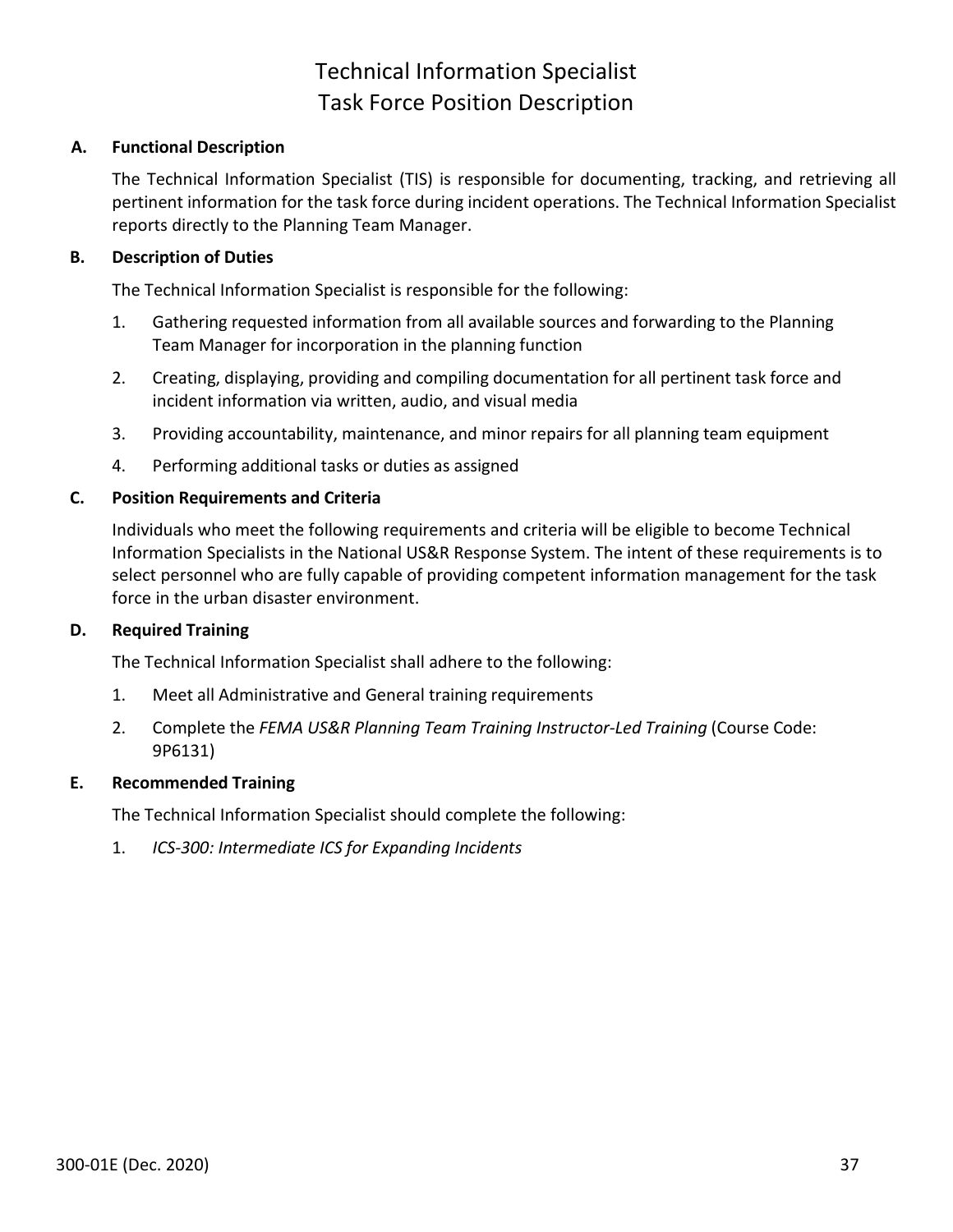## Technical Search Specialist Task Force Position Description

## **A. Functional Description**

The Technical Search Specialist (TSS) is responsible for performing the technical search function of the task force incident operation. The Technical Search Specialist reports directly to the Search Team Manager.

## **B. Description of Duties**

The Technical Search Specialist is responsible for the following:

- 1. Searching structures in US&R environments or other locations indicated in the mission assignment, utilizing appropriate technical search equipment and techniques
- 2. Documenting and marking locations of victims, potential victims and hazards
- 3. Making assessments through the use of technical search equipment
- 4. Land navigation and site mapping
- 5. Cooperating with and assisting other search and rescue resources
- 6. Providing accountability, maintenance, and minor repairs of all issued equipment
- 7. Performing additional tasks or duties as assigned

## **C. Position Requirements and Criteria**

Individuals who meet the following requirements and criteria will be eligible to become Technical Search Specialists in the National US&R Response System. The intent of these requirements is to select competent personnel, fully capable of providing state-of-the-art search techniques and tactics required, in the urban disaster environment.

## **D. Required Training**

The Technical Search Specialist shall adhere to the following:

- 1. Meet all Administrative and General training requirements
- 2. Complete the *FEMA US&R Technical Search Specialist Instructor-Led Training* (Course Code: 9P1231)
- 3. Complete the required technical rescue skill sets and additional required rope rescue skills as defined in Appendix A of this Annex

## **E. Recommended Training**

The Technical Search Specialist should complete the following:

- 1. Complete the *FEMA US&R Canine Search Specialist – Instructor-Led Training* (Course Code: 9P1331)
- 2. *FEMA US&R Search Planning and Management - Instructor-Led Training* (Course Code: 9G1431)
- 3. Complete the *FEMA US&R Structural Collapse Specialist – Instructor-Led Training* (Course Code: 9P2631) or a FEMA US&R approved equivalent course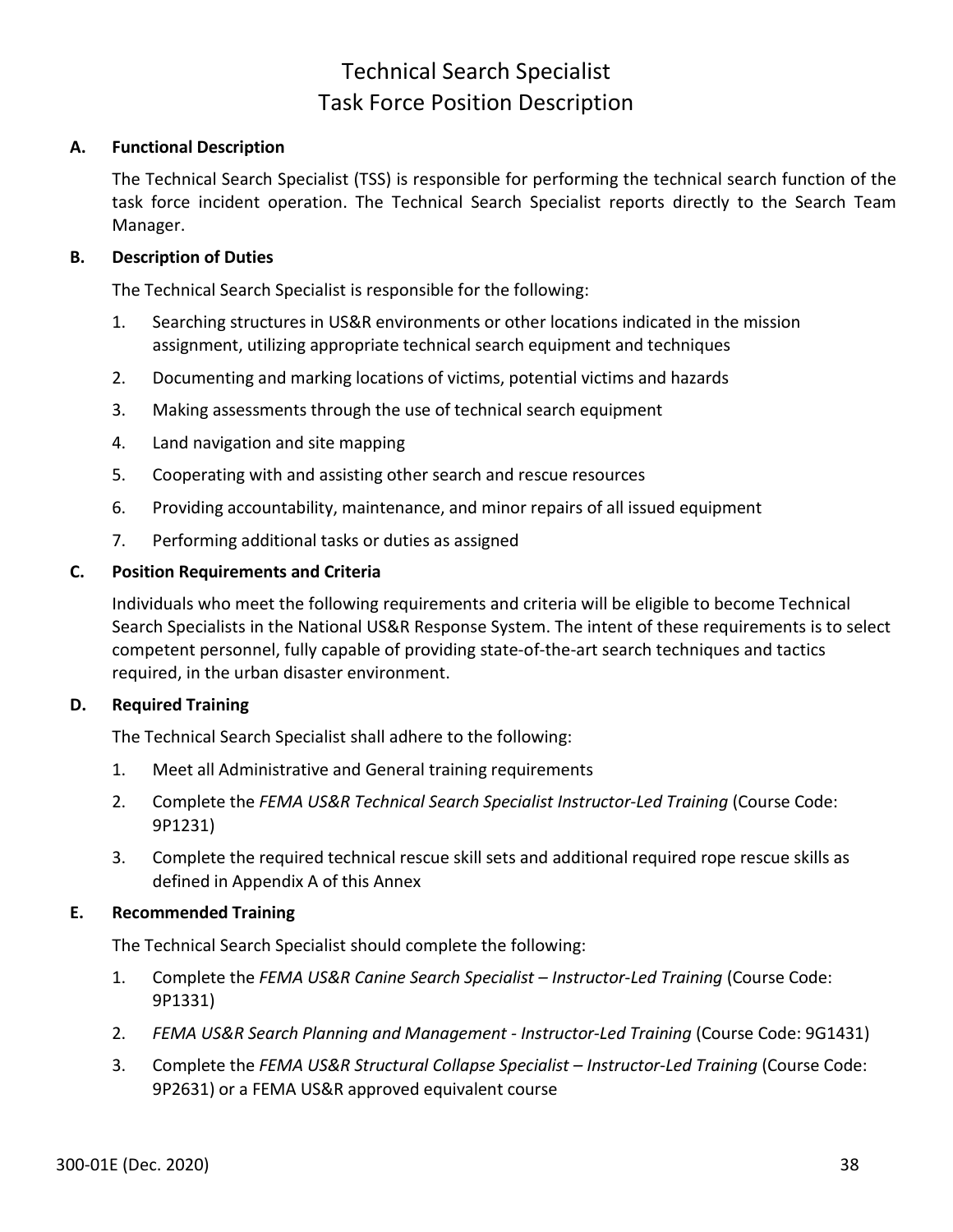# Technical Search Specialist Task Force Position Description (continued)

## **E. Recommended Training (continued)**

- 4. Meet the requirements of NFPA 1006 Technical Rescuer at the Technician or Level 2 (Excluding Chapter 1 Administration: Section 1.3.3)
	- 4-1 Job Performance Requirements
	- 4-2 Rope Rescue (Technician or Level 2)
	- 4-3 Confined Space Rescue (Technician or Level 2)
	- 4-4 Trench Rescue (Technician or Level 2)
	- 4-5 Vehicle and Machinery Rescue (Technician or Level 2)
	- 4-6 Surface Water Rescue (Technician or Level 2)
- 5. A canine emergency field care course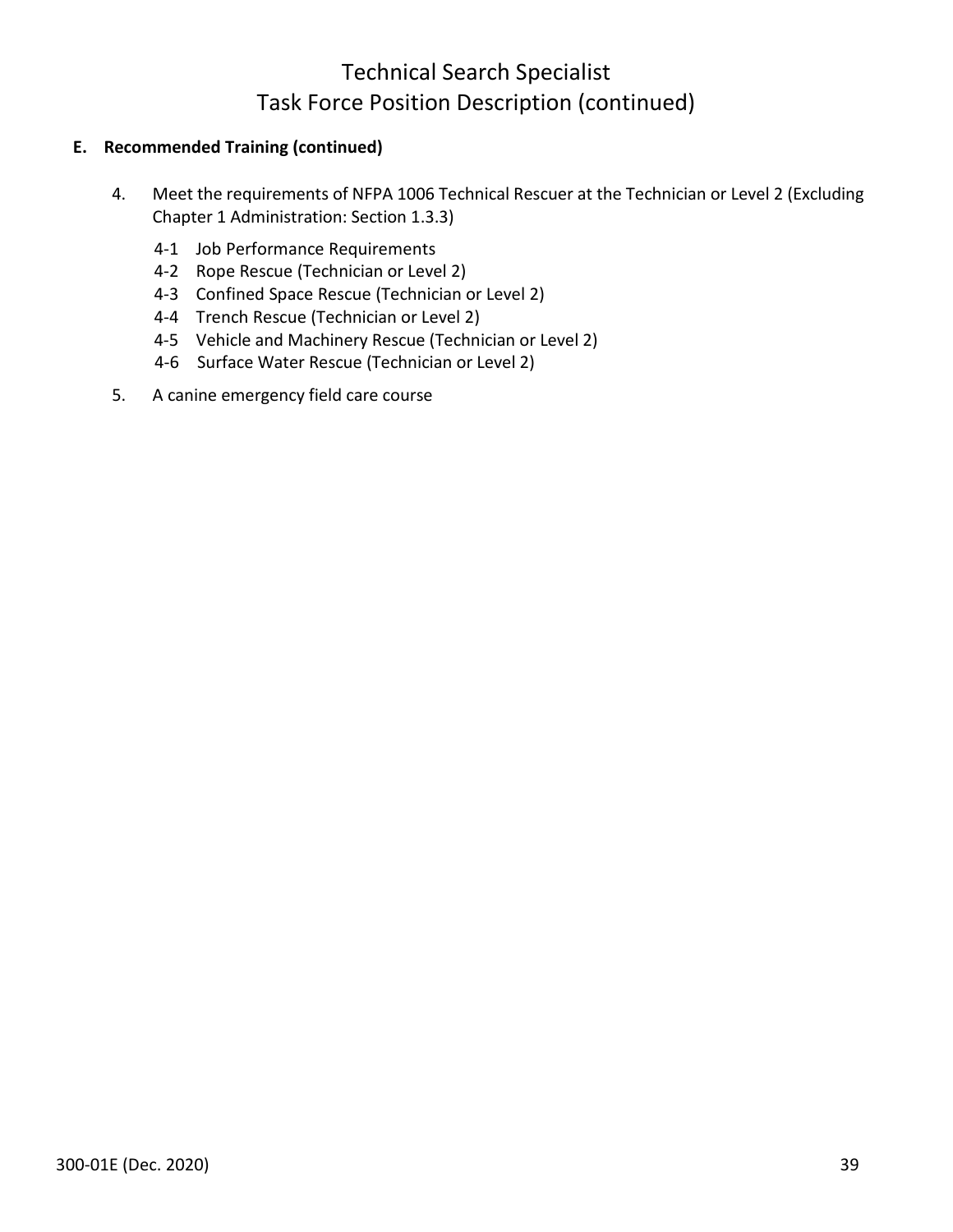## Water Rescue Specialist Task Force Position Description

## **A. Functional Description**

The Water Rescue Specialist is responsible for performing water operations of the task force incident operation. The Water Rescue Specialist reports directly to a Rescue Squad Officer.

## **B. Description of Duties**

The Water Rescue Specialist is responsible for the following:

- 1. Implementing technical skills and operating equipment necessary for completing the water rescue portion of the action plan in a safe manner
- 2. Performing supervised water operations and providing periodic progress reports as needed
- 3. Operating and performing routine field maintenance of watercraft and equipment
- 4. Ensuring accountability and maintenance for all issued equipment
- 5. Performing additional tasks or duties as assigned
- 6. Evaluating and modifying water operational tactics as needed

## **C. Position Requirements and Criteria**

Individuals who meet the following requirements and criteria will be eligible to become Water Rescue Specialists in the DHS/FEMA National US&R Response System. The intent of these requirements is to select personnel who are fully capable of providing the water operational tactics and techniques required in a disaster environment.

## **D. Required Training**

The Water Rescue Specialist shall adhere to the following:

- 1. Meet all Administrative and General training requirements
- 2. The *FEMA US&R GPS Awareness Level Course* (Course Code: 9G6200)
- 3. Meet the requirements of NFPA 1006 Technical Rescuer at the Technician or Level 2
	- 3-1 Job Performance Requirements
	- 3-2 Rope Rescue (Technician or Level 2)
	- 3-3 Surface Water Rescue (Technician or Level 2)
	- 3-4 Swiftwater Rescue (Technician or Level 2)
- 4. Complete a minimum swim requirement. Example of a recommended swim requirement: Swim of 500 yards without stopping using a forward stroke and without using swim aids such as dive mask, swim goggles, fins, snorkel, or flotation device. Stopping or standing up in the shallow end of the pool at any point during the exercise will constitute a failure. To be completed within 19 minutes. (NFPA 1670, Annex A, 1670-51 Stamina Exercise #1)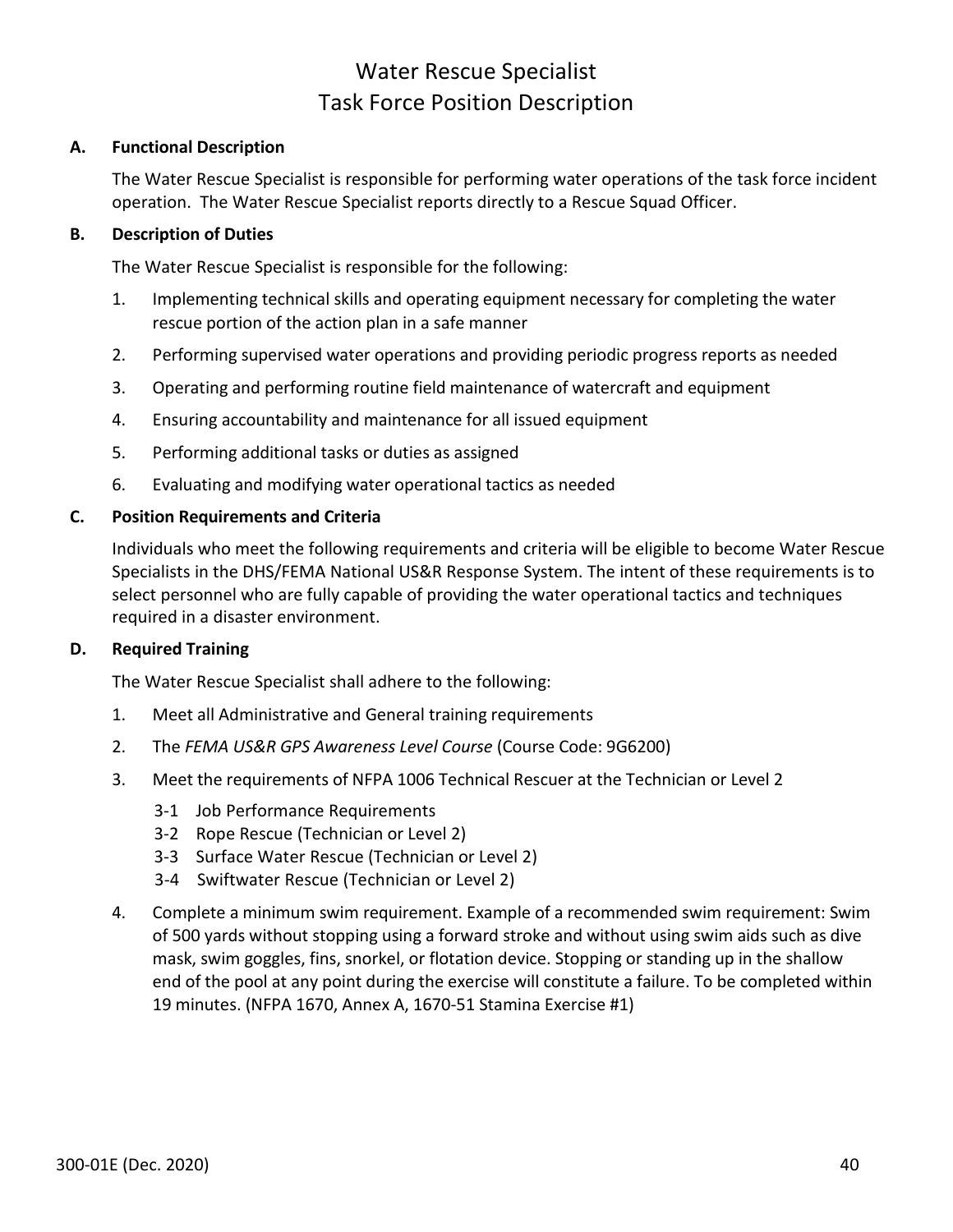## **Chapter 4: IST General Requirements**

## **4-A IST General Requirements**

Each Incident Support Team (IST) member must be able to do the following:

- 1. Meet the physical requirements of the Sponsoring Agency with or without accommodations
- 2. Be available on short notice to mobilize within two hours of request and be self-sufficient for at least 72 hours for a response assignment of up to 14 days in austere environments. The 14 day time frame does not include travel to and from the incident.

#### **4-B IST General Administrative Requirements**

All IST members must meet all the FEMA US&R General Administrative Requirements listed in Chapter 2 of this annex. All IST members must also meet any additional administrative requirements specific to their individual task force.

#### **4-C IST General Training Requirements**

Each IST member will do the following:

- 1. All IST members must meet all the FEMA US&R General Training Requirements listed in Chapter 2 of this annex. All IST members must also meet any additional general training requirements specific to their individual task force.
- 2. All IST members must complete the *FEMA US&R Incident Support Team – Computer-Based Training* (Course Code: 9P9130)
- 3. All IST members must complete the *FEMA US&R Incident Support Team – New Member Orientation - Instructor-Led Training* (Course Code: 9P9140). Once a new member has been accepted onto the IST, they will need to attend this course within 12 months to remain deployable on the IST

## **4-D IST Recommended Training**

Each IST member should do the following:

1. All IST members should attend the *FEMA US&R Incident Support Team - Continuing Education Workshop* (Course Code: 9P9200) once every two years.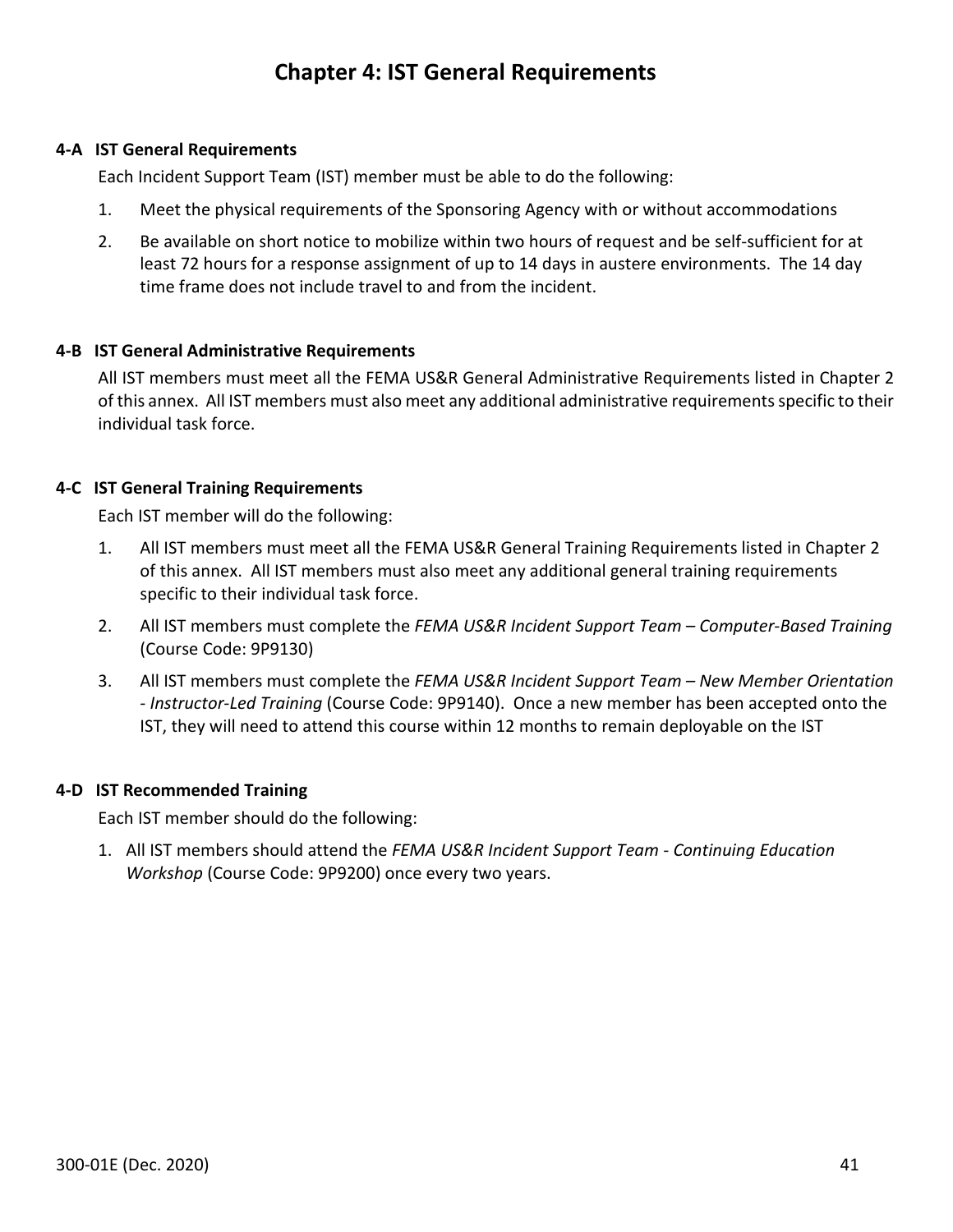# IST Aviation Branch Director Position Description

## **A. Functional Description**

The Incident Support Team (IST) Aviation Branch Director (ABD) is primarily responsible for preparing the air operations portion of the IST Operating Plan and supporting and managing helicopter operations for the IST. The plan will reflect any agency restrictions that impact the operational capability or utilization of assigned aviation assets. The IST ABD is also responsible for managing Helibase and Helispot operations in support of IST operations. This includes 1) performing operational planning for aviation 2) coordinating fuel and other supplies, 3) maintenance and repair of helicopters, 4) oversight of crew and cargo loading, 5) maintaining records of helicopter activity, and 6) providing enforcement of safety regulations. When a Helibase has been established at the IST's location, all helicopters will be under the control of the IST ABD (or Helibase/Helispot if established) during landing, take-off and while on the ground.

The IST Aviation Branch Director reports to the IST Operations Section Chief. The IST ABD also coordinates with State Emergency Operations Center (SEOC) Flight Operations Unit Leader. The IST ABD supervises the Helibase Manager (if established) or supervises the Helispot Manager (if established) in the absence of a Helibase Manager.

## **B. Description of Duties**

The IST Aviation Branch Director is responsible for the following:

- 1. Check-in and obtain a briefing from the IST Operations Section Chief and the SEOC Flight Operations Unit Leader
- 2. Review the Incident Action Plan (IAP) and IST Action Plan. Review the Air Operations Summary if one is prepared
- 3. Perform operational planning for the IST air operations. Consider flight/duty limitations and ensure they are not exceeded
- 4. Keep the SEOC Flight Operations updated on air support activities
- 5. Identify aviation resources available or assigned to the IST, including pilot and aircraft capabilities
- 6. Request special air support items from the Logistics Section
- 7. Coordinate with IST Operations and SEOC Flight Operations Unit Leader to identify helibase and helispot locations, taking into consideration:
	- 7-1 Safety Is the facility safe for operation? Are approach and departure routes clear of obstructions?
	- 7-2 Temporary Flight Restrictions (TFR) Are TFR's in place?
	- 7-3 Flight routes Will helicopters fly over residential areas? Will the locations allow expansion and 24-hour operations?
	- 7-4 Support Are they accessible for fuel, maintenance, safety and support? Are landing sites located adjacent to major roads? Is there a need for traffic control?
- 8. Inspect and visit areas of operation to ensure compliance with agency rules, regulations and procedures identified in the Interagency Helicopter Operations Guide (IHOG)
- 9. Determine personnel needs at the helibase and/or helispots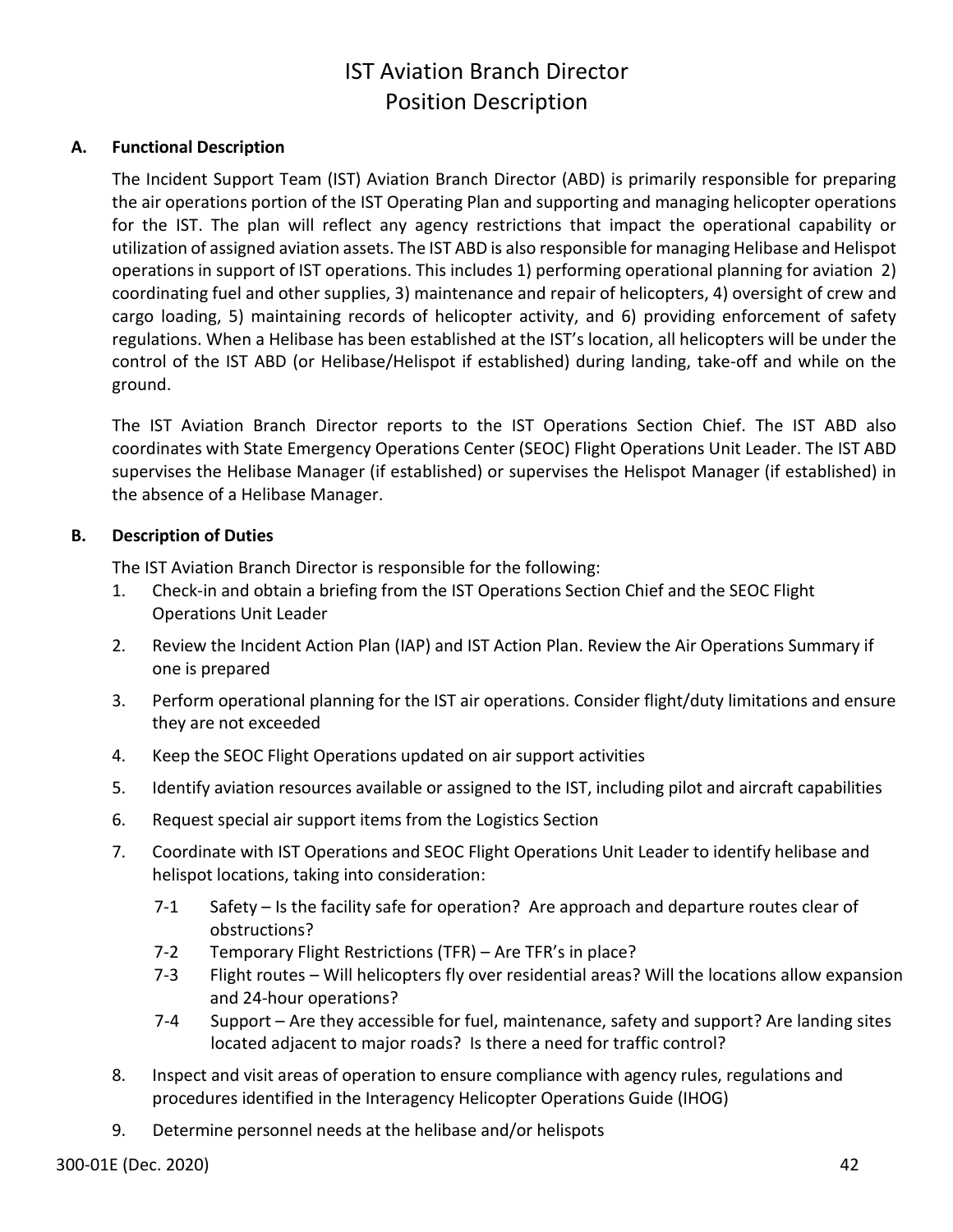## IST Aviation Branch Director Position Description (continued)

## **B. Description of Duties (continued)**

- 10. Monitor and ensure compliance with each agency's operational requirements
- 11. Coordinate requests for air logistics
- 12. Coordinate with the Logistics Section on the proper aerial transport of hazardous materials
- 13. Coordinate with other air bases supporting the incident
- 14. Obtain assigned air-to-ground frequency for helibase and helispot operations from the Communications Unit Leader. Ensure they are incorporated into the IST Communications Plan and/or Incident Action Plan (IAP)
- 15. Ensure the establishment and activation of air traffic control procedures between helibases and helispots with the SEOC Flight Operations Unit
- 16. Ensure conformity with the standards outlined in the Interagency Helicopter Operations Guide, Chapter 10. This includes verifying load calculations are completed by each aircraft for each mission, pilot and crew briefings, passenger safety briefings, and loading procedures
- 17. Supervise the implementation of dust abatement and removal of foreign objects (FOD) at helibase and helispots
- 18. Ensure fire control and crash/rescue services are available at helibases and helispots
- 19. Maintain a Unit Log



## **Example of a State EOC Organization of Air Operations**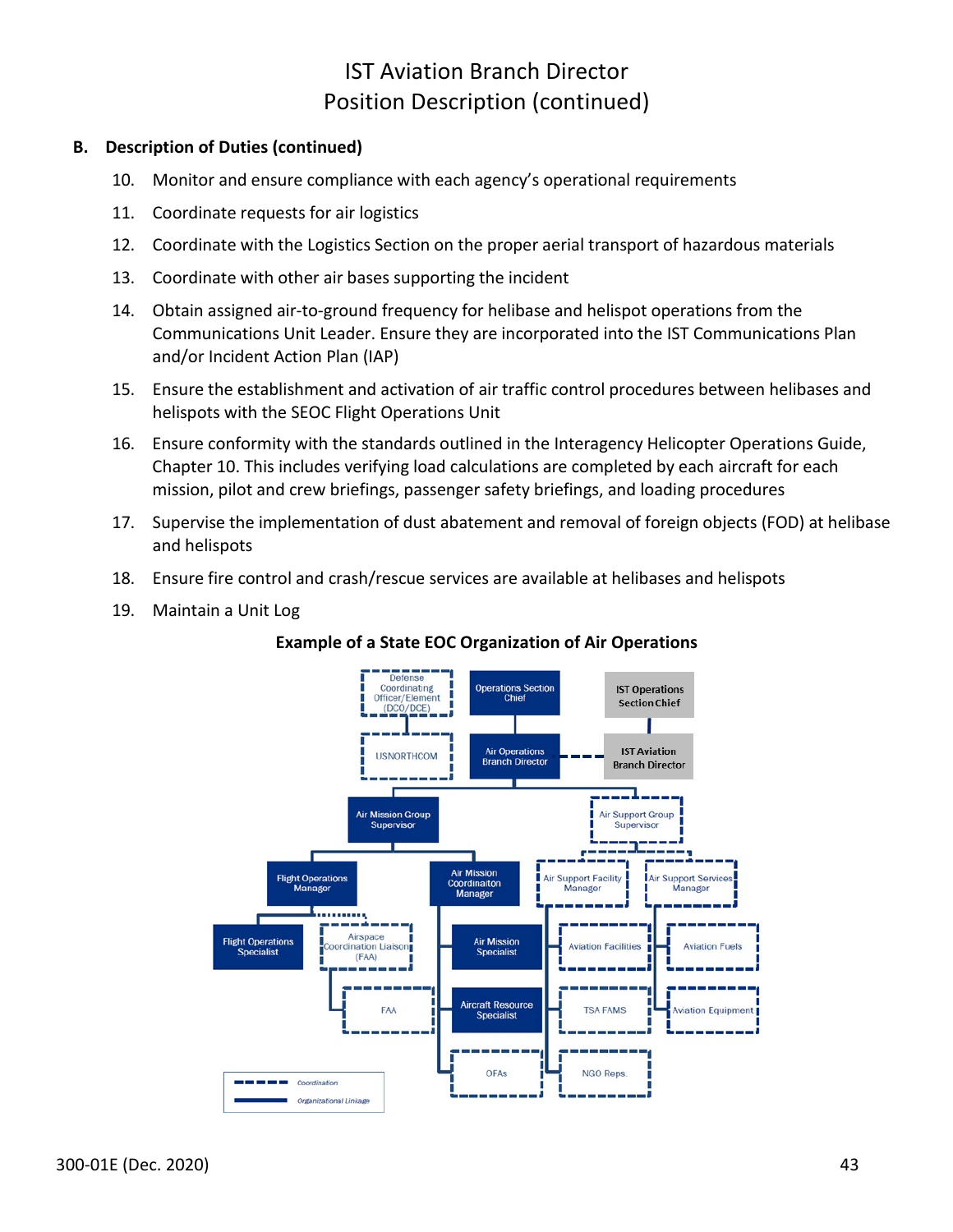## IST Aviation Branch Director Position Description (continued)

## **C. Position Requirements and Criteria**

Individuals who meet the following requirements and criteria will be eligible to become IST Aviation Branch Director in the National US&R Response System. The intent of these requirements is to select personnel capable of managing the air support needs of the Incident Support Team in the disaster environment.

## **D. Required Training**

The IST Aviation Branch Director shall adhere to the following:

- 1. Meet all Administrative and General training requirements
- 2. Complete the *NIMS ICS All-Hazards Position Specific Air Support Group Supervisor* course (Course Code: E/L-986) or the *Air Operations Branch Director* course (Course Code: NWCG S-470)
- 3. Complete *FEMA US&R GPS Operations Level Course* (Course Code: 9G6210)
- 4. Complete the *USAR Air Operations Online* course located at the FEMA US&R System Learning Management System [\(www.esf9training.org\)](http://www.esf9training.org/)

## **E. Required Experience**

The IST Aviation Branch Director shall have the required experience:

- 1. Satisfactory performance as a Helibase Manager, or
- 2. Successful position performance in a related air support coordination role such as military experience

## **F. Recommended Training**

The IST Aviation Branch Director should complete the following:

- 1. *Aviation Transportation of Hazardous Materials – Computer-Based Training* (Course Code: A-110) offered online by www.iat.org or complete the IATA course
- 2. *Basic Air Operations* course (Course Code: NWCG S-270)
- 3. *Helicopter Management* course (Course Code: NWCG S-372)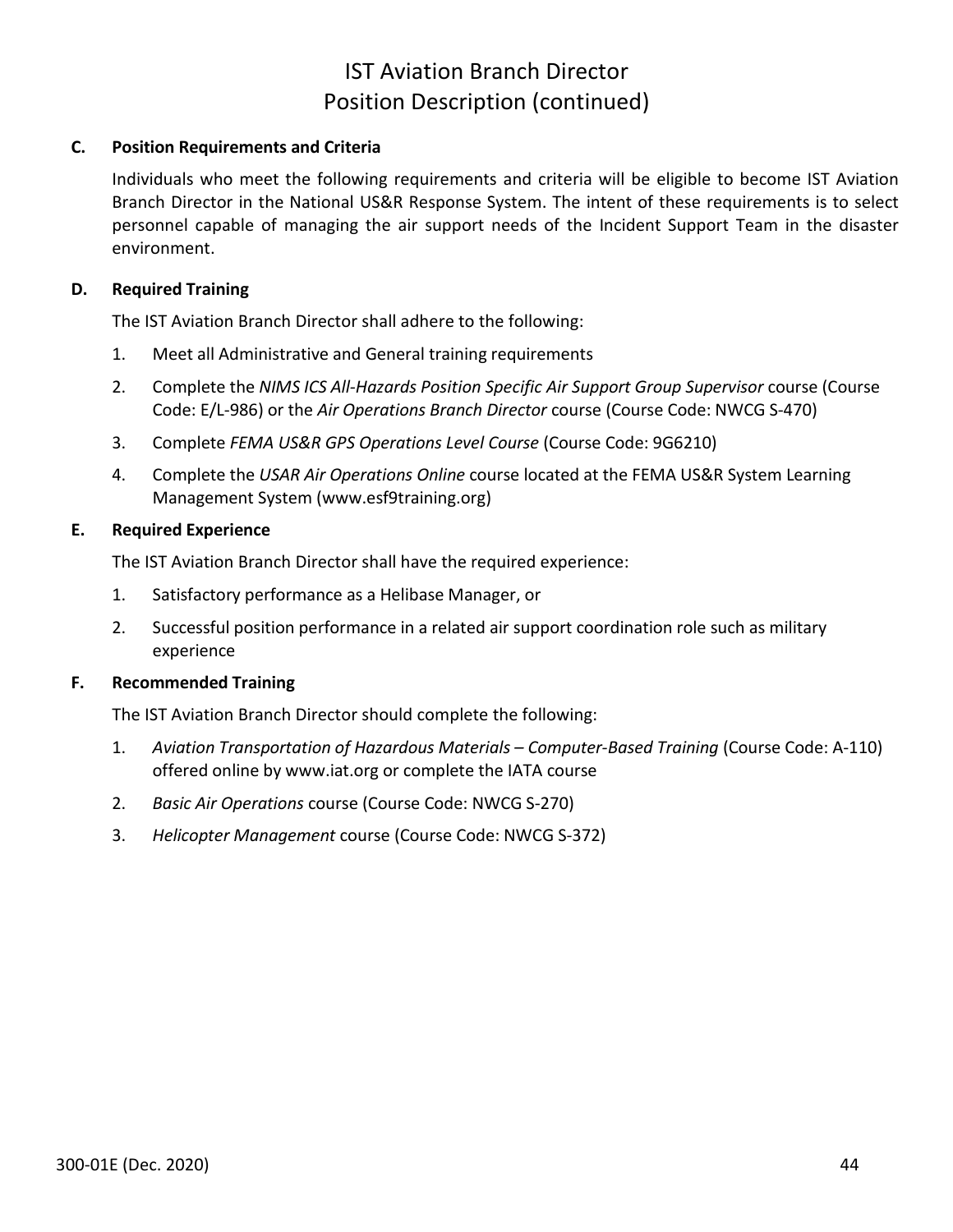## IST Communications Unit Leader Position Description

## **A. Functional Description**

The Incident Support Team (IST) Communications Unit Leader (COML) reports to the IST Logistics Chief, and is responsible for managing, and maintaining, all communications and communications systems for the Incident Support Team (and ESF #9), and to provide support to Task Force Communications Units. Supervises the Deputy Incident Support Team Communications Unit Leader and assigned Communications Specialists acting as Incident Support Team Radio Operators.

## **B. Description of Duties**

The IST Communications Unit Leader is responsible for the following:

- 1. Keeping the Incident Support Team informed of the capabilities and/or limitations of incident communications
- 2. Assessing overall communications needs, obtaining frequencies, and developing the Incident Communications Plan
- 3. Monitoring the needs for and requesting additional communications resources to support operations as necessary
- 4. Installing, operating, and maintaining the Incident Support Team's communications systems
- 5. Coordinating communications interoperability between the Incident Support Team and task forces and other participating communication systems
- 6. Providing accountability, preventive maintenance, and minor repairs of communications equipment, and acting as liaison with FEMA MERS / ESF #2 Communications Specialist for resupply items, ordering additional equipment and repairing assigned equipment
- 7. Performing additional tasks or duties as assigned
- 8. Maintaining the communications cache in an operational state at all times
- 9. Facilitating replacement, or repair, for consumable, inoperative, lost, damaged, or destroyed communications items
- 10. Recommending requests, as single resources, as needed
- 11. Instructing task force members regarding equipment operations, limitations, capabilities, radio operation protocol, and safety

## **C. Required Training**

The IST Communications Unit Leader shall adhere to the following:

- 1. Meet all Administrative and General training requirements
- 2. Complete the *FEMA US&R Communications Specialist - Instructor-Led Training* (Course Code: 9P4531)
- 3. Complete the *NIMS ICS All-Hazards Position Specific Communications Unit Leader* course (Course Code: E/L-969)
- 4. Complete the *Communication Unit Leader* course (Course Code: NWCG S-358)

300-01E (Dec. 2020) 45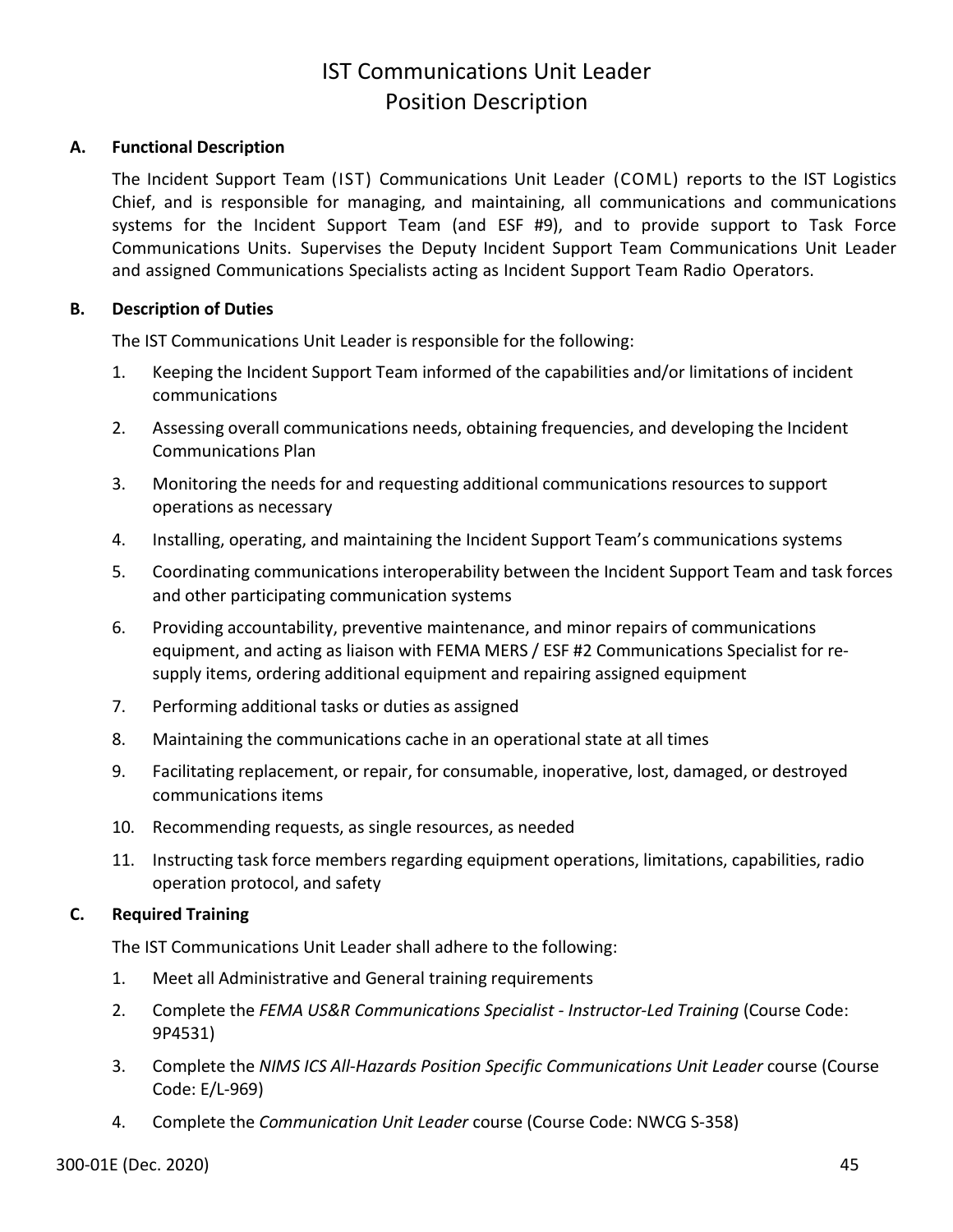# IST Communications Unit Leader Position Description (continued)

## **D. Required Experience**

The IST Communications Unit Leader shall have the following minimum experience:

1. Three deployments (to include actual task force deployments and deployment exercises) as a Communications Specialist

## **E. Recommended Training**

The IST Communications Unit Leader should complete the following:

1. *ICS-300: Intermediate ICS for Expanding Incidents*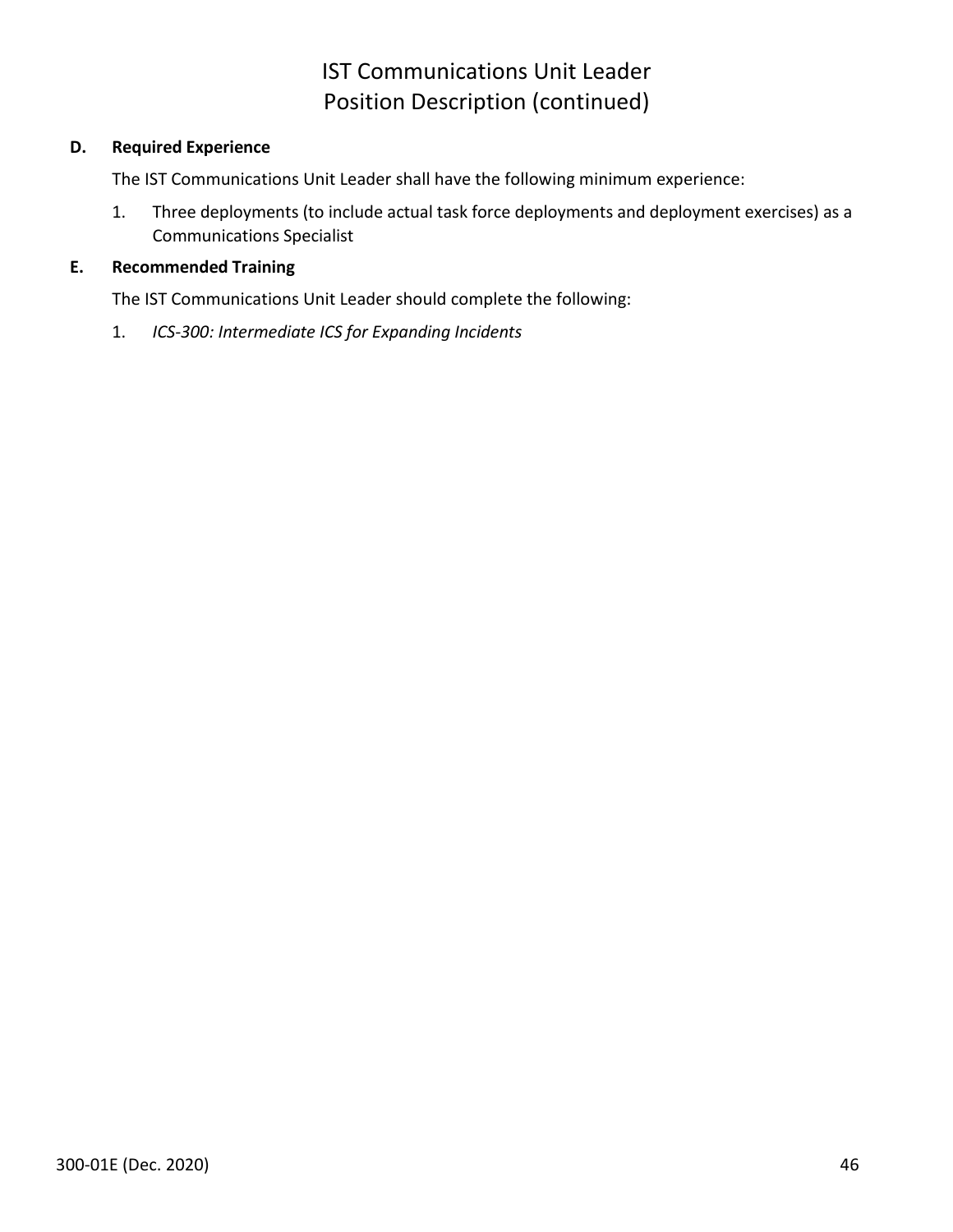# IST Demobilization Unit Leader Position Description

## **A. Functional Description**

The Incident Support Team (IST) Demobilization Unit Leader (DMOB) reports to the IST Planning Section Chief and is responsible for developing and implementing the demobilization plan for all ESF #9 resources.

## **B. Description of Duties**

The IST Demobilization Unit Leader is responsible for the following:

- 1. Developing the written demobilization plan for ESF #9 resources assigned to the IST in accordance with release priorities approved by IST Section Chiefs, IST Leader, ESF #9 Group Supervisor, and the FEMA US&R Branch
- 2. Ensuring that the demobilization plans include the following:
	- 2-1 Release priorities
	- 2-2 Release procedures
	- 2-3 Specific instructions
	- 2-4 Specific section responsibilities
	- 2-5 Maps as necessary
	- 2-6 Communication plan as necessary
- 3. Working with IST logistics and determine the needs to support the demobilization plan
- 4. Reviewing the draft of the demobilization plan with the IST Planning and Logistics Section Chiefs
- 5. Distributing approved demobilization plan to all ESF #9 resources
- 6. Briefing and ensuring that all sections, units, and assigned resources understand their specific demobilization responsibilities
- 7. Preparing appropriate documentation for all demobilizing resources
- 8. Overseeing the execution of the demobilization plan
- 9. Recommending modification of the approved demobilization plan as required
- 10. Developing check-out function for all ESF #9 resources assigned to the IST
- 11. Briefing the IST Planning Section Chief on the demobilization progress each operational period
- 12. Remaining on scene until all resources have initiated return travel

## **C. Required Training**

The IST Demobilization Unit Leader shall adhere to the following:

- 1. Meet all Administrative and General training requirements
- 2. Complete the *FEMA US&R Planning Team Training - Instructor-Led Training* (Course Code: 9P6131)
- 3. Complete the *NIMS ICS All-Hazards Position Specific Resource Unit Leader* course (Course Code: E/L-965) or the *NIMS ICS All-Hazards Position Specific Situation Unit Leader* course (Course Code: E/L-964)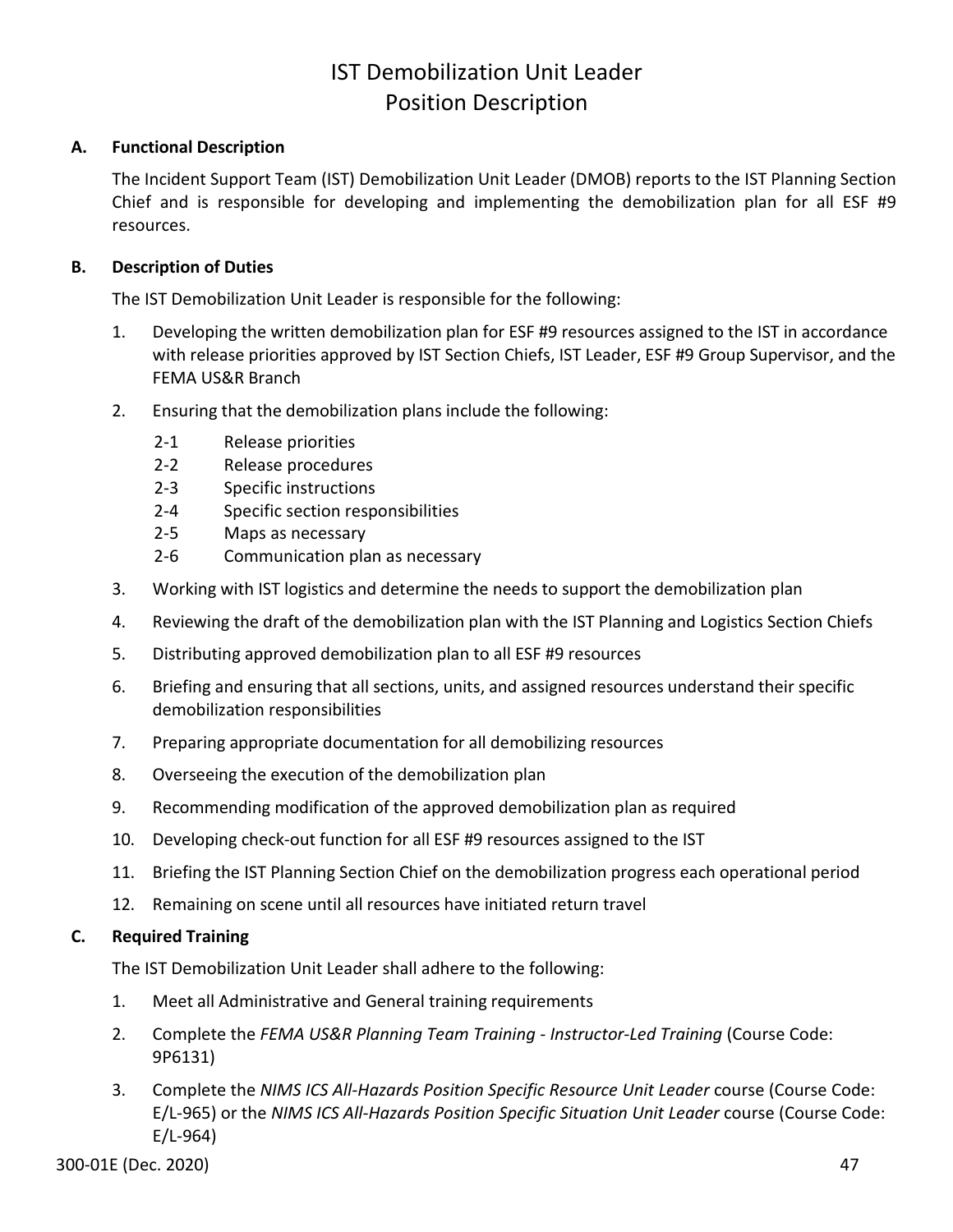# IST Demobilization Unit Leader Position Description (continued)

## **D. Recommended Training**

The IST Demobilization Unit Leader should complete the following:

- 1. *ICS-300: Intermediate ICS for Expanding Incidents*
- 2. Pre-Course work for the *Resources Unit Leader/Demobilization Unit Leader* course (Course Code: NWCG S-349)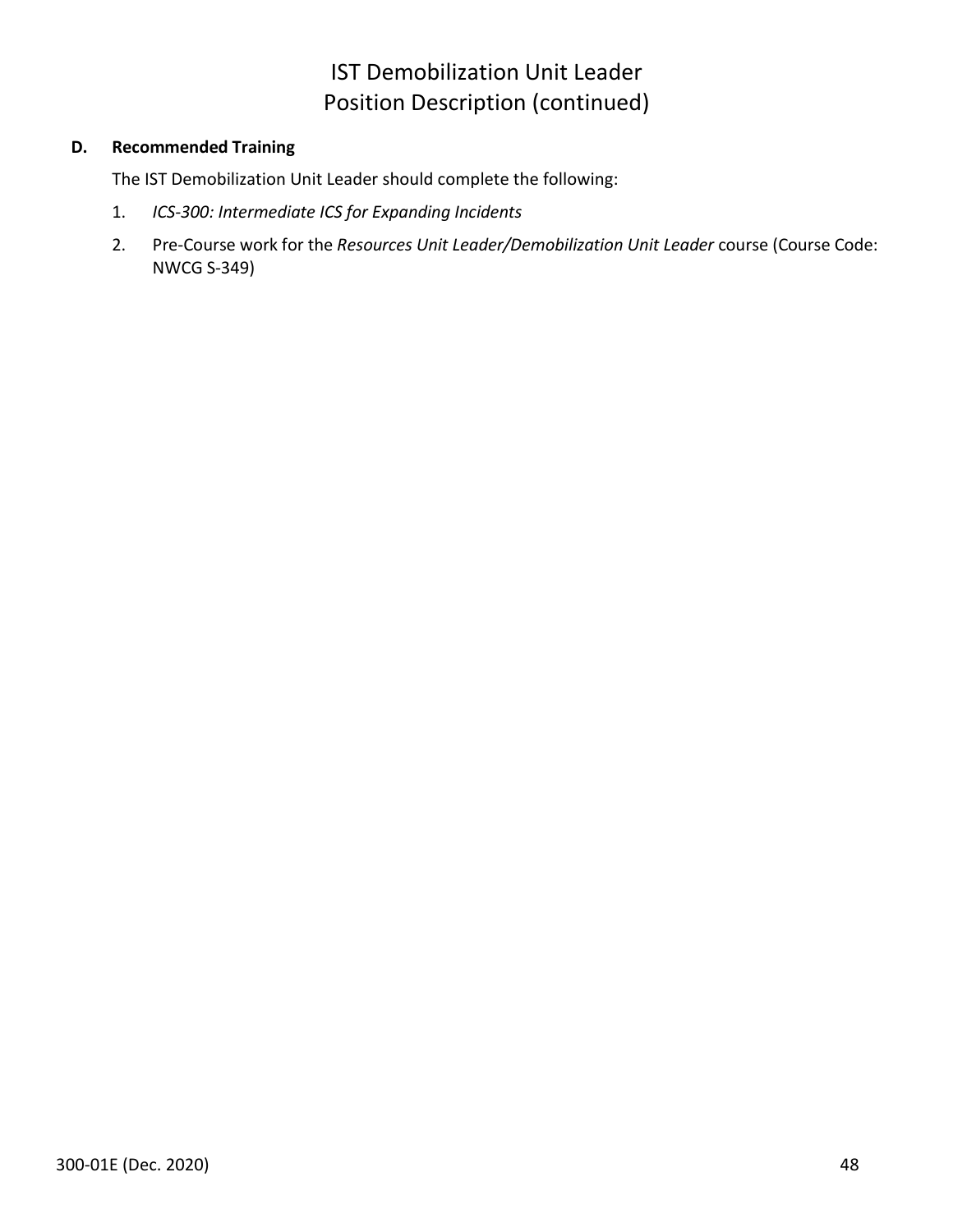# IST Division/Group Supervisor Position Description

## **A. Functional Description**

The Incident Support Team (IST) Division/Group Supervisor (DIVS) reports to the IST Operations Section Chief or IST Branch Director and is responsible for implementation of assigned portions of the IST Operational Action Plan, assignment of resources within the Division/Group, and reporting operational progress and resource status.

## **B. Description of Duties**

The IST Division/Group Supervisor is responsible for the following:

- 1. Providing the IST operational plan to subordinates as needed
- 2. Reviewing division/group assigned tasks and incident activities with subordinates
- 3. Supervising division/group resources to ensure that tactical operations meet the strategic goals and objectives and make changes as appropriate
- 4. Providing technical assistance to ensure completion of assigned tactical objectives
- 5. Ensuring, through the chain of command, that the resource unit is advised of all changes in the status of resources assigned to the division/group
- 6. Submitting situation and resource status information to the Branch Director or IST OSC as directed
- 7. Assisting Safety Officers with the identification and mitigation of safety hazards
- 8. Reporting accomplishments and needs for the next operational period
- 9. Participating in briefing assigned resources regarding changes in assignments and tactical operations in the planning stage
- 10. Coordinating activities with adjacent divisions/groups
- 11. Participating in the development of plans for the next operational period as requested
- 12. Ensuring that assigned resources get to and from assignments in a timely and orderly manner
- 13. Resolving logistics problems within the division/group

## **C. Required Training**

The IST Division/Group Supervisor shall adhere to the following:

- 1. Meet all Administrative and General training requirements
- 2. Complete *ICS-300: Intermediate ICS for Expanding Incidents*
- 3. Complete *NIMS ICS All-Hazards Position Specific Division/Group Supervisor* course (Course Code: E/L-960) or the *Division/Group Supervisor* course (Course Code: NWCG S-339)
- 4. Complete the *FEMA US&R Structural Collapse Specialist – Instructor-Led Training* (Course Code: 9P2631)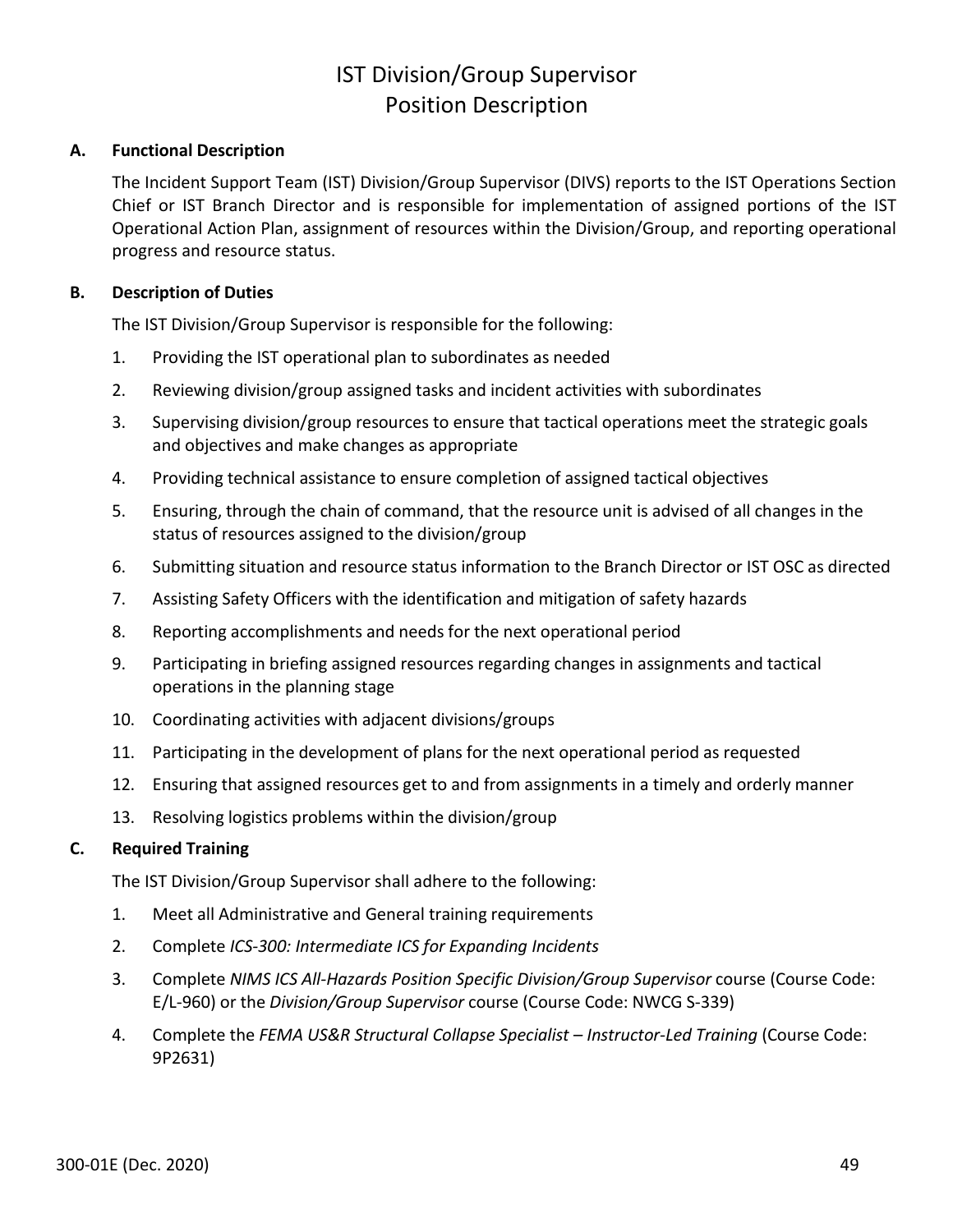# IST Division/Group Supervisor Position Description (continued)

## **D. Required Experience**

The IST Division/Group Supervisor shall have the following minimum experience:

- 1. Five years of the experience in the FEMA National US&R Response System, and
- 2. Three deployments (to include actual task force deployments and deployment exercises) as either a Rescue Team Manager or Search Team Manager, or
- 3. Three deployments as a Division Supervisor on a Type III incident or greater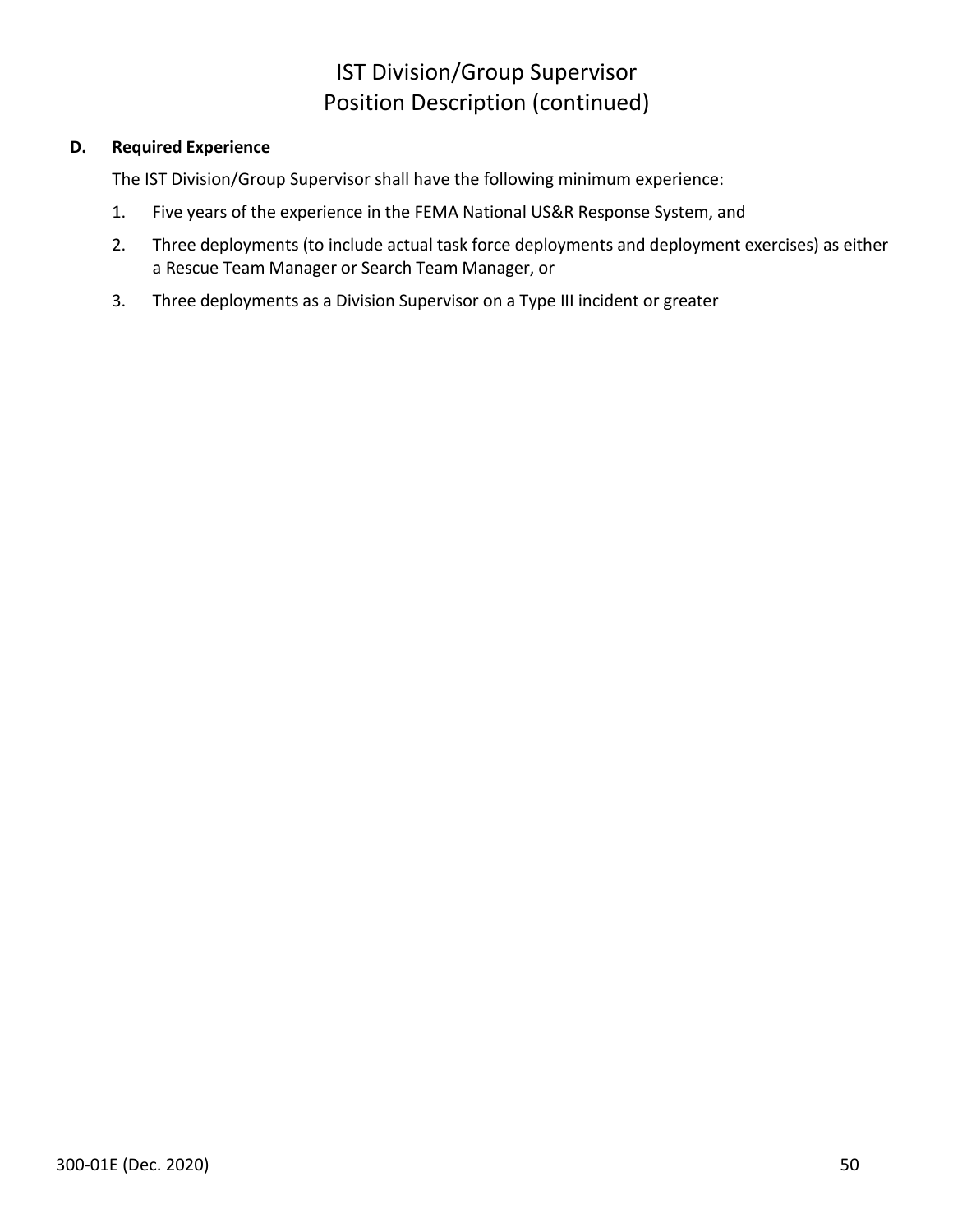## IST Doctor of Veterinary Medicine Position Description

## **A. Functional Description**

The Incident Support Team (IST) Doctor of Veterinary Medicine (VET) reports to the IST Medical Officer (and as required to the IST Leader) and has overall responsibility for the management and supervision of the medical care and evaluations of all task force canines. The IST DVM reports directly to the IST Medical Officer or his/her deputy.

#### **B. Description of Duties**

The IST Doctor of Veterinary Medicine is responsible for the following:

- 1. Assisting with the development of all task force canine safety procedures in coordination with the other task force sections
- 2. Assisting with task force canine care activities
- 3. Determining the veterinary organizational and logistics needs
- 4. Receiving briefings and situation reports and ensuring that all medical personnel are kept informed of status changes
- 5. Providing situation reports and maintaining records and reports
- 6. Ensuring a continuum of veterinary care and coordinating interaction with all appropriate outside veterinary entities
- 7. Performing additional tasks or duties as assigned during a mission

#### **C. Required Training**

The IST Doctor of Veterinary Medicine shall adhere to the following:

1. Meet all Administrative and General training requirements

#### **D. Required Experience**

The IST Doctor of Veterinary Medicine shall have the following minimum experience:

- 1. Be a licensed veterinarian
- 2. Experience with canine emergency medical care

#### **E. Recommended Training**

The IST Doctor of Veterinary Medicine should complete the following:

- 1. *Type 3 All-Hazards Incident Management Team (IMT)* course (Course Code: USFA O-305)
- 2. *ICS-300: Intermediate ICS for Expanding Incidents*
- 3. Animal rescue training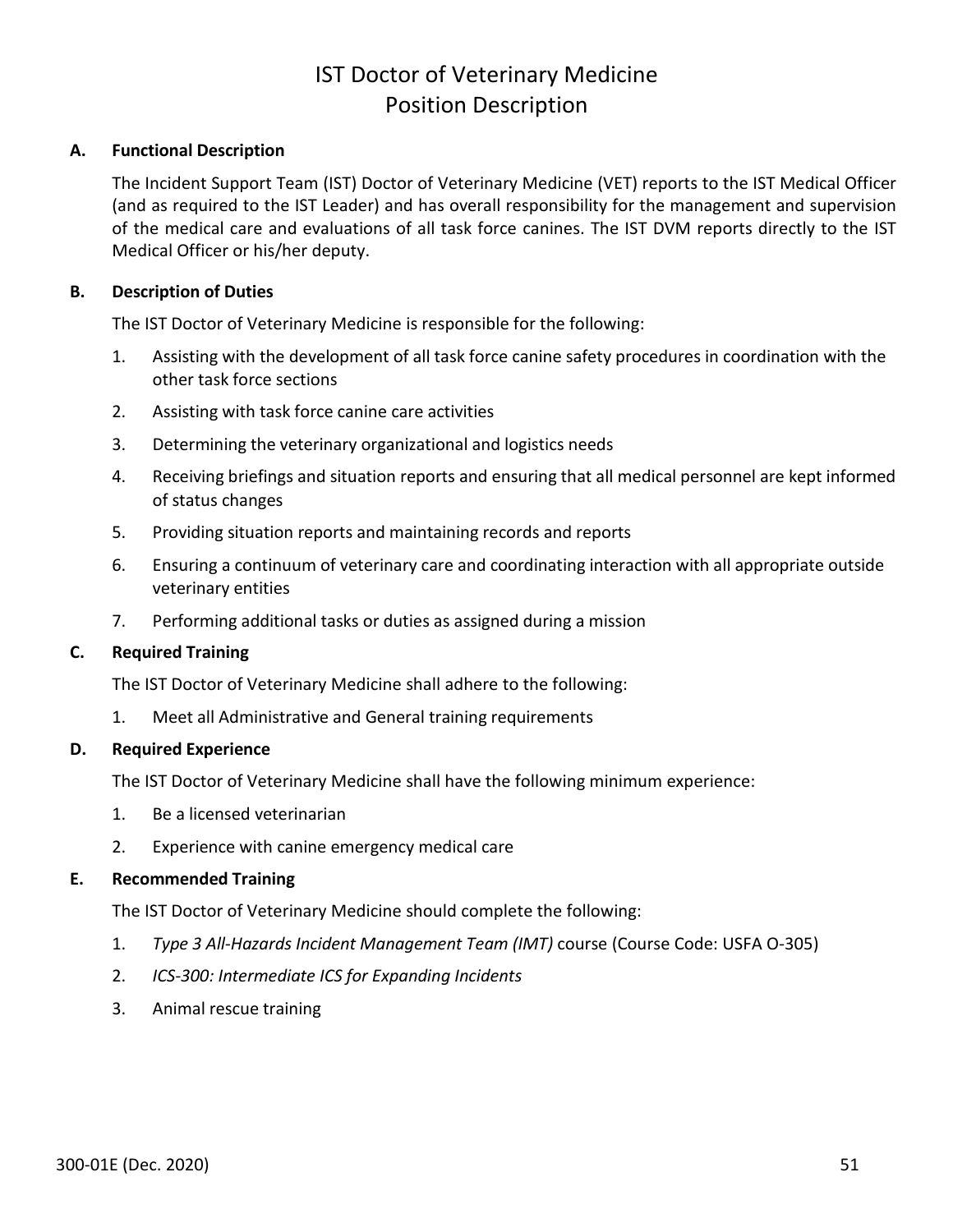## IST Documentation Unit Leader Position Description

## **A. Functional Description**

The Incident Support Team (IST) Documentation Unit Leader (DOCL) reports to the IST Planning Section Chief and is responsible for maintaining accurate and complete documentation of ESF #9 response operations.

## **B. Description of Duties**

The IST Documentation Unit Leader is responsible for the following:

- 1. Organizing and maintaining all ESF #9 response operations records and reports
- 2. Establishing comprehensive files for historical purposes
- 3. Coordinating duplication services for the IST
- 4. Checking reports and documents for completeness and accuracy
- 5. Posting and maintaining a list of required reports and advising sections if reports are missing

## **C. Required Training**

The IST Documentation Unit Leader shall adhere to the following:

- 1. Meet all Administrative and General training requirements
- 2. Complete the *FEMA US&R Planning Team Training Instructor-Led Training* (Course Code: 9P6131)
- 3. Complete *NIMS ICS All-Hazards Position Specific Resource Unit Leader* course (Course Code: E/L-965) or the *NIMS ICS All-Hazards Position Specific Situation Unit Leader* course (Course Code: E/L-964) or the *Resource Unit Leader* course (Course Code: NWCG S-348) or the *Situation Unit Leader* course (Course Code: NWCG S-346)
- 4. Complete the *NWCG Documentation Unit Leader Position Task Book (PTB)*

## **D. Recommended Training**

The IST Documentation Unit Leader should complete the following:

- 1. Competencies outlined in *NWCG Job Aid J-342, Documentation Unit Leader*
- *2. ICS-300: Intermediate ICS for Expanding Incidents*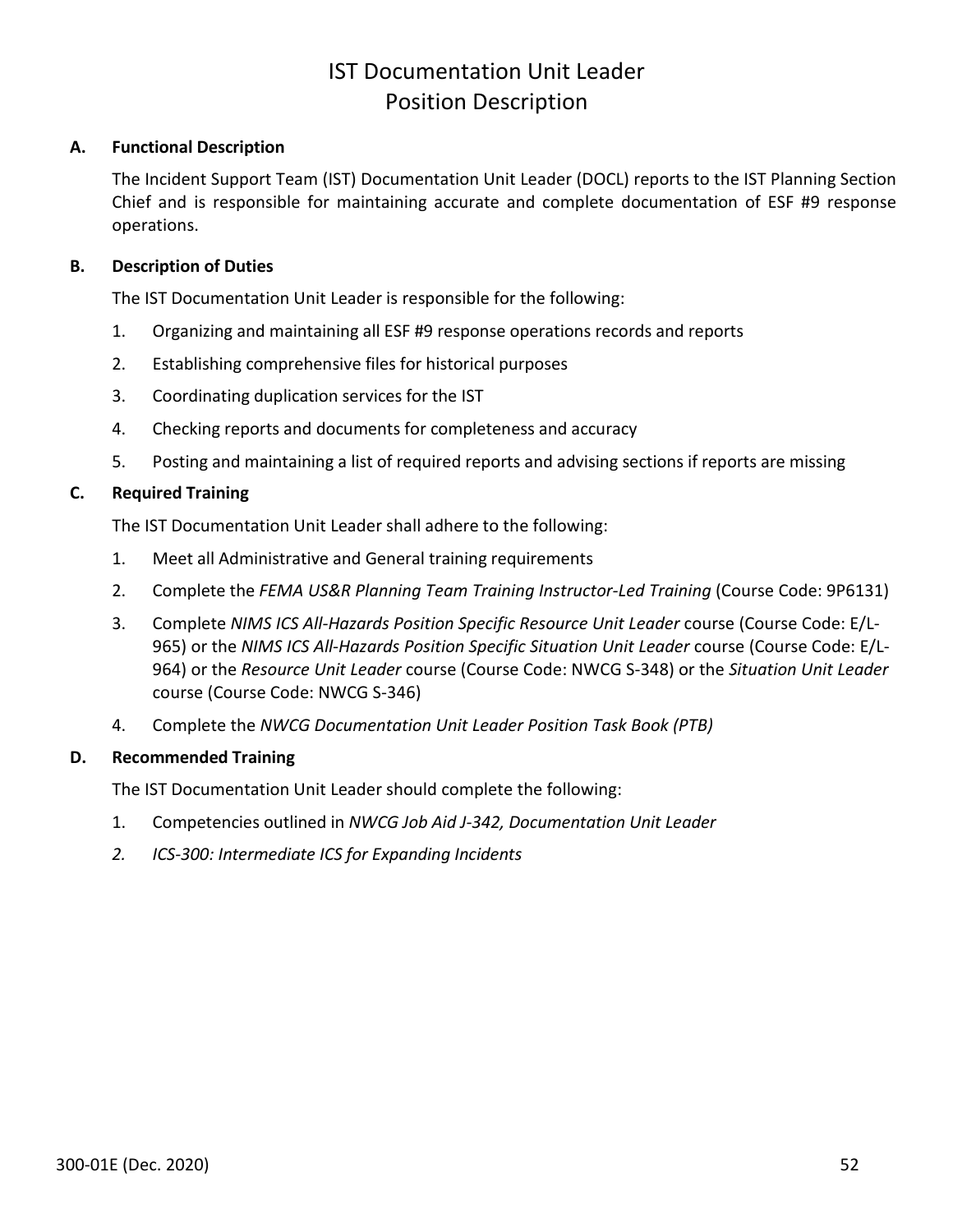# IST Facilities Unit Leader Position Description

## **A. Functional Description**

The Incident Support Team (IST) Facilities Unit Leader (FACL) reports to the IST Logistics Section Chief and is primarily responsible for the layout, activation, set up, maintenance and demobilization of IST incident facilities (e.g., task force base of operations, base camp, and staging areas) as well as security services required to support IST/ESF #9 facilities.

## **B. Description of Duties**

The IST Facilities Unit Leader is responsible for the following:

- 1. Identifying and obtaining space needed for ESF #9 logistical operations
- 2. Supervising managers assigned to the facility unit
- 3. Participating in logistical section/support branch planning activities
- 4. Determining requirements for each facility established
- 5. Preparing layouts/maps of all facilities
- 6. Notifying unit leaders of facility layout and policies and procedures
- 7. Ensuring that sleeping and sanitation facilities are in place
- 8. Providing for facility maintenance services
- 9. Providing facility security services
- 10. Determining special requirements or restriction on facility use
- 11. Coordinating facility use with participating agencies
- 12. Obtaining necessary equipment and supplies to ensure all facilities and equipment are set up and properly functioning
- 13. Coordinating with Logistics Section Chief for food, potable water, and any additional needs for ESF #9 resources
- 14. Recommending demobilization of facility resources
- 15. Overseeing demobilization of the facility unit and assigned resources

## **C. Required Training**

The IST Facilities Unit Leader shall adhere to the following:

- 1. Meet all Administrative and General training requirements
- 2. Complete the *FEMA US&R Logistics Team Training Instructor-Led Training* (Course Code: 9P6131)
- 3. Complete *NIMS ICS All-Hazards Position Specific Facilities Unit Leader* course (Course Code: E/L-971) or the *Facilities Unit Leader* course (Course Code: NWCG S-354)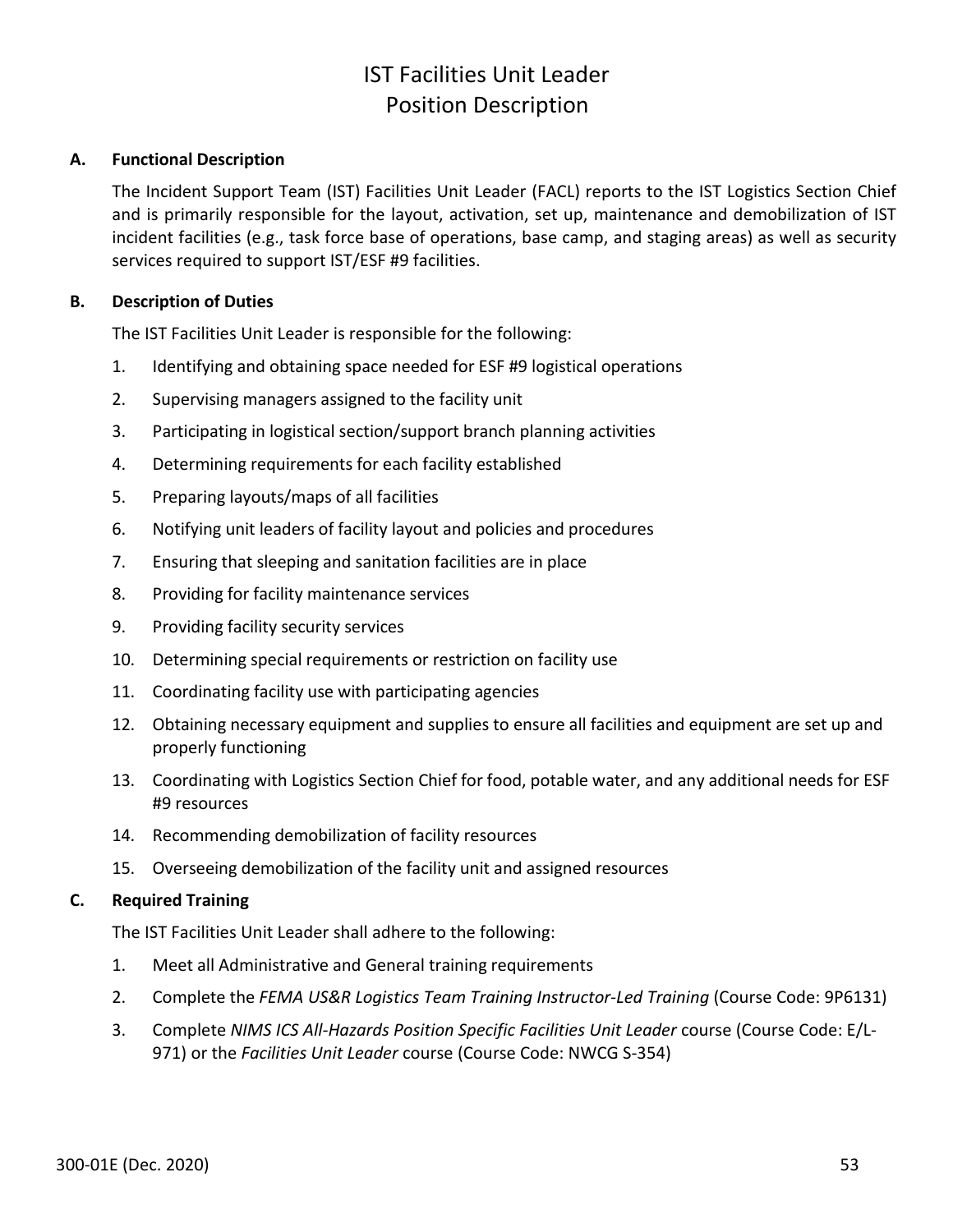# IST Facilities Unit Leader Position Description (continued)

## **D. Required Experience**

The IST Facilities Unit Leader shall have the following minimum experience:

- 1. Five years of experience as a member of a task force logistics team, and
- 2. Three deployments (to include actual task force deployments and deployment exercises) as either a Logistics Team Manager or Logistics Specialist, or
- 3. Three deployments as a Facilities Unit Leader on a Type III incident or greater

## **E. Recommended Training**

The IST Facilities Unit Leader should complete the following:

1. *ICS-300: Intermediate ICS for Expanding Incidents*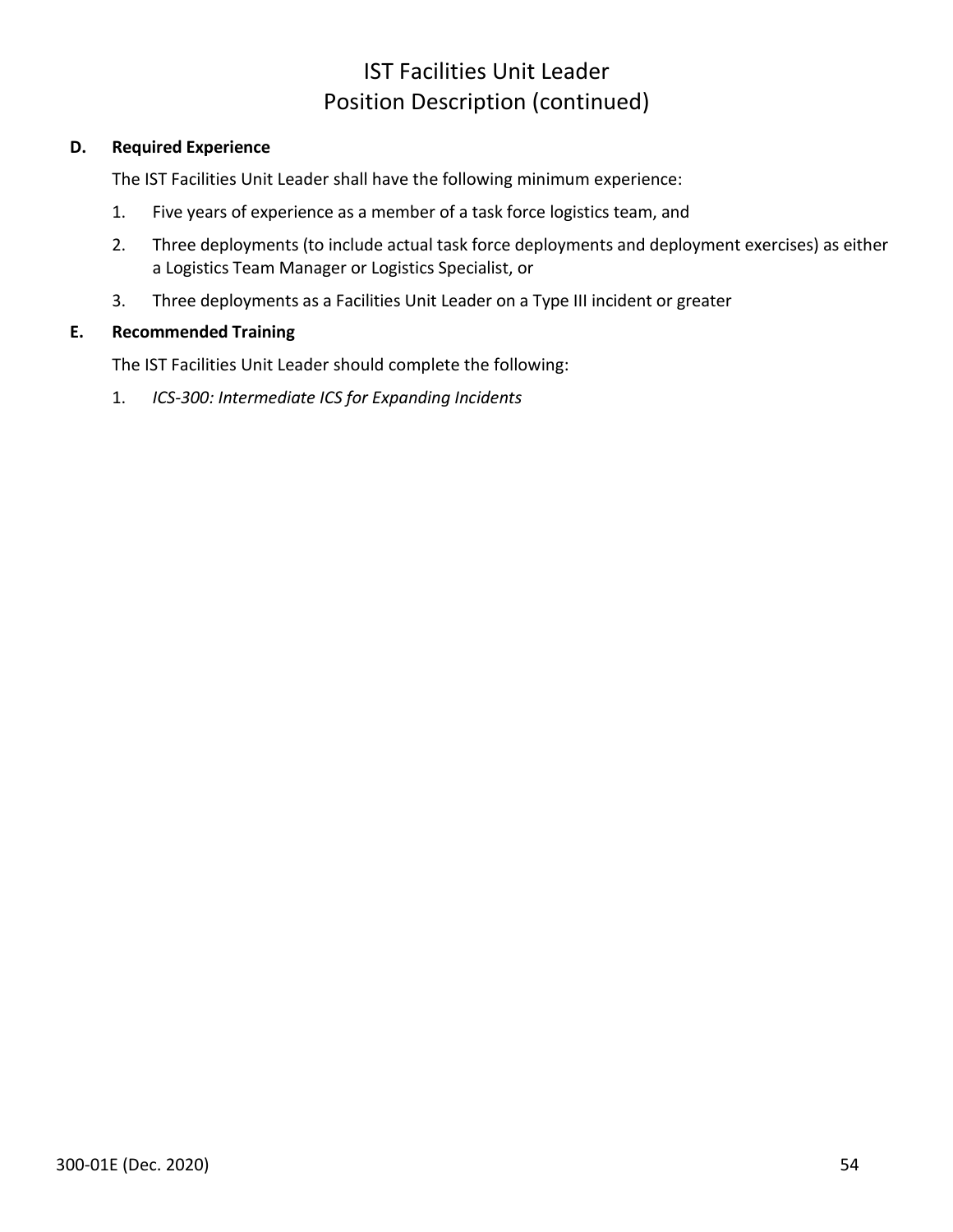# IST Field Observer Position Description

### **A. Functional Description**

The Incident Support Team (IST) Field Observer (FOB) reports to the IST Situation Unit Leader and is assigned to the field to work with Operations Branch Director or Division Supervisor to collect status information from personal observations and to expedite the exchange of information between the Operations Section and Planning Section.

#### **B. Description of Duties**

The IST Field Observer is responsible for the following:

- 1. Performs general field observations in assigned area and reports back to the Situation Unit Leader
- 2. Identifies areas of operation and boundaries
- 3. Identifies future areas of potential operation
- 4. Identifies safe travel routes
- 5. Identifies and reports hazardous conditions and areas
- 6. Works with Division Group Supervisors to obtain progress reports and anticipated logistical and operational needs for next operational period
- 7. Maps facilities and areas of operations
- 8. Transfers Operations Section data to Situation Unit
- 9. Reviews map overlays for accuracy and updates as needed

## **C. Required Training**

The IST Field Observer shall adhere to the following:

- 1. Meet all Administrative and General training requirements
- 2. Complete *ICS-300: Intermediate ICS for Expanding Incidents*
- 3. Complete the *Field Observer* course (Course Code: NWCG S-244)

#### **D. Required Experience**

The IST Field Observer shall have the following minimum experience:

- 1. Five years of experience as a member of a task force planning team, and
- 2. Three deployments (to include actual task force deployments and deployment exercises) as either a Planning Team Manager or Technical Information Specialist, or
- 3. Three deployments as a Field Observer on a Type III incident or greater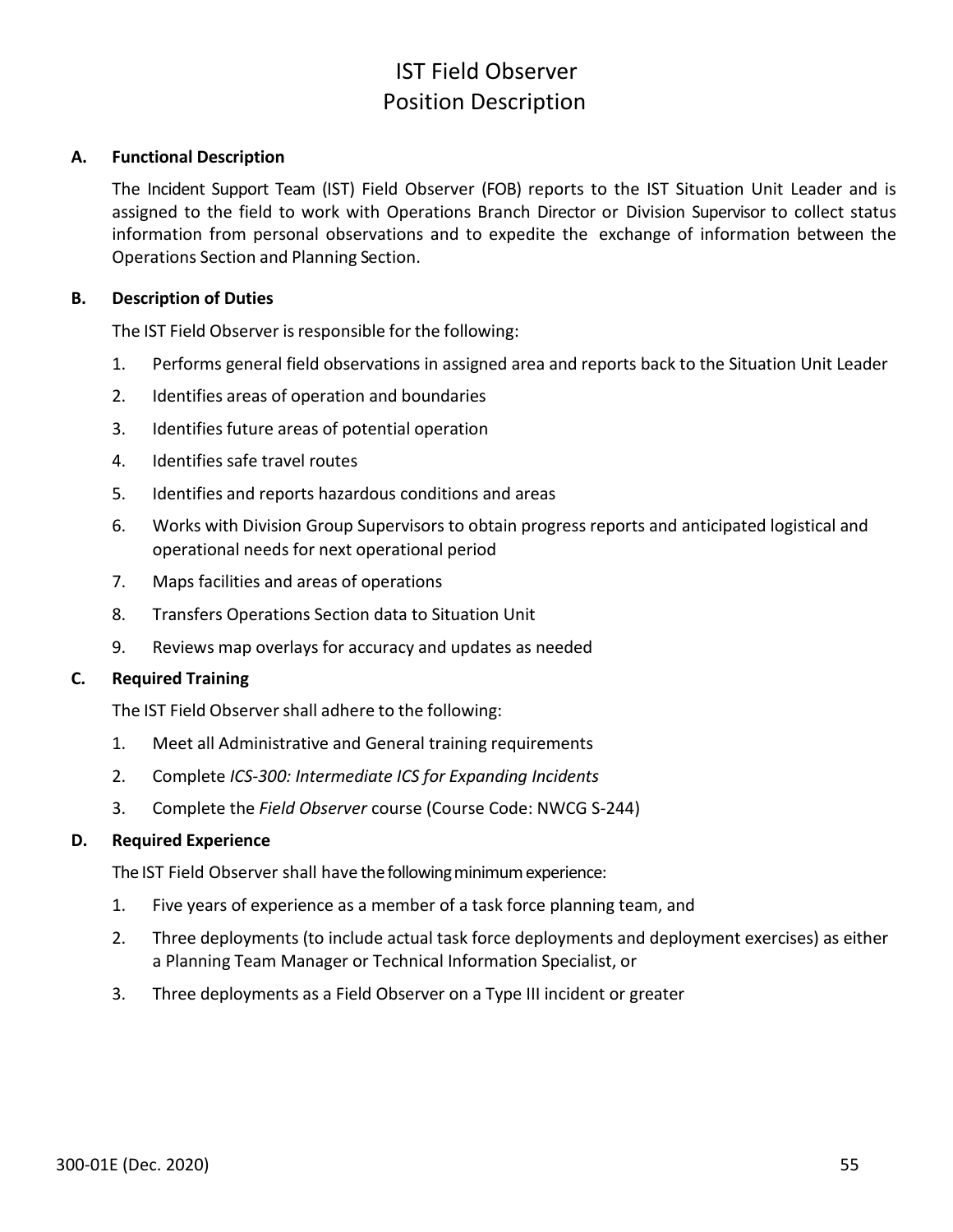## IST Ground Support Unit Leader Position Description

## **A. Functional Description**

The Incident Support Team (IST) Ground Support Unit Leader (GSUL) reports to the IST Logistics Section Chief and coordinates the disaster area transportation of supplies, equipment, and personnel for ESF #9 resources.

## **B. Description of Duties**

The IST Ground Support Unit Leader is responsible for the following:

- 1. Providing transportation for ESF #9 resources
- 2. Maintaining inventory of all modes of transportation used by ESF #9 resources
- 3. Preparing the transportation plan for approval by the IST Logistics Section Chief
- 4. Maintaining communications with providing agencies relative to transportation matters
- 5. Developing and implementing a traffic plan
- 6. Overseeing vehicle inspection
- 7. Participating in vehicle accident investigations with the Safety Officer
- 8. Ensuring that all ESF #9 accidents are reported and documented as needed
- 9. Maintaining accountability for FEMA US&R IST fuel credit cards
- 10. Ensuring that rental car agreements between POA rental agency and IST are fulfilled
- 11. Participating in the development of the demobilization plan
- 12. Arranging for fueling, maintenance, and repair of ESF #9 transportation resources
- 13. Assisting FEMA logistics with the return of the IST cache and components

## **C. Required Training**

The IST Ground Support Unit Leader shall adhere to the following:

- 1. Meet all Administrative and General training requirements
- 2. Complete the *FEMA US&R Logistics Team Training - Instructor-Led Training* (Course Code: 9P6131)
- 3. Complete the *Ground Support Unit Leader* course (Course Code: NWCG S-355)

## **D. Required Experience**

The IST Ground Support Unit Leader shall have the following minimum experience:

- 1. Five years of experience as a member of a task force logistics team, and
- 2. Three deployments (to include actual task force deployments and deployment exercises) as either a Logistics Team Manager or Logistics Specialist, or
- 3. Three deployments as a Ground Support Leader on a Type III incident or greater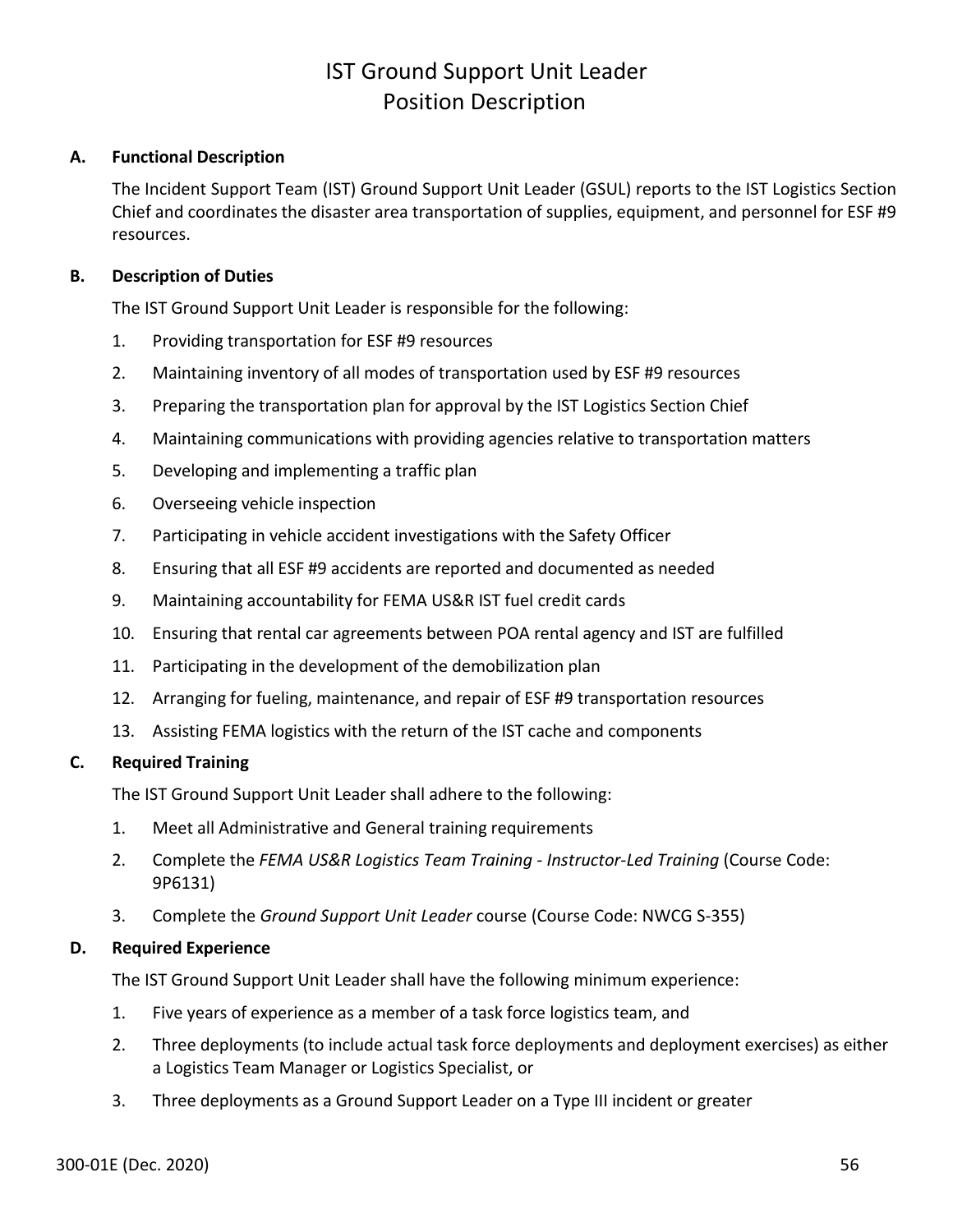# IST Ground Support Unit Leader Position Description (continued)

## **E. Recommended Training**

The IST Ground Support Unit Leader should complete the following:

- 1. *NIMS ICS All-Hazards Position Specific Logistics Section Chief* course (Course Code: E/L-967) or *Logistics Section Chief* course (Course Code: NWCG S-450)
- 2. *ICS-300: Intermediate ICS for Expanding Incidents*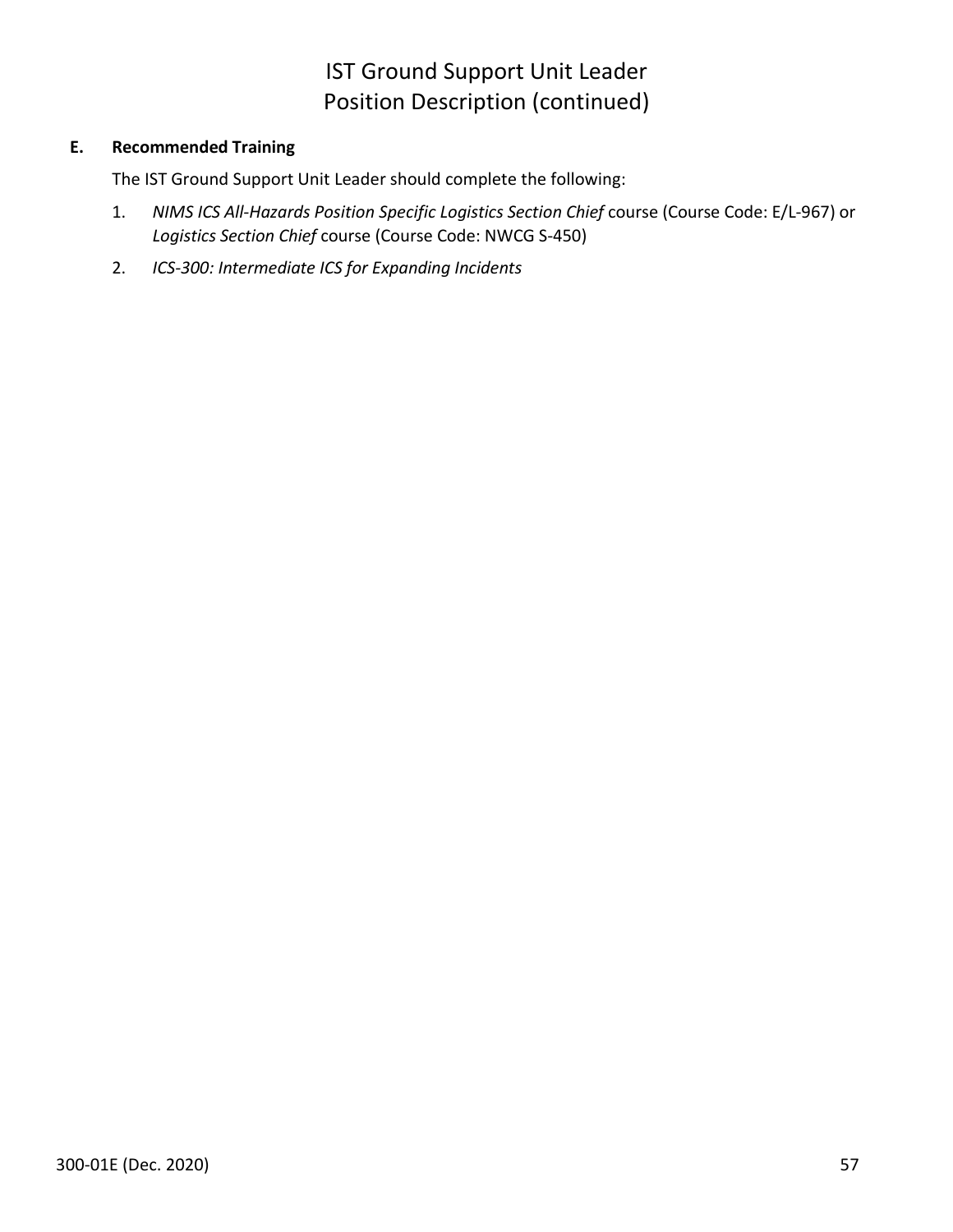# IST Hazardous Materials Specialist Position Description

## **A. Functional Description**

The Incident Support Team (IST) Hazardous Materials (HazMat) Specialist (HMS) reports to the Plans Section Chief or to the IST position assigned. This individual ensures that US&R field operations are conducted in accordance with nationally recognized safe practices for the management of Chemical, Biological, Radiological, Nuclear, and Explosive (CBRNE) and/or hazardous materials scenes. The Hazmat Technical Specialist reviews information and provides hazard and risk assessment recommendations to IST and task force personnel.

## **B. Description of Duties**

The IST Hazardous Materials Specialist is responsible for the following:

- 1. Coordinating and supporting the activities of the task force(s) for incidents involving CBRNE and/or a release of hazardous materials
- 2. Coordinating with IST safety, structures, and medical to ensure the safety and well-being of all assigned resources
- 3. Interacting with task force Hazmat Specialists and task force command and general staff personnel to ensure a safe, appropriate, and effective operation in a CBRNE and/or Hazmat environment
- 4. Establishing liaison with associated Federal, state and local agencies, which may support US&R operations
- 5. Identifying in-theater capabilities to support the assigned ESF #9 resources specifically for providing water supply for decontamination and breathable air supply for SCBA refill
- 6. Ensuring the proper selection and use of personal protective equipment (PPE) through coordination with task force(s), IST Safety, IST Medical and IST Operations
- 7. Ensuring that controlled work zones are established and maintained in a consistent manner to restrict entry and minimize contamination
- 8. Ensuring that a standardized decontamination system is applied consistently by all task forces during all operational periods and coordinating any decontamination support provided by outside agencies
- 9. Coordinating with IST logistics to ensure that task forces are re-supplied with expendable items, such as appropriate PPE (same equipment, or safe alternates), detection devices (filters, sensors, tubes) to sustain ongoing rescue operations
- 10. Collecting information regarding the exact nature of an event, threat assessments, scene security, vulnerability, etc.
- 11. Providing "industrial hygiene" oversight for the task forces to minimize exposure to hazardous agents/products and ensuring the development of a site safety plan, in conjunction with IST Safety and IST Medical, to include a thorough site characterization, air quality analysis, appropriate use of PPE, and decontamination capability
- 12. Maintains an understanding of current US&R Hazmat Operations and all materials and manuals that support those safe US&R operations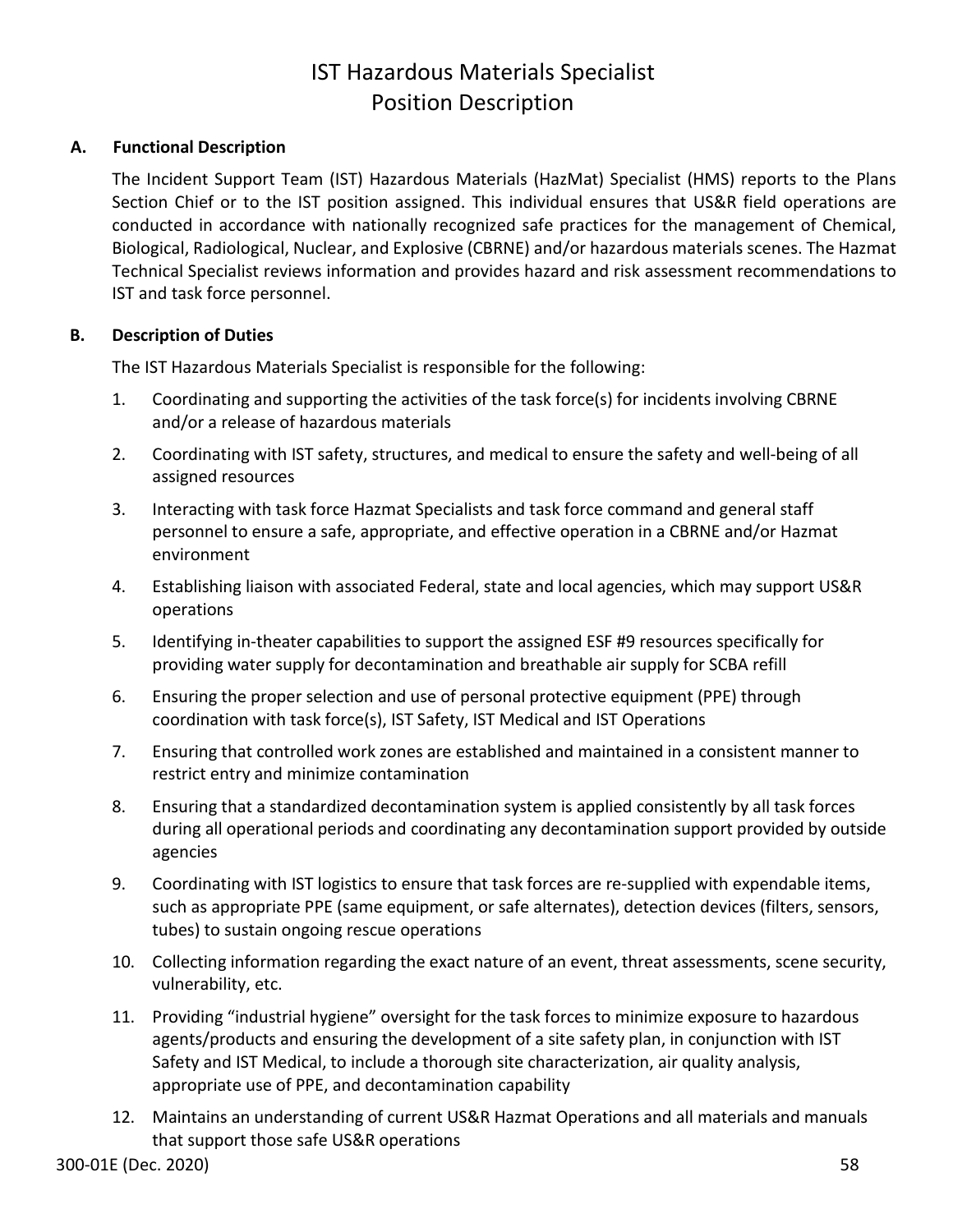# IST Hazardous Materials Specialist Position Description (continued)

## **C. Required Training**

The IST Hazardous Materials Specialist shall adhere to the following:

- 1. Meet all Administrative and General training requirements
- 2. Complete *ICS-300: Intermediate ICS for Expanding Incidents*
- 3. Complete the *FEMA US&R Hazardous Materials Specialist – Instructor-Led Training* (Course Code: 9P5531)
- 4. Meet and maintain the requirements as a certified Hazardous Materials Technician as per OSHA Standard 29 CFR 1910.120 Hazardous Waste Operations and Emergency Response
- 5. Meet and maintain the AHJ competencies in accordance with National Fire Protection Association standard 472 Standard for Professional Competence of Responders to Hazardous Materials Incidents to the level of Hazardous Materials Technician
- 6. Technician/Specialist level knowledge in the specialized field of CBRNE and hazardous materials emergency response, with experience documented by employer and deemed sufficient by FEMA US&R Branch staff. Must maintain currency in this dynamic field as technology changes and resultant capabilities, tactics and practices advance.

## **D. Required Experience**

The IST Hazardous Materials Specialist shall have the following minimum experience:

- 1. Five years of experience as a member of a task force hazardous material team, and
- 2. Three deployments (to include actual task force deployments and deployment exercises) as a Hazardous Materials Team Manager

## **E. Recommended Training**

The IST Hazardous Materials Specialist should complete the following:

1. *FEMA US&R Task Force Safety Officer – Instructor-Led Training* (Course Code: 9P7231)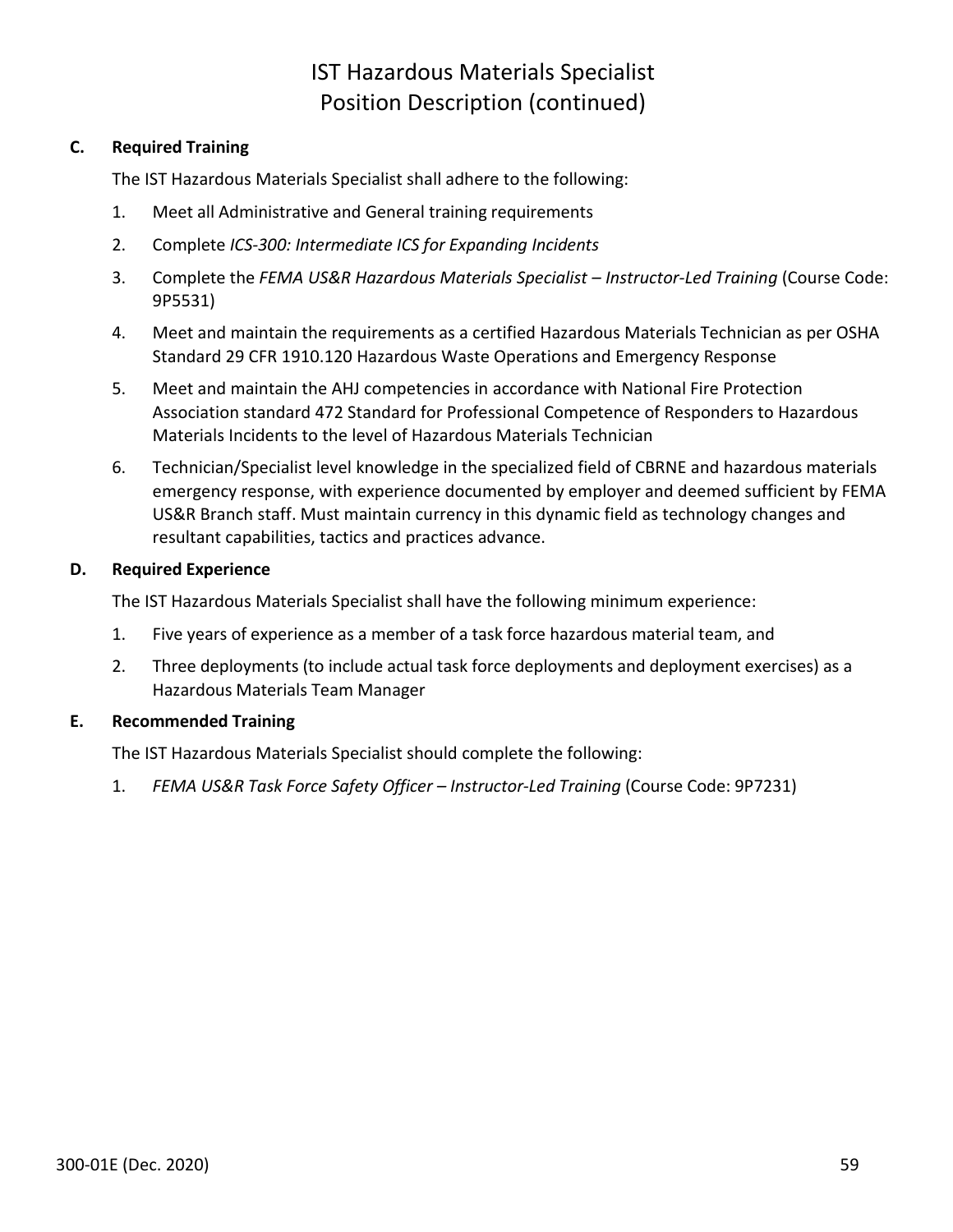# IST Public Information Officer Position Description

## **A. Functional Description**

The Incident Support Team (IST) Public Information Officer (PIO) reports directly to the IST Leader. The Information Officer is responsible for interfacing with the public, media, and other agencies with incident-related information requirements. The IOF develops accurate and complete information on the incident's cause, size, and current situation; resources committed; and other matters of general interest for both internal and external consumption, thus ensuring the FEMA mission is accurately communicated.

Whether the command structure is single or unified, only one incident PIO should be designated. Assistants may be assigned from other agencies or departments involved. The IC must approve the release of all incident-related information. This position will liaison and coordinate appropriate media activities with the designated FEMA Public Affairs representative(s), ESF #15 representative(s), and the Incident Information Officer.

#### **B. Description of Duties**

The IST Public Information Officer is responsible for the following:

- 1. Acting as a liaison with affected communities and stakeholders as requested by IST Leader
- 2. Developing incident media strategy guidelines in conjunction with headquarters and Regional FEMA Public Affairs Staff and ESF #15 and ensuring adherence to policy
- 3. Developing and providing incident information as needed and required to national, state, and local media outlets
- 4. Developing and providing media talking points and appropriate information for IST leaders
- 5. Performing or providing appropriate ESF #9 personnel for on-camera and print media interviews as applicable
- 6. Ensuring that activities are photographed and videotaped
- 7. Aiding in the establishment and staffing of a joint information center
- 8. Serving as a liaison with embedded task force, international, national, regional, and local media
- 9. Providing escort to members of the media into control zones
- 10. Arranging for incident site tours and briefings as requested
- 11. Advising and supporting FEMA public affairs videographers/photographers and writers
- 12. Participating in meetings and briefings as required
- 13. Obtaining media information that may be useful to incident planning
- 14. Providing current media information for briefings and visitors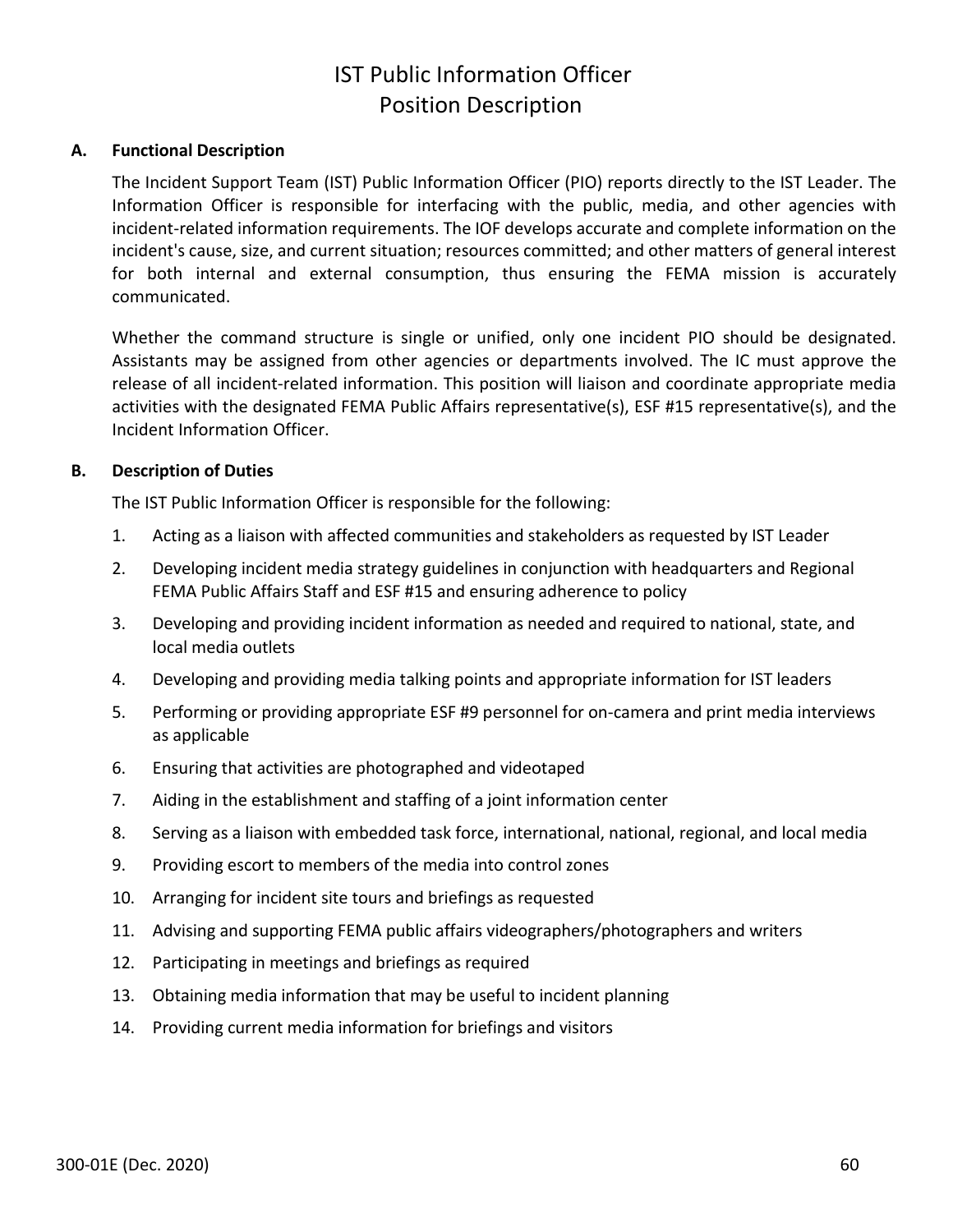# IST Public Information Officer Position Description (continued)

## **C. Required Training**

The IST Public Information Officer shall adhere to the following:

- 1. Meet all Administrative and General training requirements
- 2. Complete *ICS-300: Intermediate ICS for Expanding Incidents*. Once a member has been accepted onto the IST, the member will need to attend this course prior to becoming deployable on the IST
- 3. *NIMS ICS All-Hazards Position Specific Public Information Officer* course (Course Code: E/L-952) or the *FEMA Public Information Officer – Basic* course (Course Code: G-290) or the *Information Officer* course (Course Code: NWCG S-403)
- 4. Complete the *Command and General Staff* course (Course Code: NWCG S-420). Once a member has been accepted onto the IST, the member will need to attend this course within 24 months to remain deployable on the IST
- 5. *FEMA Advanced Public Information Officer* course (Course Code: E/L-0388)

## **D. Required Experience**

The IST Public Information Officer shall have the following minimum experience:

- 1. Five years of experience as a Public Information Officer for a public safety/emergency management organization, and
- 2. Be a member of a FEMA US&R task force or have served as an Information Officer for the Sponsoring or Participating Agency

## **E. Recommended Training**

The IST Public Information Officer should complete the following:

1. *ICS-400: Advanced ICS for Expanding Incidents*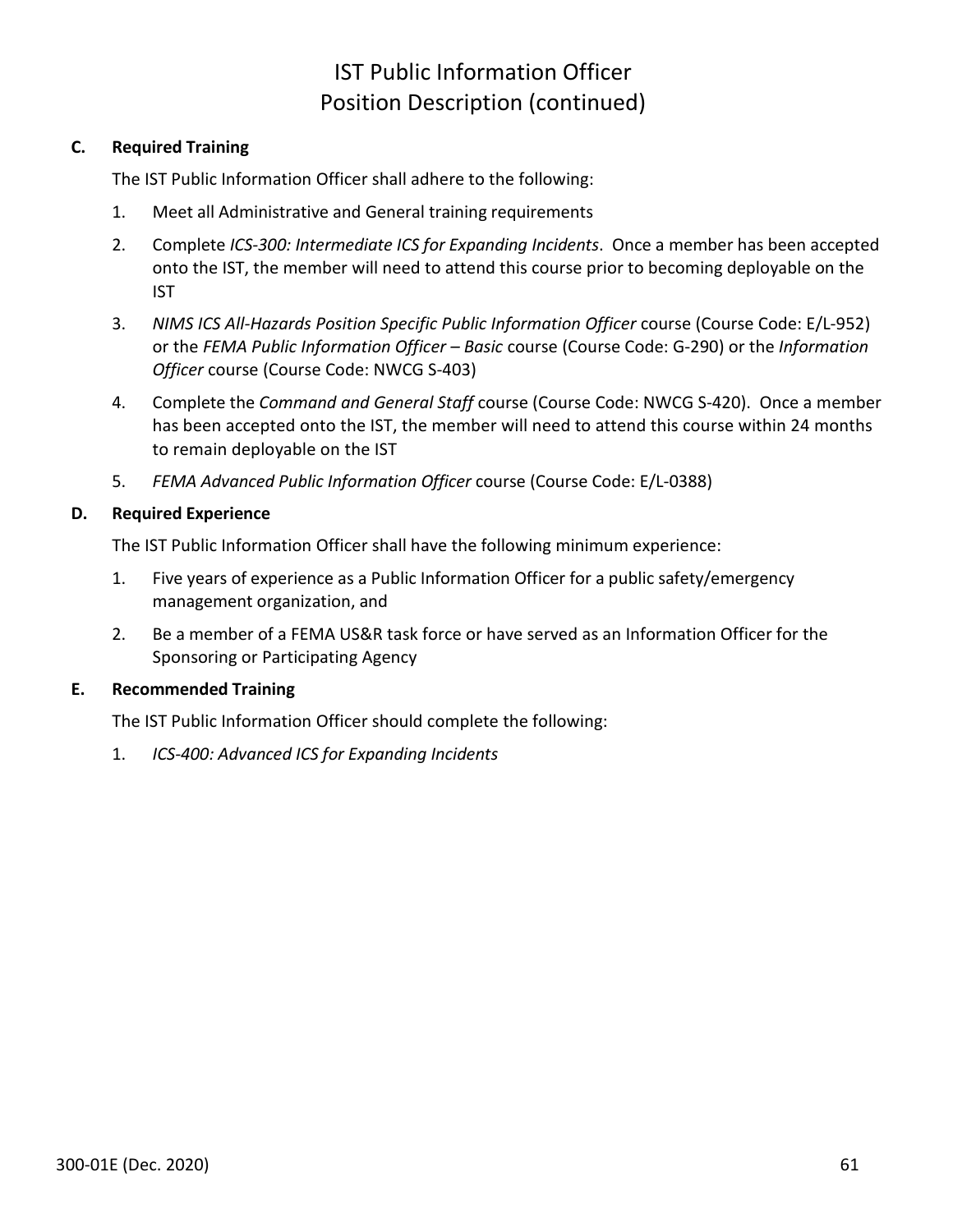# IST Leader Position Description

### **A. Functional Description**

The Incident Support Team (IST) Leader (ISTL) reports to the ESF #9 Group Supervisor (and as required to the US&R Branch Chief) and manages the IST personnel and functions. The IST Leader also manages the IST and task force operational activities to ensure that Federal, state and local ESF #9 objectives are achieved and provides connectivity between the IST and state and local incident management operations.

Note: Candidates must meet the minimum requirements described in this section but selection to a rostered or alternate position is at the sole discretion of the US&R Branch Chief.

#### **B. Description of Duties**

The IST Leader is responsible for the following:

- 1. Providing the overall management of National US&R task forces and incident support team activities at the Joint Field Office (JFO) and field locations
- 2. Assessing the situation and/or obtaining a briefing from Federal, state and local officials
- 3. Determining the incident objectives and strategy
- 4. Establishing immediate priorities
- 5. Ensuring that the planning cycle is established in conjunction with Federal, state, and local cycles
- 6. Coordinating with the Federal, state, and local officials and the ESF #9 Group Supervisor to expedite the effective request for, assignment, and use of on-scene and incoming US&R resources
- 7. Briefing Federal, state, and local officials on task force and IST capabilities and limitations
- 8. Ensuring that Federal, state, and local officials are kept informed of the status of ESF #9 resources and incident activities
- 9. Ensuring that the release of information is authorized by Federal, state, and local officials
- 10. Ensuring that incident status summary for ESF #9 resources is completed and forwarded to the appropriate authorities within the specified timelines
- 11. Developing and maintaining contact with assigned Federal, state, and local officials to coordinate and support ESF #9 integration into on-going local US&R operations
- 12. Documenting operational requirements with Federal, state, and local officials
- 13. Ensuring that all IST functions are carried out in a professional manner, according to IST and FEMA Incident Management Assistance Team (IMAT) guidelines
- 14. Approving the IST tactical, operational, or incident action plan
- 15. Recommending mobilization and demobilization activities of US&R resources to the Federal, state, and local officials and ESF #9 Group Supervisor
- 16. Ensuring that all safety practices and procedures are followed
- 17. Ensuring that all required forms are completed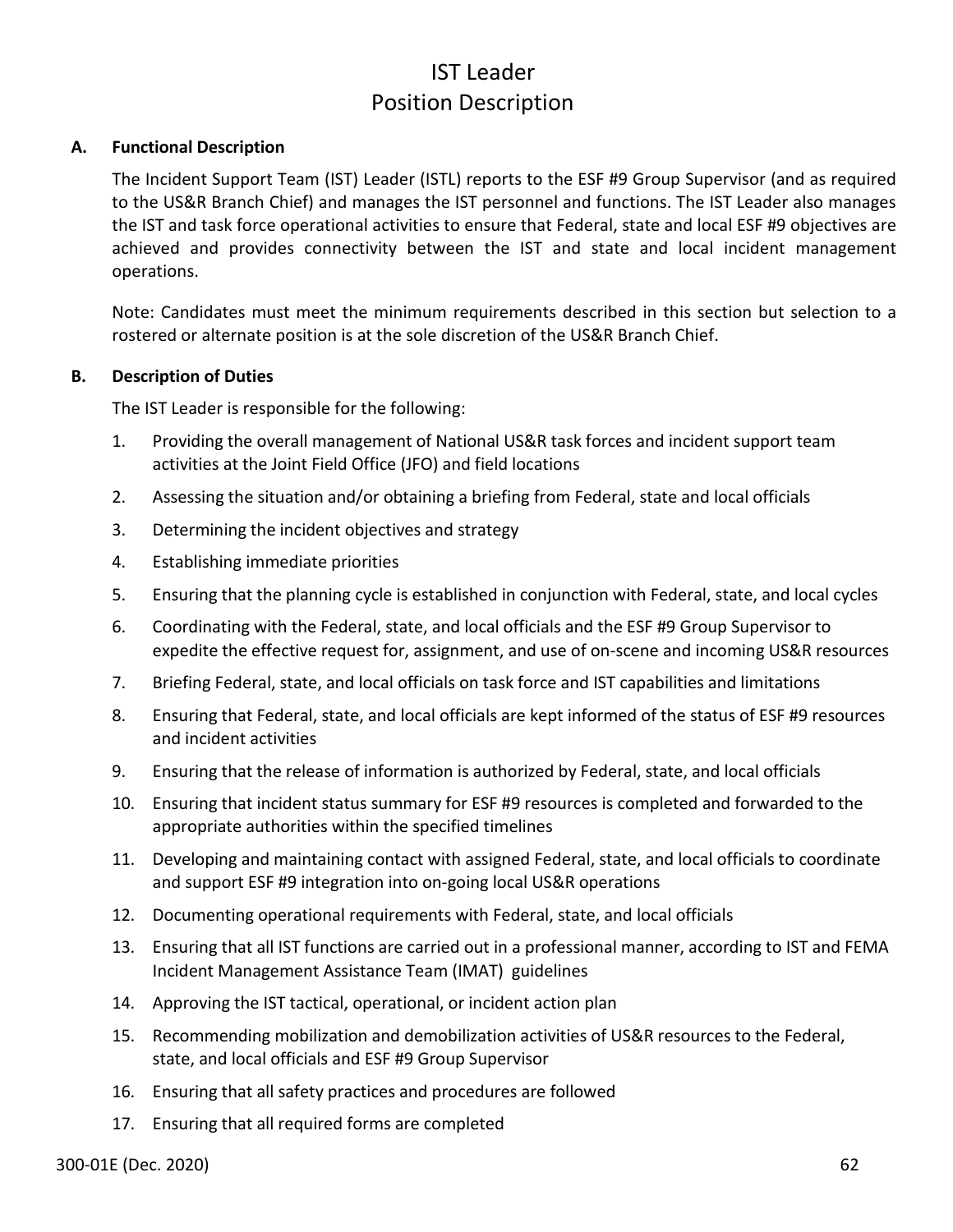## IST Leader Position Description (continued)

## **B. Description of Duties (continued)**

- 18. Ensuring that Federal financial procedures and practices are followed
- 19. Reviewing all resource requests with the ESF #9 Group Supervisor for approval

## **C. Required Training**

The Incident Support Team Leader shall adhere to the following:

- 1. Meet all Administrative and General training requirements
- 2. Complete *ICS-300: Intermediate ICS for Expanding Incidents*
- 3. Complete *ICS-400: Advanced ICS for Expanding Incidents*
- 4. Complete *FEMA US&R Task Force Leader – Instructor-Led Training* (Course Code: 9P7131)
- 5. Complete the *NIMS ICS All-Hazards Position Specific Incident Commander* course (Course Code: E/L-950) or the *Incident Commander* course (Course Code: NWCG S-400). Once a member has been accepted onto the IST, the member will need to complete one of these two courses to be deployable as an IST Leader
- 6. Complete the *Command and General Staff* course (Course Code: NWCG S-420). Once a member has been accepted onto the IST, the member will need to attend this course within 24 months to remain deployable on the IST

## **D. Required Experience**

The IST Leader shall have the following minimum experience:

- 1. Five years of demonstrated experience in the FEMA US&R System serving in significant positions (e.g. program manager, TFR, deployed TFL, etc.), and
- 2. Serve as an incident commander on three incidents or events (to include local, regional, state, tribal, etc.) that require a written incident action plan, and
- 3. Three IST deployments (to include actual IST deployments and deployment exercises) in a command and general staff position, or
- 4. Three deployments in a Command and General Staff position on a Type III Incident Management Team (IMT) or greater

## **E. Recommended Training**

The Incident Support Team Leader should complete the following:

- 1. *Type 3 All-Hazards Incident Management Team (IMT)* course (Course Code: USFA O-305)
- 2. *FEMA US&R Search Planning and Management – Instructor-Led Training* (Course Code: 9P1431)
- 3. *Wide Area Search* course (Course Code: TEEX PER-213)
- 4. *INSARAG USAID International Operations Management* course
- 5. *FEMA US&R ESF #9 Group Supervisor – Instructor-Led Training* (Course Code: 9P9931)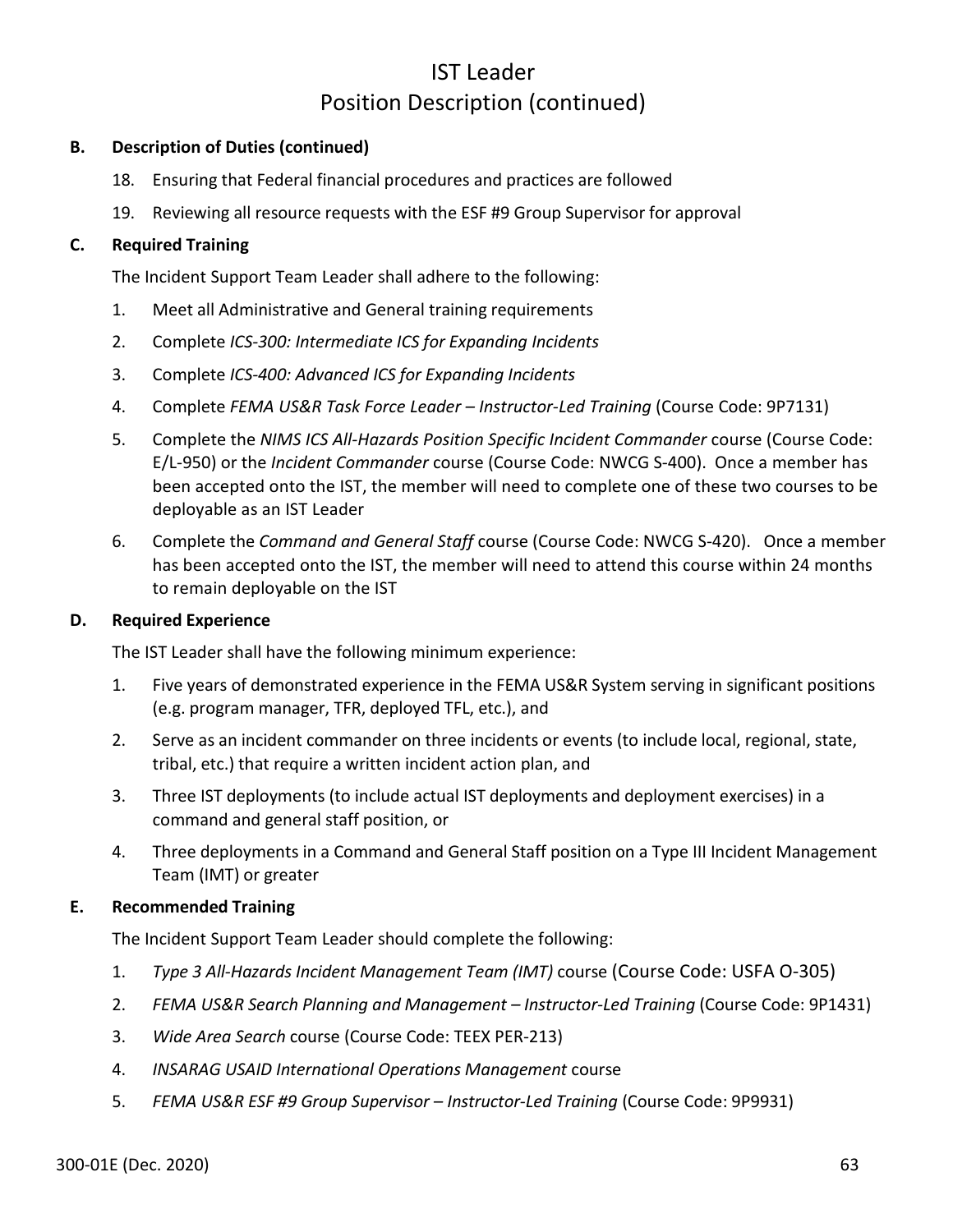# IST Liaison Officer - Type 1 Position Description

## **A. Functional Description**

The Incident Support Team (IST) Liaison Officer – Type 1 (LOFR1) serves as the representative responsible to communicate and coordinate activities between the FEMA US&R IST and other disaster response entities. The entities might include an Incident Management Assistance Team (IMAT), the Regional Response Coordination Centers (RRCCs), State Emergency Management Agencies, etc. The IST Liaison Officer – Type 1 also monitors incident operations to identify current or potential inter-organizational problems that could affect the ESF #9 resources. Only one Liaison Officer will be assigned to an IST. The Liaison Officer may have Assistant Liaison Officers as deemed necessary.

Note: Candidates must meet the minimum requirements described in this section but selection to a rostered or alternate position is at the sole discretion of the US&R Branch Chief.

#### **B. Description of Duties**

The IST Liaison Officer – Type 1 is responsible for the following:

- 1. Establishing contact with the IST Leader for informal information exchange and updates
- 2. Reporting to assigned worksite and making preliminary introductions
- 3. Identifying representatives from the Federal Search and Rescue Coordination Group (FSARCG) and identifying opportunities to integrated operations and logistics activities
- 4. Identifying other US&R liaison personnel or Agency Representatives necessary for ESF #9 coordination
- 5. Identifying other related ESFs that may require coordination for ESF #9 operations in the field
- 6. Maintaining a list of assisting and cooperating agencies and their representatives
- 7. Participating in all required meetings
- 8. Ensuring strategic ESF #9 SAR issues are identified and factored into the IMAT Action Plan. Ensure the IMAT Action Plan is distributed to the IST Plans Section.
- 9. Identifying any strategic communications issues between the IST and other entities such as the IMAT, SEOC or IMT
- 10. Communicate any public relations media issues to the Public Information Officer
- 11. Participate in teleconferences as requested
- 12. Assign Assistant Liaison Officer(s) as appropriate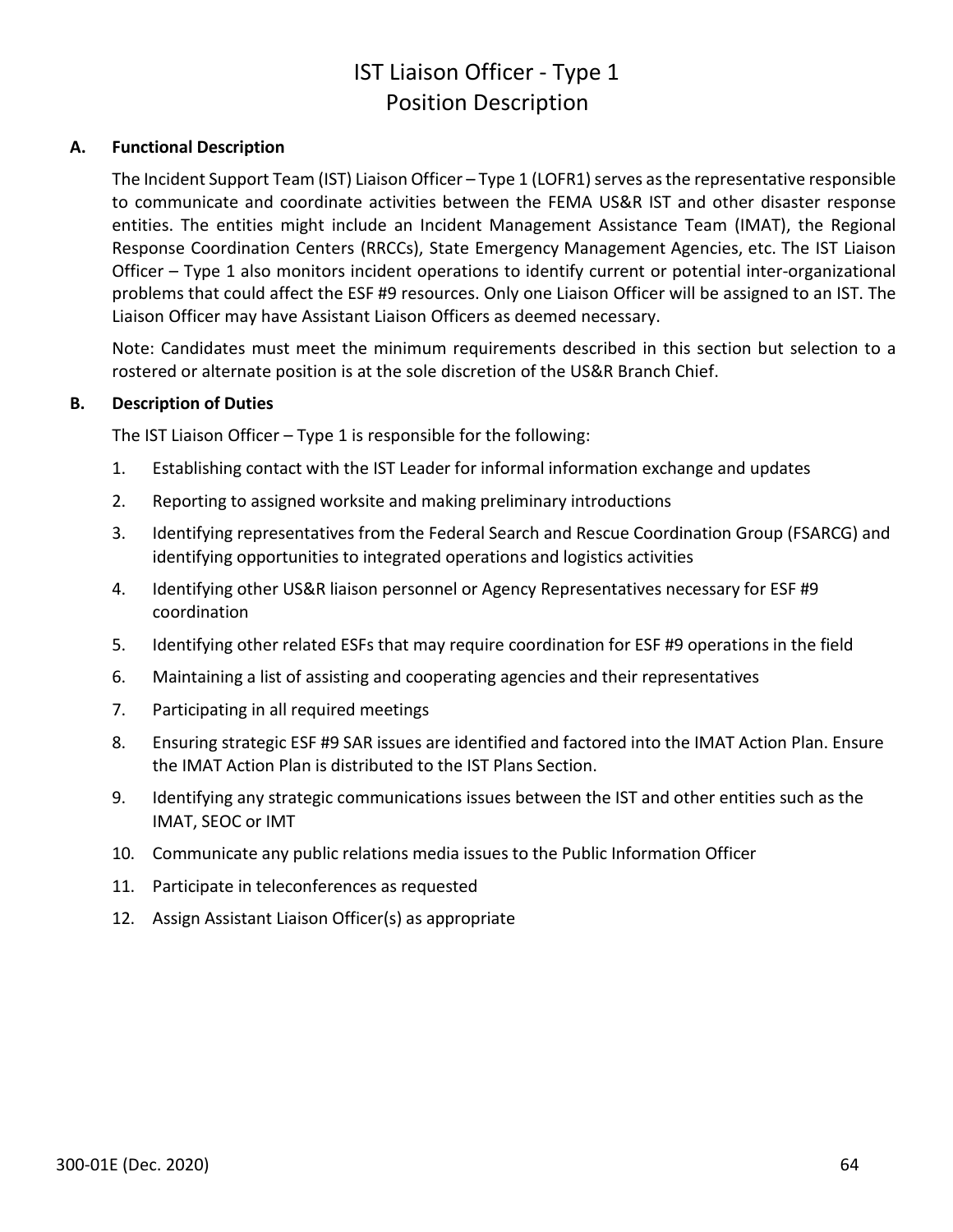## IST Liaison Officer - Type 1 Position Description (continued)

## **C. Required Training**

The IST Liaison Officer – Type 1 shall adhere to the following:

- 1. Meet all Administrative and General training requirements
- 2. Complete *ICS-300: Intermediate ICS for Expanding Incidents*
- 3. Complete *ICS-400: Advanced ICS for Expanding Incidents*
- 4. *NIMS ICS All-Hazards Position Specific Liaison Officer* course (Course Code: E/L-956) or complete the *NWCG Liaison Officer (LOFR) Position Task Book (PMS-311-05)*
- 5. Complete NIMS Intrastate Mutual Aid (Course Code: IS-706)
- 6. Complete the *Command and General Staff* course (Course Code: NWCG S-420). Once a member has been accepted onto the IST, the member will need to attend this course within 24 months to remain deployable on the IST

## **D. Required Experience**

The IST Liaison Officer – Type 1 shall have the following minimum experience:

- 1. Successful performance as an IST Liaison Officer Type 2
- 2. Three IST deployments (to include actual IST deployments and deployment exercises) in a Command and General Staff position, or
- 3. Three deployments in a Command and General Staff position on a Type III incident or greater

## **E. Recommended Training**

The IST Liaison Officer – Type 1 should complete the following:

1. Complete *EOC Management and Operations* (Course Code: G-775) or complete the *Basic Emergency Operations Center Functions* (Course Code: IS-2200)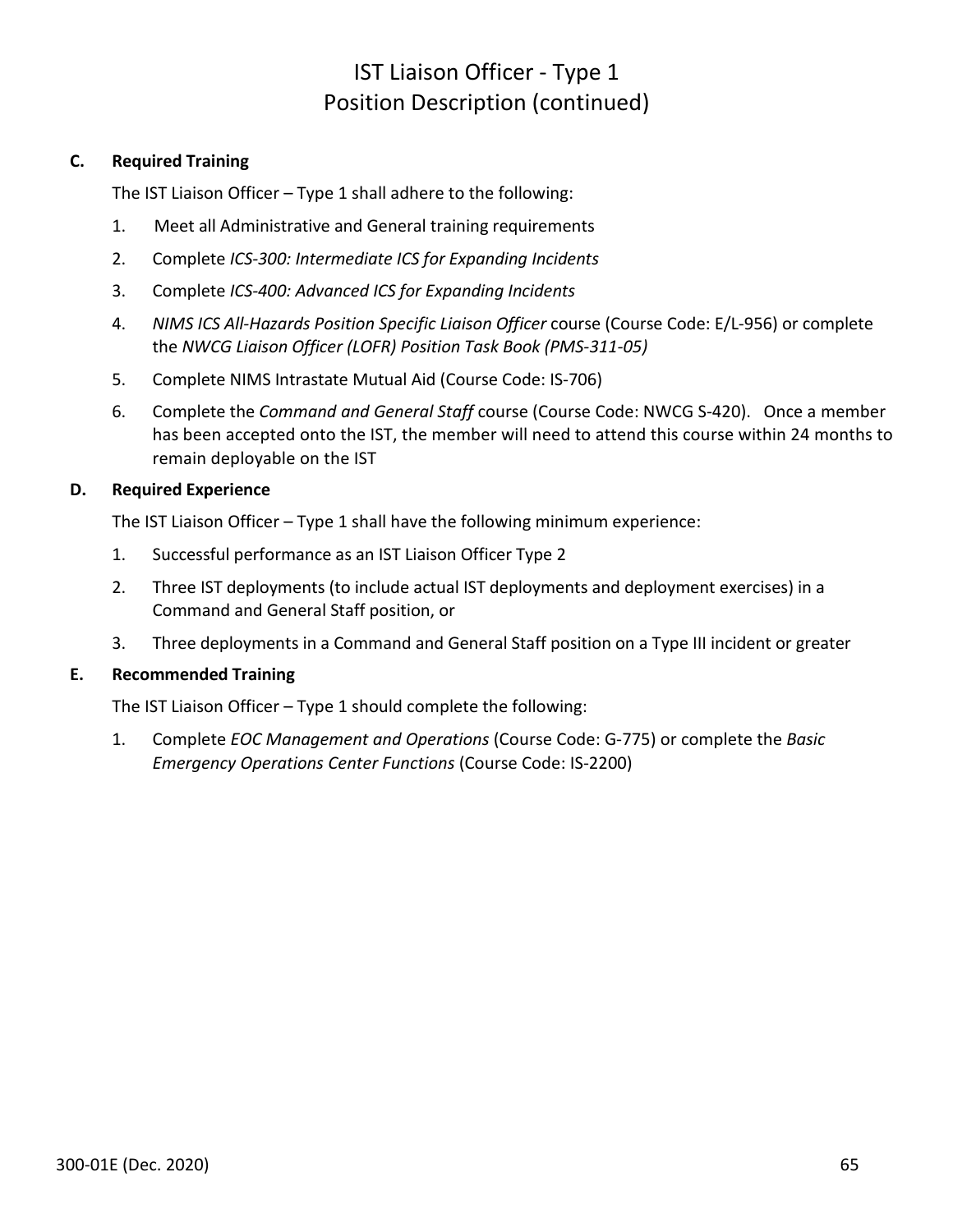# IST Liaison Officer - Type 2 Position Description

## **A. Functional Description**

The Incident Support Team (IST) Liaison Officer - Type 2 (LOFR2) is responsible to communicate and coordinate activities between the FEMA US&R IST and other disaster response organizations and private sector organizations. The LOFR2 provides technical assistance to local Incident Management Teams (IMTs), and other local officials in making decision regarding the appropriate use of ESF #9 resources required or assigned to the incident. In most circumstances, the IST Liaison Officer - Type 2 serves as an Assistant Liaison Officer and reports to the IST Liaison Officer – Type 1.

## **B. Description of Duties**

The IST Liaison Officer – Type 2 is responsible for the following:

- 1. Establish contact with the IST Liaison Officer Type 1 or the IST Leader for information exchange and updates
- 2. Report to assigned worksite and make preliminary introductions
- 3. Contact outside agencies and receive briefs regarding their status, operational considerations, assignments, and support requirements and coordinate as required
- 4. Provide technical support and assistance to local officials regarding ESF #9 resources, requirements, and capabilities, primarily at an Incident Command Post (ICP), local Emergency Operations Center (EOC), or other appropriate response facility
- 5. Ensure that resource, support, and other requests from local officials are effectively communicated through the IST Liaison – Type 1 and coordinated for resolution
- 6. Monitor incident operations to identify current or potential inter-organizational problems
- 7. Participate in planning meetings as required, provide current resource status, including limitations and capability of other SAR resources

## **C. Required Training**

The IST Liaison Officer – Type 2 shall adhere to the following:

- 1. Meet all Administrative and General training requirements
- 2. Complete *ICS-300: Intermediate ICS for Expanding Incidents*
- 3. Complete *ICS-400: Advanced ICS for Expanding Incidents*

## **D. Required Experience**

The IST Liaison Officer – Type 2 shall have the following minimum experience:

1. Three deployments (to include actual task force deployments and deployment exercises) as a functional unit team manager (Plans, Rescue, Search, Logistics, Medical) and/or TFL.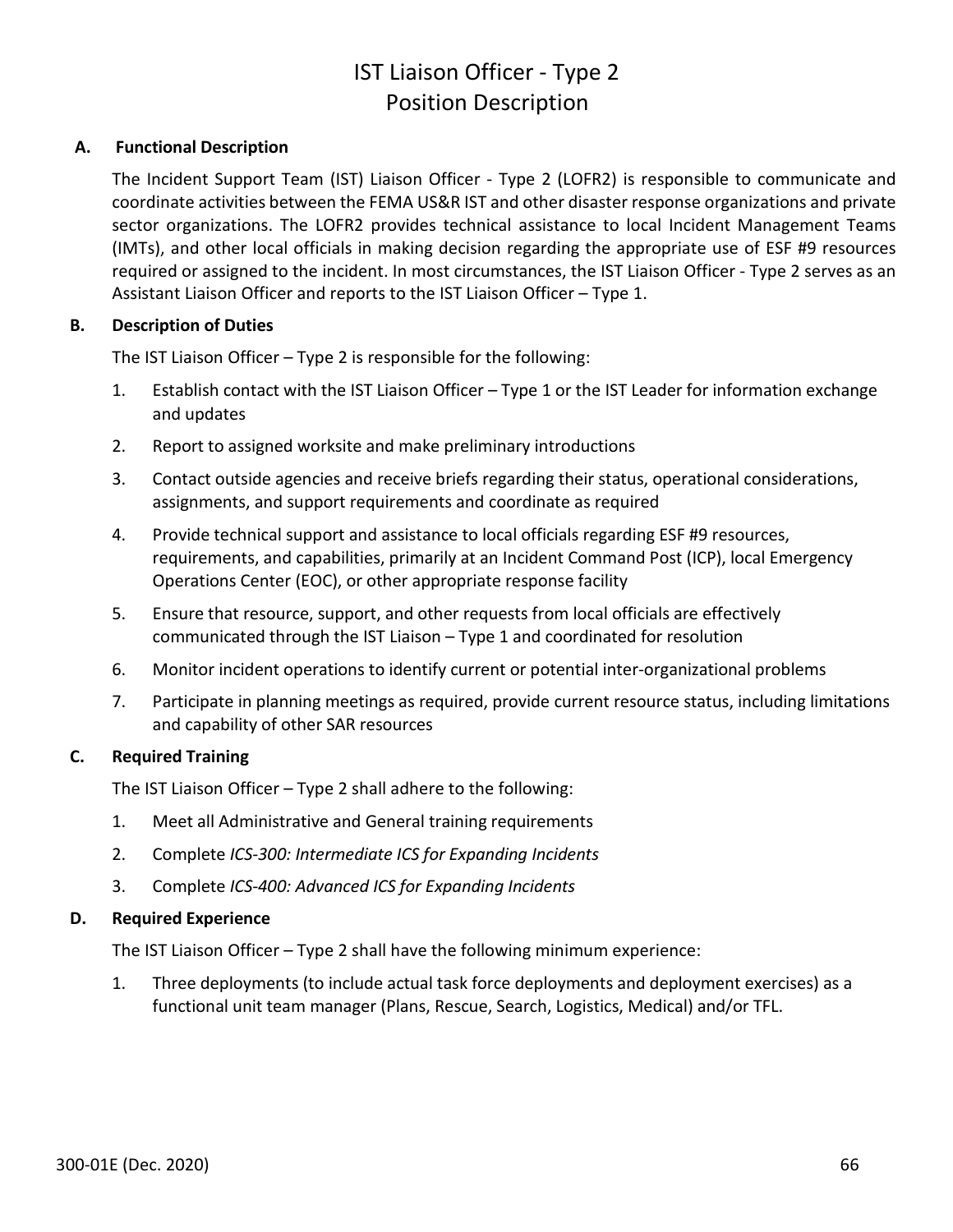# IST Liaison Officer - Type 2 Position Description (continued)

## **E. Recommended Training**

The IST Liaison Officer – Type 2 should complete the following:

- 1. *Command and General Staff* course (Course Code: NWCG S-420).
- 2. *NIMS ICS All-Hazards Position Specific Liaison Officer* course (Course Code: E/L-956) or complete the *NWCG Liaison Officer (LOFR) Position Task Book (PMS-311-05)*
- 3. NIMS Intrastate Mutual Aid (Course Code: IS-706)
- 4. *EOC Management and Operations* (Course Code: G-775) or complete the *Basic Emergency Operations Center Functions* (Course Code: IS-2200)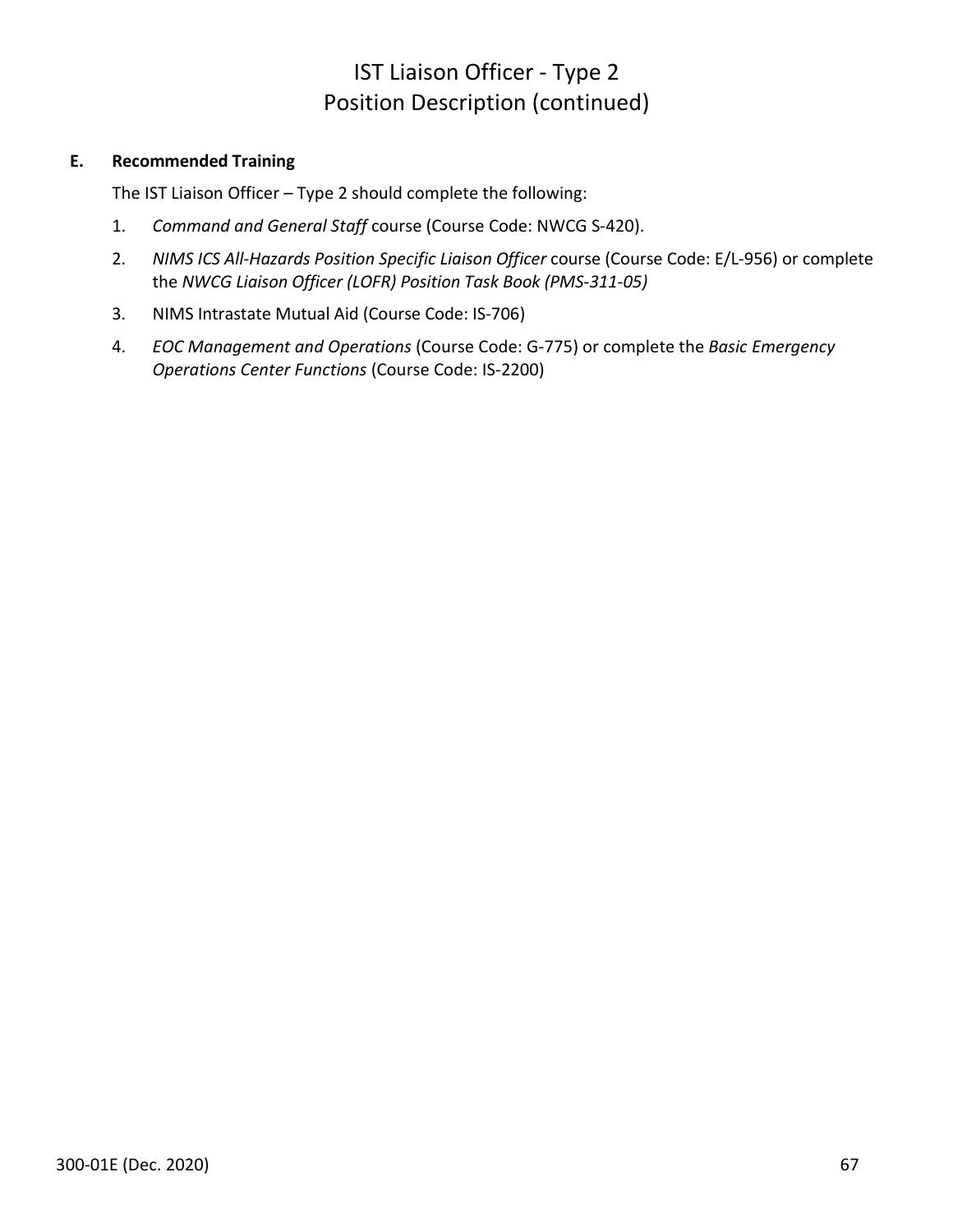## IST Logistics Section Chief Position Description

### **A. Functional Description**

The Incident Support Team (IST) Logistics Section Chief (LSC) reports to the IST Leader and provides facilities, services, equipment, and supplies to the IST and ESF #9 resources. The Logistics Section Chief participates in the development and implementation of the IST operational plan and activates and supervises the branches and units within the logistics section.

#### **B. Description of Duties**

The IST Logistics Section Chief is responsible for the following:

- 1. Supervising the IST logistics section and assigning personnel
- 2. Notifying the IST resources unit of logistical sections that are activated, including the names and locations of assigned personnel and equipment
- 3. Providing input to the IST Operational Action Plan (OAP) for the logistical requirements and needs for current and future operating periods
- 4. Assembling and briefing logistical resources daily
- 5. Ensuring that a Federal Accountability Officer is assigned to the IST
- 6. Identifying services, support, and transportation requirements for current and expected ESF #9 operations
- 7. Ensuring that functional logistical support plans are in place, including communications, medical, procurement, and transportation
- 8. Participating in and providing input at each IST planning meeting
- 9. Participating in each operational briefing and remaining prepared to brief resources on logistical issues
- 10. Ensuring that security is provided for all ESF #9 personnel, facilities, and equipment
- 11. Ensuring that current service and support information is provided to the IST planning section
- 12. Estimating future service and support requirements of the IST/ESF #9 resources
- 13. Coordinating all documents committing Federal funds with the IST finance/administration section
- 14. Ensuring that sufficient food, potable water, and sanitation needs are provided for all ESF #9 resources
- 15. Recommending the release of logistical resources in conformity with the demobilization plan
- 16. Providing all aspects of property accountability and assisting with documenting lost, damaged, or destroyed property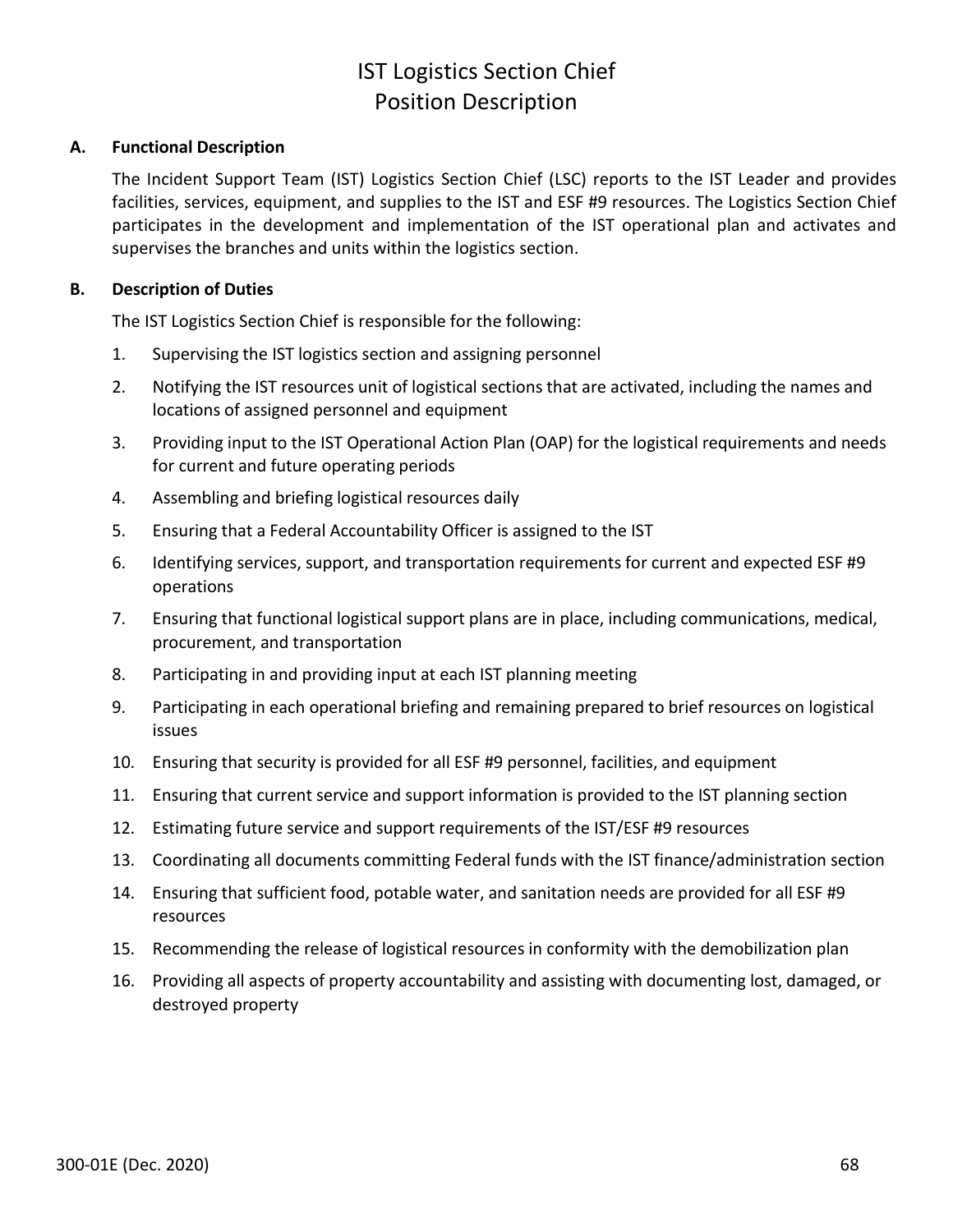## IST Logistics Section Chief Position Description (continued)

### **C. Required Training**

The IST Logistics Section Chief shall adhere to the following:

- 1. Meet all Administrative and General training requirements
- 2. Complete *ICS-300: Intermediate ICS for Expanding Incidents*
- 3. Complete *ICS-400: Advanced ICS for Expanding Incidents*
- 4. Complete *FEMA US&R Logistics Team Training – Instructor-Led Training* (Course Code: 9P4131)
- 5. *NIMS ICS All-Hazards Position Specific Logistics Section Chief* course (Course Code: E/L-967) or the *Logistics Section Chief* course (Course Code: NWCG S-450)
- 6. Complete the *Command and General Staff* course (Course Code: NWCG S-420). Once a member has been accepted onto the IST, the member will need to attend this course within 24 months to remain deployable on the IST

### **D. Required Experience**

The IST Logistics Section Chief shall have the following minimum experience:

- 1. Five years of experience as a member of a task force logistics team, and
- 2. Three deployments (to include actual task force deployments and deployment exercises) as either a Logistics Team Manager, or
- 3. Three deployments as a Logistics Section Chief on a Type III Incident Management Team (IMT) or greater

### **E. Recommended Training**

The IST Logistics Section Chief should complete the following:

- 1. *Ground Support Unit Leader* course (Course Code: NWCG S-355)
- 2. *NIMS ICS All-Hazards Position Specific Facilities Unit Leader* course (Course Code: E/L-971) or the *Facilities Unit Leader* course (Course Code: NWCG S-354)
- 3. *NIMS ICS All-Hazards Position Specific Supply Unit Leader* course (Course Code: E/L-970)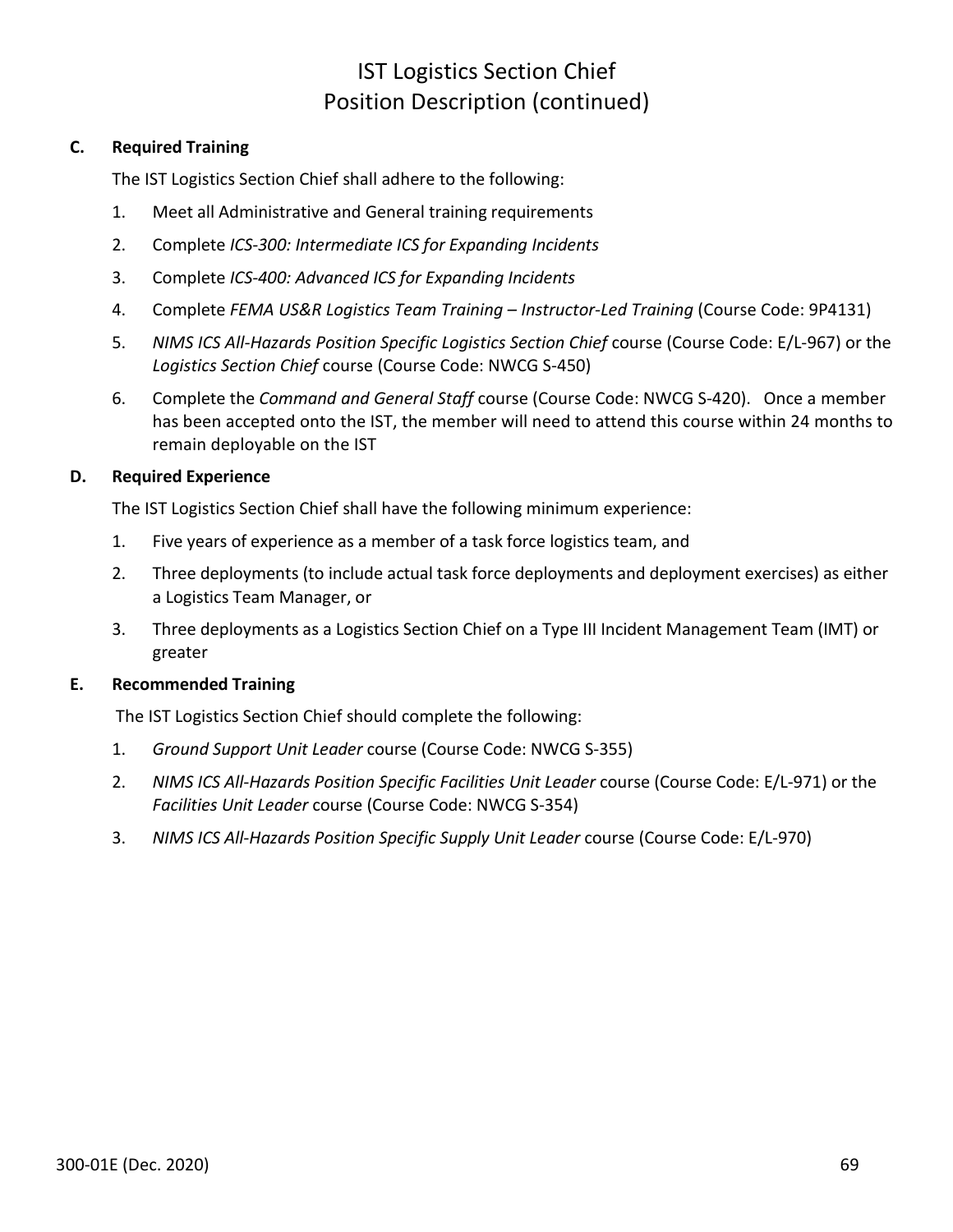# IST Medical Officer Position Description

### **A. Functional Description**

The Incident Support Team (IST) Medical Officer (MOFR) reports to the IST Logistics Section Chief (and when required to the IST Leader) and has the overall responsibility for the management and supervision of medical and health functions for the IST and deployed ESF # 9 resources. In this role, the IST Medical Officer coordinates closely with the IST Safety Officer and IST Hazardous Materials Specialist.

## **B. Description of Duties**

The IST Medical Officer is responsible for the following:

- 1. Managing and supervising the medical function of the IST during incident operations
- 2. Overseeing the health and medical function of deployed ESF #9 resources
- 3. Coordinating/liaising with Federal, state, and local health and medical officials
- 4. Coordinating/liaising with Federal, state, and local officials responsible for the recovery of human remains
- 5. Participating in the planning process for development and implementation of the medical component of the IST operational action plan by submitting appropriate documentation
- 6. Evaluating local medical and veterinary resources for their appropriateness and capability to provide advanced treatment to acutely ill or injured ESF #9 resources
- 7. In conjunction with Federal, state, and local medical officials, establish hand-off procedures for victims encountered by ESF #9 resources
- 8. Serving as a resource for task force Medical Team Managers through the development, updating, and distribution of required documents
- 9. Serving as a resource to Federal, state, and local officials on relevant health and medical issues
- 10. Receiving and evaluating a copy of each task force's injury and illness reports every operational period, to identify patterns of illness or injury which may indicate a common threat to deployed resources
- 11. Establishing resources for the re-supply of pharmaceuticals and medical supplies and equipment, in coordination with the IST Logistics Section Chief
- 12. Assisting with the development of health and safety policies and procedures in coordination with the IST Safety Officer, IST Hazmat Specialist, or other specialist as required
- 13. Attending and participating in all IST meetings and briefings as required
- 14. Recommending the need to order additional medial resources to include IST Doctor of Veterinary Medicine and IST Medical Unit Leaders as appropriate
- 15. Coordinating the activities of the IST Doctor of Veterinary Medicine and IST Medical Unit Leader when activated
- 16. Providing situation reports and maintaining records and reports
- 17. Support IST Safety Officer efforts to develop and submit exposure reports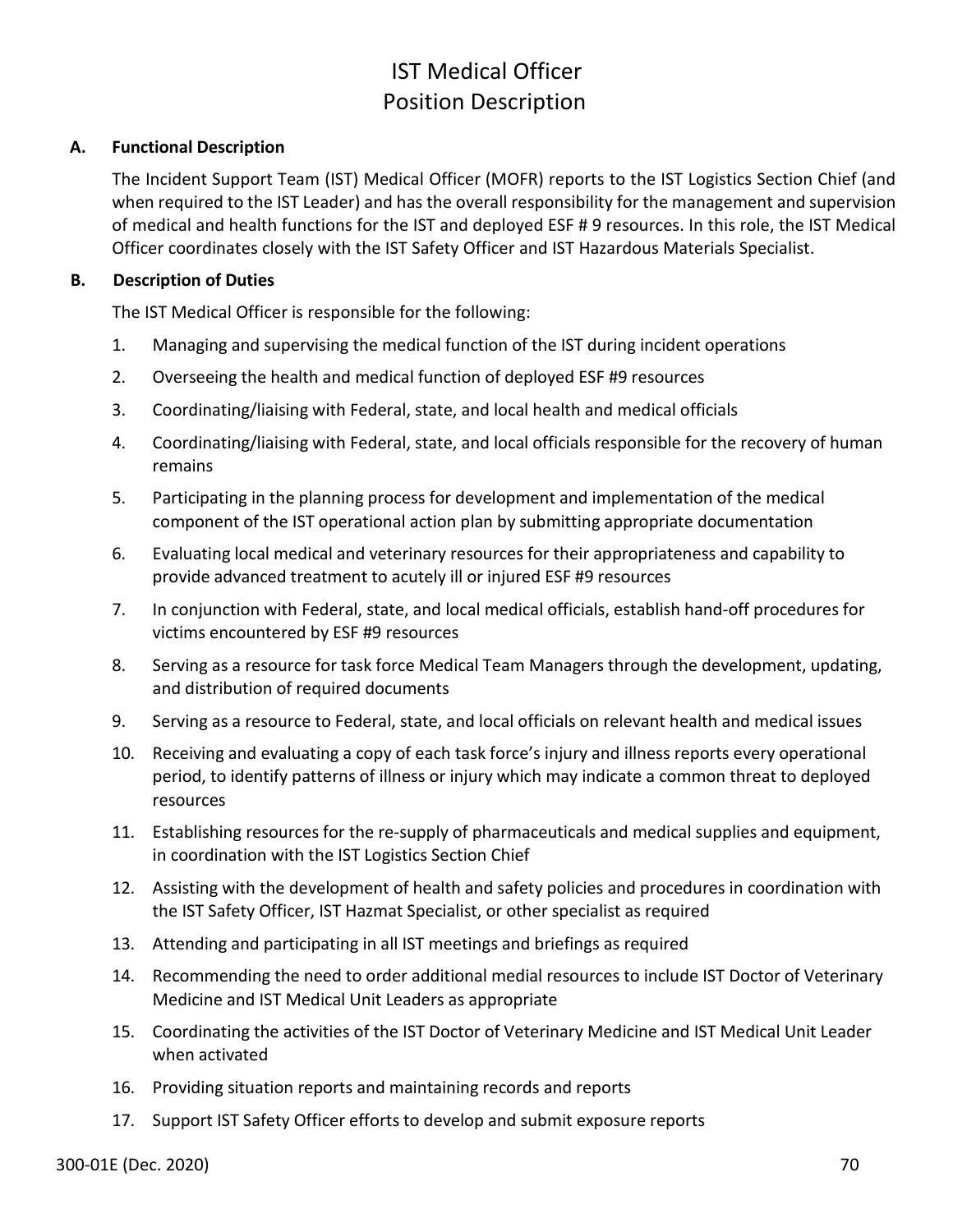## IST Medical Officer Position Description (continued)

### **C. Required Training**

The IST Medical Officer shall adhere to the following:

- 1. Meet all Administrative and General training requirements
- 2. Be a licensed physician who is emergency medicine residency- trained and/or Board-certified in emergency medicine and actively practicing clinical emergency medicine and having experience with pre- hospital medical care OR be a currently licensed physician with current ACLS, ATLS and PALS certification (or equivalent) whose medical activities include clinical medicine and or prehospital care
- 3. Complete the *FEMA US&R Medical Team Specialist – Instructor-Led Training* (Course Code: 9P3131)
- 4. Complete the *Command and General Staff* course (Course Code: NWCG S-420). Once a member has been accepted onto the IST, the member will need to attend this course within 24 months to remain deployable on the IST

### **D. Required Experience**

The IST Medical Officer shall have the following minimum experience:

1. Three US&R deployments on missions that entail actual operations (exclusive of deployment exercises)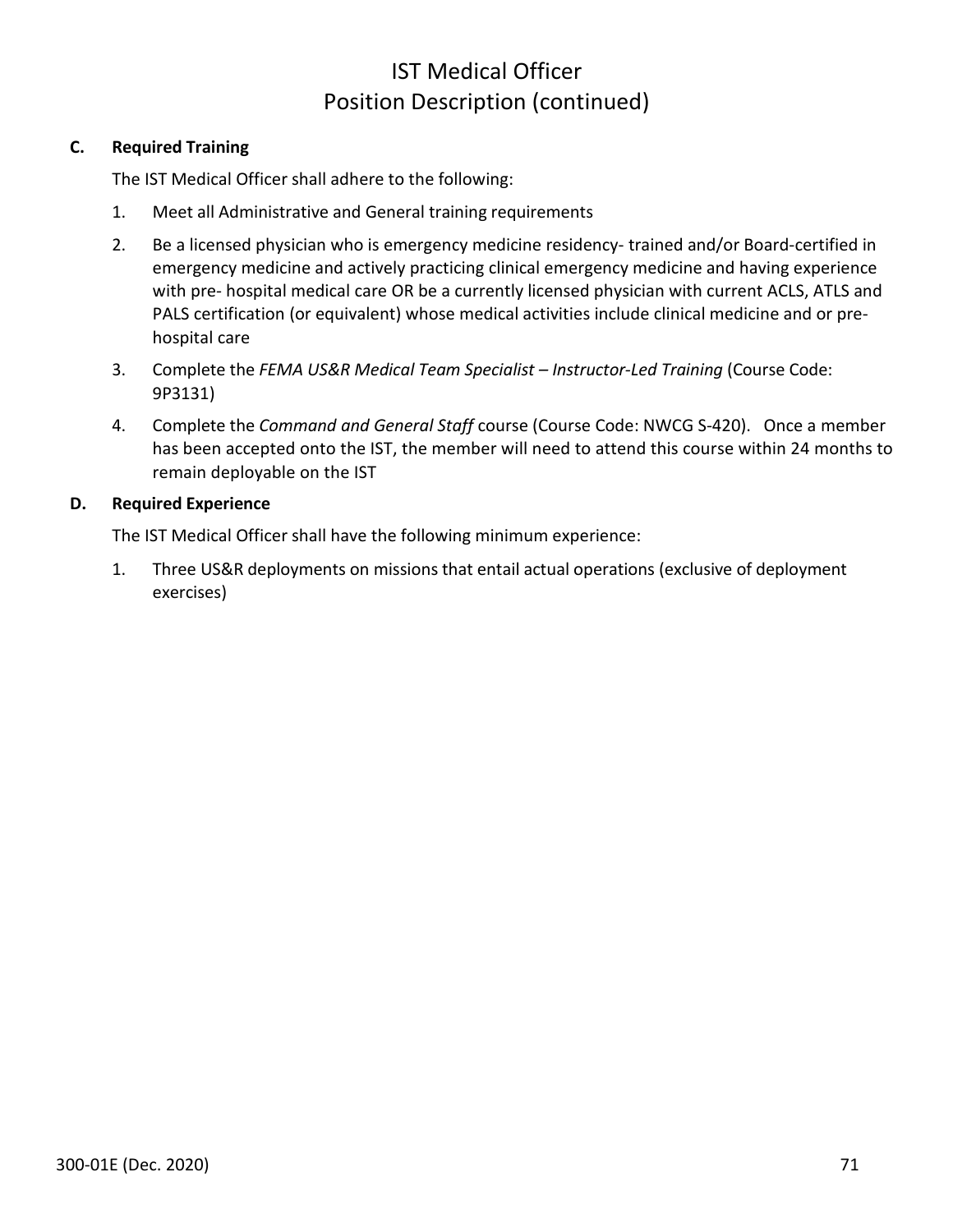# IST Medical Unit Leader Position Description

### **A. Functional Description**

The Incident Support Team (IST) Medical Unit Leader (MEDL) reports to the IST Medical Officer and is responsible to assist the IST Medical Officer in providing medical support and direction to US&R Task Force Personnel assigned to the area of operations.

#### **B. Description of Duties**

The IST Medical Unit Leader is responsible for the following:

- 1. Managing and supervising the medical function of the IST during incident operations
- 2. Assist in development of the Incident Medical Plan (for incident personnel)
- 3. Develop procedures for handling any major medical emergency involving incident personnel
- 4. Provide continuity of medical care, including vaccinations, vector control, occupational health, prophylaxis, and mental health services for incident personnel (as directed by the IST Medical Officer)
- 5. May be assigned as a Forward Medical Observer
- 6. Functions as a Medical Liaison for the US&R system with other Federal, State and local medical systems and responders
- 7. Gathers medical information concerning the response and provides medical intelligence for inclusion into all types of action plans and after-action reviews
- 8. Coordinates transportation of ill and or injured incident personnel and US&R canine and ensure that incident personnel patients are tracked as they move from origin, to care facilities, to final disposition
- 9. May be assigned by the IST Medical Officer to assist the IST Logistics Section, the IST Operations Section, or the IST Doctor of Veterinary Medicine
- 10. Assist in processing all paperwork related to injuries or deaths of incident assigned personnel; and coordinate personnel and mortuary affairs for incident personnel fatalities
- 11. Assists the IST Medical Officer in preparing the Post Medical Screening guidelines for the deploying IST and Task Force Members when warranted in accordance with the current Program Directive

#### **C. Required Training**

The IST Medical Unit Leader shall adhere to the following:

- 1. Meet all Administrative and General training requirements
- 2. Complete *ICS-300: Intermediate ICS for Expanding Incidents*
- 3. Meet all requirements of a task force Medical Specialist or Medical Team Manager Position **Description**
- 4. Complete *Medical Unit Leader* course (Course Code: NWCG S-359)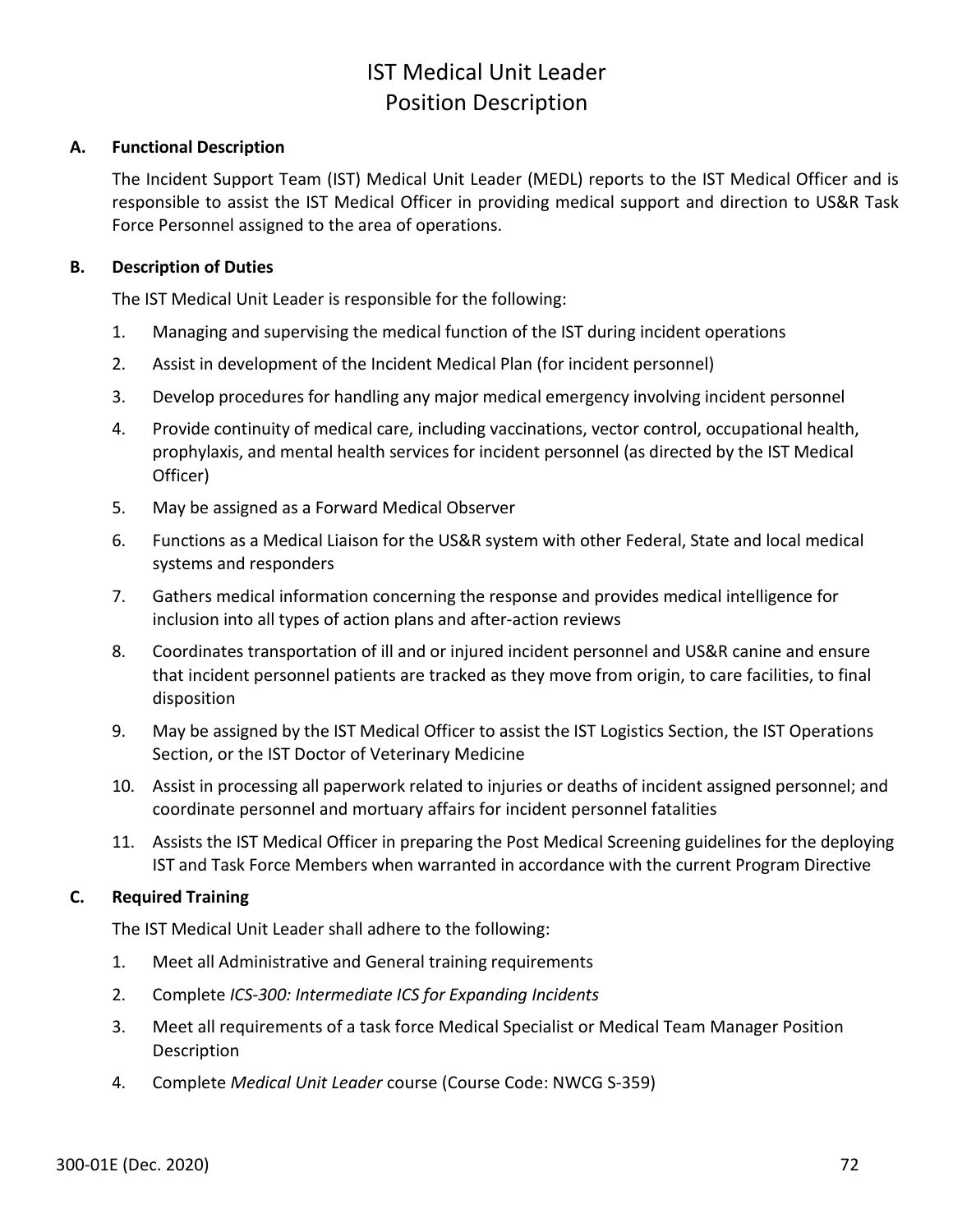# IST Medical Unit Leader Position Description (continued)

## **D. Required Experience**

The IST Medical Unit Leader shall have the following minimum experience:

- 1. Five years of experience as a member of a task force medical team, and
- 2. Three deployments (to include actual task force deployments and deployment exercises) as a member of the Medical Team (Medical Specialist or Medical Team Manager)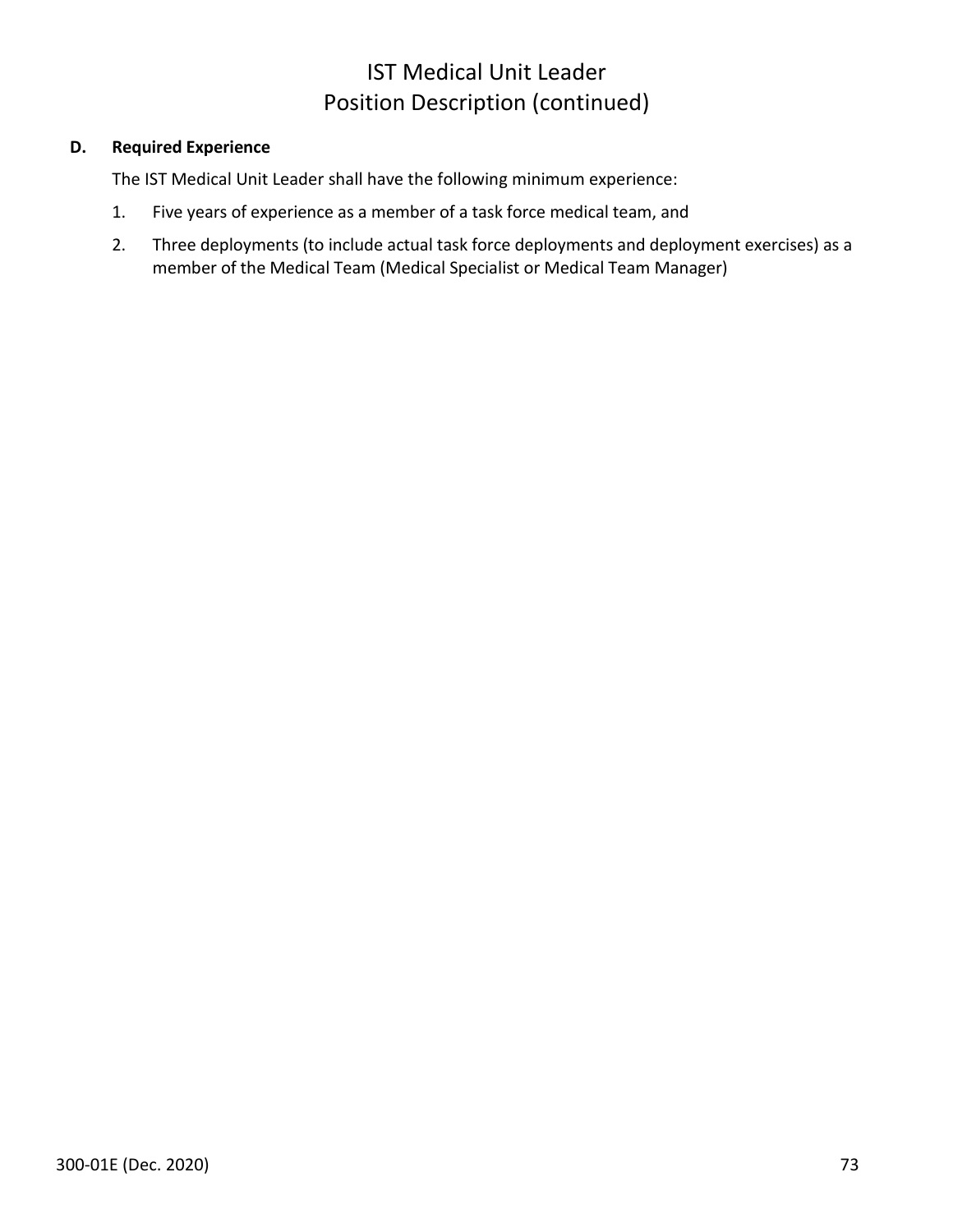# IST Operations Section Chief Position Description

### **A. Functional Description**

The Incident Support Team (IST) Operations Section Chief (OSC) reports to the IST Leader and is responsible for all operations directly applicable to the urban search and rescue mission. This individual activates and supervises organization elements in accordance with the IST operations action plan and directs its execution. The IST Operations Section Chief also directs the preparation of operational plans, requests or releases resources, monitors operational progress, and makes expedient changes to the operations plan as necessary.

### **B. Description of Duties**

The IST Operations Section Chief is responsible for the following:

- 1. Coordinating IST ESF #9 operations with Federal, state, and local resources
- 2. Interacting and coordinating with the IST Leader on achievements, issues, problems, significant changes, special activities, and significant events
- 3. Participating in the planning process and completing documents required for the operations action plan
- 4. Converting operational incident objectives into tactical work assignments for ISTs and other resources by submitting documentation in a timely manner
- 5. Implementing the operational portion of the IST operational action plan
- 6. Coordinating and consulting with the Planning Section Chief, Safety Officer, Medical, Structural, and Hazmat Technical Specialists to model scenarios for the selection of appropriate strategies to accomplish objectives
- 7. Identifying kind and number of resources required to support selected strategies by utilizing an ICS-215 for each operational period
- 8. Assembling and disassembling specialized resources to support ESF #9 operations
- 9. Subdividing work areas into manageable units by recommending the use of branches, divisions, and/or groups
- 10. Allocating resources based on strategy requirements
- 11. Briefing and assigning IST operations section personnel each operational period
- 12. Supervising the IST operations section and assigning personnel and resources
- 13. Monitoring and requesting additional resources to support operations as necessary
- 14. Evaluating and monitoring current situation for use in next operational period planning
- 15. Keeping current information regarding IST operations section accomplishments and the next operational period needs from IST Branch Directors and IST Division/Group Supervisors
- 16. Coordinating record keeping of pertinent information within assigned impact areas, including victim locations, hazardous materials and safety issues, etc.
- 17. Developing a recommended list of operation section resources to be demobilized and provides recommendations for the release when appropriate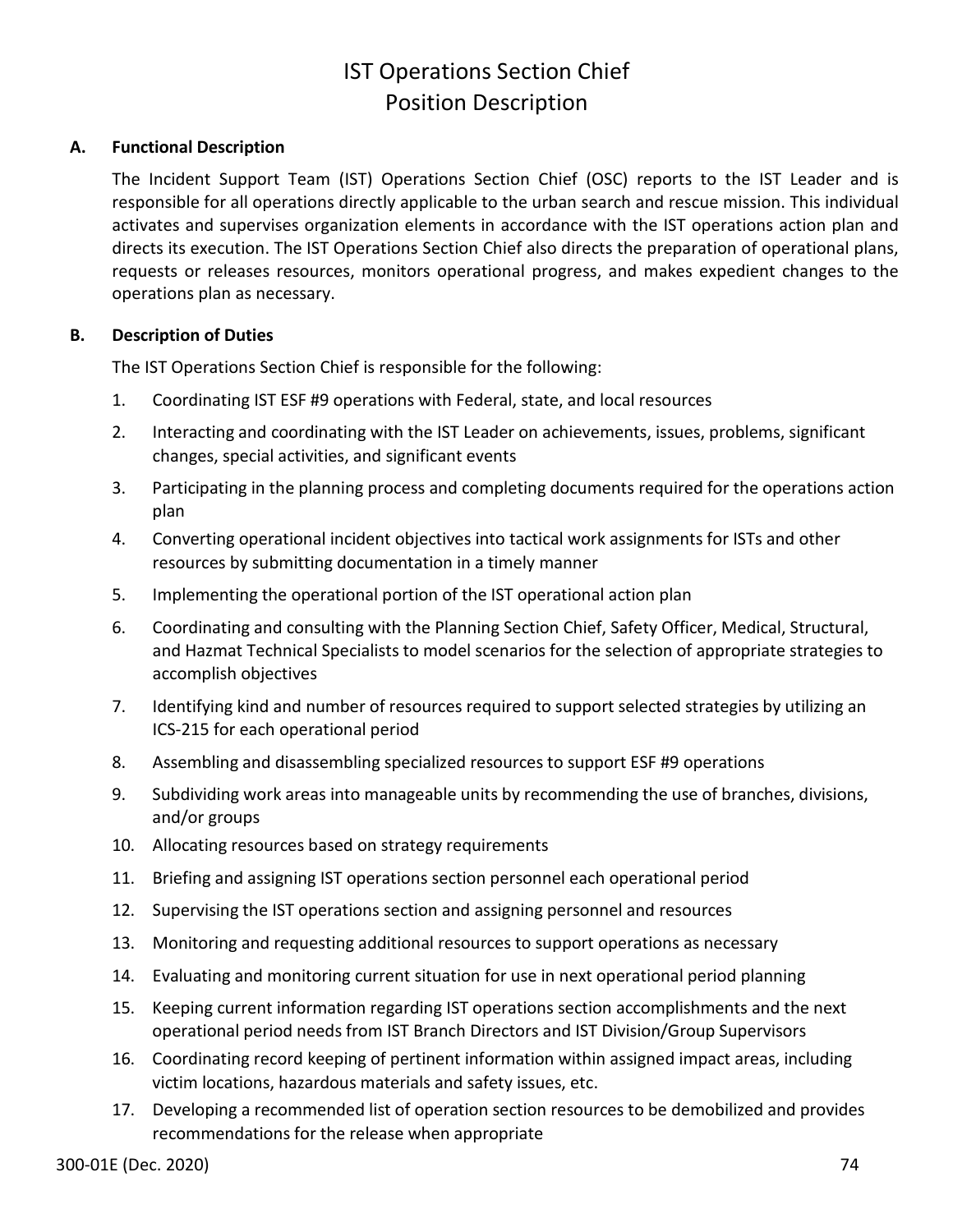## IST Operations Section Chief Position Description (continued)

### **B. Description of Duties (continued)**

- 18. Assisting with development of long-range strategic, contingency, and demobilization plans
- 19. Evaluating on-scene operations, making adjustments to organization, strategies, tactics, and resources as necessary

## **C. Required Training**

The IST Operations Section Chief shall adhere to the following:

- 1. Meet all Administrative and General training requirements
- 2. Complete *ICS-300: Intermediate ICS for Expanding Incidents*
- 3. Complete *ICS-400: Advanced ICS for Expanding Incidents*
- 4. Complete course work that meets the requirements for NFPA 1006 Structural Collapse (Technician or Level 2)
- 5. Complete the *FEMA US&R Structural Collapse Specialist – Instructor-Led Training* (Course Code: 9P2631)
- 6. Complete *NIMS ICS All-Hazards Position Specific Operations Section Chief* course (Course Code: E/L-958) or the *Operations Section Chief* course (Course Code: NWCG S-430)
- 7. Complete the *Command and General Staff* course (Course Code: NWCG S-420). Once a member has been accepted onto the IST, the member will need to attend this course within 24 months to remain deployable on the IST

### **D. Required Experience**

The IST Operations Section Chief shall have the following minimum experience:

- 1. Five years of demonstrated experience in the FEMA US&R System serving in significant positions (e.g. program manager, TFR, deployed TFL, etc.), and
- 2. Three deployments (to include actual task force deployments and deployment exercises) as either a Rescue Team Manager or Search Team Manager, or
- 3. Three deployments as an Operations Section Chief on a Type III or greater Incident Management Team (IMT)

## **E. Recommended Training**

The IST Operations Section Chief should complete the following:

1. *NIMS ICS All-Hazards Position Specific Division/Group Supervisor* course (Course Code: E/L-960) or the *Division/Group Supervisor* course (Course Code: NWCG S-339)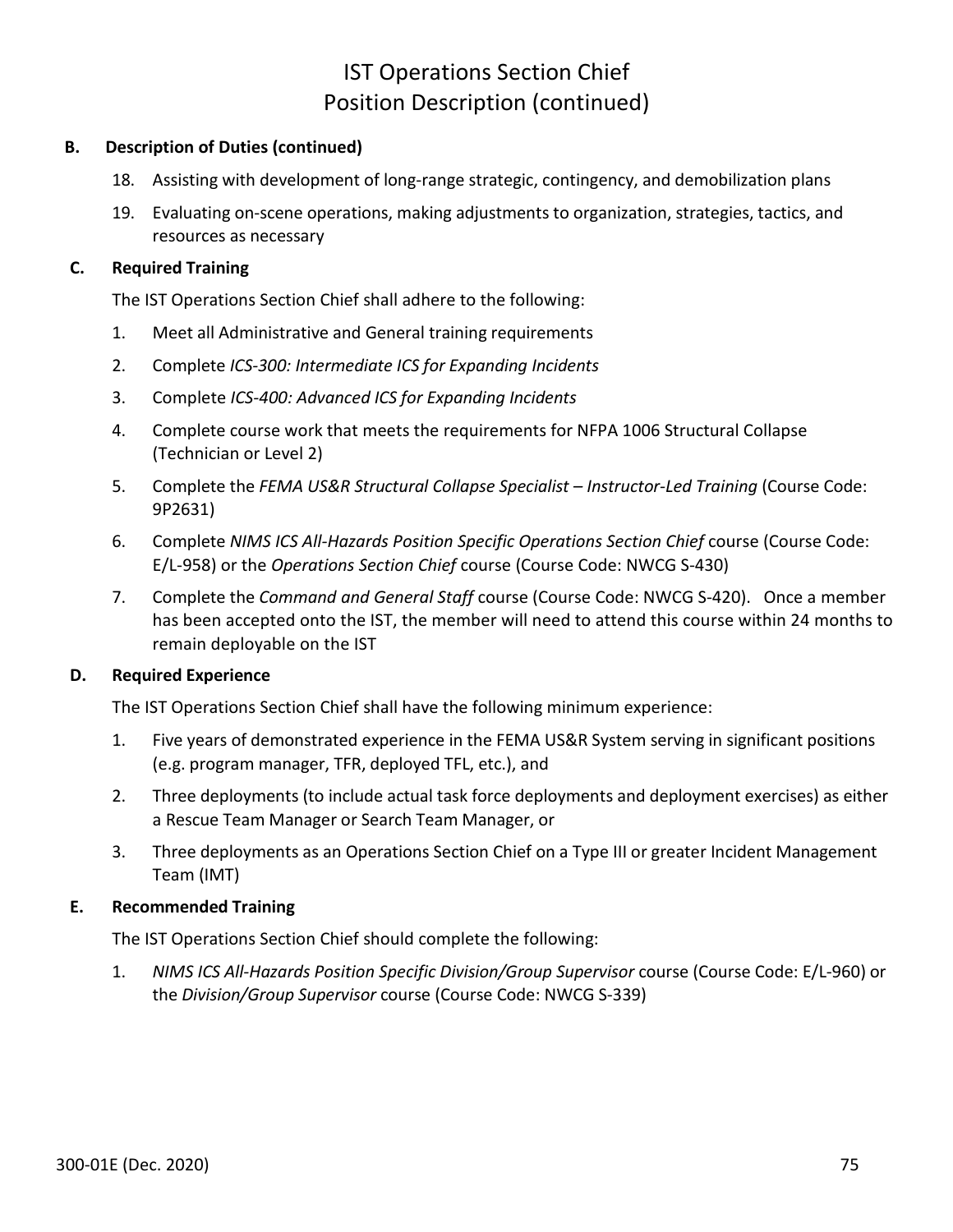# IST Planning Section Chief Position Description

### **A. Functional Description**

The Incident Support Team (IST) Planning Section Chief (PSC) is a member of the IST general staff and reports to the IST Leader. The IST Planning Section Chief is responsible for the collection, evaluation and dissemination of information, through the development of documents as needed to understand the current situation, predict a probable course of incident events, and prepare alternative strategies. The PSC develops IST Operations Action Plan (OAP), strategic and demobilization plans, and required reports.

### **B. Description of Duties**

The IST Planning Section Chief is responsible for the following:

- 1. Supervising the IST planning section and assigned personnel
- 2. Assigning personnel as required
- 3. Establishing information requirements and reporting schedules for the IST planning unit
- 4. Establishing special information collection activities as necessary (e.g., weather data, demographic information, etc.)
- 5. Determining the need for any specialized resources in support of the incident (e.g., GIS)
- 6. Providing input to the IST Leader, IST Operations Section Chief when preparing the IST operations action plan
- 7. Developing the IST Operational Action Plan (OAP), strategic, and demobilization plans
- 8. Overseeing the collection, evaluation, and dissemination of information in US&R activities
- 9. Assembling information on alternative strategies
- 10. Providing periodic predictions regarding incident potential and/or duration
- 11. Reporting any significant changes in incident status
- 12. Compiling and displaying approved incident information
- 13. Developing incident records and reports
- 14. Maintaining and reporting status of assigned ESF #9 resources
- 15. Collecting information and developing IST after-action reports
- 16. Maintaining all appropriate situational and status displays
- 17. Conducting IST planning meetings
- 18. Planning, coordinating, and managing briefings
- 19. Providing input and reviewing the IST planning section plan to develop the IST OAP
- 20. Meeting moderate physical fitness requirement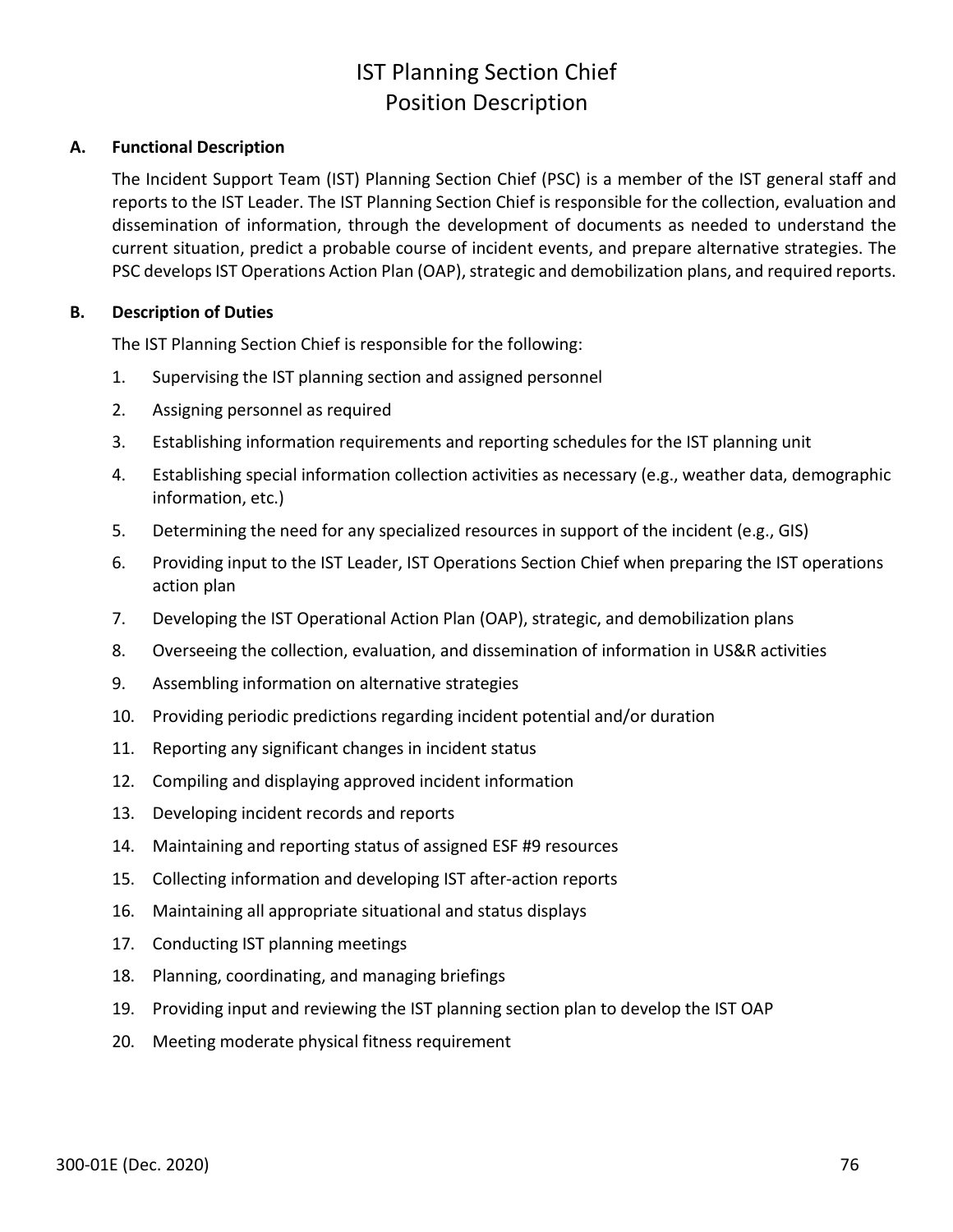## IST Planning Section Chief Position Description (continued)

### **C. Required Training**

The IST Planning Section Chief shall adhere to the following:

- 1. Meet all Administrative and General training requirements
- 2. Complete *ICS-300: Intermediate ICS for Expanding Incidents*
- 3. Complete *ICS-400: Advanced ICS for Expanding Incidents*
- 4. Complete the *FEMA US&R Planning Team Training Instructor-Led Training* (Course Code: 9P6131)
- 5. Complete the *NIMS ICS All-Hazards Position Specific Planning Section Chief* course (Course Code: E/L-962) or the *Planning Section Chief* course (Course Code: NWCG S-440)
- 6. Complete the *Command and General Staff* course (Course Code: NWCG S-420). Once a member has been accepted onto the IST, the member will need to attend this course within 24 months to remain deployable on the IST

### **D. Required Experience**

The IST Plans Section Chief shall have the following minimum experience:

- 1. Five years of demonstrated experience in the FEMA US&R system, and
- 2. Three deployments (to include actual task force deployments and deployment exercises) as a Plans Team Manage, or
- 3. Three deployments as a Plans Section Chief on a Type III or greater Incident Management Team (IMT)

### **E. Recommended Training**

The IST Planning Section Chief should complete the following:

- 1. *NIMS ICS All-Hazards Position Specific Resource Unit Leader* course (Course Code: E/L-965) or the *NIMS ICS All-Hazards Position Specific Situation Unit Leader* course (Course Code: E/L-964) or the *Resource Unit Leader* course (Course Code: NWCG S-348) or the *Situation Unit Leader* course (Course Code: NWCG S-346)
- 2. *NIMS ICS All-Hazards Position Specific Logistics Section Chief* course (Course Code: E/L-967) or the *Logistics Section Chief* course (Course Code: NWCG S-450)
- 3. *NIMS ICS All-Hazards Position Specific Division/Group Supervisor* course (Course Code: E/L-960) or the *Division/Group Supervisor* course (Course Code: NWCG S-339)
- 4. *Status/Check-in Recorder* course (Course Code: NWCG S-248)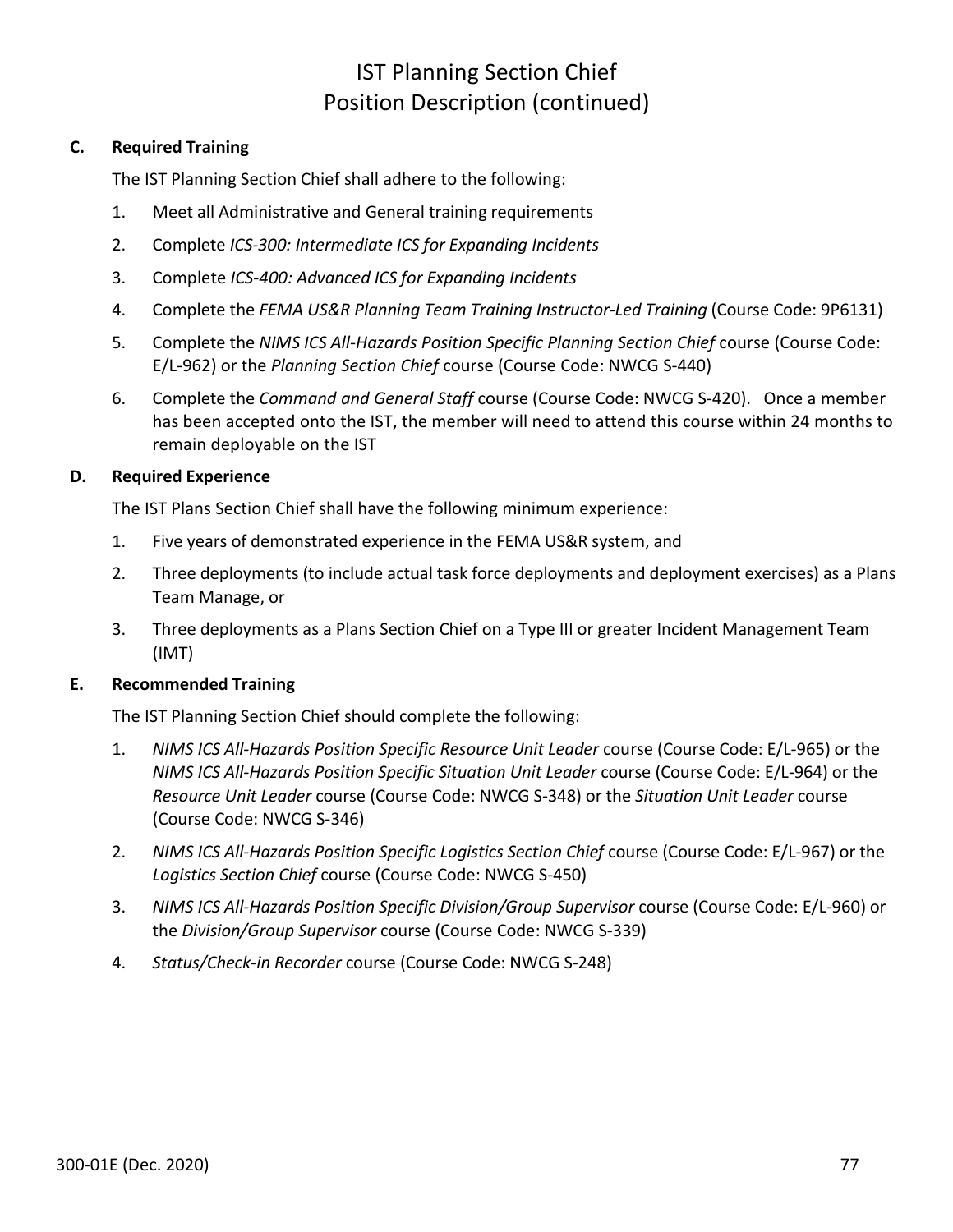## IST POA/Mobilization Center Specialist Position Description

### **A. Functional Description**

The Incident Support Team (IST) Point of Arrival (POA) / Mobilization Center Specialist (POAM) reports to the IST Logistics Section Chief and assists mobilization center officials to resolve coordination and logistics issues related to ESF #9 resources and operations.

### **B. Description of Duties**

The IST POA/Mobilization Center Specialist is responsible for the following:

- 1. Providing technical support to inbound and outbound ESF #9 resources
- 2. Coordinating transportation, billeting, feeding, and supply needs of ESF #9 resources at the POA/Mobilization center
- 3. Maintaining current ESF #9 resources at the mobilization center
- 4. Serving as the primary contact for participating agencies at the mobilization involving ESF #9 resources
- 5. Briefing ESF #9 resources upon arrival and departure
- 6. Implementing the POA/Mobilization center portion of the demobilization plan

## **C. Required Training**

The IST POA/Mobilization Center Specialist shall adhere to the following:

- 1. Meet all Administrative and General training requirements
- 2. Complete the *FEMA US&R Logistics Team Training - Instructor-Led Training* (Course Code: 9P4131)

## **D. Required Experience**

The IST POA/Mobilization Center Specialist shall have the following minimum experience:

- 1. Five years of experience as a member of a task force logistics team, and
- 2. Three deployments (to include actual task force deployments and deployment exercises) as a Logistics Team Manager

### **E. Recommended Training**

The IST POA/Mobilization Center Specialist should complete the following:

- 1. *NIMS ICS All-Hazards Position Specific Logistics Section Chief* course (Couse Code: E/L-967) or the *Logistics Section Chief* course (Course Code: NWCG S-450)
- 2. *Ground Support Unit Leader* course (Course Code: NWCG S-355)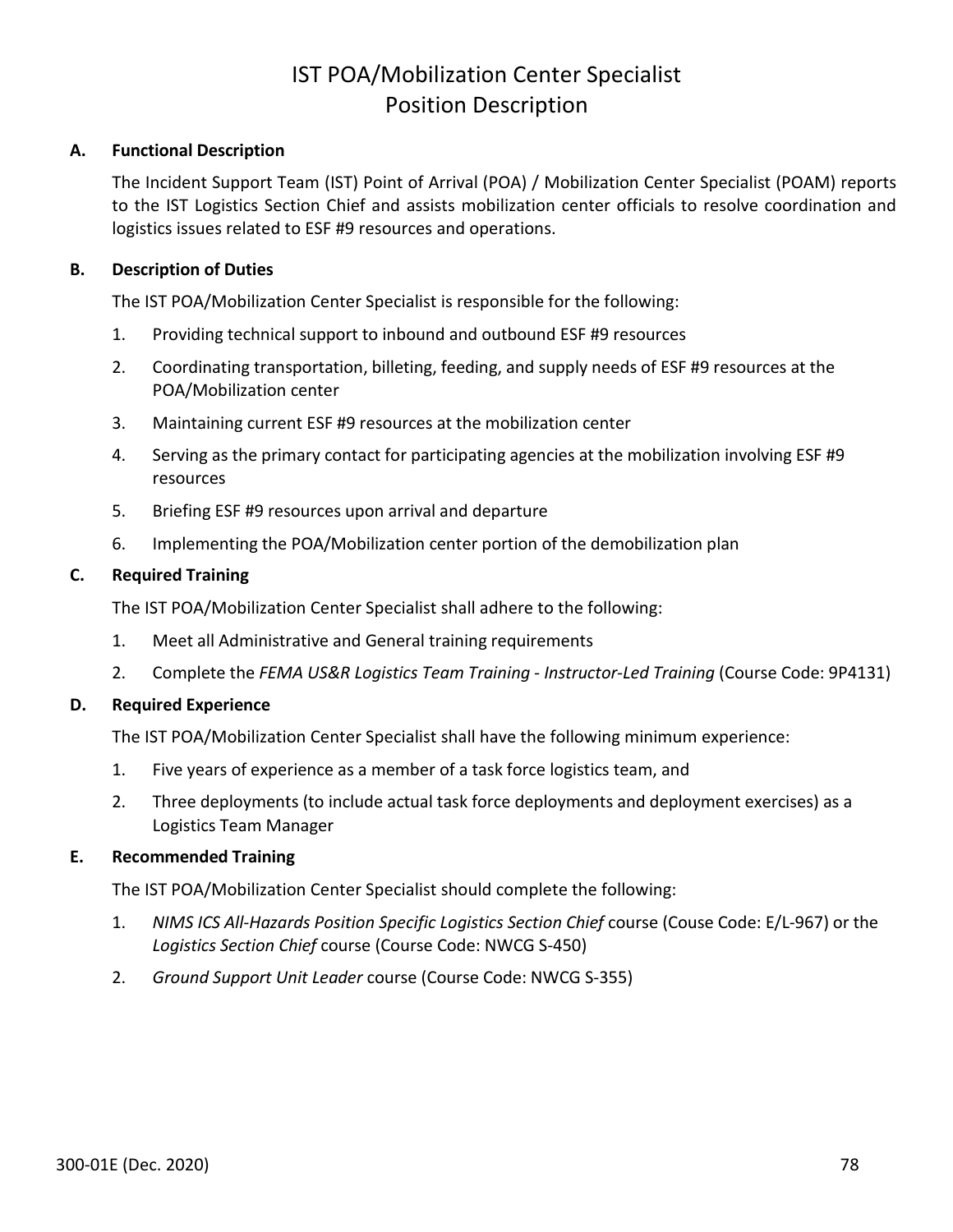## IST Resource Unit Leader Position Description

### **A. Functional Description**

The Incident Support Team (IST) Resource Unit Leader (RESL) reports to the IST Planning Section Chief and is responsible for maintaining the status of all resources assigned to the IST.

#### **B. Description of Duties**

The IST Resource Unit Leader is responsible for the following:

- 1. Establishing and maintaining check-in functions of ESF #9 resources at the incident location
- 2. Collecting and displaying information on all ESF #9 resources assigned to the incident, including current location and status of all assigned IST members
- 3. Preparing records and reports
- 4. Preparing organization assignment list and organizational chart
- 5. Preparing appropriate portions of division/group assignment lists
- 6. Maintaining master roster of all ESF #9 resources checked in at the incident
- 7. Maintaining and posting the current status and location of all resources

### **C. Required Training**

The IST Resource Unit Leader shall adhere to the following:

- 1. Meet all Administrative and General training requirements
- 2. Complete *ICS-300: Intermediate ICS for Expanding Incidents*
- 3. Complete the *FEMA US&R Planning Team Training - Instructor-Led Training* (Course Code: 9P6131)
- 4. Complete the *NIMS ICS All-Hazards Position Specific Resource Unit Leader* course (Course Code: E/L-965) or the *Resource Unit Leader* course (Course Code: NWCG S-348)

### **D. Recommended Training**

The IST Resource Unit Leader should complete the following:

- 1. *Status/Check-in Recorder* course (Course Code: NWCG S-248)
- 2. *NIMS ICS All-Hazards Position Specific Resource Unit Leader* course (Course Code: E/L-965) or the *NIMS ICS All-Hazards Position Specific Situation Unit Leader* course (Course Code: E/L-964) or the *Resource Unit Leader* course (Course Code: NWCG S-348) or the *Situation Unit Leader* course (Course Code: NWCG S-346)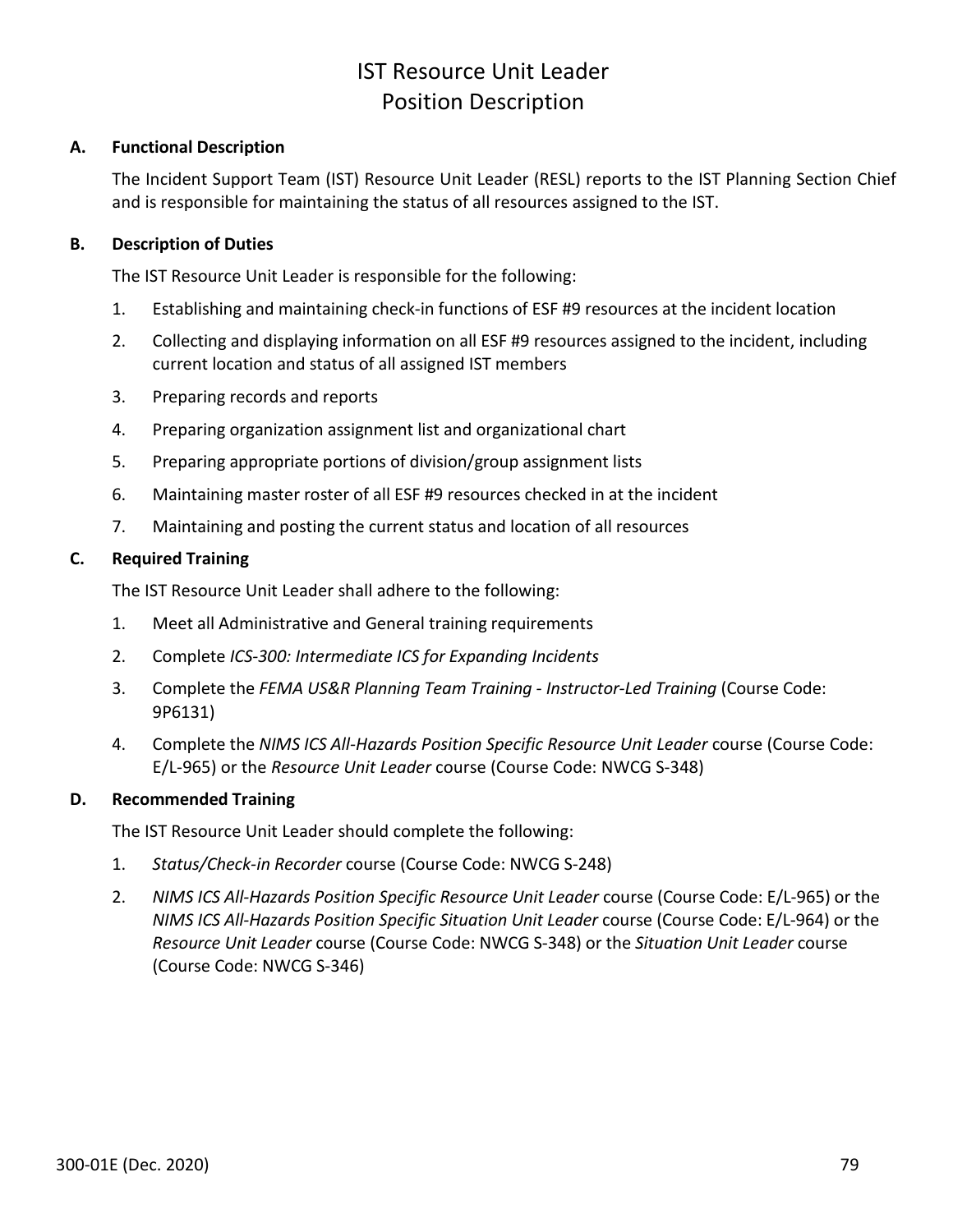# IST Safety Officer Position Description

### **A. Functional Description**

The Incident Support Team (IST) Safety Officer (SOFR) reports directly to the IST Leader and is responsible for developing measures for assuring personnel safety and accessing and/or anticipating hazardous and unsafe conditions. The IST Safety Officer also monitors and assesses the safety aspects of the IST during incident operations.

## **B. Description of Duties**

The IST Safety Officer is responsible for the following:

- 1. Overseeing the health and safety of all IST personnel during day to day operations upon deployment
- 2. Coordinating with IST members relative to the health, welfare, and safe operations of their assigned personnel
- 3. Preventing injuries and illness of IST members and assigned ESF #9 members through appropriate administrative and engineering controls of hazards including enforcement of safety policies and procedures
- 4. Attending planning meetings, conducting site safety analysis, completing required ICS documents for OAP, developing safety messages, and conducting safety briefings
- 5. Coordinating with IST Medical Specialists, Haz-Mat Specialists, Structure Specialists, task force personnel, and other assigned Safety Officers to ensure that a comprehensive safety plan is established and monitored
- 6. Establishing and enforcing the use of a personnel accountability system to be used during deployments
- 7. Implementing immediate intervention of activities to prevent injuries and the loss of life
- 8. Conducting incident/accident investigations with appropriate incident support team personnel under the direction of the IST Leader
- 9. Preparing post-incident injury/exposure reports and submitting them to the IST Leader
- 10. Monitoring the Task Force preparation and maintenance of entry permits, records, and reports
- 11. Adhering to all safety policies and procedures

### **C. Required Training**

The IST Safety Officer shall adhere to the following:

- 1. Meet all Administrative and General training requirements
- 2. Complete *ICS-300: Intermediate ICS for Expanding Incidents*
- 3. Complete *ICS-400: Advanced ICS for Expanding Incidents*
- 4. Complete the *FEMA US&R Task Force Safety Officer Instructor-Led Training* (Course Code: 9P7231)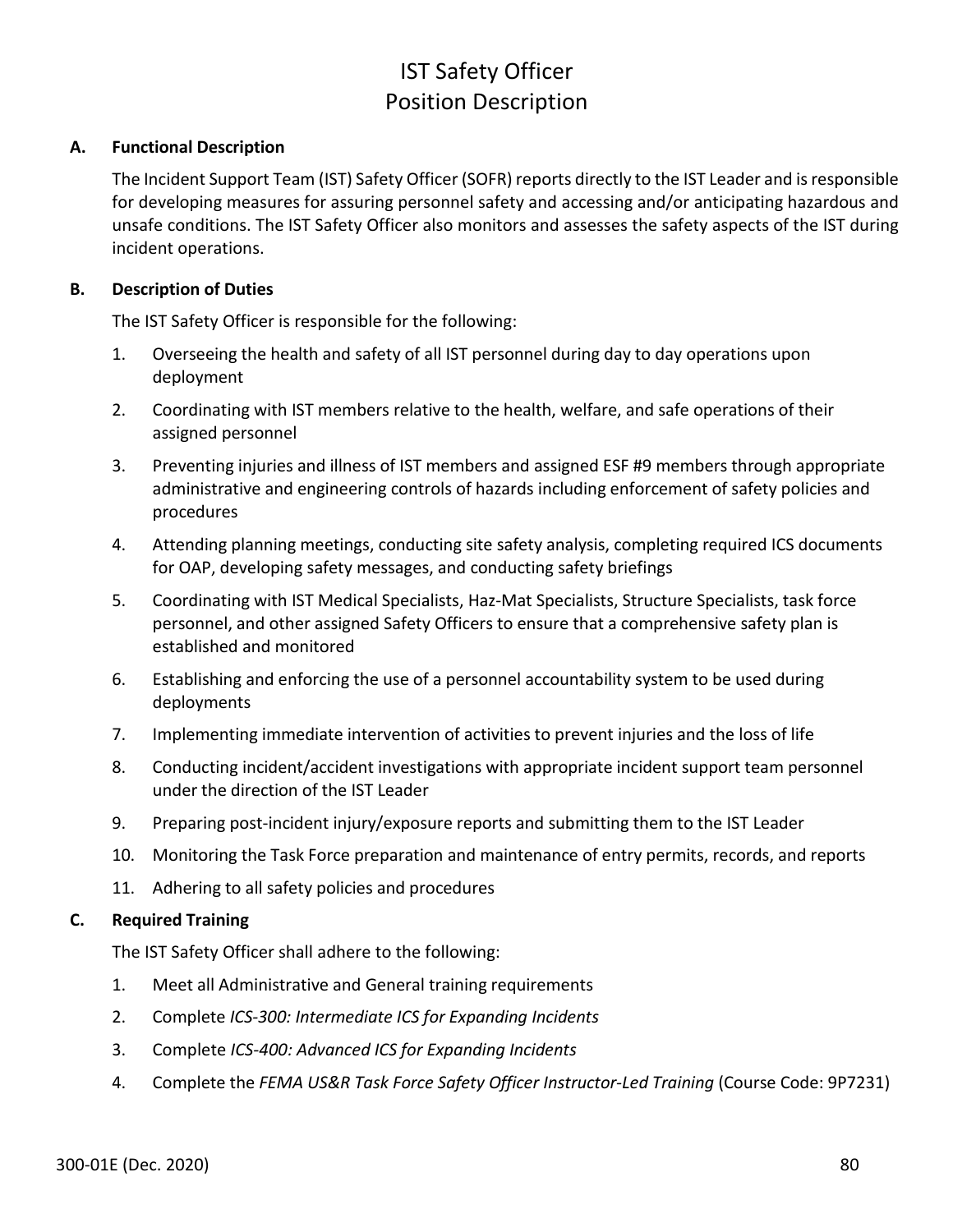# IST Safety Officer Position Description

### **C. Required Training (continued)**

- 5. Complete the *FEMA US&R Structural Collapse Specialist – Instructor-Led Training* (Course Code: 9P2631)
- 6. Complete course work that meets the requirements for NFPA 1006 Structural Collapse (Technician or Level 2)
- 7. Complete the *NIMS ICS All-Hazards Position Specific Safety Officer* course (Course Code: E/L-954) or the *Safety Officer* course (Course Code: NWCG S-404)
- 8. Complete the *Command and General Staff* course (Course Code: NWCG S-420). Once a member has been accepted onto the IST, the member will need to attend this course within 24 months to remain deployable on the IST

### **D. Required Experience**

The IST Safety Officer shall have the following minimum experience:

1. Three deployments (to include actual task force deployments and deployment exercises) as a Task Force Safety Officer

## **E. Recommended Training**

The IST Safety Officer should complete the following:

1. *FEMA US&R Hazardous Materials Specialist - Instructor-Led Training* (Course Code: 9P5531)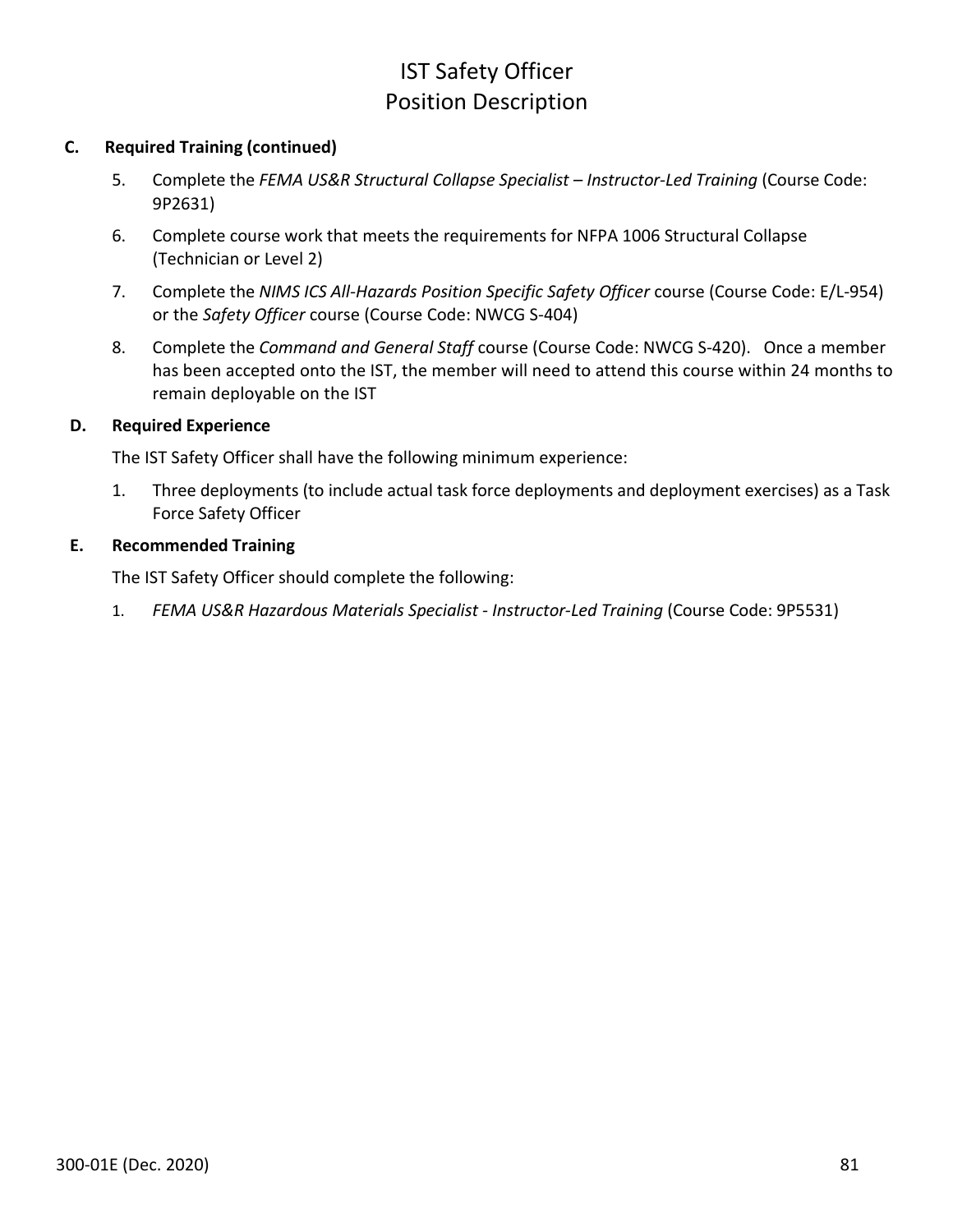# IST Security and Protective Services Specialist Position Description

## **A. Functional Description**

The Incident Support Team (IST) Security and Protective Services Specialist (SPSS) is responsible for coordinating the Security and Protective Services function of the ESF #13 personnel assigned to the incident. The IST Security and Protective Services Specialist reports directly to the IST Logistics Chief and confers as needed with the IST Operations Section Chief and IST Leader. The IST Security and Protective Services Specialist is responsible for coordinating with Local and State Law Enforcement Agencies.

### **B. Description of Duties**

The IST Security and Protective Services Specialist is responsible for the following:

- 1. Providing information to the Security and Protective Services component of the IST Operational action plan
- 2. Gathering intelligence, identifying threats and recommending an appropriate response
- 3. Providing input in the development of the safety plan
- 4. Determining ESF #13 Security and Protective Services organizational and logistical needs
- 5. Attending briefings and ensuring that all Security and Protective Services personnel are kept informed of mission objectives and status changes
- 6. Providing situation updates and maintaining records and reports
- 7. Providing accountability, maintenance, and minor repairs for all issued equipment

### **C. Position Requirements and Criteria**

Individuals who meet the following requirements and criteria will be eligible to become an IST Security and Protective Services Specialist in the National US&R Response System. The intent of these requirements is to select a functional specialist, capable of coordinating the Security and Protective Services assets in the US&R mission. It is recommended that this position be staffed by personnel with Law Enforcement experience from within the FEMA US&R system.

### **D. Required Training**

The IST Security and Protective Services Specialist shall adhere to the following:

- 1. Meet all Administrative and General training requirements
- 2. Complete *ICS-300: Intermediate ICS for Expanding Incidents*
- 3. Complete the *FEMA US&R Incident Support Team – Computer-Based Training* (Course Code: 9P9130)

### **E. Recommended Training**

The IST Security and Protective Services Specialist should complete the following:

- 1. *ICS-400: Advanced ICS for Expanding Incidents*
- 2. *Type 3 All-Hazards Incident Management Team (IMT)* course (Course Code: USFA O-305)
- 3. *NIMS ICS All-Hazards Position Specific Intelligence/Investigation Section Chief* course (Course Code: E/L-991)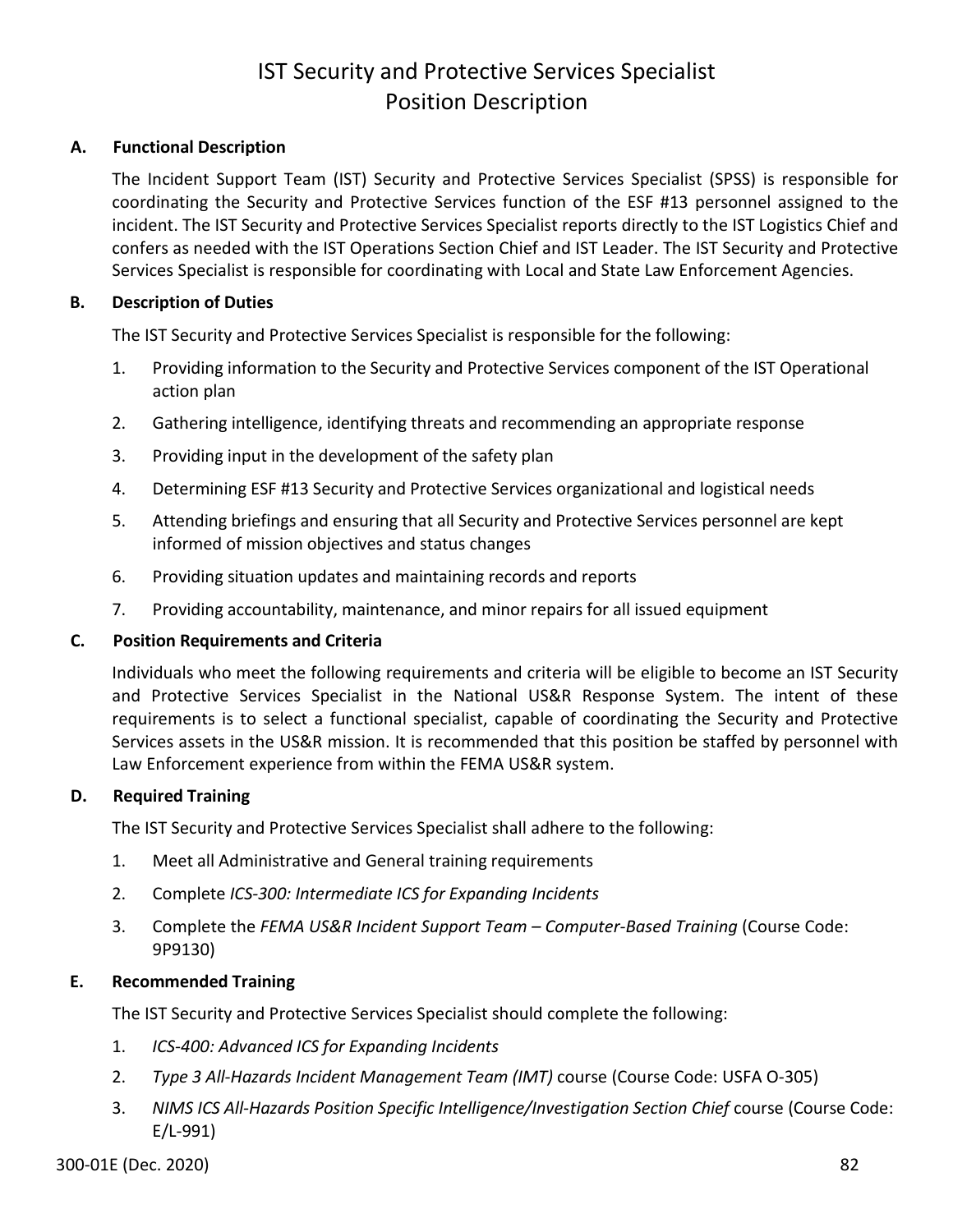# IST Situation Unit Leader Position Description

### **A. Functional Description**

The Incident Support Team (IST) Situation Unit Leader (SITL) reports to the IST Planning Section Chief and is responsible for the collection, processing, organizing, and displaying of all incident information as it relates to ESF #9 resources. The IST Situation Unit Leader is also responsible for the preparation of future projections of the incident and any approved intelligence information.

### **B. Description of Duties**

The IST Situation Unit Leader is responsible for the following:

- 1. Collecting and analyzing information pertaining to ESF #9 incident activities
- 2. Preparing, posting, or disseminating resource and situation status information as required including special requests
- 3. Conducting situation briefings at meetings and briefings as required by the PSC
- 4. Assisting the IST Planning Section Chief in preparing IST OAPs, strategic plans, and after-action reports
- 5. Coordinating with the FEMA Incident Management Assistance Team (IMAT) Planning Section on all ESF #9 information requests
- 6. Maintaining access to weather information services, integrating the information into the IST OAP
- 7. Preparing situation status reports (ICS-209)
- 8. Developing and maintaining master map(s) of the incident
- 9. Maintaining maps of the incident in the common area of the ICP for all responders to view
- 10. Providing the primary point of contact with IST GIS function
- 11. Requesting and receiving GIS products to support mission planning function

## **C. Required Training**

The IST Situation Unit Leader shall adhere to the following:

- 1. Meet all Administrative and General training requirements
- 2. Complete *ICS-300: Intermediate ICS for Expanding Incidents*
- 3. Complete the *FEMA US&R Planning Team Training – Instructor-Based Training* (Course Code: 9P6131)
- 4. Complete the *NIMS ICS All-Hazards Position Specific Situation Unit Leader* course (Course Code: E/L-964) or the *Situation Unit Leader* course (Course Code: NWCG S-346)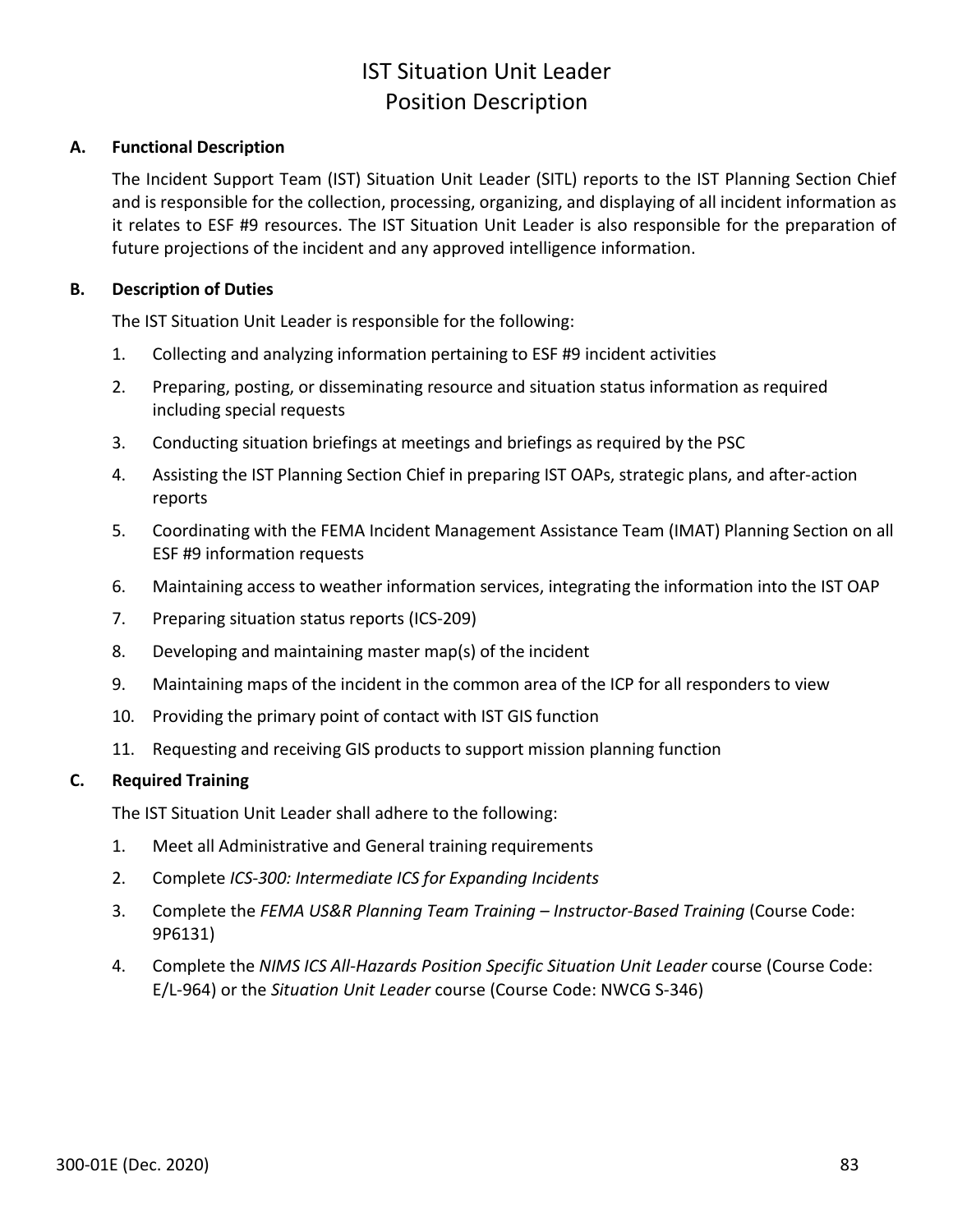## IST Situation Unit Leader Position Description (continued)

### **D. Required Experience**

The IST Situation Unit Leader shall have the following minimum experience:

- 1. Three deployments (to include actual task force deployments and deployment exercises) as a Plans Team Manager, or
- 2. One deployment (to include actual task force deployments and deployment exercises) as a Plans Team Manager and one deployment as a Technical Information Specialist

## **E. Recommended Training**

The IST Situation Unit Leader should complete the following:

- 1. *Status/Check-in Recorder* course (Course Code: NWCG S-248)
- 2. *NIMS ICS All-Hazards Position Specific Resource Unit Leader* course (Course Code: E/L-965) or the *Resource Unit Leader* course (Course Code: NWCG S-348)
- 3. *NIMS ICS All-Hazards Position Specific Division/Group Supervisor* course (Course Code: E/L-960) or the *Division/Group Supervisor* course (Course Code: NWCG S-339)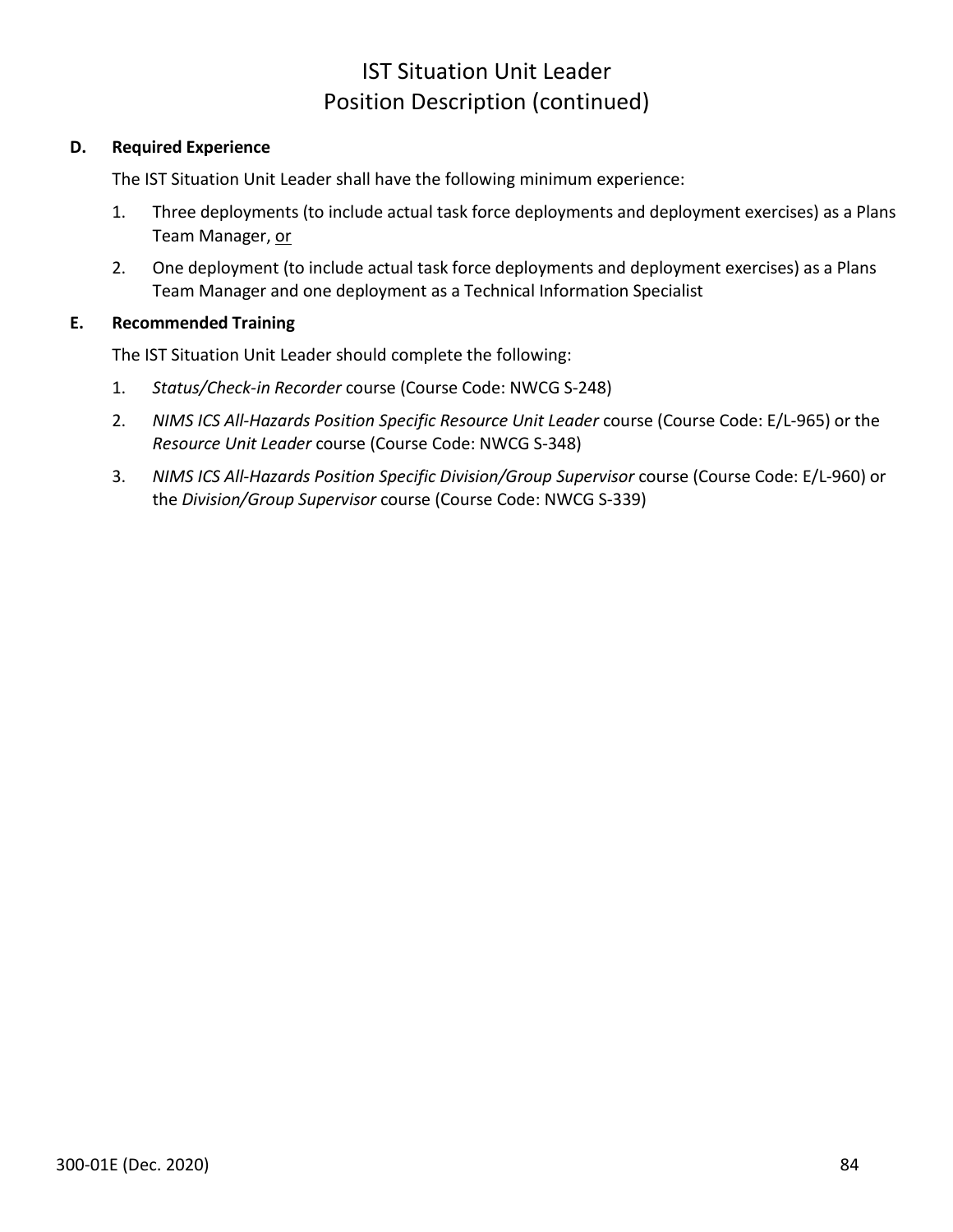# IST Structures Specialist Position Description

### **A. Functional Description**

The Incident Support Team (IST) Structures Specialist (StS) reports directly to the IST Planning Section Chief and is responsible for ensuring various structural assessments for the IST during incident operations.

## **B. Description of Duties**

The IST Structures Specialist is responsible for the following:

- 1. Assessing and documenting the structural conditions within the area of IST operations, which includes identifying structure types, specific damage, and structural hazards
- 2. Recommending the appropriate type and amount of structural hazard mitigation in order to minimize risks to US&R personnel, as well as maintaining documentation and progress reports
- 3. Assisting in the development of IST action plans
- 4. Working closely with IST Safety Officer to identify, evaluate, and document hazardous conditions and adhere to all safety procedures
- 5. Cooperating with and assisting other search and rescue resources including other governmental agencies
- 6. Providing accountability, maintenance, and minor repairs for all issued equipment
- 7. Performing additional tasks or duties as assigned during a mission
- 8. Coordinating, developing, and maintaining monitoring plans for assigned structures while rescue and recovery operations are proceeding
- 9. Assuming an active role in implementing approved structural hazard mitigation as a coordinator, designer, inspector, and possibly a supervisor
- 10. Coordinating with participating Task Force Structures Specialists
- 11. Supervising other IST Structural Specialist staff as required
- 12. Making recommendations regarding staffing requirements

## **C. Required Training**

The IST Structures Specialist shall adhere to the following:

- 1. Meet all Administrative and General training requirements
- 2. Complete the *U.S. Army Corps of Engineers (USACE) Structures Specialist 1 Training* course (Course Code: StS-1)
- 3. Complete the *U.S. Army Corps of Engineers (USACE) Structural Specialist 2 Training* course (Course Code: StS2)
- 4. Complete the *FEMA US&R Structural Collapse Specialist – Instructor-Led Training* (Course Code: 9P2631) or a FEMA US&R approved equivalent course
- 5. Currently be licensed as a Professional Engineer specialization in structures or equivalent as sanctioned by the FEMA US&R Structures Subgroup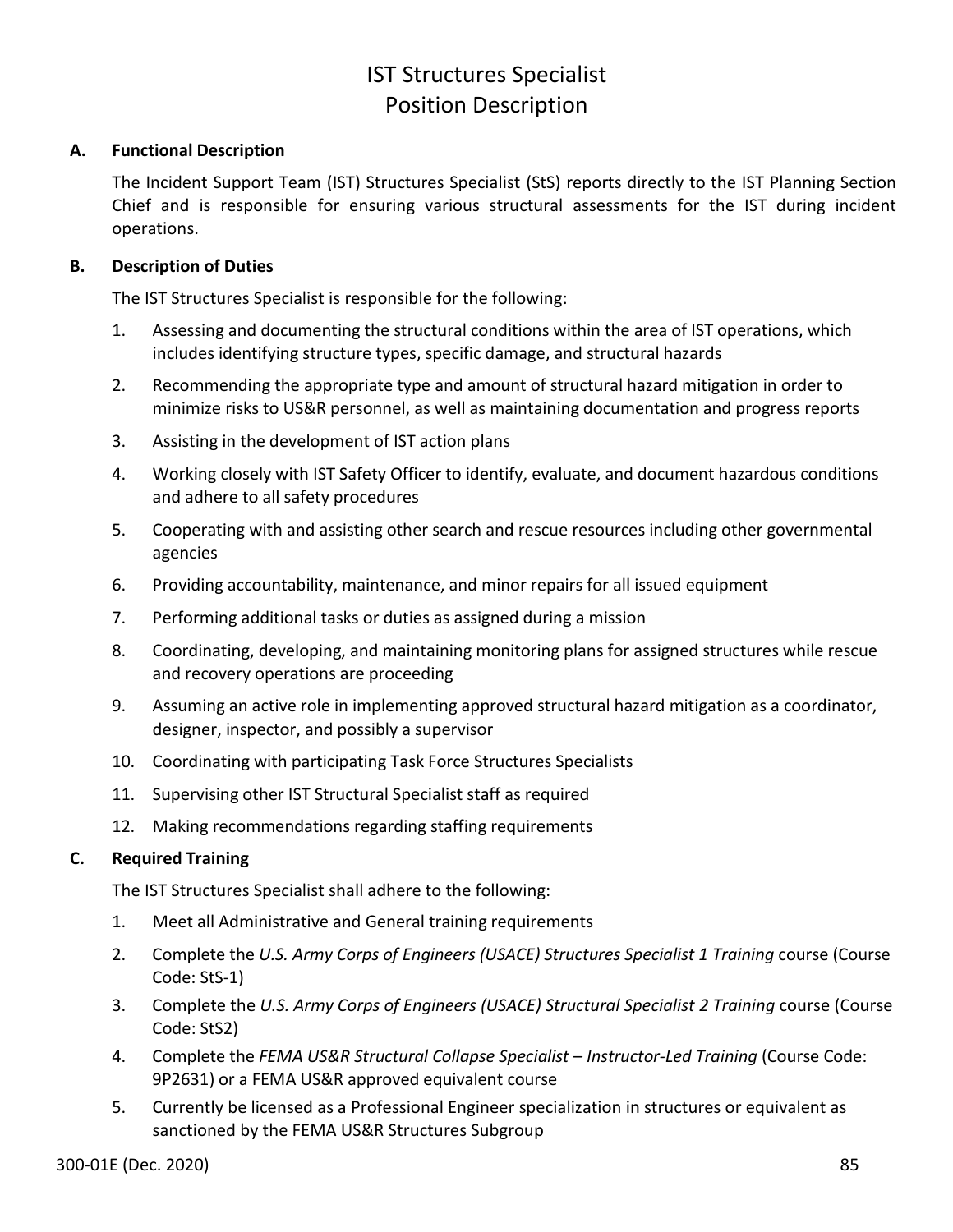## IST Structures Specialist Position Description (continued)

### **D. Required Experience**

The IST Structures Specialist shall have the following minimum experience:

1. Possess a minimum of five years of experience in structure design and analysis to include evaluation of existing structures, field investigation, or construction observation experience

#### **E. Recommended Training**

The IST Structures Specialist should complete the following:

- 1. *ICS-300: Intermediate ICS for Expanding Incidents*
- 2. *FEMA US&R Heavy Equipment and Rigging Specialist - Instructor-Led Training* (Course Code: 9P2731)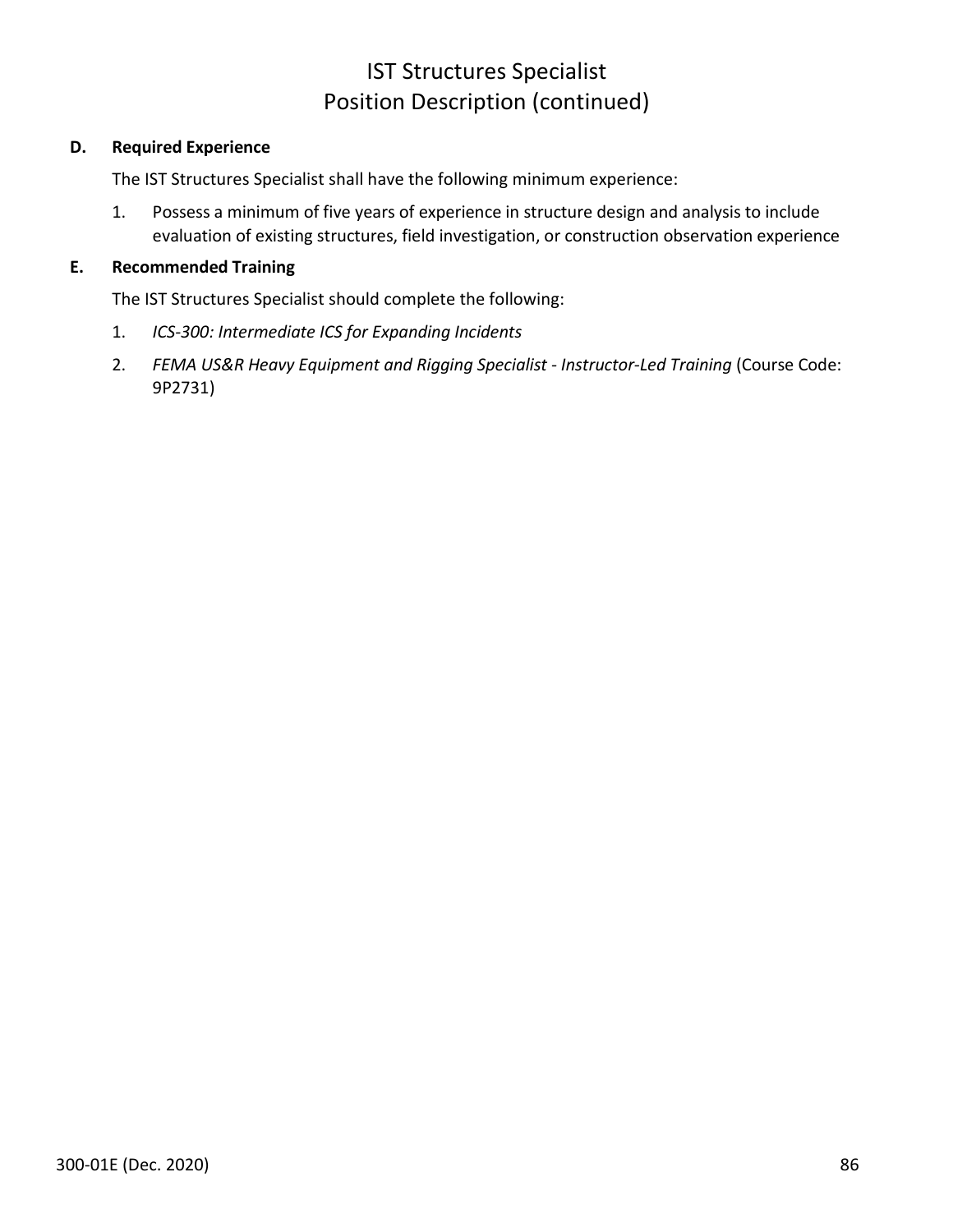# IST Supply Unit Leader Position Description

### **A. Functional Description**

The Incident Support Team (IST) Supply Unit Leader (SPUL) reports to the IST Logistics Section Chief and is responsible for requesting personnel, equipment, and supplies; and for receiving, issuing, storing, and maintaining inventory of supplies.

## **B. Description of Duties**

The IST US&R Supply Unit Leader is responsible for the following:

- 1. Establishes on-site requisition procedures
- 2. Determines the type and amount of supplies enroute
- 3. Arranges for receiving ordered equipment, supplies, and personnel
- 4. Distributes supplies, equipment, and personnel as requested
- 5. Develops and maintains an inventory and accountability system for supplies
- 6. Services non-expendable supplies and equipment
- 7. Identifies times and locations of delivery of supplies and equipment
- 8. Evaluates security needs of equipment and supplies
- 9. Coordinates all procurement activities with the IST Finance/Administration Section
- 10. Ensures Federal financial practices and procedures are followed
- 11. Prepares and implements a packing and shipping plan for demobilization

### **C. Required Training**

The IST Supply Unit Leader shall adhere to the following:

- 1. Meet all Administrative and General training requirements
- 2. Complete *ICS-300: Intermediate ICS for Expanding Incidents*
- 3. Complete the *FEMA US&R Logistics Team Training - Instructor-Led Training* (Course Code: 9P4131)
- 4. Complete *NIMS ICS All-Hazards Position Specific Supply Unit Leader* course (Course Code: E/L-970) or the *Supply Unit Leader* course (Course Code: NWCG S-356)

### **D. Required Experience**

The IST Supply Unit Leader shall have the following minimum experience:

- 1. Five years of experience as a member of a task force logistics team, and
- 2. Three deployments (to include actual task force deployments and deployment exercises) as a Logistics Team Manager

## **E. Recommended Training**

The IST Supply Unit Leader should complete the following:

1. *NIMS ICS All-Hazards Position Specific Logistics Section Chief* course (Course Code: E/L-967) or the *Logistics Section Chief* course (Course Code: NWCG S-450)